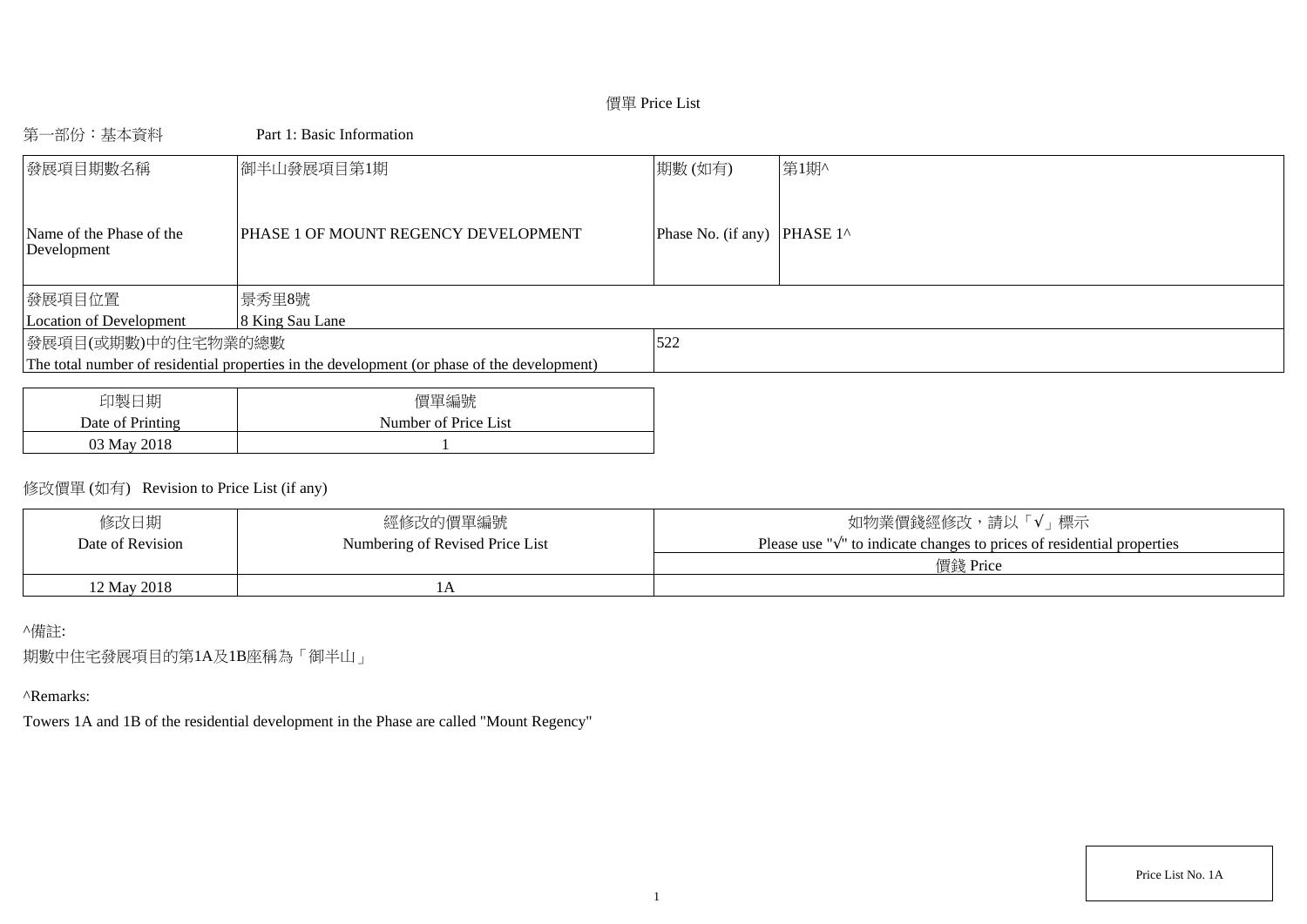## 第二部份:面積及售價資料 Part 2: Information on Area and Price

|                           | 物業的描述<br>Description of Residential Property |              | 實用面積<br>(包括露台,工作平台及陽台如有)<br>平方米(平方呎)<br>Saleable Area                                  | 售價<br>$\overline{(\overline{\tau}\overline{\tau})}$<br>Price<br>$($ \$ | 實用面積<br>每平方米/呎售價<br>元,每平方米<br>(元,每平方呎)                                        |                                            |                          |    |    | 平方米(平方呎)<br>sq. metre (sq. ft.) | 其他指明項目的面積(不計算入實用面積)     |                          | Area of other specified items (Not included in the Saleable Area) |               |            |
|---------------------------|----------------------------------------------|--------------|----------------------------------------------------------------------------------------|------------------------------------------------------------------------|-------------------------------------------------------------------------------|--------------------------------------------|--------------------------|----|----|---------------------------------|-------------------------|--------------------------|-------------------------------------------------------------------|---------------|------------|
| 大廈名稱<br><b>Block Name</b> | 樓層<br>Floor                                  | 單位<br>Unit   | (including balcony, utility platform<br>and verandah, if any)<br>sq. metre $(sq. ft.)$ |                                                                        | Unit Rate of<br>Saleable Area<br>\$ per sq. metre<br>$(\bar{\S}$ per sq. ft.) | 空調機房<br>Air-<br>conditioning<br>plant room | 窗台<br>Bay<br>window      | 閣樓 | 平台 | 花園<br>Cockloft Flat roof Garden | 停車位<br>Parking<br>space | 天台<br>Roof               | 梯屋<br>Stairhood                                                   | 前庭<br>Terrace | 庭院<br>Yard |
|                           |                                              |              | 28.269 (304)                                                                           | 6,552,000                                                              | 231,773                                                                       | ÷                                          | $\sim$                   |    |    |                                 |                         | ÷,                       |                                                                   |               |            |
| 1A                        | 10                                           | B            | 露台 Balcony:1.955 (21);                                                                 |                                                                        | (21, 553)                                                                     |                                            |                          |    |    |                                 |                         |                          |                                                                   |               |            |
|                           |                                              |              | 工作平台 Utility Platform:0.000 (0)                                                        |                                                                        |                                                                               |                                            |                          |    |    |                                 |                         |                          |                                                                   |               |            |
|                           |                                              |              | 28.269 (304)                                                                           | 6,505,500                                                              | 230,128                                                                       | $\overline{\phantom{a}}$                   | $\overline{\phantom{a}}$ |    |    |                                 |                         | $\overline{\phantom{a}}$ |                                                                   |               |            |
| 1A                        | 9                                            | $\, {\bf B}$ | 露台 Balcony:1.955 (21);                                                                 |                                                                        | (21,400)                                                                      |                                            |                          |    |    |                                 |                         |                          |                                                                   |               |            |
|                           |                                              |              | 工作平台 Utility Platform: 0.000 (0)                                                       |                                                                        |                                                                               |                                            |                          |    |    |                                 |                         |                          |                                                                   |               |            |
|                           |                                              |              | 28.269 (304)                                                                           | 6,465,700                                                              | 228,721                                                                       |                                            |                          |    |    |                                 |                         |                          |                                                                   |               |            |
| 1A                        | 8                                            | $\, {\bf B}$ | 露台 Balcony:1.955 (21);                                                                 |                                                                        | (21,269)                                                                      |                                            |                          |    |    |                                 |                         |                          |                                                                   |               |            |
|                           |                                              |              | 工作平台 Utility Platform:0.000 (0)                                                        |                                                                        |                                                                               |                                            |                          |    |    |                                 |                         |                          |                                                                   |               |            |
|                           |                                              |              | 28.269 (304)                                                                           | 6,426,800                                                              | 227,344                                                                       |                                            |                          |    |    |                                 |                         |                          |                                                                   |               |            |
| 1A                        | $\overline{7}$                               | $\, {\bf B}$ | 露台 Balcony:1.955 (21);                                                                 |                                                                        | (21, 141)                                                                     |                                            |                          |    |    |                                 |                         |                          |                                                                   |               |            |
|                           |                                              |              | 工作平台 Utility Platform:0.000 (0)                                                        |                                                                        |                                                                               |                                            |                          |    |    |                                 |                         |                          |                                                                   |               |            |
|                           |                                              |              | 28.269 (304)                                                                           | 6,389,900                                                              | 226,039                                                                       |                                            |                          |    |    |                                 |                         |                          |                                                                   |               |            |
| 1A                        | 6                                            | B            | 露台 Balcony:1.955 (21);                                                                 |                                                                        | (21,019)                                                                      |                                            |                          |    |    |                                 |                         |                          |                                                                   |               |            |
|                           |                                              |              | 工作平台 Utility Platform:0.000 (0)                                                        |                                                                        |                                                                               |                                            |                          |    |    |                                 |                         |                          |                                                                   |               |            |
|                           |                                              |              | 28.269 (304)                                                                           | 6,354,800                                                              | 224,797                                                                       |                                            |                          |    |    |                                 |                         |                          |                                                                   |               |            |
| 1A                        | 5                                            | $\, {\bf B}$ | 露台 Balcony:1.955 (21);                                                                 |                                                                        | (20,904)                                                                      |                                            |                          |    |    |                                 |                         |                          |                                                                   |               |            |
|                           |                                              |              | 工作平台 Utility Platform:0.000 (0)                                                        |                                                                        |                                                                               |                                            |                          |    |    |                                 |                         |                          |                                                                   |               |            |
|                           |                                              |              | 28.269 (304)                                                                           | 6,329,100                                                              | 223,888                                                                       |                                            |                          |    |    |                                 |                         |                          |                                                                   |               |            |
| 1A                        | 3                                            | $\mathbf B$  | 露台 Balcony:1.955 (21);                                                                 |                                                                        | (20, 819)                                                                     |                                            |                          |    |    |                                 |                         |                          |                                                                   |               |            |
|                           |                                              |              | 工作平台 Utility Platform: 0.000 (0)                                                       |                                                                        |                                                                               |                                            |                          |    |    |                                 |                         |                          |                                                                   |               |            |
|                           |                                              |              | 28.269 (304)                                                                           | 6,318,500                                                              | 223,513                                                                       |                                            |                          |    |    |                                 |                         |                          |                                                                   |               |            |
| 1A                        | $\overline{2}$                               | $\, {\bf B}$ | 露台 Balcony:1.955 (21);                                                                 |                                                                        | (20, 785)                                                                     |                                            |                          |    |    |                                 |                         |                          |                                                                   |               |            |
|                           |                                              |              | 工作平台 Utility Platform:0.000 (0)                                                        |                                                                        |                                                                               |                                            |                          |    |    |                                 |                         |                          |                                                                   |               |            |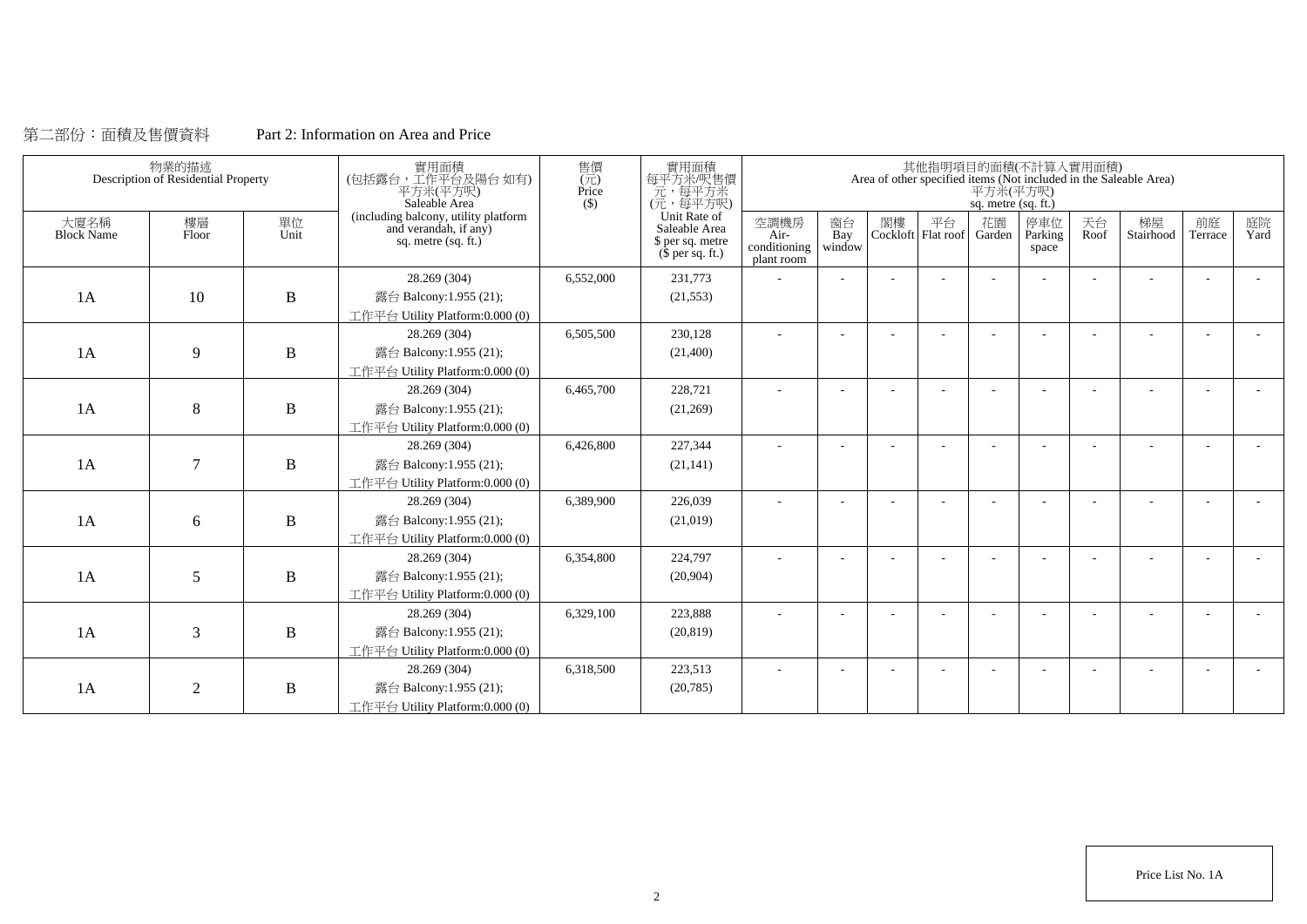|                           | 物業的描述<br>Description of Residential Property |              | 實用面積<br>(包括露台,工作平台及陽台如有)<br>平方米(平方呎)<br>Saleable Area                                  | 售價<br>$(\vec{\pi})$<br>Price<br>$($ \$) | 實用面積<br>每平方米/呎售價<br>一元,每平方米<br>(元,每平方呎)                               |                                            |                          |    |                          | 平方米(平方呎)<br>sq. metre (sq. ft.) | 其他指明項目的面積(不計算入實用面積)     |            | Area of other specified items (Not included in the Saleable Area) |                          |            |
|---------------------------|----------------------------------------------|--------------|----------------------------------------------------------------------------------------|-----------------------------------------|-----------------------------------------------------------------------|--------------------------------------------|--------------------------|----|--------------------------|---------------------------------|-------------------------|------------|-------------------------------------------------------------------|--------------------------|------------|
| 大廈名稱<br><b>Block Name</b> | 樓層<br>Floor                                  | 單位<br>Unit   | (including balcony, utility platform<br>and verandah, if any)<br>sq. metre $(sq, ft.)$ |                                         | Unit Rate of<br>Saleable Area<br>\$ per sq. metre<br>$$$ per sq. ft.) | 空調機房<br>Air-<br>conditioning<br>plant room | 窗台<br>Bay<br>window      | 閣樓 | 平台<br>Cockloft Flat roof | 花園<br>Garden                    | 停車位<br>Parking<br>space | 天台<br>Roof | 梯屋<br>Stairhood                                                   | 前庭<br>Terrace            | 庭院<br>Yard |
|                           |                                              |              | 28.269 (304)                                                                           | 6,313,400                               | 223,333                                                               |                                            |                          |    |                          |                                 |                         |            |                                                                   |                          |            |
| 1A                        |                                              | $\, {\bf B}$ | 露台 Balcony:1.955 (21);                                                                 |                                         | (20,768)                                                              |                                            |                          |    |                          |                                 |                         |            |                                                                   |                          |            |
|                           |                                              |              | 工作平台 Utility Platform:0.000 (0)                                                        |                                         |                                                                       |                                            |                          |    |                          |                                 |                         |            |                                                                   |                          |            |
|                           |                                              |              | 42.244 (455)                                                                           | 9,244,800                               | 218,843                                                               |                                            |                          |    |                          |                                 |                         |            |                                                                   |                          |            |
| 1A                        | 31                                           | $I^*$        | 露台 Balcony:2.143 (23);                                                                 |                                         | (20,318)                                                              |                                            |                          |    |                          |                                 |                         |            |                                                                   |                          |            |
|                           |                                              |              | 工作平台 Utility Platform:1.500 (16)                                                       |                                         |                                                                       |                                            |                          |    |                          |                                 |                         |            |                                                                   |                          |            |
|                           |                                              |              | 42.244 (455)                                                                           | 9,198,900                               | 217,756                                                               | ٠                                          | $\overline{\phantom{a}}$ |    |                          |                                 |                         |            |                                                                   |                          |            |
| 1A                        | 30                                           | $J^*$        | 露台 Balcony:2.143 (23);                                                                 |                                         | (20, 217)                                                             |                                            |                          |    |                          |                                 |                         |            |                                                                   |                          |            |
|                           |                                              |              | 工作平台 Utility Platform: 1.500 (16)                                                      |                                         |                                                                       |                                            |                          |    |                          |                                 |                         |            |                                                                   |                          |            |
|                           |                                              |              | 42.244 (455)                                                                           | 9,152,900                               | 216,667                                                               |                                            |                          |    |                          |                                 |                         |            |                                                                   |                          |            |
| 1A                        | 29                                           | $J^*$        | 露台 Balcony:2.143 (23);                                                                 |                                         | (20, 116)                                                             |                                            |                          |    |                          |                                 |                         |            |                                                                   |                          |            |
|                           |                                              |              | 工作平台 Utility Platform:1.500 (16)                                                       |                                         |                                                                       |                                            |                          |    |                          |                                 |                         |            |                                                                   |                          |            |
|                           |                                              |              | 42.244 (455)                                                                           | 9,130,000                               | 216,125                                                               |                                            |                          |    |                          |                                 |                         |            |                                                                   |                          |            |
| 1A                        | 28                                           | $J^*$        | 露台 Balcony:2.143 (23);                                                                 |                                         | (20,066)                                                              |                                            |                          |    |                          |                                 |                         |            |                                                                   |                          |            |
|                           |                                              |              | 工作平台 Utility Platform: 1.500 (16)                                                      |                                         |                                                                       |                                            |                          |    |                          |                                 |                         |            |                                                                   |                          |            |
|                           |                                              |              | 42.244 (455)                                                                           | 9,061,100                               | 214,494                                                               |                                            |                          |    |                          |                                 |                         |            |                                                                   |                          |            |
| 1A                        | 27                                           | $J^*$        | 露台 Balcony:2.143 (23);                                                                 |                                         | (19, 915)                                                             |                                            |                          |    |                          |                                 |                         |            |                                                                   |                          |            |
|                           |                                              |              | 工作平台 Utility Platform:1.500 (16)                                                       |                                         |                                                                       |                                            |                          |    |                          |                                 |                         |            |                                                                   |                          |            |
|                           |                                              |              | 42.244 (455)                                                                           | 9,015,200                               | 213,408                                                               |                                            |                          |    |                          |                                 |                         |            |                                                                   | $\overline{\phantom{a}}$ |            |
| 1A                        | 26                                           | $J^*$        | 露台 Balcony:2.143 (23);                                                                 |                                         | (19, 814)                                                             |                                            |                          |    |                          |                                 |                         |            |                                                                   |                          |            |
|                           |                                              |              | 工作平台 Utility Platform: 1.500 (16)                                                      |                                         |                                                                       |                                            |                          |    |                          |                                 |                         |            |                                                                   |                          |            |
|                           |                                              |              | 42.244 (455)                                                                           | 8,969,200                               | 212,319                                                               |                                            |                          |    |                          |                                 |                         |            |                                                                   |                          |            |
| 1A                        | 25                                           | $J^*$        | 露台 Balcony:2.143 (23);                                                                 |                                         | (19,713)                                                              |                                            |                          |    |                          |                                 |                         |            |                                                                   |                          |            |
|                           |                                              |              | 工作平台 Utility Platform:1.500 (16)                                                       |                                         |                                                                       |                                            |                          |    |                          |                                 |                         |            |                                                                   |                          |            |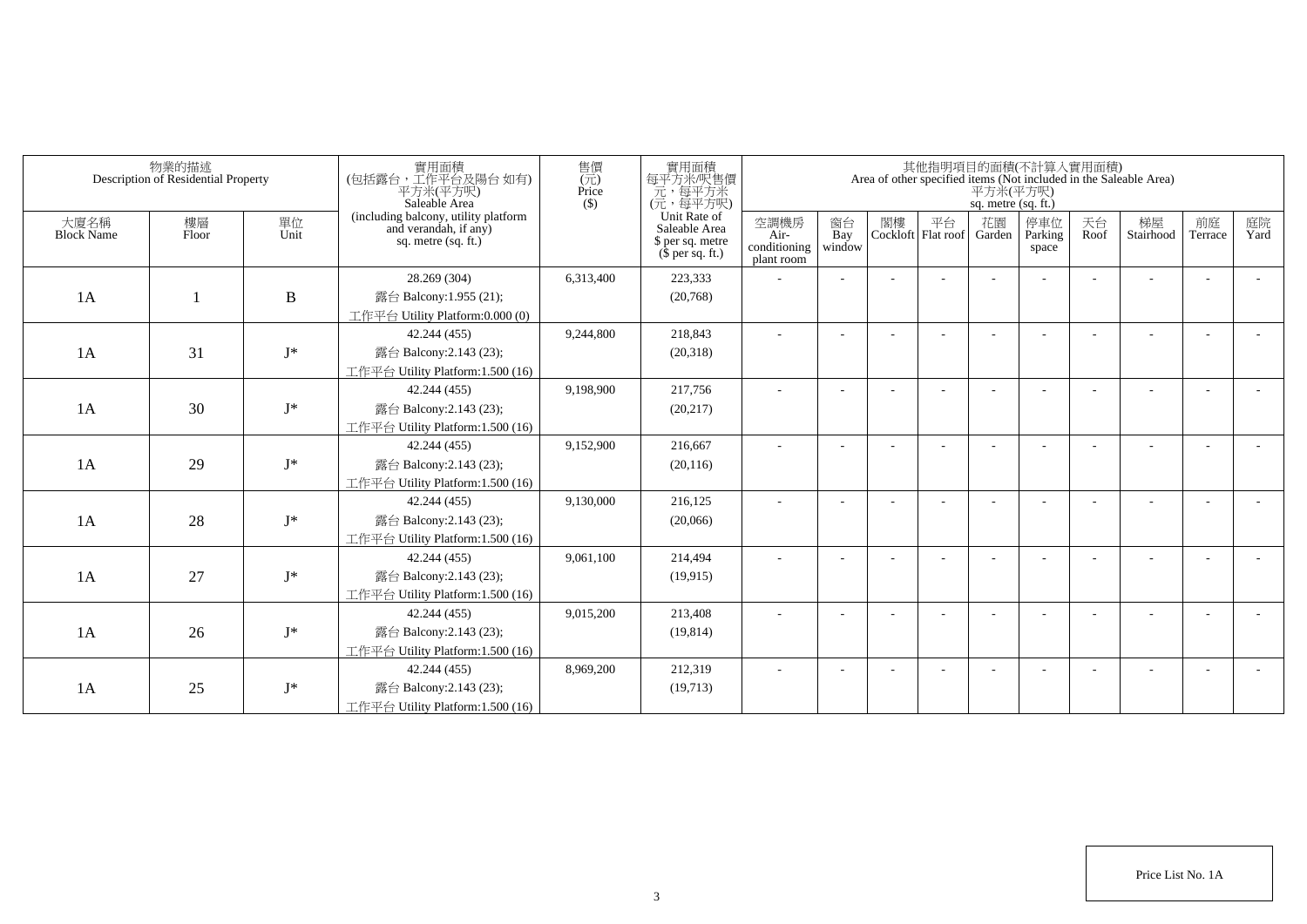|                           | 物業的描述<br>Description of Residential Property |            | 實用面積<br>(包括露台,工作平台及陽台如有)<br>平方米(平方呎)<br>Saleable Area                                  | 售價<br>$(\vec{\pi})$<br>Price<br>$($ \$) | 實用面積<br>每平方米/呎售價<br>一元,每平方米<br>(元,每平方呎)                               |                                            |                          |    |                          | 平方米(平方呎)<br>sq. metre (sq. ft.) | 其他指明項目的面積(不計算入實用面積)     |            | Area of other specified items (Not included in the Saleable Area) |                          |            |
|---------------------------|----------------------------------------------|------------|----------------------------------------------------------------------------------------|-----------------------------------------|-----------------------------------------------------------------------|--------------------------------------------|--------------------------|----|--------------------------|---------------------------------|-------------------------|------------|-------------------------------------------------------------------|--------------------------|------------|
| 大廈名稱<br><b>Block Name</b> | 樓層<br>Floor                                  | 單位<br>Unit | (including balcony, utility platform<br>and verandah, if any)<br>sq. metre $(sq, ft.)$ |                                         | Unit Rate of<br>Saleable Area<br>\$ per sq. metre<br>$$$ per sq. ft.) | 空調機房<br>Air-<br>conditioning<br>plant room | 窗台<br>Bay<br>window      | 閣樓 | 平台<br>Cockloft Flat roof | 花園<br>Garden                    | 停車位<br>Parking<br>space | 天台<br>Roof | 梯屋<br>Stairhood                                                   | 前庭<br>Terrace            | 庭院<br>Yard |
|                           |                                              |            | 42.244 (455)                                                                           | 8,923,400                               | 211,235                                                               |                                            |                          |    |                          |                                 |                         |            |                                                                   |                          |            |
| 1A                        | 23                                           | $I^*$      | 露台 Balcony:2.143 (23);                                                                 |                                         | (19,612)                                                              |                                            |                          |    |                          |                                 |                         |            |                                                                   |                          |            |
|                           |                                              |            | 工作平台 Utility Platform:1.500 (16)                                                       |                                         |                                                                       |                                            |                          |    |                          |                                 |                         |            |                                                                   |                          |            |
|                           |                                              |            | 42.244 (455)                                                                           | 8,877,500                               | 210,148                                                               |                                            |                          |    |                          |                                 |                         |            |                                                                   |                          |            |
| 1A                        | 22                                           | $I^*$      | 露台 Balcony:2.143 (23);                                                                 |                                         | (19,511)                                                              |                                            |                          |    |                          |                                 |                         |            |                                                                   |                          |            |
|                           |                                              |            | 工作平台 Utility Platform:1.500 (16)                                                       |                                         |                                                                       |                                            |                          |    |                          |                                 |                         |            |                                                                   |                          |            |
|                           |                                              |            | 42.244 (455)                                                                           | 8,831,500                               | 209,059                                                               | ٠                                          | $\overline{\phantom{a}}$ |    |                          |                                 |                         |            |                                                                   |                          |            |
| 1A                        | 21                                           | $J^*$      | 露台 Balcony:2.143 (23);                                                                 |                                         | (19, 410)                                                             |                                            |                          |    |                          |                                 |                         |            |                                                                   |                          |            |
|                           |                                              |            | 工作平台 Utility Platform: 1.500 (16)                                                      |                                         |                                                                       |                                            |                          |    |                          |                                 |                         |            |                                                                   |                          |            |
|                           |                                              |            | 42.244 (455)                                                                           | 8,785,700                               | 207,975                                                               |                                            |                          |    |                          |                                 |                         |            |                                                                   |                          |            |
| 1A                        | 20                                           | $J^*$      | 露台 Balcony:2.143 (23);                                                                 |                                         | (19,309)                                                              |                                            |                          |    |                          |                                 |                         |            |                                                                   |                          |            |
|                           |                                              |            | 工作平台 Utility Platform:1.500 (16)                                                       |                                         |                                                                       |                                            |                          |    |                          |                                 |                         |            |                                                                   |                          |            |
|                           |                                              |            | 42.244 (455)                                                                           | 8,739,700                               | 206,886                                                               |                                            |                          |    |                          |                                 |                         |            |                                                                   |                          |            |
| 1A                        | 19                                           | $J^*$      | 露台 Balcony:2.143 (23);                                                                 |                                         | (19,208)                                                              |                                            |                          |    |                          |                                 |                         |            |                                                                   |                          |            |
|                           |                                              |            | 工作平台 Utility Platform: 1.500 (16)                                                      |                                         |                                                                       |                                            |                          |    |                          |                                 |                         |            |                                                                   |                          |            |
|                           |                                              |            | 42.244 (455)                                                                           | 8,726,000                               | 206,562                                                               |                                            |                          |    |                          |                                 |                         |            |                                                                   |                          |            |
| 1A                        | 18                                           | $J^*$      | 露台 Balcony:2.143 (23);                                                                 |                                         | (19, 178)                                                             |                                            |                          |    |                          |                                 |                         |            |                                                                   |                          |            |
|                           |                                              |            | 工作平台 Utility Platform:1.500 (16)                                                       |                                         |                                                                       |                                            |                          |    |                          |                                 |                         |            |                                                                   |                          |            |
|                           |                                              |            | 42.244 (455)                                                                           | 8,666,300                               | 205,149                                                               |                                            |                          |    |                          |                                 |                         |            |                                                                   | $\overline{\phantom{a}}$ |            |
| 1A                        | 17                                           | $J^*$      | 露台 Balcony:2.143 (23);                                                                 |                                         | (19,047)                                                              |                                            |                          |    |                          |                                 |                         |            |                                                                   |                          |            |
|                           |                                              |            | 工作平台 Utility Platform:1.500 (16)                                                       |                                         |                                                                       |                                            |                          |    |                          |                                 |                         |            |                                                                   |                          |            |
|                           |                                              |            | 42.244 (455)                                                                           | 8,629,500                               | 204,278                                                               |                                            |                          |    |                          |                                 |                         |            |                                                                   | <b>.</b>                 |            |
| 1A                        | 16                                           | $J^*$      | 露台 Balcony:2.143 (23);                                                                 |                                         | (18,966)                                                              |                                            |                          |    |                          |                                 |                         |            |                                                                   |                          |            |
|                           |                                              |            | 工作平台 Utility Platform:1.500 (16)                                                       |                                         |                                                                       |                                            |                          |    |                          |                                 |                         |            |                                                                   |                          |            |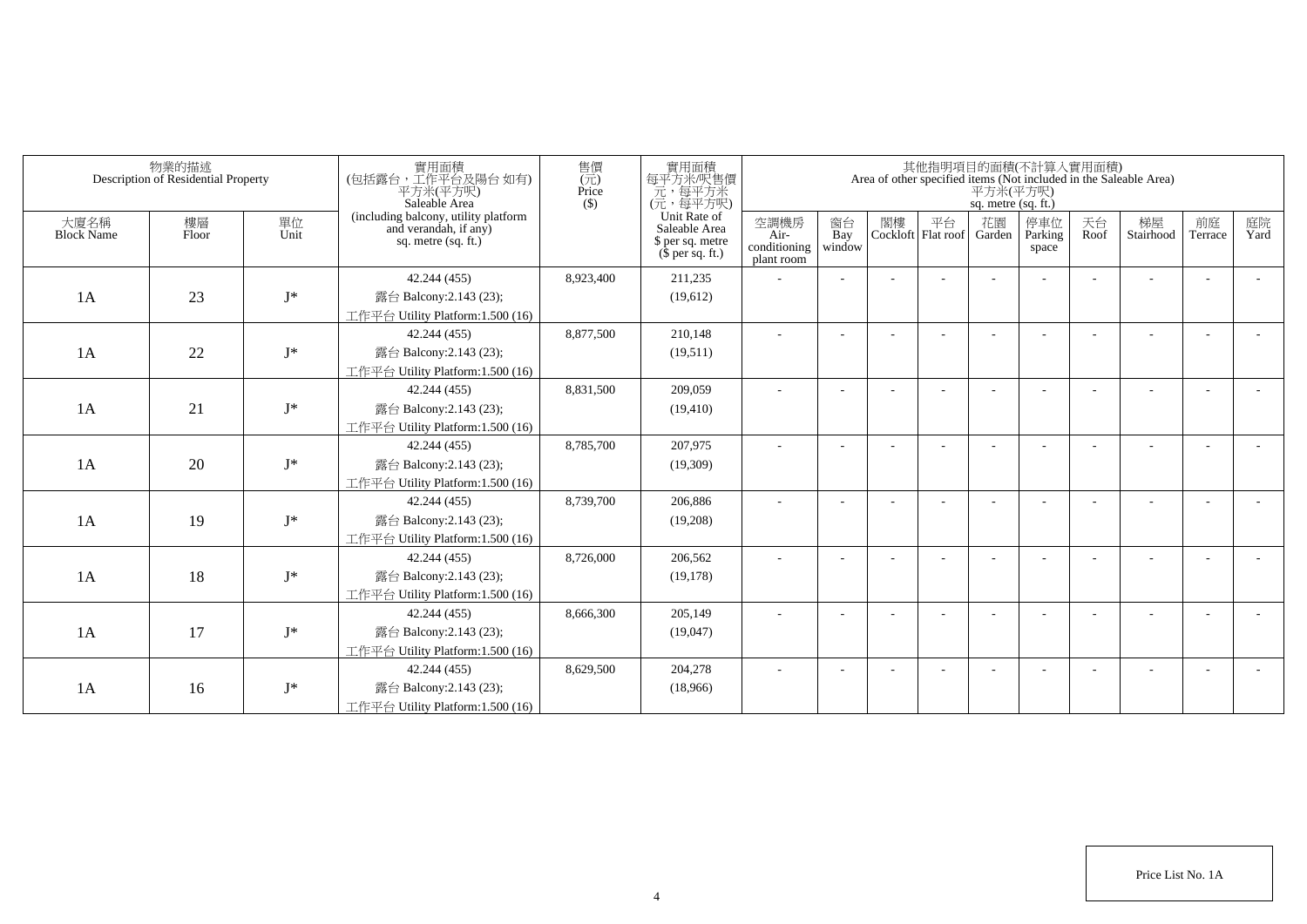|                           | 物業的描述<br>Description of Residential Property |            | 實用面積<br>(包括露台,工作平台及陽台如有)<br>平方米(平方呎)<br>Saleable Area                                  | 售價<br>$(\vec{\pi})$<br>Price<br>$($ \$) | 實用面積<br>每平方米/呎售價<br>一元,每平方米<br>(元,每平方呎)                               |                                            |                          |    |                            | 平方米(平方呎)<br>sq. metre (sq. ft.) | 其他指明項目的面積(不計算入實用面積)     |            | Area of other specified items (Not included in the Saleable Area) |                          |            |
|---------------------------|----------------------------------------------|------------|----------------------------------------------------------------------------------------|-----------------------------------------|-----------------------------------------------------------------------|--------------------------------------------|--------------------------|----|----------------------------|---------------------------------|-------------------------|------------|-------------------------------------------------------------------|--------------------------|------------|
| 大廈名稱<br><b>Block Name</b> | 樓層<br>Floor                                  | 單位<br>Unit | (including balcony, utility platform<br>and verandah, if any)<br>sq. metre $(sq, ft.)$ |                                         | Unit Rate of<br>Saleable Area<br>\$ per sq. metre<br>$$$ per sq. ft.) | 空調機房<br>Air-<br>conditioning<br>plant room | 窗台<br>Bay<br>window      | 閣樓 | 平台<br>Cockloft   Flat roof | 花園<br>Garden                    | 停車位<br>Parking<br>space | 天台<br>Roof | 梯屋<br>Stairhood                                                   | 前庭<br>Terrace            | 庭院<br>Yard |
|                           |                                              |            | 42.244 (455)                                                                           | 8,592,800                               | 203.409                                                               |                                            |                          |    |                            |                                 |                         |            |                                                                   |                          |            |
| 1A                        | 15                                           | $J^*$      | 露台 Balcony:2.143 (23);                                                                 |                                         | (18, 885)                                                             |                                            |                          |    |                            |                                 |                         |            |                                                                   |                          |            |
|                           |                                              |            | 工作平台 Utility Platform:1.500 (16)                                                       |                                         |                                                                       |                                            |                          |    |                            |                                 |                         |            |                                                                   |                          |            |
|                           |                                              |            | 42.244 (455)                                                                           | 8,556,100                               | 202,540                                                               |                                            |                          |    |                            |                                 |                         |            |                                                                   |                          |            |
| 1A                        | 12                                           | $J^*$      | 露台 Balcony:2.143 (23);                                                                 |                                         | (18, 805)                                                             |                                            |                          |    |                            |                                 |                         |            |                                                                   |                          |            |
|                           |                                              |            | 工作平台 Utility Platform: 1.500 (16)                                                      |                                         |                                                                       |                                            |                          |    |                            |                                 |                         |            |                                                                   |                          |            |
|                           |                                              |            | 42.244 (455)                                                                           | 8,519,400                               | 201,671                                                               |                                            |                          |    |                            |                                 |                         |            |                                                                   |                          |            |
| 1A                        | 11                                           | $J^*$      | 露台 Balcony:2.143 (23);                                                                 |                                         | (18, 724)                                                             |                                            |                          |    |                            |                                 |                         |            |                                                                   |                          |            |
|                           |                                              |            | 工作平台 Utility Platform: 1.500 (16)                                                      |                                         |                                                                       |                                            |                          |    |                            |                                 |                         |            |                                                                   |                          |            |
|                           |                                              |            | 42.244 (455)                                                                           | 8,482,600                               | 200,800                                                               |                                            |                          |    |                            |                                 |                         |            |                                                                   |                          |            |
| 1A                        | 10                                           | $J^*$      | 露台 Balcony:2.143 (23);                                                                 |                                         | (18, 643)                                                             |                                            |                          |    |                            |                                 |                         |            |                                                                   |                          |            |
|                           |                                              |            | 工作平台 Utility Platform:1.500 (16)                                                       |                                         |                                                                       |                                            |                          |    |                            |                                 |                         |            |                                                                   |                          |            |
|                           |                                              |            | 42.244 (455)                                                                           | 8,445,900                               | 199,931                                                               | ٠                                          |                          |    |                            |                                 |                         |            |                                                                   | $\overline{\phantom{a}}$ |            |
| 1A                        | 9                                            | $J^*$      | 露台 Balcony:2.143 (23);                                                                 |                                         | (18, 562)                                                             |                                            |                          |    |                            |                                 |                         |            |                                                                   |                          |            |
|                           |                                              |            | 工作平台 Utility Platform:1.500 (16)                                                       |                                         |                                                                       |                                            |                          |    |                            |                                 |                         |            |                                                                   |                          |            |
|                           |                                              |            | 42.244 (455)                                                                           | 8,432,200                               | 199,607                                                               |                                            |                          |    |                            |                                 |                         |            |                                                                   |                          |            |
| 1A                        | 8                                            | $J^*$      | 露台 Balcony:2.143 (23);                                                                 |                                         | (18, 532)                                                             |                                            |                          |    |                            |                                 |                         |            |                                                                   |                          |            |
|                           |                                              |            | 工作平台 Utility Platform: 1.500 (16)                                                      |                                         |                                                                       |                                            |                          |    |                            |                                 |                         |            |                                                                   |                          |            |
|                           |                                              |            | 42.244 (455)                                                                           | 8,372,400                               | 198,191                                                               | ÷                                          | $\overline{\phantom{a}}$ |    |                            |                                 |                         |            |                                                                   | $\overline{\phantom{a}}$ |            |
| 1A                        | $\overline{7}$                               | $J^*$      | 露台 Balcony:2.143 (23);                                                                 |                                         | (18, 401)                                                             |                                            |                          |    |                            |                                 |                         |            |                                                                   |                          |            |
|                           |                                              |            | 工作平台 Utility Platform:1.500 (16)                                                       |                                         |                                                                       |                                            |                          |    |                            |                                 |                         |            |                                                                   |                          |            |
|                           |                                              |            | 42.244 (455)                                                                           | 8,335,700                               | 197.323                                                               |                                            |                          |    |                            |                                 |                         |            |                                                                   |                          |            |
| 1A                        | 6                                            | $J^*$      | 露台 Balcony:2.143 (23);                                                                 |                                         | (18,320)                                                              |                                            |                          |    |                            |                                 |                         |            |                                                                   |                          |            |
|                           |                                              |            | 工作平台 Utility Platform: 1.500 (16)                                                      |                                         |                                                                       |                                            |                          |    |                            |                                 |                         |            |                                                                   |                          |            |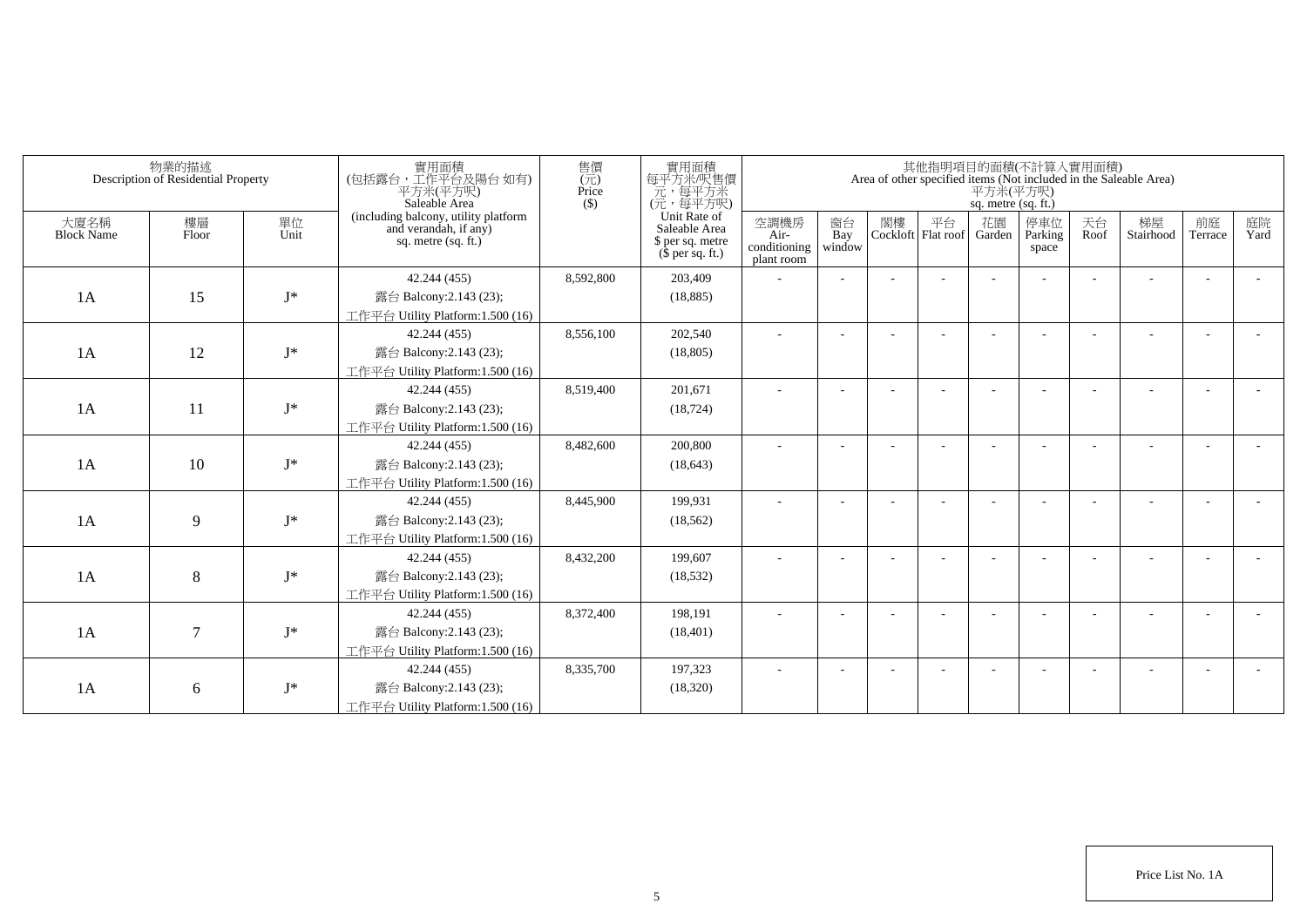|                           | 物業的描述<br>Description of Residential Property |                 | 實用面積<br>(包括露台,工作平台及陽台如有)<br>平方米(平方呎)<br>Saleable Area                                  | 售價<br>$(\vec{\pi})$<br>Price<br>$($ \$) | 實用面積<br>每平方米/呎售價<br>一元,每平方米<br>(元,每平方呎)                               |                                            |                          |    |                          | 平方米(平方呎)<br>sq. metre (sq. ft.) | 其他指明項目的面積(不計算入實用面積)     |            | Area of other specified items (Not included in the Saleable Area) |                          |            |
|---------------------------|----------------------------------------------|-----------------|----------------------------------------------------------------------------------------|-----------------------------------------|-----------------------------------------------------------------------|--------------------------------------------|--------------------------|----|--------------------------|---------------------------------|-------------------------|------------|-------------------------------------------------------------------|--------------------------|------------|
| 大廈名稱<br><b>Block Name</b> | 樓層<br>Floor                                  | 單位<br>Unit      | (including balcony, utility platform<br>and verandah, if any)<br>sq. metre $(sq, ft.)$ |                                         | Unit Rate of<br>Saleable Area<br>\$ per sq. metre<br>$$$ per sq. ft.) | 空調機房<br>Air-<br>conditioning<br>plant room | 窗台<br>Bay<br>window      | 閣樓 | 平台<br>Cockloft Flat roof | 花園<br>Garden                    | 停車位<br>Parking<br>space | 天台<br>Roof | 梯屋<br>Stairhood                                                   | 前庭<br>Terrace            | 庭院<br>Yard |
|                           |                                              |                 | 42.244 (455)                                                                           | 8,299,000                               | 196,454                                                               |                                            |                          |    |                          |                                 |                         |            |                                                                   |                          |            |
| 1A                        | 5                                            | $I^*$           | 露台 Balcony:2.143 (23);                                                                 |                                         | (18,240)                                                              |                                            |                          |    |                          |                                 |                         |            |                                                                   |                          |            |
|                           |                                              |                 | 工作平台 Utility Platform:1.500 (16)                                                       |                                         |                                                                       |                                            |                          |    |                          |                                 |                         |            |                                                                   |                          |            |
|                           |                                              |                 | 42.244 (455)                                                                           | 8,262,200                               | 195,583                                                               |                                            |                          |    |                          |                                 |                         |            |                                                                   |                          |            |
| 1A                        | 3                                            | $I^*$           | 露台 Balcony:2.143 (23);                                                                 |                                         | (18, 159)                                                             |                                            |                          |    |                          |                                 |                         |            |                                                                   |                          |            |
|                           |                                              |                 | 工作平台 Utility Platform:1.500 (16)                                                       |                                         |                                                                       |                                            |                          |    |                          |                                 |                         |            |                                                                   |                          |            |
|                           |                                              |                 | 42.244 (455)                                                                           | 8,225,500                               | 194,714                                                               | ٠                                          | $\overline{\phantom{a}}$ |    |                          |                                 |                         |            |                                                                   |                          |            |
| 1A                        | $\overline{2}$                               | $J^*$           | 露台 Balcony:2.143 (23);                                                                 |                                         | (18,078)                                                              |                                            |                          |    |                          |                                 |                         |            |                                                                   |                          |            |
|                           |                                              |                 | 工作平台 Utility Platform: 1.500 (16)                                                      |                                         |                                                                       |                                            |                          |    |                          |                                 |                         |            |                                                                   |                          |            |
|                           |                                              |                 | 42.244 (455)                                                                           | 8,188,800                               | 193,845                                                               |                                            |                          |    |                          |                                 |                         |            |                                                                   |                          |            |
| 1A                        |                                              | $J^*$           | 露台 Balcony:2.143 (23);                                                                 |                                         | (17,997)                                                              |                                            |                          |    |                          |                                 |                         |            |                                                                   |                          |            |
|                           |                                              |                 | 工作平台 Utility Platform:1.500 (16)                                                       |                                         |                                                                       |                                            |                          |    |                          |                                 |                         |            |                                                                   |                          |            |
|                           |                                              |                 | 42.163 (454)                                                                           | 9,058,600                               | 214,847                                                               |                                            |                          |    |                          |                                 |                         |            |                                                                   |                          |            |
| 1B                        | 32                                           | $\mathcal{E}^*$ | 露台 Balcony: 2.188 (24);                                                                |                                         | (19,953)                                                              |                                            |                          |    |                          |                                 |                         |            |                                                                   |                          |            |
|                           |                                              |                 | 工作平台 Utility Platform: 1.500 (16)                                                      |                                         |                                                                       |                                            |                          |    |                          |                                 |                         |            |                                                                   |                          |            |
|                           |                                              |                 | 40.369 (435)                                                                           | 8,575,100                               | 212,418                                                               |                                            |                          |    |                          |                                 |                         |            |                                                                   |                          |            |
| 1B                        | 31                                           | $\mathcal{E}^*$ | 露台 Balcony:2.000 (22);                                                                 |                                         | (19,713)                                                              |                                            |                          |    |                          |                                 |                         |            |                                                                   |                          |            |
|                           |                                              |                 | 工作平台 Utility Platform: 1.500 (16)                                                      |                                         |                                                                       |                                            |                          |    |                          |                                 |                         |            |                                                                   |                          |            |
|                           |                                              |                 | 40.369 (435)                                                                           | 8,531,100                               | 211,328                                                               |                                            |                          |    |                          |                                 |                         |            |                                                                   | $\overline{\phantom{a}}$ |            |
| 1B                        | 30                                           | $\mathcal{E}^*$ | 露台 Balcony:2.000 (22);                                                                 |                                         | (19,612)                                                              |                                            |                          |    |                          |                                 |                         |            |                                                                   |                          |            |
|                           |                                              |                 | 工作平台 Utility Platform: 1.500 (16)                                                      |                                         |                                                                       |                                            |                          |    |                          |                                 |                         |            |                                                                   |                          |            |
|                           |                                              |                 | 40.369 (435)                                                                           | 8,487,300                               | 210,243                                                               |                                            |                          |    |                          |                                 |                         |            |                                                                   |                          |            |
| 1B                        | 29                                           | $\mathcal{E}^*$ | 露台 Balcony:2.000 (22);                                                                 |                                         | (19,511)                                                              |                                            |                          |    |                          |                                 |                         |            |                                                                   |                          |            |
|                           |                                              |                 | 工作平台 Utility Platform:1.500 (16)                                                       |                                         |                                                                       |                                            |                          |    |                          |                                 |                         |            |                                                                   |                          |            |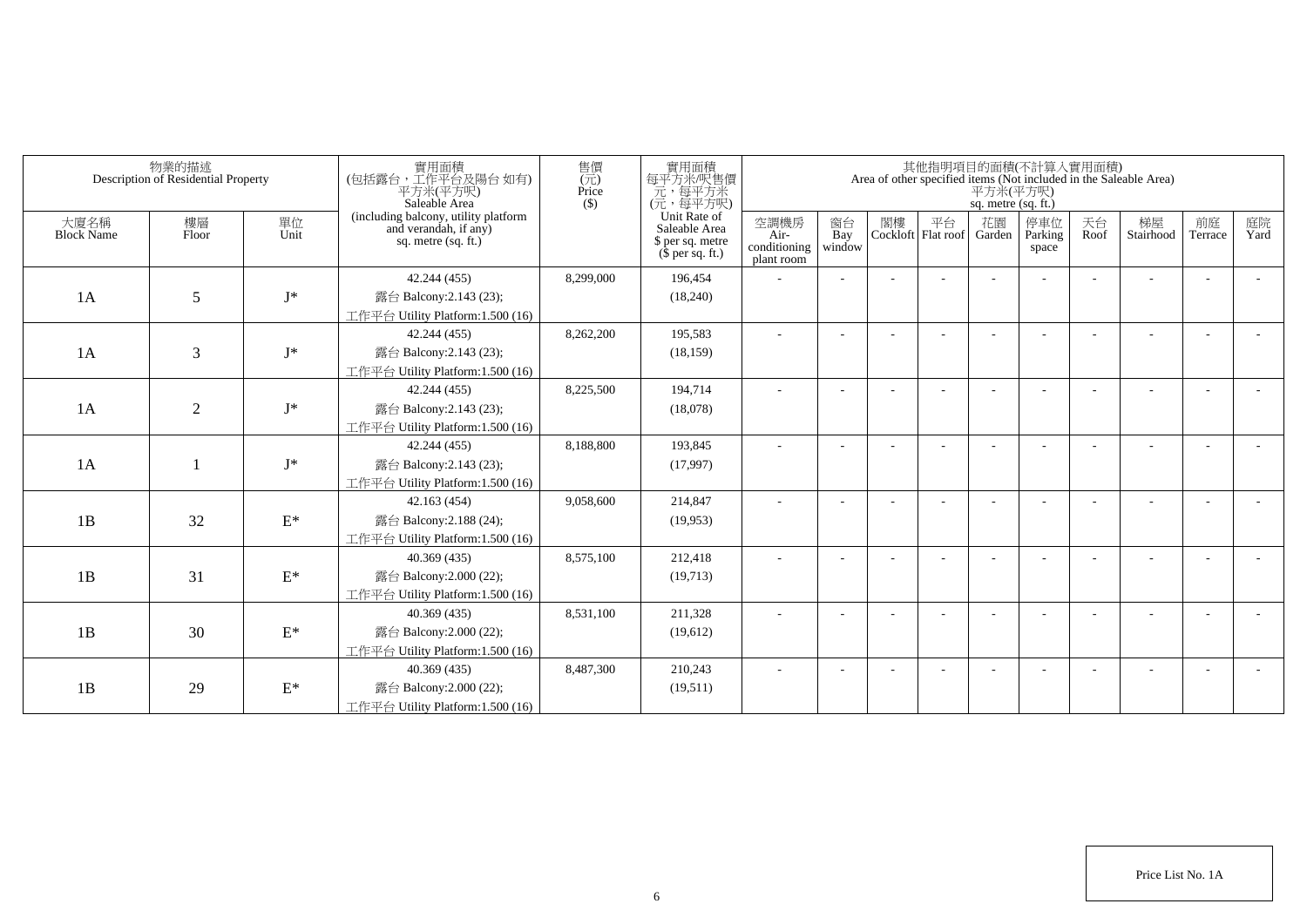|                           | 物業的描述<br>Description of Residential Property |                 | 實用面積<br>(包括露台,工作平台及陽台如有)<br>平方米(平方呎)<br>Saleable Area                                  | 售價<br>$(\vec{\pi})$<br>Price<br>$($ \$) | 實用面積<br>每平方米吧售價<br>元,每平方米<br>(元,每平方呎)                                 |                                            |                          |    |                          | 平方米(平方呎)<br>sq. metre (sq. ft.) | 其他指明項目的面積(不計算入實用面積)     |            | Area of other specified items (Not included in the Saleable Area) |                          |            |
|---------------------------|----------------------------------------------|-----------------|----------------------------------------------------------------------------------------|-----------------------------------------|-----------------------------------------------------------------------|--------------------------------------------|--------------------------|----|--------------------------|---------------------------------|-------------------------|------------|-------------------------------------------------------------------|--------------------------|------------|
| 大廈名稱<br><b>Block Name</b> | 樓層<br>Floor                                  | 單位<br>Unit      | (including balcony, utility platform<br>and verandah, if any)<br>sq. metre $(sq, ft.)$ |                                         | Unit Rate of<br>Saleable Area<br>\$ per sq. metre<br>$$$ per sq. ft.) | 空調機房<br>Air-<br>conditioning<br>plant room | 窗台<br>Bay<br>window      | 閣樓 | 平台<br>Cockloft Flat roof | 花園<br>Garden                    | 停車位<br>Parking<br>space | 天台<br>Roof | 梯屋<br>Stairhood                                                   | 前庭<br>Terrace            | 庭院<br>Yard |
|                           |                                              |                 | 40.369 (435)                                                                           | 8,465,400                               | 209,701                                                               |                                            |                          |    |                          |                                 |                         |            |                                                                   |                          |            |
| 1B                        | 28                                           | $\mathcal{E}^*$ | 露台 Balcony:2.000 (22);                                                                 |                                         | (19, 461)                                                             |                                            |                          |    |                          |                                 |                         |            |                                                                   |                          |            |
|                           |                                              |                 | 工作平台 Utility Platform:1.500 (16)                                                       |                                         |                                                                       |                                            |                          |    |                          |                                 |                         |            |                                                                   |                          |            |
|                           |                                              |                 | 40.369 (435)                                                                           | 8,399,400                               | 208,066                                                               |                                            |                          |    |                          |                                 |                         |            |                                                                   |                          |            |
| 1B                        | 27                                           | $\mathbf{E}^*$  | 露台 Balcony:2.000 (22);                                                                 |                                         | (19,309)                                                              |                                            |                          |    |                          |                                 |                         |            |                                                                   |                          |            |
|                           |                                              |                 | 工作平台 Utility Platform:1.500 (16)                                                       |                                         |                                                                       |                                            |                          |    |                          |                                 |                         |            |                                                                   |                          |            |
|                           |                                              |                 | 40.369 (435)                                                                           | 8,355,600                               | 206,981                                                               | $\sim$                                     | $\overline{\phantom{a}}$ |    |                          |                                 |                         |            |                                                                   |                          |            |
| 1B                        | 26                                           | $\mathcal{E}^*$ | 露台 Balcony:2.000 (22);                                                                 |                                         | (19,208)                                                              |                                            |                          |    |                          |                                 |                         |            |                                                                   |                          |            |
|                           |                                              |                 | 工作平台 Utility Platform: 1.500 (16)                                                      |                                         |                                                                       |                                            |                          |    |                          |                                 |                         |            |                                                                   |                          |            |
|                           |                                              |                 | 40.369 (435)                                                                           | 8,311,600                               | 205,891                                                               |                                            |                          |    |                          |                                 |                         |            |                                                                   |                          |            |
| 1B                        | 25                                           | $\mathbf{E}^*$  | 露台 Balcony:2.000 (22);                                                                 |                                         | (19,107)                                                              |                                            |                          |    |                          |                                 |                         |            |                                                                   |                          |            |
|                           |                                              |                 | 工作平台 Utility Platform:1.500 (16)                                                       |                                         |                                                                       |                                            |                          |    |                          |                                 |                         |            |                                                                   |                          |            |
|                           |                                              |                 | 40.369 (435)                                                                           | 8,267,800                               | 204,806                                                               |                                            |                          |    |                          |                                 |                         |            |                                                                   |                          |            |
| 1B                        | 23                                           | $\mathcal{E}^*$ | 露台 Balcony:2.000 (22);                                                                 |                                         | (19,006)                                                              |                                            |                          |    |                          |                                 |                         |            |                                                                   |                          |            |
|                           |                                              |                 | 工作平台 Utility Platform: 1.500 (16)                                                      |                                         |                                                                       |                                            |                          |    |                          |                                 |                         |            |                                                                   |                          |            |
|                           |                                              |                 | 40.369 (435)                                                                           | 8,223,900                               | 203,718                                                               |                                            |                          |    |                          |                                 |                         |            |                                                                   |                          |            |
| 1B                        | 22                                           | $\mathcal{E}^*$ | 露台 Balcony:2.000 (22);                                                                 |                                         | (18,906)                                                              |                                            |                          |    |                          |                                 |                         |            |                                                                   |                          |            |
|                           |                                              |                 | 工作平台 Utility Platform:1.500 (16)                                                       |                                         |                                                                       |                                            |                          |    |                          |                                 |                         |            |                                                                   |                          |            |
|                           |                                              |                 | 40.369 (435)                                                                           | 8,180,000                               | 202,631                                                               |                                            |                          |    |                          |                                 |                         |            |                                                                   | $\overline{\phantom{a}}$ |            |
| 1B                        | 21                                           | $\mathcal{E}^*$ | 露台 Balcony:2.000 (22);                                                                 |                                         | (18, 805)                                                             |                                            |                          |    |                          |                                 |                         |            |                                                                   |                          |            |
|                           |                                              |                 | 工作平台 Utility Platform: 1.500 (16)                                                      |                                         |                                                                       |                                            |                          |    |                          |                                 |                         |            |                                                                   |                          |            |
|                           |                                              |                 | 40.369 (435)                                                                           | 8,136,100                               | 201,543                                                               |                                            |                          |    |                          |                                 |                         |            |                                                                   |                          |            |
| 1B                        | 20                                           | $\mathcal{E}^*$ | 露台 Balcony:2.000 (22);                                                                 |                                         | (18,704)                                                              |                                            |                          |    |                          |                                 |                         |            |                                                                   |                          |            |
|                           |                                              |                 | 工作平台 Utility Platform:1.500 (16)                                                       |                                         |                                                                       |                                            |                          |    |                          |                                 |                         |            |                                                                   |                          |            |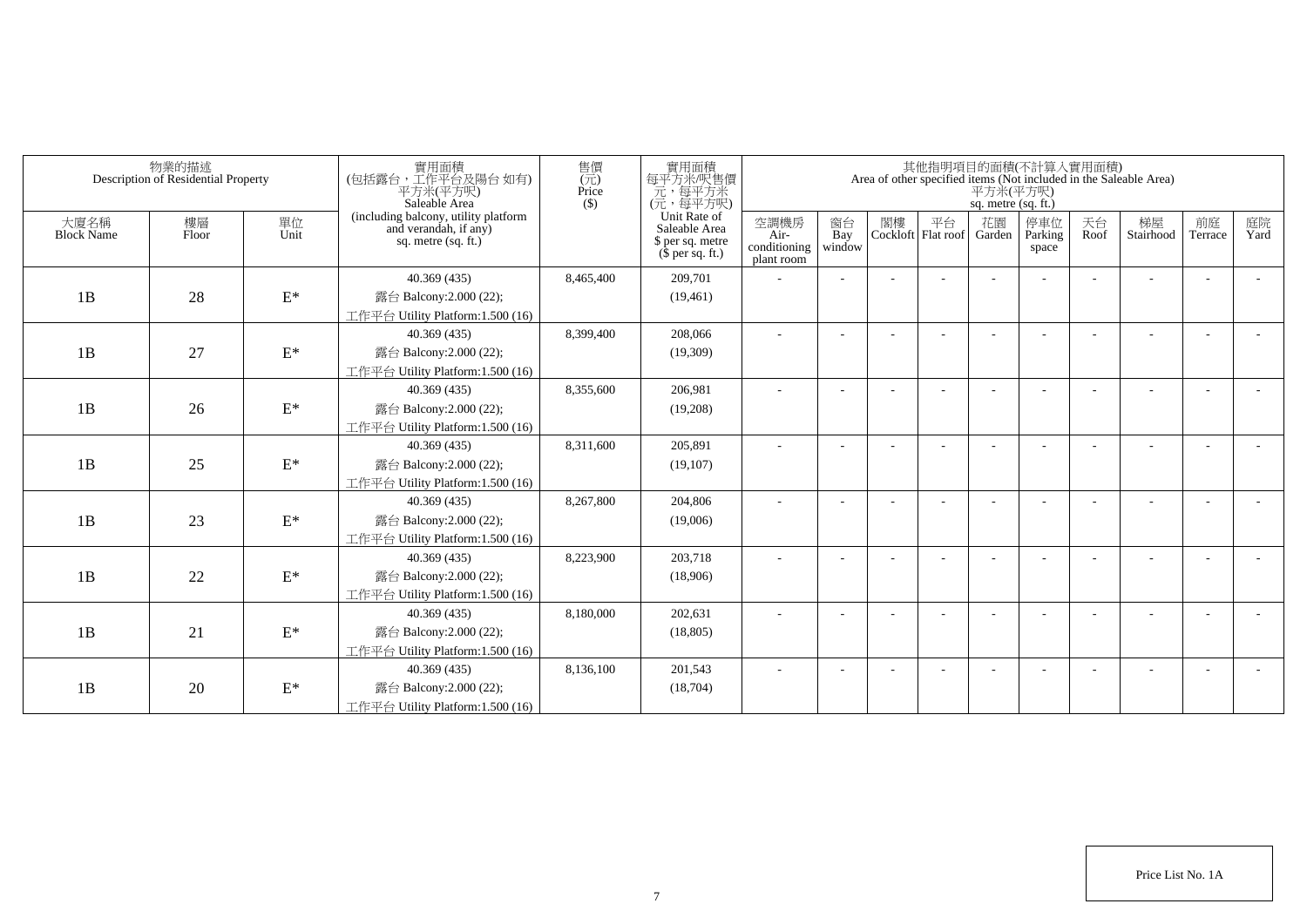|                           | 物業的描述<br>Description of Residential Property |                 | 實用面積<br>(包括露台,工作平台及陽台如有)<br>平方米(平方呎)<br>Saleable Area                                  | 售價<br>$\overline{(\overline{\tau}\overline{\tau})}$<br>Price<br>$($ \$ | 實用面積<br>每平方米/呎售價<br>元,每平方米<br>(元,每平方呎)                                |                                            |                          |    |                                 | 平方米(平方呎)<br>sq. metre (sq. ft.) | 其他指明項目的面積(不計算入實用面積)      |            | Area of other specified items (Not included in the Saleable Area) |                          |            |
|---------------------------|----------------------------------------------|-----------------|----------------------------------------------------------------------------------------|------------------------------------------------------------------------|-----------------------------------------------------------------------|--------------------------------------------|--------------------------|----|---------------------------------|---------------------------------|--------------------------|------------|-------------------------------------------------------------------|--------------------------|------------|
| 大廈名稱<br><b>Block Name</b> | 樓層<br>Floor                                  | 單位<br>Unit      | (including balcony, utility platform<br>and verandah, if any)<br>sq. metre $(sq, ft.)$ |                                                                        | Unit Rate of<br>Saleable Area<br>\$ per sq. metre<br>$$$ per sq. ft.) | 空調機房<br>Air-<br>conditioning<br>plant room | 窗台<br>Bay<br>window      | 閣樓 | 平台<br>Cockloft Flat roof Garden | 花園                              | 停車位<br>Parking<br>space  | 天台<br>Roof | 梯屋<br>Stairhood                                                   | 前庭<br>Terrace            | 庭院<br>Yard |
|                           |                                              |                 | 40.369 (435)                                                                           | 8,092,300                                                              | 200,458                                                               |                                            |                          |    |                                 |                                 |                          |            |                                                                   | ÷                        |            |
| 1B                        | 19                                           | $\mathcal{E}^*$ | 露台 Balcony:2.000 (22);                                                                 |                                                                        | (18,603)                                                              |                                            |                          |    |                                 |                                 |                          |            |                                                                   |                          |            |
|                           |                                              |                 | 工作平台 Utility Platform:1.500 (16)                                                       |                                                                        |                                                                       |                                            |                          |    |                                 |                                 |                          |            |                                                                   |                          |            |
|                           |                                              |                 | 40.369 (435)                                                                           | 8,079,200                                                              | 200,134                                                               | ٠                                          | $\overline{\phantom{a}}$ |    |                                 |                                 | $\overline{\phantom{a}}$ |            |                                                                   | $\overline{\phantom{a}}$ |            |
| 1B                        | 18                                           | $\mathbf{E}^*$  | 露台 Balcony:2.000 (22);                                                                 |                                                                        | (18, 573)                                                             |                                            |                          |    |                                 |                                 |                          |            |                                                                   |                          |            |
|                           |                                              |                 | 工作平台 Utility Platform:1.500 (16)                                                       |                                                                        |                                                                       |                                            |                          |    |                                 |                                 |                          |            |                                                                   |                          |            |
|                           |                                              |                 | 40.369 (435)                                                                           | 8,022,000                                                              | 198,717                                                               | ٠                                          |                          |    |                                 |                                 |                          |            |                                                                   |                          |            |
| 1B                        | 17                                           | $\mathbf{E}^*$  | 露台 Balcony:2.000 (22);                                                                 |                                                                        | (18, 441)                                                             |                                            |                          |    |                                 |                                 |                          |            |                                                                   |                          |            |
|                           |                                              |                 | 工作平台 Utility Platform: 1.500 (16)                                                      |                                                                        |                                                                       |                                            |                          |    |                                 |                                 |                          |            |                                                                   |                          |            |
|                           |                                              |                 | 40.369 (435)                                                                           | 7,986,900                                                              | 197,847                                                               |                                            |                          |    |                                 |                                 |                          |            |                                                                   |                          |            |
| 1B                        | 16                                           | $E^*$           | 露台 Balcony:2.000 (22);                                                                 |                                                                        | (18, 361)                                                             |                                            |                          |    |                                 |                                 |                          |            |                                                                   |                          |            |
|                           |                                              |                 | 工作平台 Utility Platform:1.500 (16)                                                       |                                                                        |                                                                       |                                            |                          |    |                                 |                                 |                          |            |                                                                   |                          |            |
|                           |                                              |                 | 40.369 (435)                                                                           | 7,951,800                                                              | 196,978                                                               | ÷                                          |                          |    |                                 |                                 |                          |            |                                                                   | $\overline{\phantom{a}}$ |            |
| 1B                        | 15                                           | $\mathcal{E}^*$ | 露台 Balcony:2.000 (22);                                                                 |                                                                        | (18,280)                                                              |                                            |                          |    |                                 |                                 |                          |            |                                                                   |                          |            |
|                           |                                              |                 | 工作平台 Utility Platform:1.500 (16)                                                       |                                                                        |                                                                       |                                            |                          |    |                                 |                                 |                          |            |                                                                   |                          |            |
|                           |                                              |                 | 40.369 (435)                                                                           | 7,916,600                                                              | 196,106                                                               |                                            |                          |    |                                 |                                 |                          |            |                                                                   |                          |            |
| 1B                        | 12                                           | $\mathcal{E}^*$ | 露台 Balcony:2.000 (22);                                                                 |                                                                        | (18, 199)                                                             |                                            |                          |    |                                 |                                 |                          |            |                                                                   |                          |            |
|                           |                                              |                 | 工作平台 Utility Platform: 1.500 (16)                                                      |                                                                        |                                                                       |                                            |                          |    |                                 |                                 |                          |            |                                                                   |                          |            |
|                           |                                              |                 | 40.369 (435)                                                                           | 7,881,600                                                              | 195,239                                                               |                                            |                          |    |                                 |                                 |                          |            |                                                                   |                          |            |
| 1B                        | 11                                           | $\mathcal{E}^*$ | 露台 Balcony:2.000 (22);                                                                 |                                                                        | (18, 119)                                                             |                                            |                          |    |                                 |                                 |                          |            |                                                                   |                          |            |
|                           |                                              |                 | 工作平台 Utility Platform: 1.500 (16)                                                      |                                                                        |                                                                       |                                            |                          |    |                                 |                                 |                          |            |                                                                   |                          |            |
|                           |                                              |                 | 40.369 (435)                                                                           | 7,846,400                                                              | 194,367                                                               |                                            |                          |    |                                 |                                 |                          |            |                                                                   | ٠                        |            |
| 1B                        | 10                                           | $\mathcal{E}^*$ | 露台 Balcony:2.000 (22);                                                                 |                                                                        | (18,038)                                                              |                                            |                          |    |                                 |                                 |                          |            |                                                                   |                          |            |
|                           |                                              |                 | 工作平台 Utility Platform:1.500 (16)                                                       |                                                                        |                                                                       |                                            |                          |    |                                 |                                 |                          |            |                                                                   |                          |            |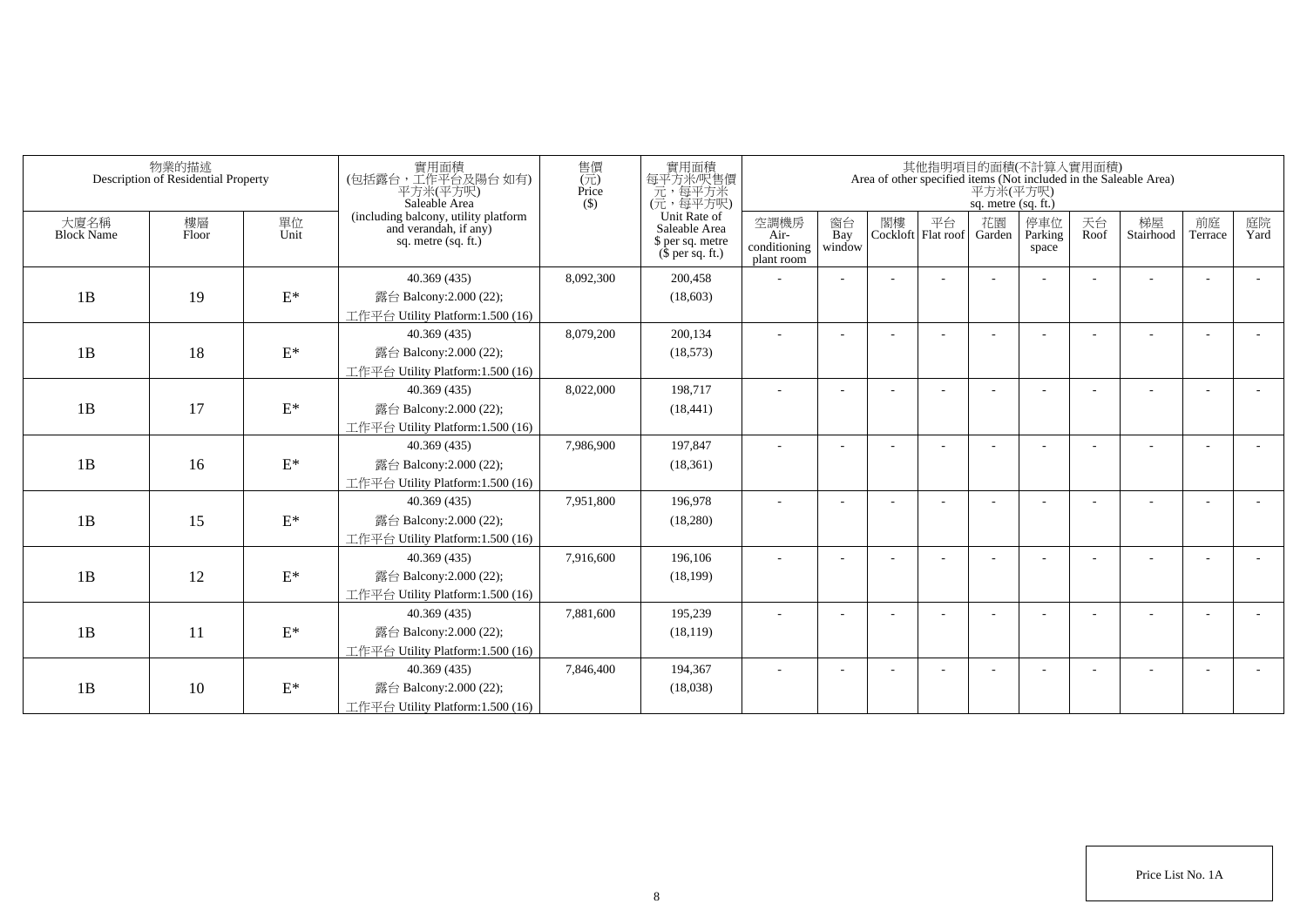|                           | 物業的描述<br>Description of Residential Property |                 | 實用面積<br>(包括露台,工作平台及陽台如有)<br>平方米(平方呎)<br>Saleable Area                                  | 售價<br>(元)<br>Price<br>$($ \$) | 實用面積<br>每平方米吧售價<br>元,每平方米<br>(元,每平方呎)                                 |                                            |                          |    |                          | 平方米(平方呎)<br>sq. metre (sq. ft.) | 其他指明項目的面積(不計算入實用面積)     |            | Area of other specified items (Not included in the Saleable Area) |               |            |
|---------------------------|----------------------------------------------|-----------------|----------------------------------------------------------------------------------------|-------------------------------|-----------------------------------------------------------------------|--------------------------------------------|--------------------------|----|--------------------------|---------------------------------|-------------------------|------------|-------------------------------------------------------------------|---------------|------------|
| 大廈名稱<br><b>Block Name</b> | 樓層<br>Floor                                  | 單位<br>Unit      | (including balcony, utility platform<br>and verandah, if any)<br>sq. metre $(sq, ft.)$ |                               | Unit Rate of<br>Saleable Area<br>\$ per sq. metre<br>$$$ per sq. ft.) | 空調機房<br>Air-<br>conditioning<br>plant room | 窗台<br>Bay<br>window      | 閣樓 | 平台<br>Cockloft Flat roof | 花園<br>Garden                    | 停車位<br>Parking<br>space | 天台<br>Roof | 梯屋<br>Stairhood                                                   | 前庭<br>Terrace | 庭院<br>Yard |
|                           |                                              |                 | 40.369 (435)                                                                           | 7,811,300                     | 193,497                                                               |                                            |                          |    |                          |                                 |                         |            |                                                                   |               |            |
| 1B                        | 9                                            | $\mathcal{E}^*$ | 露台 Balcony:2.000 (22);                                                                 |                               | (17, 957)                                                             |                                            |                          |    |                          |                                 |                         |            |                                                                   |               |            |
|                           |                                              |                 | 工作平台 Utility Platform:1.500 (16)                                                       |                               |                                                                       |                                            |                          |    |                          |                                 |                         |            |                                                                   |               |            |
|                           |                                              |                 | 40.369 (435)                                                                           | 7,798,100                     | 193,171                                                               |                                            |                          |    |                          |                                 |                         |            |                                                                   |               |            |
| 1B                        | 8                                            | $\mathbf{E}^*$  | 露台 Balcony:2.000 (22);                                                                 |                               | (17, 927)                                                             |                                            |                          |    |                          |                                 |                         |            |                                                                   |               |            |
|                           |                                              |                 | 工作平台 Utility Platform:1.500 (16)                                                       |                               |                                                                       |                                            |                          |    |                          |                                 |                         |            |                                                                   |               |            |
|                           |                                              |                 | 40.369 (435)                                                                           | 7,741,100                     | 191,759                                                               | $\sim$                                     | $\overline{\phantom{a}}$ |    |                          |                                 |                         |            |                                                                   |               |            |
| 1B                        | $\tau$                                       | $\mathcal{E}^*$ | 露台 Balcony: 2.000 (22);                                                                |                               | (17,796)                                                              |                                            |                          |    |                          |                                 |                         |            |                                                                   |               |            |
|                           |                                              |                 | 工作平台 Utility Platform: 1.500 (16)                                                      |                               |                                                                       |                                            |                          |    |                          |                                 |                         |            |                                                                   |               |            |
|                           |                                              |                 | 40.369 (435)                                                                           | 7,705,900                     | 190,887                                                               |                                            |                          |    |                          |                                 |                         |            |                                                                   |               |            |
| 1B                        | 6                                            | $\mathbf{E}^*$  | 露台 Balcony:2.000 (22);                                                                 |                               | (17, 715)                                                             |                                            |                          |    |                          |                                 |                         |            |                                                                   |               |            |
|                           |                                              |                 | 工作平台 Utility Platform:1.500 (16)                                                       |                               |                                                                       |                                            |                          |    |                          |                                 |                         |            |                                                                   |               |            |
|                           |                                              |                 | 40.369 (435)                                                                           | 7,670,900                     | 190,020                                                               |                                            |                          |    |                          |                                 |                         |            |                                                                   |               |            |
| 1B                        | 5                                            | $\mathcal{E}^*$ | 露台 Balcony:2.000 (22);                                                                 |                               | (17, 634)                                                             |                                            |                          |    |                          |                                 |                         |            |                                                                   |               |            |
|                           |                                              |                 | 工作平台 Utility Platform: 1.500 (16)                                                      |                               |                                                                       |                                            |                          |    |                          |                                 |                         |            |                                                                   |               |            |
|                           |                                              |                 | 40.369 (435)                                                                           | 7,635,700                     | 189,148                                                               |                                            |                          |    |                          |                                 |                         |            |                                                                   |               |            |
| 1B                        | 3                                            | $\mathcal{E}^*$ | 露台 Balcony: 2.000 (22);                                                                |                               | (17, 553)                                                             |                                            |                          |    |                          |                                 |                         |            |                                                                   |               |            |
|                           |                                              |                 | 工作平台 Utility Platform:1.500 (16)                                                       |                               |                                                                       |                                            |                          |    |                          |                                 |                         |            |                                                                   |               |            |
|                           |                                              |                 | 40.369 (435)                                                                           | 7,600,600                     | 188,278                                                               |                                            |                          |    |                          |                                 |                         |            |                                                                   |               |            |
| 1B                        | $\overline{2}$                               | $\mathcal{E}^*$ | 露台 Balcony: 2.000 (22);                                                                |                               | (17, 473)                                                             |                                            |                          |    |                          |                                 |                         |            |                                                                   |               |            |
|                           |                                              |                 | 工作平台 Utility Platform: 1.500 (16)                                                      |                               |                                                                       |                                            |                          |    |                          |                                 |                         |            |                                                                   |               |            |
|                           |                                              |                 | 40.369 (435)                                                                           | 7,565,500                     | 187,409                                                               |                                            |                          |    |                          |                                 |                         |            |                                                                   |               |            |
| 1B                        |                                              | $\mathbf{E}^*$  | 露台 Balcony: 2.000 (22);                                                                |                               | (17, 392)                                                             |                                            |                          |    |                          |                                 |                         |            |                                                                   |               |            |
|                           |                                              |                 | 工作平台 Utility Platform:1.500 (16)                                                       |                               |                                                                       |                                            |                          |    |                          |                                 |                         |            |                                                                   |               |            |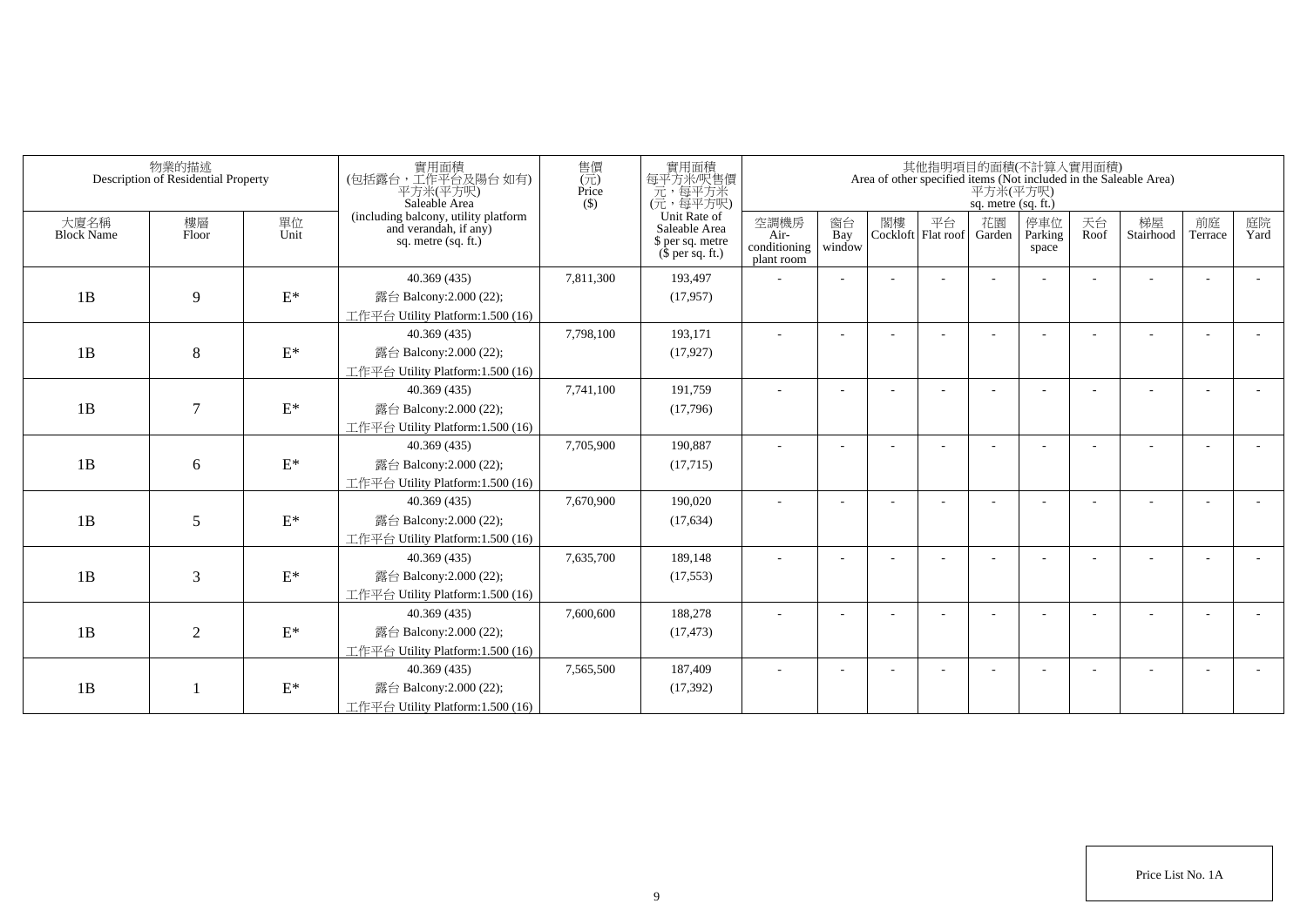| (including balcony, utility platform<br>and verandah, if any)<br>Unit Rate of<br>花園<br>天台<br>樓層<br>空調機房<br>窗台<br>閣樓<br>平台<br>停車位<br>梯屋<br>前庭<br>大廈名稱<br>單位<br>Unit<br>Saleable Area<br><b>Block Name</b><br>Bay<br>Parking<br>Stairhood<br>Floor<br>Cockloft Flat roof<br>Roof<br>Air-<br>Garden<br>Terrace<br>sq. metre $(sq, ft.)$<br>\$ per sq. metre<br>conditioning<br>window<br>space<br>$$$ per sq. ft.)<br>plant room<br>35.888 (386)<br>224,181<br>8,045,400<br>$G^*$<br>1B<br>31<br>露台 Balcony:1.955 (21);<br>(20, 843)<br>工作平台 Utility Platform:1.500 (16)<br>223,094<br>35.888 (386)<br>8,006,400<br>$G^*$<br>1B<br>30<br>露台 Balcony:1.955 (21);<br>(20, 742)<br>工作平台 Utility Platform:1.500 (16)<br>35.888 (386)<br>7,967,600<br>222,013<br>$\sim$<br>$\overline{\phantom{a}}$<br>$\overline{\phantom{a}}$<br>1B<br>29<br>$G^*$<br>露台 Balcony:1.955 (21);<br>(20, 641)<br>工作平台 Utility Platform:1.500 (16) |            | Area of other specified items (Not included in the Saleable Area) |  | 平方米(平方呎)<br>sq. metre (sq. ft.) | 其他指明項目的面積(不計算入實用面積) |  | 實用面積<br>每平方米吧售價<br>元,每平方米<br>(元,每平方呎) | 售價<br>$(\vec{\pi})$<br>Price<br>$($ \$ | 實用面積<br>(包括露台,工作平台及陽台如有)<br>平方米(平方呎)<br>Saleable Area | 物業的描述<br>Description of Residential Property |  |
|-------------------------------------------------------------------------------------------------------------------------------------------------------------------------------------------------------------------------------------------------------------------------------------------------------------------------------------------------------------------------------------------------------------------------------------------------------------------------------------------------------------------------------------------------------------------------------------------------------------------------------------------------------------------------------------------------------------------------------------------------------------------------------------------------------------------------------------------------------------------------------------------------------------------------|------------|-------------------------------------------------------------------|--|---------------------------------|---------------------|--|---------------------------------------|----------------------------------------|-------------------------------------------------------|----------------------------------------------|--|
|                                                                                                                                                                                                                                                                                                                                                                                                                                                                                                                                                                                                                                                                                                                                                                                                                                                                                                                         | 庭院<br>Yard |                                                                   |  |                                 |                     |  |                                       |                                        |                                                       |                                              |  |
|                                                                                                                                                                                                                                                                                                                                                                                                                                                                                                                                                                                                                                                                                                                                                                                                                                                                                                                         |            |                                                                   |  |                                 |                     |  |                                       |                                        |                                                       |                                              |  |
|                                                                                                                                                                                                                                                                                                                                                                                                                                                                                                                                                                                                                                                                                                                                                                                                                                                                                                                         |            |                                                                   |  |                                 |                     |  |                                       |                                        |                                                       |                                              |  |
|                                                                                                                                                                                                                                                                                                                                                                                                                                                                                                                                                                                                                                                                                                                                                                                                                                                                                                                         |            |                                                                   |  |                                 |                     |  |                                       |                                        |                                                       |                                              |  |
|                                                                                                                                                                                                                                                                                                                                                                                                                                                                                                                                                                                                                                                                                                                                                                                                                                                                                                                         |            |                                                                   |  |                                 |                     |  |                                       |                                        |                                                       |                                              |  |
|                                                                                                                                                                                                                                                                                                                                                                                                                                                                                                                                                                                                                                                                                                                                                                                                                                                                                                                         |            |                                                                   |  |                                 |                     |  |                                       |                                        |                                                       |                                              |  |
|                                                                                                                                                                                                                                                                                                                                                                                                                                                                                                                                                                                                                                                                                                                                                                                                                                                                                                                         |            |                                                                   |  |                                 |                     |  |                                       |                                        |                                                       |                                              |  |
|                                                                                                                                                                                                                                                                                                                                                                                                                                                                                                                                                                                                                                                                                                                                                                                                                                                                                                                         |            |                                                                   |  |                                 |                     |  |                                       |                                        |                                                       |                                              |  |
|                                                                                                                                                                                                                                                                                                                                                                                                                                                                                                                                                                                                                                                                                                                                                                                                                                                                                                                         |            |                                                                   |  |                                 |                     |  |                                       |                                        |                                                       |                                              |  |
|                                                                                                                                                                                                                                                                                                                                                                                                                                                                                                                                                                                                                                                                                                                                                                                                                                                                                                                         |            |                                                                   |  |                                 |                     |  |                                       |                                        |                                                       |                                              |  |
| 7,948,100<br>221,470<br>35.888 (386)                                                                                                                                                                                                                                                                                                                                                                                                                                                                                                                                                                                                                                                                                                                                                                                                                                                                                    |            |                                                                   |  |                                 |                     |  |                                       |                                        |                                                       |                                              |  |
| $G^*$<br>1B<br>28<br>露台 Balcony:1.955 (21);<br>(20,591)                                                                                                                                                                                                                                                                                                                                                                                                                                                                                                                                                                                                                                                                                                                                                                                                                                                                 |            |                                                                   |  |                                 |                     |  |                                       |                                        |                                                       |                                              |  |
| 工作平台 Utility Platform:1.500 (16)                                                                                                                                                                                                                                                                                                                                                                                                                                                                                                                                                                                                                                                                                                                                                                                                                                                                                        |            |                                                                   |  |                                 |                     |  |                                       |                                        |                                                       |                                              |  |
| 35.888 (386)<br>7,889,600<br>219,840                                                                                                                                                                                                                                                                                                                                                                                                                                                                                                                                                                                                                                                                                                                                                                                                                                                                                    |            |                                                                   |  |                                 |                     |  |                                       |                                        |                                                       |                                              |  |
| $G^*$<br>1B<br>27<br>露台 Balcony:1.955 (21);<br>(20, 439)                                                                                                                                                                                                                                                                                                                                                                                                                                                                                                                                                                                                                                                                                                                                                                                                                                                                |            |                                                                   |  |                                 |                     |  |                                       |                                        |                                                       |                                              |  |
| 工作平台 Utility Platform: 1.500 (16)                                                                                                                                                                                                                                                                                                                                                                                                                                                                                                                                                                                                                                                                                                                                                                                                                                                                                       |            |                                                                   |  |                                 |                     |  |                                       |                                        |                                                       |                                              |  |
| 7,850,600<br>35.888 (386)<br>218,753                                                                                                                                                                                                                                                                                                                                                                                                                                                                                                                                                                                                                                                                                                                                                                                                                                                                                    |            |                                                                   |  |                                 |                     |  |                                       |                                        |                                                       |                                              |  |
| 1B<br>$G^*$<br>26<br>露台 Balcony:1.955 (21);<br>(20, 338)                                                                                                                                                                                                                                                                                                                                                                                                                                                                                                                                                                                                                                                                                                                                                                                                                                                                |            |                                                                   |  |                                 |                     |  |                                       |                                        |                                                       |                                              |  |
| 工作平台 Utility Platform:1.500 (16)                                                                                                                                                                                                                                                                                                                                                                                                                                                                                                                                                                                                                                                                                                                                                                                                                                                                                        |            |                                                                   |  |                                 |                     |  |                                       |                                        |                                                       |                                              |  |
| 35.888 (386)<br>7,811,800<br>217,672<br>$\overline{\phantom{a}}$                                                                                                                                                                                                                                                                                                                                                                                                                                                                                                                                                                                                                                                                                                                                                                                                                                                        |            |                                                                   |  |                                 |                     |  |                                       |                                        |                                                       |                                              |  |
| 1B<br>$G^*$<br>25<br>露台 Balcony:1.955 (21);<br>(20, 238)                                                                                                                                                                                                                                                                                                                                                                                                                                                                                                                                                                                                                                                                                                                                                                                                                                                                |            |                                                                   |  |                                 |                     |  |                                       |                                        |                                                       |                                              |  |
| 工作平台 Utility Platform: 1.500 (16)                                                                                                                                                                                                                                                                                                                                                                                                                                                                                                                                                                                                                                                                                                                                                                                                                                                                                       |            |                                                                   |  |                                 |                     |  |                                       |                                        |                                                       |                                              |  |
| 7,772,800<br>216,585<br>35.888 (386)                                                                                                                                                                                                                                                                                                                                                                                                                                                                                                                                                                                                                                                                                                                                                                                                                                                                                    |            |                                                                   |  |                                 |                     |  |                                       |                                        |                                                       |                                              |  |
| $G^*$<br>1B<br>23<br>露台 Balcony:1.955 (21);<br>(20, 137)<br>工作平台 Utility Platform:1.500 (16)                                                                                                                                                                                                                                                                                                                                                                                                                                                                                                                                                                                                                                                                                                                                                                                                                            |            |                                                                   |  |                                 |                     |  |                                       |                                        |                                                       |                                              |  |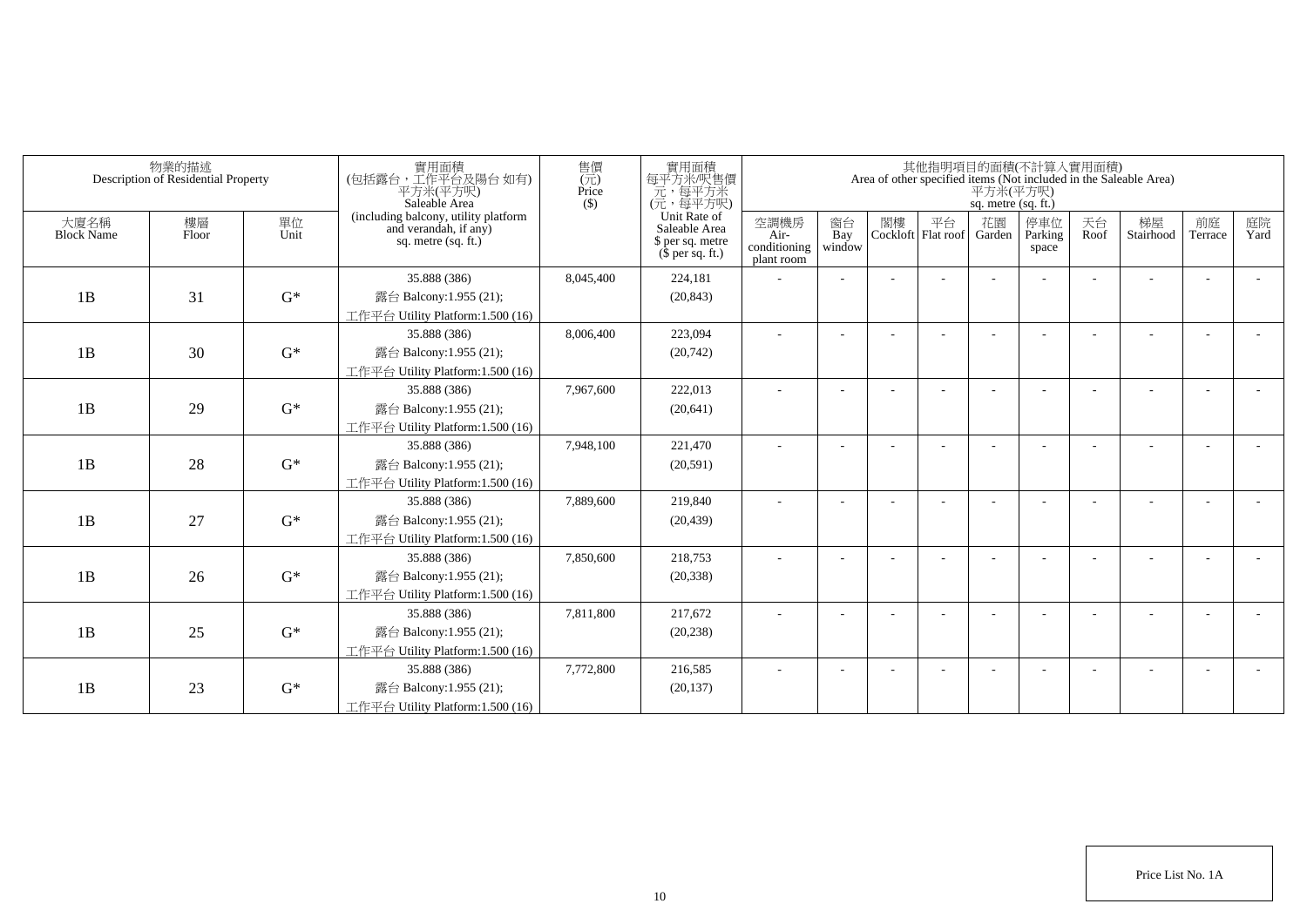|                           | 物業的描述<br>Description of Residential Property |             | 實用面積<br>(包括露台,工作平台及陽台 如有)<br>平方米(平方呎)<br>Saleable Area                                 | 售價<br>(元)<br>Price<br>$($ \$) | 實用面積<br>每平方米/呎售價<br>一元,每平方米<br>(元,每平方呎)                               |                                            |                          |    |                          | 平方米(平方呎)<br>sq. metre (sq. ft.) | 其他指明項目的面積(不計算入實用面積)     |            | Area of other specified items (Not included in the Saleable Area) |                          |            |
|---------------------------|----------------------------------------------|-------------|----------------------------------------------------------------------------------------|-------------------------------|-----------------------------------------------------------------------|--------------------------------------------|--------------------------|----|--------------------------|---------------------------------|-------------------------|------------|-------------------------------------------------------------------|--------------------------|------------|
| 大廈名稱<br><b>Block Name</b> | 樓層<br>Floor                                  | 單位<br>Unit  | (including balcony, utility platform<br>and verandah, if any)<br>sq. metre $(sq, ft.)$ |                               | Unit Rate of<br>Saleable Area<br>\$ per sq. metre<br>$$$ per sq. ft.) | 空調機房<br>Air-<br>conditioning<br>plant room | 窗台<br>Bay<br>window      | 閣樓 | 平台<br>Cockloft Flat roof | 花園<br>Garden                    | 停車位<br>Parking<br>space | 天台<br>Roof | 梯屋<br>Stairhood                                                   | 前庭<br>Terrace            | 庭院<br>Yard |
|                           |                                              |             | 35.888 (386)                                                                           | 7,733,800                     | 215,498                                                               |                                            |                          |    |                          |                                 |                         |            |                                                                   |                          |            |
| 1B                        | 22                                           | $G^*$       | 露台 Balcony:1.955 (21);                                                                 |                               | (20,036)                                                              |                                            |                          |    |                          |                                 |                         |            |                                                                   |                          |            |
|                           |                                              |             | 工作平台 Utility Platform:1.500 (16)                                                       |                               |                                                                       |                                            |                          |    |                          |                                 |                         |            |                                                                   |                          |            |
|                           |                                              |             | 35.888 (386)                                                                           | 7,694,800                     | 214,412                                                               |                                            |                          |    |                          |                                 |                         |            |                                                                   |                          |            |
| 1B                        | 21                                           | $G^*$       | 露台 Balcony:1.955 (21);                                                                 |                               | (19,935)                                                              |                                            |                          |    |                          |                                 |                         |            |                                                                   |                          |            |
|                           |                                              |             | 工作平台 Utility Platform:1.500 (16)                                                       |                               |                                                                       |                                            |                          |    |                          |                                 |                         |            |                                                                   |                          |            |
|                           |                                              |             | 35.888 (386)                                                                           | 7,656,000                     | 213,330                                                               | ٠                                          | $\overline{\phantom{a}}$ |    |                          |                                 |                         |            |                                                                   |                          |            |
| 1B                        | 20                                           | $G^*$       | 露台 Balcony:1.955 (21);                                                                 |                               | (19, 834)                                                             |                                            |                          |    |                          |                                 |                         |            |                                                                   |                          |            |
|                           |                                              |             | 工作平台 Utility Platform: 1.500 (16)                                                      |                               |                                                                       |                                            |                          |    |                          |                                 |                         |            |                                                                   |                          |            |
|                           |                                              |             | 35.888 (386)                                                                           | 7,617,000                     | 212,244                                                               |                                            |                          |    |                          |                                 |                         |            |                                                                   |                          |            |
| 1B                        | 19                                           | G           | 露台 Balcony:1.955 (21);                                                                 |                               | (19, 733)                                                             |                                            |                          |    |                          |                                 |                         |            |                                                                   |                          |            |
|                           |                                              |             | 工作平台 Utility Platform:1.500 (16)                                                       |                               |                                                                       |                                            |                          |    |                          |                                 |                         |            |                                                                   |                          |            |
|                           |                                              |             | 35.888 (386)                                                                           | 7,605,300                     | 211,918                                                               |                                            |                          |    |                          |                                 |                         |            |                                                                   |                          |            |
| 1B                        | 18                                           | $\mathbf G$ | 露台 Balcony:1.955 (21);                                                                 |                               | (19,703)                                                              |                                            |                          |    |                          |                                 |                         |            |                                                                   |                          |            |
|                           |                                              |             | 工作平台 Utility Platform: 1.500 (16)                                                      |                               |                                                                       |                                            |                          |    |                          |                                 |                         |            |                                                                   |                          |            |
|                           |                                              |             | 35.888 (386)                                                                           | 7,554,600                     | 210,505                                                               |                                            |                          |    |                          |                                 |                         |            |                                                                   |                          |            |
| 1B                        | 17                                           | G           | 露台 Balcony:1.955 (21);                                                                 |                               | (19,572)                                                              |                                            |                          |    |                          |                                 |                         |            |                                                                   |                          |            |
|                           |                                              |             | 工作平台 Utility Platform: 1.500 (16)                                                      |                               |                                                                       |                                            |                          |    |                          |                                 |                         |            |                                                                   |                          |            |
|                           |                                              |             | 35.888 (386)                                                                           | 7,523,400                     | 209,636                                                               |                                            |                          |    |                          |                                 |                         |            |                                                                   | $\overline{\phantom{a}}$ |            |
| 1B                        | 16                                           | ${\bf G}$   | 露台 Balcony:1.955 (21);                                                                 |                               | (19, 491)                                                             |                                            |                          |    |                          |                                 |                         |            |                                                                   |                          |            |
|                           |                                              |             | 工作平台 Utility Platform: 1.500 (16)<br>35.888 (386)                                      | 7,492,300                     | 208,769                                                               |                                            |                          |    |                          |                                 |                         |            |                                                                   |                          |            |
| 1B                        | 15                                           | G           | 露台 Balcony:1.955 (21);                                                                 |                               | (19, 410)                                                             |                                            |                          |    |                          |                                 |                         |            |                                                                   |                          |            |
|                           |                                              |             | 工作平台 Utility Platform:1.500 (16)                                                       |                               |                                                                       |                                            |                          |    |                          |                                 |                         |            |                                                                   |                          |            |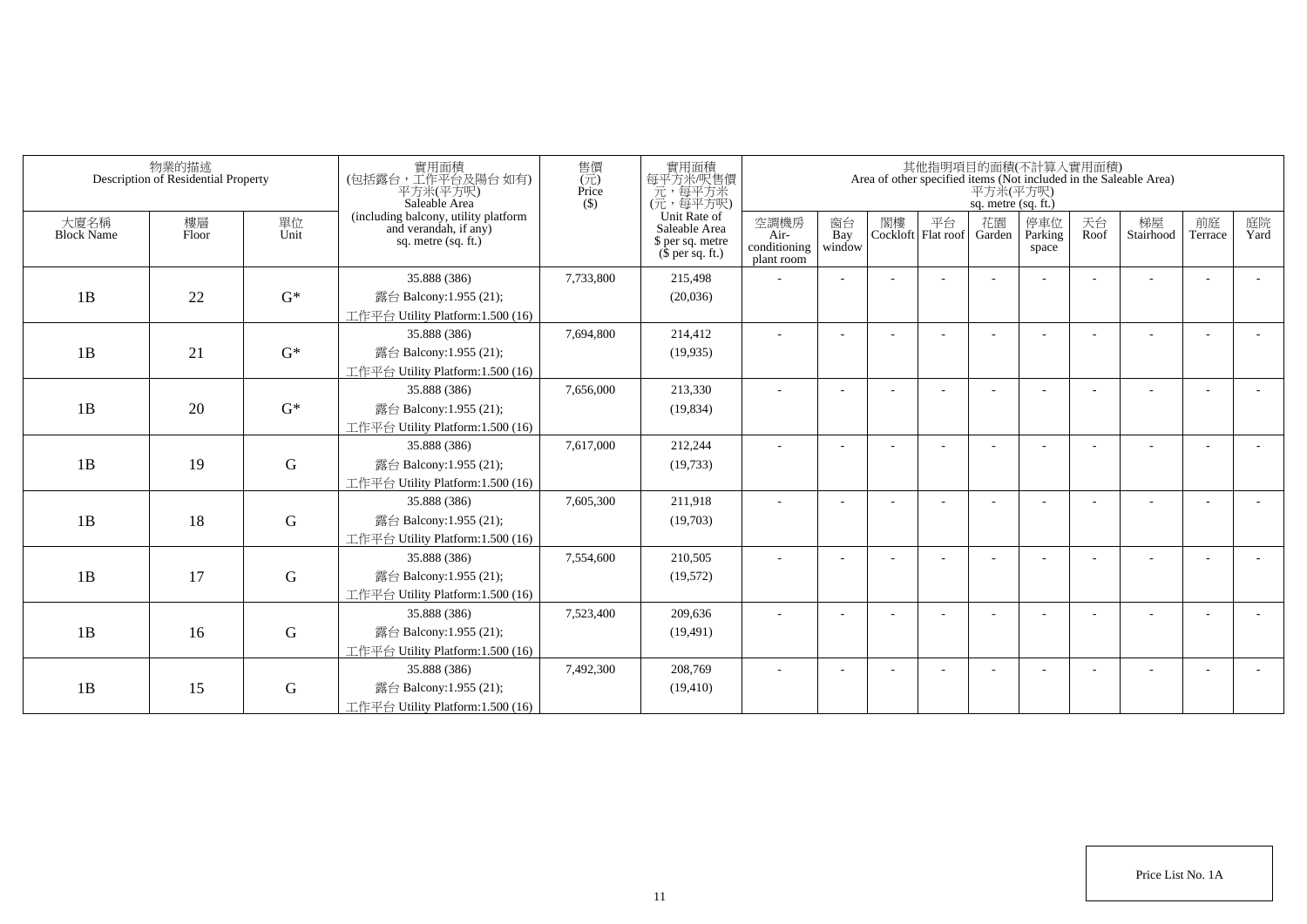|                           | 物業的描述<br>Description of Residential Property |             | 實用面積<br>(包括露台,工作平台及陽台 如有)<br>平方米(平方呎)<br>Saleable Area                                 | 售價<br>(元)<br>Price<br>$($ \$) | 實用面積<br>每平方米/呎售價<br>一元,每平方米<br>(元,每平方呎)                               |                                            |                          |    |                          | 平方米(平方呎)<br>sq. metre (sq. ft.) | 其他指明項目的面積(不計算入實用面積)     |            | Area of other specified items (Not included in the Saleable Area) |               |            |
|---------------------------|----------------------------------------------|-------------|----------------------------------------------------------------------------------------|-------------------------------|-----------------------------------------------------------------------|--------------------------------------------|--------------------------|----|--------------------------|---------------------------------|-------------------------|------------|-------------------------------------------------------------------|---------------|------------|
| 大廈名稱<br><b>Block Name</b> | 樓層<br>Floor                                  | 單位<br>Unit  | (including balcony, utility platform<br>and verandah, if any)<br>sq. metre $(sq, ft.)$ |                               | Unit Rate of<br>Saleable Area<br>\$ per sq. metre<br>$$$ per sq. ft.) | 空調機房<br>Air-<br>conditioning<br>plant room | 窗台<br>Bay<br>window      | 閣樓 | 平台<br>Cockloft Flat roof | 花園<br>Garden                    | 停車位<br>Parking<br>space | 天台<br>Roof | 梯屋<br>Stairhood                                                   | 前庭<br>Terrace | 庭院<br>Yard |
|                           |                                              |             | 35.888 (386)                                                                           | 7,461,200                     | 207,902                                                               |                                            |                          |    |                          |                                 |                         |            |                                                                   |               |            |
| 1B                        | 12                                           | $\mathbf G$ | 露台 Balcony:1.955 (21);                                                                 |                               | (19,330)                                                              |                                            |                          |    |                          |                                 |                         |            |                                                                   |               |            |
|                           |                                              |             | 工作平台 Utility Platform:1.500 (16)                                                       |                               |                                                                       |                                            |                          |    |                          |                                 |                         |            |                                                                   |               |            |
|                           |                                              |             | 35.888 (386)                                                                           | 7,430,000                     | 207,033                                                               |                                            |                          |    |                          |                                 |                         |            |                                                                   |               |            |
| 1B                        | 11                                           | $\mathbf G$ | 露台 Balcony:1.955 (21);                                                                 |                               | (19,249)                                                              |                                            |                          |    |                          |                                 |                         |            |                                                                   |               |            |
|                           |                                              |             | 工作平台 Utility Platform:1.500 (16)                                                       |                               |                                                                       |                                            |                          |    |                          |                                 |                         |            |                                                                   |               |            |
|                           |                                              |             | 35.888 (386)                                                                           | 7,398,800                     | 206,164                                                               | ٠                                          | $\overline{\phantom{a}}$ |    |                          |                                 |                         |            |                                                                   |               |            |
| 1B                        | 10                                           | $\mathbf G$ | 露台 Balcony:1.955 (21);                                                                 |                               | (19, 168)                                                             |                                            |                          |    |                          |                                 |                         |            |                                                                   |               |            |
|                           |                                              |             | 工作平台 Utility Platform: 1.500 (16)                                                      |                               |                                                                       |                                            |                          |    |                          |                                 |                         |            |                                                                   |               |            |
|                           |                                              |             | 35.888 (386)                                                                           | 7,367,600                     | 205,294                                                               |                                            |                          |    |                          |                                 |                         |            |                                                                   |               |            |
| 1B                        | 9                                            | G           | 露台 Balcony:1.955 (21);                                                                 |                               | (19,087)                                                              |                                            |                          |    |                          |                                 |                         |            |                                                                   |               |            |
|                           |                                              |             | 工作平台 Utility Platform:1.500 (16)                                                       |                               |                                                                       |                                            |                          |    |                          |                                 |                         |            |                                                                   |               |            |
|                           |                                              |             | 35.888 (386)                                                                           | 7,356,000                     | 204,971                                                               |                                            |                          |    |                          |                                 |                         |            |                                                                   |               |            |
| 1B                        | 8                                            | $\mathbf G$ | 露台 Balcony:1.955 (21);                                                                 |                               | (19,057)                                                              |                                            |                          |    |                          |                                 |                         |            |                                                                   |               |            |
|                           |                                              |             | 工作平台 Utility Platform: 1.500 (16)<br>35.888 (386)                                      | 7,305,400                     | 203,561                                                               |                                            |                          |    |                          |                                 |                         |            |                                                                   |               |            |
| 1B                        | 7                                            | G           | 露台 Balcony:1.955 (21);                                                                 |                               | (18,926)                                                              |                                            |                          |    |                          |                                 |                         |            |                                                                   |               |            |
|                           |                                              |             | 工作平台 Utility Platform:1.500 (16)                                                       |                               |                                                                       |                                            |                          |    |                          |                                 |                         |            |                                                                   |               |            |
|                           |                                              |             | 35.888 (386)                                                                           | 7,274,200                     | 202,692                                                               |                                            |                          |    |                          |                                 |                         |            |                                                                   |               |            |
| 1B                        | 6                                            | ${\bf G}$   | 露台 Balcony:1.955 (21);                                                                 |                               | (18, 845)                                                             |                                            |                          |    |                          |                                 |                         |            |                                                                   |               |            |
|                           |                                              |             | 工作平台 Utility Platform: 1.500 (16)                                                      |                               |                                                                       |                                            |                          |    |                          |                                 |                         |            |                                                                   |               |            |
|                           |                                              |             | 35.888 (386)                                                                           | 7,243,000                     | 201,822                                                               |                                            |                          |    |                          |                                 |                         |            |                                                                   |               |            |
| 1B                        | 5                                            | G           | 露台 Balcony:1.955 (21);                                                                 |                               | (18, 764)                                                             |                                            |                          |    |                          |                                 |                         |            |                                                                   |               |            |
|                           |                                              |             | 工作平台 Utility Platform:1.500 (16)                                                       |                               |                                                                       |                                            |                          |    |                          |                                 |                         |            |                                                                   |               |            |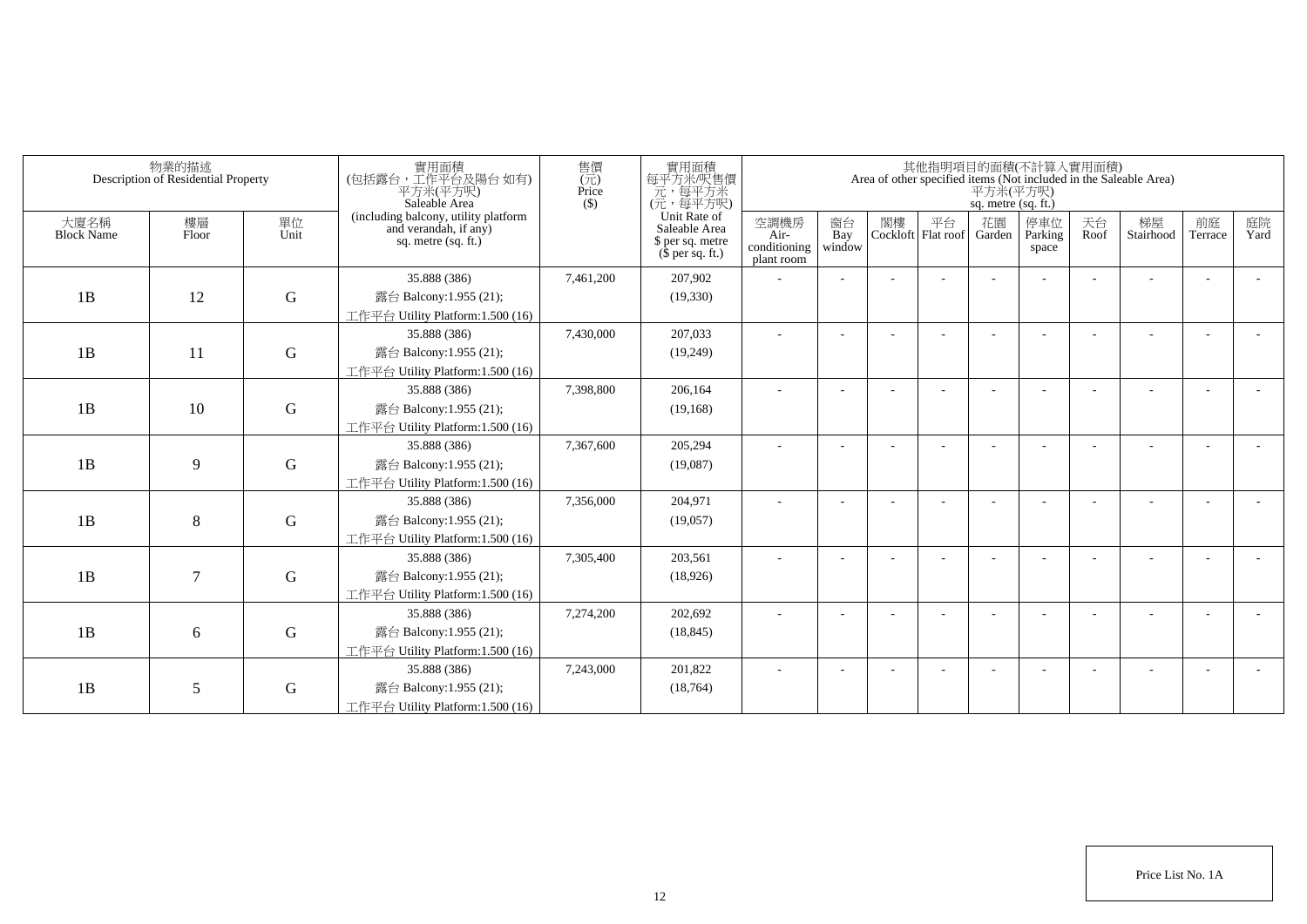|                           | 物業的描述<br>Description of Residential Property |             | 實用面積<br>(包括露台,工作平台及陽台如有)<br>平方米(平方呎)<br>Saleable Area                                  | 售價<br>$(\vec{\pi})$<br>Price<br>$($ \$) | 實用面積<br>每平方米吧售價<br>元,每平方米<br>(元,每平方呎)                                 |                                            |                          |    |                          | 平方米(平方呎)<br>sq. metre (sq. ft.) | 其他指明項目的面積(不計算入實用面積)     |            | Area of other specified items (Not included in the Saleable Area) |                          |            |
|---------------------------|----------------------------------------------|-------------|----------------------------------------------------------------------------------------|-----------------------------------------|-----------------------------------------------------------------------|--------------------------------------------|--------------------------|----|--------------------------|---------------------------------|-------------------------|------------|-------------------------------------------------------------------|--------------------------|------------|
| 大廈名稱<br><b>Block Name</b> | 樓層<br>Floor                                  | 單位<br>Unit  | (including balcony, utility platform<br>and verandah, if any)<br>sq. metre $(sq, ft.)$ |                                         | Unit Rate of<br>Saleable Area<br>\$ per sq. metre<br>$$$ per sq. ft.) | 空調機房<br>Air-<br>conditioning<br>plant room | 窗台<br>Bay<br>window      | 閣樓 | 平台<br>Cockloft Flat roof | 花園<br>Garden                    | 停車位<br>Parking<br>space | 天台<br>Roof | 梯屋<br>Stairhood                                                   | 前庭<br>Terrace            | 庭院<br>Yard |
|                           |                                              |             | 35.888 (386)                                                                           | 7,211,800                               | 200,953                                                               |                                            |                          |    |                          |                                 |                         |            |                                                                   |                          |            |
| 1B                        | 3                                            | $\mathbf G$ | 露台 Balcony:1.955 (21);                                                                 |                                         | (18,683)                                                              |                                            |                          |    |                          |                                 |                         |            |                                                                   |                          |            |
|                           |                                              |             | 工作平台 Utility Platform:1.500 (16)                                                       |                                         |                                                                       |                                            |                          |    |                          |                                 |                         |            |                                                                   |                          |            |
|                           |                                              |             | 35.888 (386)                                                                           | 7,180,700                               | 200,086                                                               |                                            |                          |    |                          |                                 |                         |            |                                                                   |                          |            |
| 1B                        | $\overline{2}$                               | $\mathbf G$ | 露台 Balcony:1.955 (21);                                                                 |                                         | (18,603)                                                              |                                            |                          |    |                          |                                 |                         |            |                                                                   |                          |            |
|                           |                                              |             | 工作平台 Utility Platform:1.500 (16)                                                       |                                         |                                                                       |                                            |                          |    |                          |                                 |                         |            |                                                                   |                          |            |
|                           |                                              |             | 35.888 (386)                                                                           | 7,149,600                               | 199,220                                                               | ٠                                          | $\overline{\phantom{a}}$ |    |                          |                                 |                         |            |                                                                   |                          |            |
| 1B                        |                                              | $\mathbf G$ | 露台 Balcony:1.955 (21);                                                                 |                                         | (18, 522)                                                             |                                            |                          |    |                          |                                 |                         |            |                                                                   |                          |            |
|                           |                                              |             | 工作平台 Utility Platform: 1.500 (16)                                                      |                                         |                                                                       |                                            |                          |    |                          |                                 |                         |            |                                                                   |                          |            |
|                           |                                              |             | 35.888 (386)                                                                           | 8,045,400                               | 224,181                                                               |                                            |                          |    |                          |                                 |                         |            |                                                                   |                          |            |
| 1B                        | 31                                           | $H^*$       | 露台 Balcony:1.955 (21);                                                                 |                                         | (20, 843)                                                             |                                            |                          |    |                          |                                 |                         |            |                                                                   |                          |            |
|                           |                                              |             | 工作平台 Utility Platform:1.500 (16)                                                       |                                         |                                                                       |                                            |                          |    |                          |                                 |                         |            |                                                                   |                          |            |
|                           |                                              |             | 35.888 (386)                                                                           | 8,006,400                               | 223,094                                                               |                                            |                          |    |                          |                                 |                         |            |                                                                   |                          |            |
| 1B                        | 30                                           | $H^*$       | 露台 Balcony:1.955 (21);                                                                 |                                         | (20, 742)                                                             |                                            |                          |    |                          |                                 |                         |            |                                                                   |                          |            |
|                           |                                              |             | 工作平台 Utility Platform: 1.500 (16)                                                      |                                         |                                                                       |                                            |                          |    |                          |                                 |                         |            |                                                                   |                          |            |
|                           |                                              |             | 35.888 (386)                                                                           | 7,967,600                               | 222,013                                                               |                                            |                          |    |                          |                                 |                         |            |                                                                   |                          |            |
| 1B                        | 29                                           | $H^*$       | 露台 Balcony:1.955 (21);                                                                 |                                         | (20, 641)                                                             |                                            |                          |    |                          |                                 |                         |            |                                                                   |                          |            |
|                           |                                              |             | 工作平台 Utility Platform:1.500 (16)                                                       |                                         |                                                                       |                                            |                          |    |                          |                                 |                         |            |                                                                   |                          |            |
|                           |                                              |             | 35.888 (386)                                                                           | 7,948,100                               | 221,470                                                               |                                            |                          |    |                          |                                 |                         |            |                                                                   | $\overline{\phantom{a}}$ |            |
| 1B                        | 28                                           | $H^*$       | 露台 Balcony:1.955 (21);                                                                 |                                         | (20,591)                                                              |                                            |                          |    |                          |                                 |                         |            |                                                                   |                          |            |
|                           |                                              |             | 工作平台 Utility Platform: 1.500 (16)                                                      |                                         |                                                                       |                                            |                          |    |                          |                                 |                         |            |                                                                   |                          |            |
|                           |                                              |             | 35.888 (386)                                                                           | 7,889,600                               | 219,840                                                               |                                            |                          |    |                          |                                 |                         |            |                                                                   |                          |            |
| 1B                        | 27                                           | $H^*$       | 露台 Balcony:1.955 (21);                                                                 |                                         | (20, 439)                                                             |                                            |                          |    |                          |                                 |                         |            |                                                                   |                          |            |
|                           |                                              |             | 工作平台 Utility Platform:1.500 (16)                                                       |                                         |                                                                       |                                            |                          |    |                          |                                 |                         |            |                                                                   |                          |            |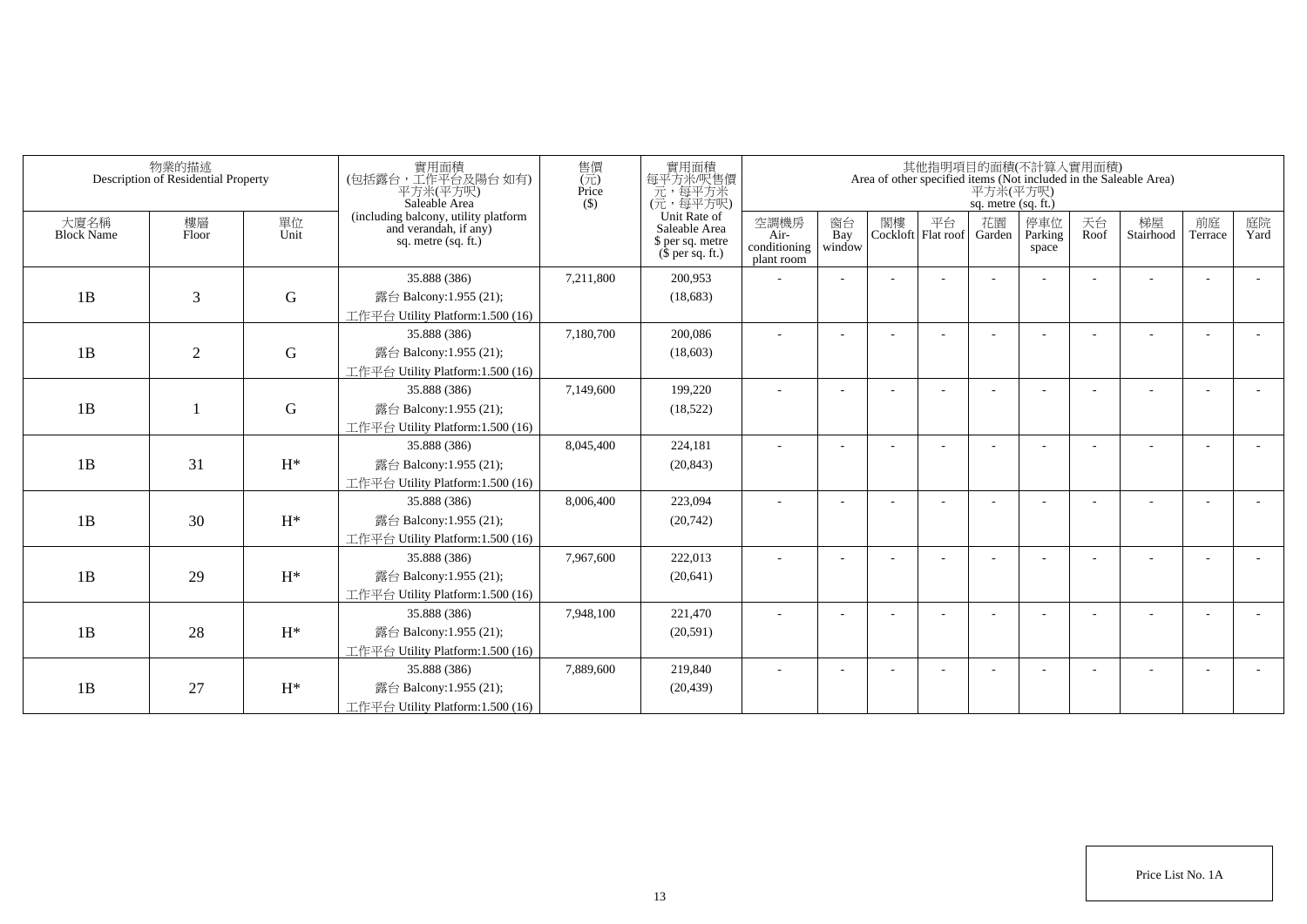|                           | 物業的描述<br>Description of Residential Property |                | 實用面積<br>(包括露台,工作平台及陽台如有)<br>平方米(平方呎)<br>Saleable Area                                  | 售價<br>$(\vec{\pi})$<br>Price<br>$($ \$) | 實用面積<br>每平方米/呎售價<br>一元,每平方米<br>(元,每平方呎)                               |                                            |                          |    |                          | 平方米(平方呎)<br>sq. metre (sq. ft.) | 其他指明項目的面積(不計算入實用面積)     |            | Area of other specified items (Not included in the Saleable Area) |                          |            |
|---------------------------|----------------------------------------------|----------------|----------------------------------------------------------------------------------------|-----------------------------------------|-----------------------------------------------------------------------|--------------------------------------------|--------------------------|----|--------------------------|---------------------------------|-------------------------|------------|-------------------------------------------------------------------|--------------------------|------------|
| 大廈名稱<br><b>Block Name</b> | 樓層<br>Floor                                  | 單位<br>Unit     | (including balcony, utility platform<br>and verandah, if any)<br>sq. metre $(sq, ft.)$ |                                         | Unit Rate of<br>Saleable Area<br>\$ per sq. metre<br>$$$ per sq. ft.) | 空調機房<br>Air-<br>conditioning<br>plant room | 窗台<br>Bay<br>window      | 閣樓 | 平台<br>Cockloft Flat roof | 花園<br>Garden                    | 停車位<br>Parking<br>space | 天台<br>Roof | 梯屋<br>Stairhood                                                   | 前庭<br>Terrace            | 庭院<br>Yard |
|                           |                                              |                | 35.888 (386)                                                                           | 7,850,600                               | 218,753                                                               |                                            |                          |    |                          |                                 |                         |            |                                                                   |                          |            |
| 1B                        | 26                                           | $\mathrm{H}^*$ | 露台 Balcony:1.955 (21);                                                                 |                                         | (20, 338)                                                             |                                            |                          |    |                          |                                 |                         |            |                                                                   |                          |            |
|                           |                                              |                | 工作平台 Utility Platform:1.500 (16)                                                       |                                         |                                                                       |                                            |                          |    |                          |                                 |                         |            |                                                                   |                          |            |
|                           |                                              |                | 35.888 (386)                                                                           | 7,811,800                               | 217,672                                                               |                                            |                          |    |                          |                                 |                         |            |                                                                   |                          |            |
| 1B                        | 25                                           | $H^*$          | 露台 Balcony:1.955 (21);                                                                 |                                         | (20, 238)                                                             |                                            |                          |    |                          |                                 |                         |            |                                                                   |                          |            |
|                           |                                              |                | 工作平台 Utility Platform:1.500 (16)                                                       |                                         |                                                                       |                                            |                          |    |                          |                                 |                         |            |                                                                   |                          |            |
|                           |                                              |                | 35.888 (386)                                                                           | 7,772,800                               | 216,585                                                               | ٠                                          | $\overline{\phantom{a}}$ |    |                          |                                 |                         |            |                                                                   | $\overline{\phantom{a}}$ |            |
| 1B                        | 23                                           | $H^*$          | 露台 Balcony:1.955 (21);                                                                 |                                         | (20, 137)                                                             |                                            |                          |    |                          |                                 |                         |            |                                                                   |                          |            |
|                           |                                              |                | 工作平台 Utility Platform:1.500 (16)                                                       |                                         |                                                                       |                                            |                          |    |                          |                                 |                         |            |                                                                   |                          |            |
|                           |                                              |                | 35.888 (386)                                                                           | 7,733,800                               | 215,498                                                               |                                            |                          |    |                          |                                 |                         |            |                                                                   |                          |            |
| 1B                        | 22                                           | $H^*$          | 露台 Balcony:1.955 (21);                                                                 |                                         | (20,036)                                                              |                                            |                          |    |                          |                                 |                         |            |                                                                   |                          |            |
|                           |                                              |                | 工作平台 Utility Platform:1.500 (16)                                                       |                                         |                                                                       |                                            |                          |    |                          |                                 |                         |            |                                                                   |                          |            |
|                           |                                              |                | 35.888 (386)                                                                           | 7,694,800                               | 214,412                                                               | ä,                                         |                          |    |                          |                                 |                         |            |                                                                   |                          |            |
| 1B                        | 21                                           | $H^*$          | 露台 Balcony:1.955 (21);                                                                 |                                         | (19,935)                                                              |                                            |                          |    |                          |                                 |                         |            |                                                                   |                          |            |
|                           |                                              |                | 工作平台 Utility Platform: 1.500 (16)                                                      |                                         |                                                                       |                                            |                          |    |                          |                                 |                         |            |                                                                   |                          |            |
|                           |                                              |                | 35.888 (386)                                                                           | 7,656,000                               | 213,330                                                               |                                            |                          |    |                          |                                 |                         |            |                                                                   |                          |            |
| 1B                        | 20                                           | $H^*$          | 露台 Balcony:1.955 (21);                                                                 |                                         | (19, 834)                                                             |                                            |                          |    |                          |                                 |                         |            |                                                                   |                          |            |
|                           |                                              |                | 工作平台 Utility Platform:1.500 (16)                                                       |                                         |                                                                       |                                            |                          |    |                          |                                 |                         |            |                                                                   |                          |            |
|                           |                                              |                | 35.888 (386)                                                                           | 7,617,000                               | 212,244                                                               |                                            |                          |    |                          |                                 |                         |            |                                                                   | $\overline{\phantom{a}}$ |            |
| 1B                        | 19                                           | H              | 露台 Balcony:1.955 (21);                                                                 |                                         | (19, 733)                                                             |                                            |                          |    |                          |                                 |                         |            |                                                                   |                          |            |
|                           |                                              |                | 工作平台 Utility Platform: 1.500 (16)                                                      |                                         |                                                                       |                                            |                          |    |                          |                                 |                         |            |                                                                   |                          |            |
|                           |                                              |                | 35.888 (386)                                                                           | 7,605,300                               | 211,918                                                               |                                            |                          |    |                          |                                 |                         |            |                                                                   | <b>.</b>                 |            |
| 1B                        | 18                                           | H              | 露台 Balcony:1.955 (21);<br>工作平台 Utility Platform:1.500 (16)                             |                                         | (19,703)                                                              |                                            |                          |    |                          |                                 |                         |            |                                                                   |                          |            |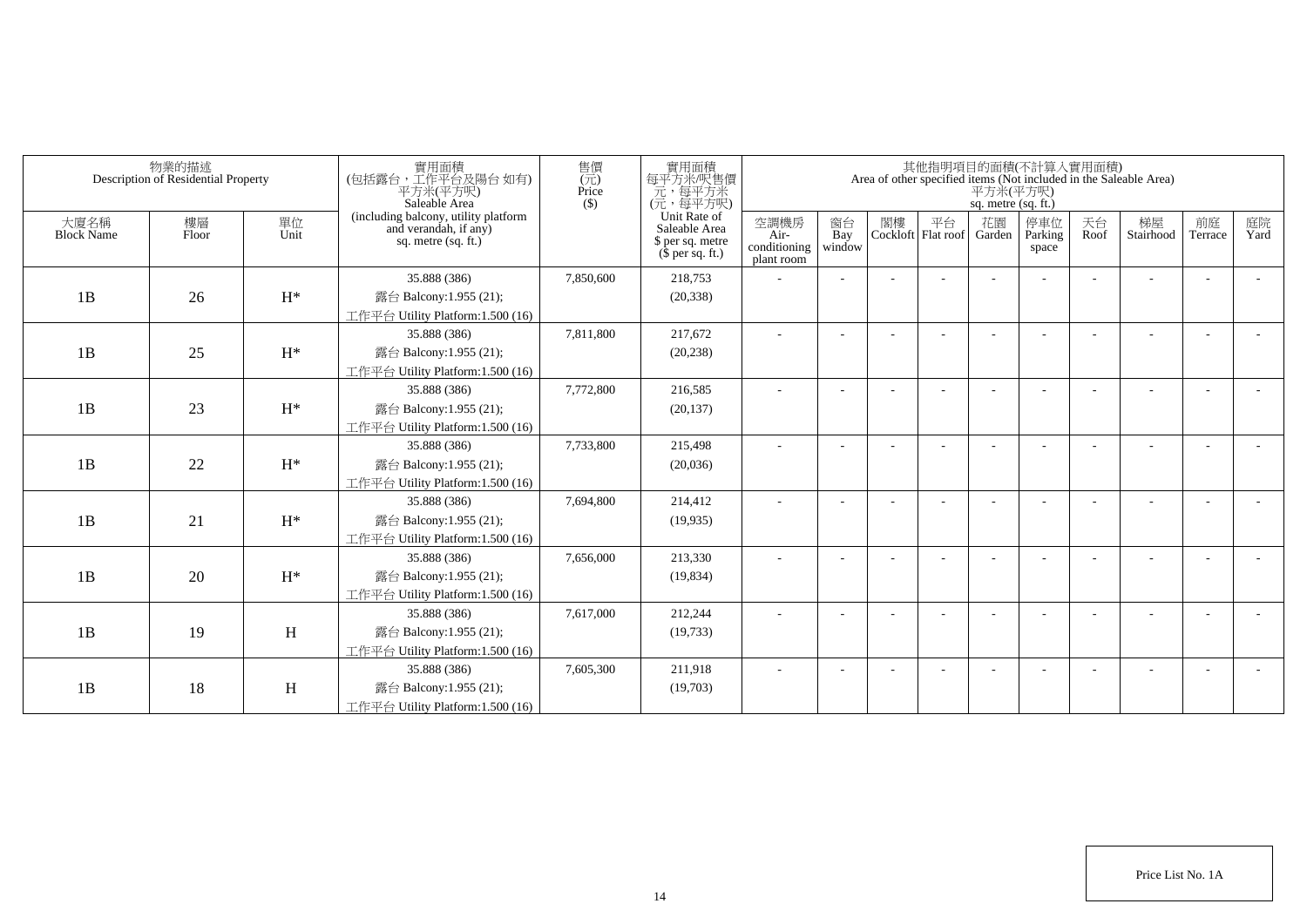|                           | 物業的描述<br>Description of Residential Property |            | 實用面積<br>(包括露台,工作平台及陽台 如有)<br>平方米(平方呎)<br>Saleable Area                                 | 售價<br>$\overline{(\overline{\tau}\overline{\tau})}$<br>Price<br>$($ \$ | 實用面積<br>每平方米/呎售價<br>元,每平方米<br>(元,每平方呎)                                |                                            |                          |    |                                 | 平方米(平方呎)<br>sq. metre (sq. ft.) | 其他指明項目的面積(不計算入實用面積)      |            | Area of other specified items (Not included in the Saleable Area) |                          |            |
|---------------------------|----------------------------------------------|------------|----------------------------------------------------------------------------------------|------------------------------------------------------------------------|-----------------------------------------------------------------------|--------------------------------------------|--------------------------|----|---------------------------------|---------------------------------|--------------------------|------------|-------------------------------------------------------------------|--------------------------|------------|
| 大廈名稱<br><b>Block Name</b> | 樓層<br>Floor                                  | 單位<br>Unit | (including balcony, utility platform<br>and verandah, if any)<br>sq. metre $(sq, ft.)$ |                                                                        | Unit Rate of<br>Saleable Area<br>\$ per sq. metre<br>$$$ per sq. ft.) | 空調機房<br>Air-<br>conditioning<br>plant room | 窗台<br>Bay<br>window      | 閣樓 | 平台<br>Cockloft Flat roof Garden | 花園                              | 停車位<br>Parking<br>space  | 天台<br>Roof | 梯屋<br>Stairhood                                                   | 前庭<br>Terrace            | 庭院<br>Yard |
|                           |                                              |            | 35.888 (386)                                                                           | 7,554,600                                                              | 210,505                                                               |                                            |                          |    |                                 |                                 |                          |            |                                                                   | ÷                        |            |
| 1B                        | 17                                           | H          | 露台 Balcony:1.955 (21);                                                                 |                                                                        | (19, 572)                                                             |                                            |                          |    |                                 |                                 |                          |            |                                                                   |                          |            |
|                           |                                              |            | 工作平台 Utility Platform:1.500 (16)                                                       |                                                                        |                                                                       |                                            |                          |    |                                 |                                 |                          |            |                                                                   |                          |            |
|                           |                                              |            | 35.888 (386)                                                                           | 7,523,400                                                              | 209,636                                                               | ٠                                          | $\overline{\phantom{a}}$ |    |                                 |                                 | $\overline{\phantom{a}}$ |            |                                                                   | $\overline{\phantom{a}}$ |            |
| 1B                        | 16                                           | H          | 露台 Balcony:1.955 (21);                                                                 |                                                                        | (19, 491)                                                             |                                            |                          |    |                                 |                                 |                          |            |                                                                   |                          |            |
|                           |                                              |            | 工作平台 Utility Platform: 1.500 (16)                                                      |                                                                        |                                                                       |                                            |                          |    |                                 |                                 |                          |            |                                                                   |                          |            |
|                           |                                              |            | 35.888 (386)                                                                           | 7,492,300                                                              | 208,769                                                               | ٠                                          |                          |    |                                 |                                 |                          |            |                                                                   |                          |            |
| 1B                        | 15                                           | H          | 露台 Balcony:1.955 (21);                                                                 |                                                                        | (19, 410)                                                             |                                            |                          |    |                                 |                                 |                          |            |                                                                   |                          |            |
|                           |                                              |            | 工作平台 Utility Platform: 1.500 (16)                                                      |                                                                        |                                                                       |                                            |                          |    |                                 |                                 |                          |            |                                                                   |                          |            |
|                           |                                              |            | 35.888 (386)                                                                           | 7,461,200                                                              | 207,902                                                               |                                            |                          |    |                                 |                                 |                          |            |                                                                   |                          |            |
| 1B                        | 12                                           | H          | 露台 Balcony:1.955 (21);                                                                 |                                                                        | (19,330)                                                              |                                            |                          |    |                                 |                                 |                          |            |                                                                   |                          |            |
|                           |                                              |            | 工作平台 Utility Platform:1.500 (16)                                                       |                                                                        |                                                                       |                                            |                          |    |                                 |                                 |                          |            |                                                                   |                          |            |
|                           |                                              |            | 35.888 (386)                                                                           | 7,430,000                                                              | 207,033                                                               |                                            |                          |    |                                 |                                 |                          |            |                                                                   | $\overline{\phantom{a}}$ |            |
| 1B                        | 11                                           | H          | 露台 Balcony:1.955 (21);                                                                 |                                                                        | (19,249)                                                              |                                            |                          |    |                                 |                                 |                          |            |                                                                   |                          |            |
|                           |                                              |            | 工作平台 Utility Platform:1.500 (16)                                                       |                                                                        |                                                                       |                                            |                          |    |                                 |                                 |                          |            |                                                                   |                          |            |
|                           |                                              |            | 35.888 (386)                                                                           | 7,398,800                                                              | 206,164                                                               |                                            |                          |    |                                 |                                 |                          |            |                                                                   |                          |            |
| 1B                        | 10                                           | H          | 露台 Balcony:1.955 (21);                                                                 |                                                                        | (19, 168)                                                             |                                            |                          |    |                                 |                                 |                          |            |                                                                   |                          |            |
|                           |                                              |            | 工作平台 Utility Platform:1.500 (16)                                                       |                                                                        |                                                                       |                                            |                          |    |                                 |                                 |                          |            |                                                                   |                          |            |
|                           |                                              |            | 35.888 (386)                                                                           | 7,367,600                                                              | 205,294                                                               |                                            |                          |    |                                 |                                 |                          |            |                                                                   |                          |            |
| 1B                        | 9                                            | H          | 露台 Balcony:1.955 (21);                                                                 |                                                                        | (19,087)                                                              |                                            |                          |    |                                 |                                 |                          |            |                                                                   |                          |            |
|                           |                                              |            | 工作平台 Utility Platform: 1.500 (16)                                                      |                                                                        |                                                                       |                                            |                          |    |                                 |                                 |                          |            |                                                                   |                          |            |
|                           |                                              |            | 35.888 (386)                                                                           | 7,356,000                                                              | 204,971                                                               |                                            |                          |    |                                 |                                 |                          |            |                                                                   |                          |            |
| 1B                        | 8                                            | H          | 露台 Balcony:1.955 (21);                                                                 |                                                                        | (19,057)                                                              |                                            |                          |    |                                 |                                 |                          |            |                                                                   |                          |            |
|                           |                                              |            | 工作平台 Utility Platform:1.500 (16)                                                       |                                                                        |                                                                       |                                            |                          |    |                                 |                                 |                          |            |                                                                   |                          |            |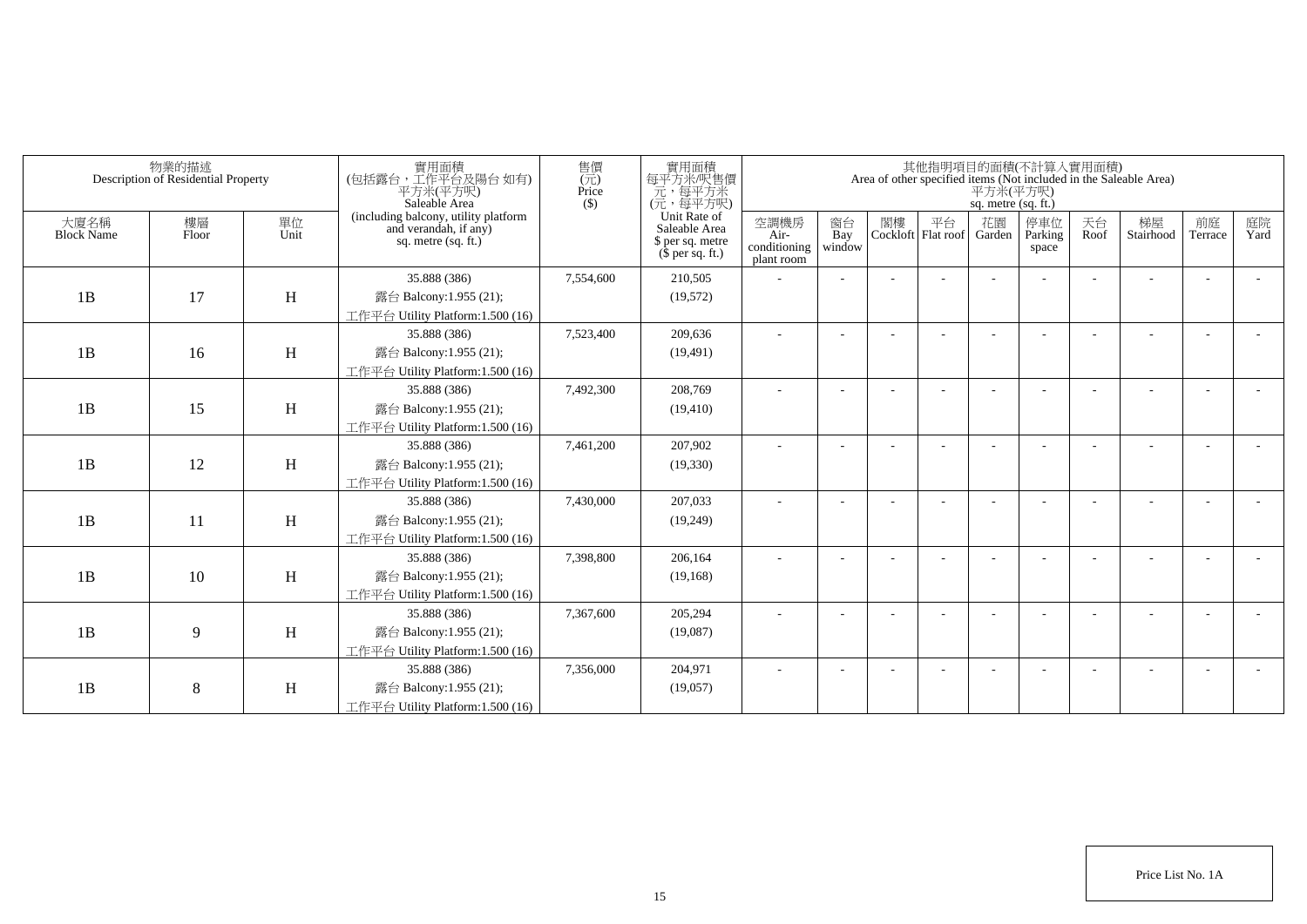|                           | 物業的描述<br>Description of Residential Property |            | 實用面積<br>(包括露台,工作平台及陽台如有)<br>平方米(平方呎)<br>Saleable Area                                | 售價<br>實用面積<br>每平方米/呎售價<br>元,每平方米<br>(元,每平方呎)<br>$\overline{(\vec{\pi})}$<br>Price<br>$($ \$) |                                                                       |                                            |                     |    |                          |              | 其他指明項目的面積(不計算入實用面積)<br>Area of other specified items (Not included in the Saleable Area)<br>平方米(平方呎)<br>sq. metre (sq. ft.) |            |                 |               |            |  |  |
|---------------------------|----------------------------------------------|------------|--------------------------------------------------------------------------------------|----------------------------------------------------------------------------------------------|-----------------------------------------------------------------------|--------------------------------------------|---------------------|----|--------------------------|--------------|-----------------------------------------------------------------------------------------------------------------------------|------------|-----------------|---------------|------------|--|--|
| 大廈名稱<br><b>Block Name</b> | 樓層<br>Floor                                  | 單位<br>Unit | (including balcony, utility platform<br>and verandah, if any)<br>sq. metre (sq. ft.) |                                                                                              | Unit Rate of<br>Saleable Area<br>\$ per sq. metre<br>$$$ per sq. ft.) | 空調機房<br>Air-<br>conditioning<br>plant room | 窗台<br>Bay<br>window | 閣樓 | 平台<br>Cockloft Flat roof | 花園<br>Garden | 停車位<br>Parking<br>space                                                                                                     | 天台<br>Roof | 梯屋<br>Stairhood | 前庭<br>Terrace | 庭院<br>Yard |  |  |
| 1B                        | $\overline{7}$                               | H          | 35.888 (386)<br>露台 Balcony:1.955 (21);<br>工作平台 Utility Platform:1.500 (16)           | 7,305,400                                                                                    | 203,561<br>(18,926)                                                   |                                            |                     |    |                          |              |                                                                                                                             |            |                 |               |            |  |  |
| 1B                        | 6                                            | Η          | 35.888 (386)<br>露台 Balcony:1.955 (21);<br>工作平台 Utility Platform:1.500 (16)           | 7,274,200                                                                                    | 202,692<br>(18, 845)                                                  |                                            |                     |    |                          |              |                                                                                                                             |            |                 |               |            |  |  |
| 1B                        | 5                                            | H          | 35.888 (386)<br>露台 Balcony:1.955 (21);<br>工作平台 Utility Platform:1.500 (16)           | 7,243,000                                                                                    | 201,822<br>(18, 764)                                                  |                                            |                     |    |                          |              |                                                                                                                             |            |                 |               |            |  |  |
| 1B                        | 3                                            | H          | 35.888 (386)<br>露台 Balcony:1.955 (21);<br>工作平台 Utility Platform:1.500 (16)           | 7,211,800                                                                                    | 200,953<br>(18,683)                                                   |                                            |                     |    |                          |              |                                                                                                                             |            |                 |               |            |  |  |
| 1B                        | $\overline{2}$                               | H          | 35.888 (386)<br>露台 Balcony:1.955 (21);<br>工作平台 Utility Platform:1.500 (16)           | 7.180.700                                                                                    | 200,086<br>(18,603)                                                   |                                            |                     |    |                          |              |                                                                                                                             |            |                 |               |            |  |  |
| 1B                        |                                              | H          | 35.888 (386)<br>露台 Balcony:1.955 (21);<br>工作平台 Utility Platform:1.500 (16)           | 7.149.600                                                                                    | 199,220<br>(18, 522)                                                  |                                            |                     |    |                          |              |                                                                                                                             |            |                 |               |            |  |  |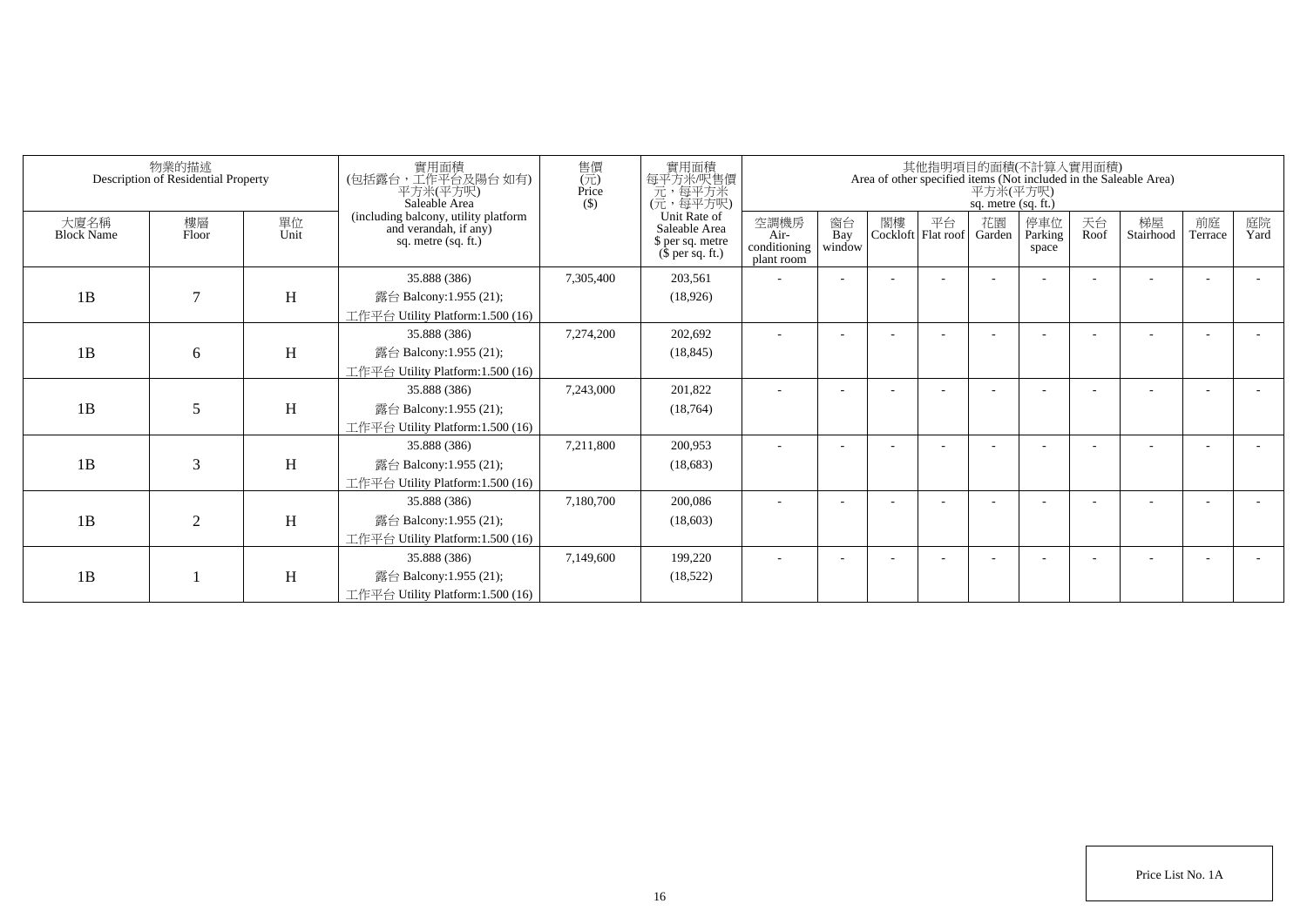#### 第三部份:其他資料 Part 3:Other Information

# (1) 準買家應參閱該期數的售樓說明書,以了解該期數的資料。

Prospective purchasers are advised to refer to the sales brochure for the Phase for information on the Phase.

## (2) 根據 《一手住宅物業銷售條例》第 52(1)條及第 53(2)及(3)條,-

According to sections 52(1) and 53(2) and (3) of the Residential Properties (First-hand Sales) Ordinance,-

#### 第 52(1)條 / Section 52(1)

#### 在某人就指明住宅物業與擁有人訂立臨時買賣合約時,該人須向擁有人支付售價的 5%的臨時訂金。

A preliminary deposit of 5% of the purchase price is payable by a person to the owner on entering into a preliminary agreement for sale and purchase in respect of the specified residential property with the owner.

#### 第 53(2)條 / Section 53(2)

如某人於某日期訂立臨時買賣合約,並於該日期後的5個工作日內,就有關住宅物業簽立買賣合約,則擁有人必須在該日期後的8個工作日內,簽立該買賣合約。

If a person executes an agreement for sale and purchase in respect of the residential property within 5 working days after the date on which the person enters into the preliminary agreement for sale and purchase, the owner must execute the agreement for sale and purchase within 8 working days after that date.

#### 第 53(3) 條 / Section 53(3)

如某人於某日期訂立臨時買賣合約,但沒有於該日期後的 5 個工作日内,就有關住宅物業簽立買賣合約,則 – (i) 該臨時合約即告終止; (ii) 有關的臨時訂金即予沒收; 及 (iii) 擁有人不得就該人沒有簽立買賣合約而針對該人提出進一步申索。

If a person does not execute an agreement for sale and purchase in respect of the residential property within 5 working days after the date on which the person enters into the preliminary agreement for sale and purchase  $-$  (i) the preliminary agreement is terminated; (ii) the preliminary deposit is forfeited; and (iii) the owner does not have any further claim against the person for the failure.

(3) 實用面積及屬該住宅物業其他指明項目的面積是按 《一手住宅物業銷售條例》第 8 條及附表二第 2 部的計算得出的。

The saleable area and area of other specified items of the residential property are calculated in accordance with section 8 and Part 2 of Schedule 2 to the Residential Properties (First-hand Sales) Ordinance.

(4) 註:『售價』指本價單第二部份中所列之住宅物業的售價,而『樓價』指臨時買賣合約(或買賣合約或經修訂的買賣合約)中訂明的住宅物業的實際售價。因應相關折扣 (如 有) 按售價計算得出之價目,皆以向下捨入方式換算至百位數作為樓價。買方須為於同一份臨時買賣合約下購買的所有住宅物業選擇相同的付款計劃。 Note: "price" means the price of the residential property set out in Part 2 of this price list, and "purchase price" means the actual price of the residential property set out in the preliminary agreement for sale and purchase (or the agreement for sale and purchase or the amended agreement for sale and purchase). The price obtained after applying the relevant discount(s) (if any) on the price will be rounded down to the nearest hundred to determine the purchase price. The Purchaser must choose the same payment plan for all the residential properties purchased under the same preliminary agreement for sale and purchase.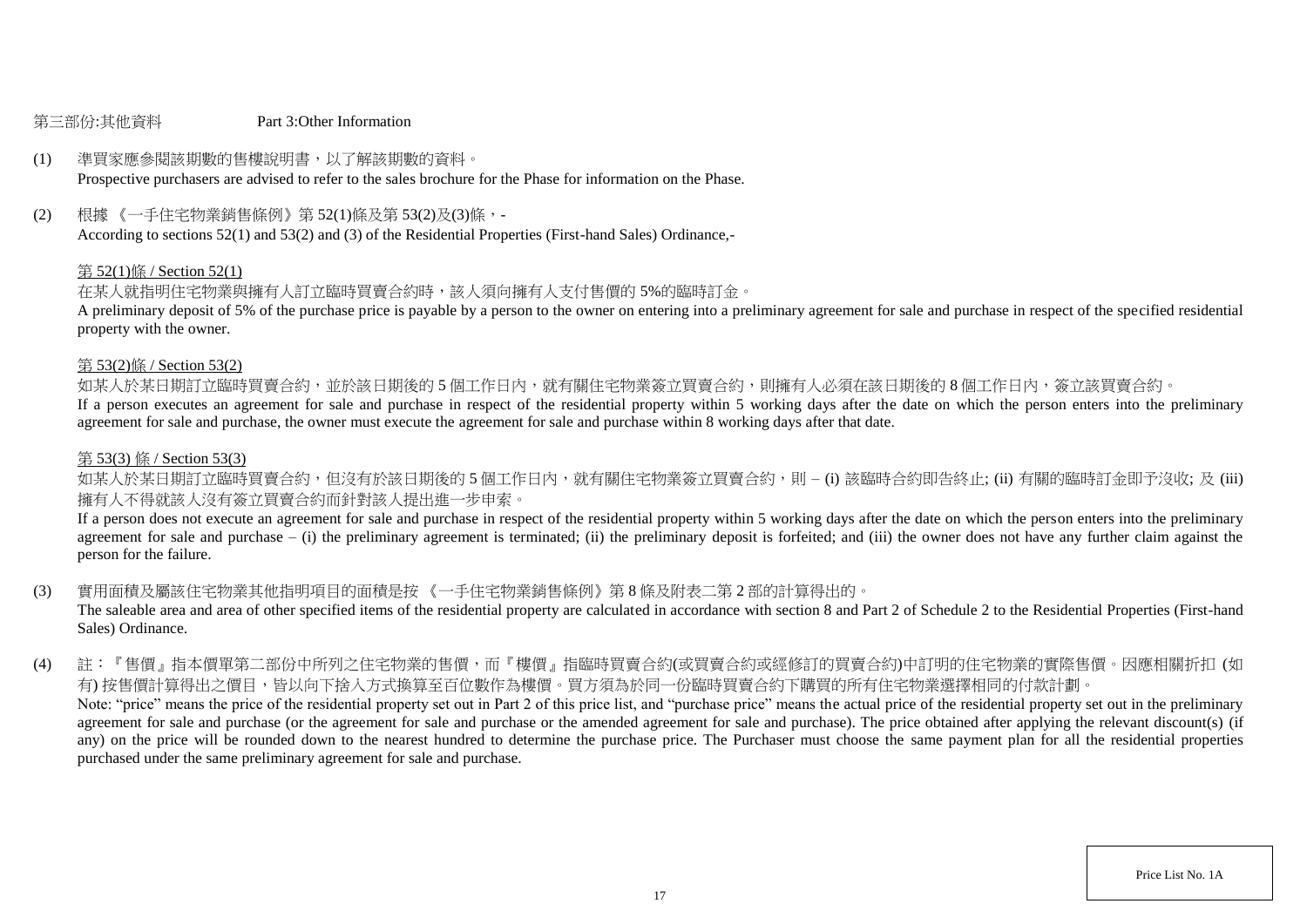- (4)(A1) 現金付款計劃 Cash Payment Plan
	- (i) 支付條款 The Terms of Payment

買方於簽署臨時買賣合約時須繳付相等於樓價 5%之金額作為臨時訂金,其中港幣\$100,000 作爲部分臨時訂金必須以銀行本票支付,臨時訂金的餘額可以支票及/ 或銀行本票支付,本票及支票抬頭請寫『胡關李羅律師行』。

Upon signing of the preliminary agreement for sale and purchase, the Purchaser shall pay the preliminary deposit which is equivalent to 5% of the purchase price. HK\$100,000 being part of the preliminary deposit must be paid by cashier order(s) and the balance of the preliminary deposit may be paid by cheque(s) and/or cashier order(s). The cashier order(s) and cheque(s) should be made payable to "Woo Kwan Lee & Lo".

1. 臨時訂金即樓價 5% (『臨時訂金』)於簽署臨時買賣合約時繳付,買方須於簽署臨時買賣合約的日期後 5 個工作日內簽署買賣合約。

A preliminary deposit equivalent to 5% of the purchase price ("preliminary deposit") shall be paid upon signing of the preliminary agreement for sale and purchase. The agreement for sale and purchase shall be signed by the Purchaser within 5 working days after the date of signing of the preliminary agreement for sale and purchase.

2. 樓價 5%於簽署臨時買賣合約的日期後 90 日内,或於賣方就其有能力將該期數中的指明物業有效地轉讓予買方一事向買方發出通知的日期後的 14 日內繳付, 以較早者為準。

5% of the purchase price shall be paid within 90 days after the date of signing of the preliminary agreement for sale and purchase, or within 14 days after the date of the notification to the Purchaser that the Vendor is in a position validly to assign the specified residential property in the Phase to the Purchaser, whichever is earlier.

3. 樓價 90%(樓價餘額)於簽署臨時買賣合約的日期後 180 日内,或於賣方就其有能力將該期數中的指明物業有效地轉讓予買方一事向買方發出涌知的日期後的 14 日內繳付,以較早者為準。

90% of the purchase price (balance of purchase price) shall be paid within 180 days after the date of signing of the preliminary agreement for sale and purchase, or within 14 days after the date of the notification to the Purchaser that the Vendor is in a position validly to assign the specified residential property in the Phase to the Purchaser. whichever is earlier.

(ii) 售價獲得折扣的基礎

The basis on which any discount on the price is available

1. 付款計劃優惠

Payment Plan Benefit

選擇第(4)(A1)段所述的付款計劃之買方,可獲 5%售價折扣優惠。

A 5% discount on the price would be offered to the Purchaser if the Purchaser elects the payment plan stated in paragraph (4)(A1).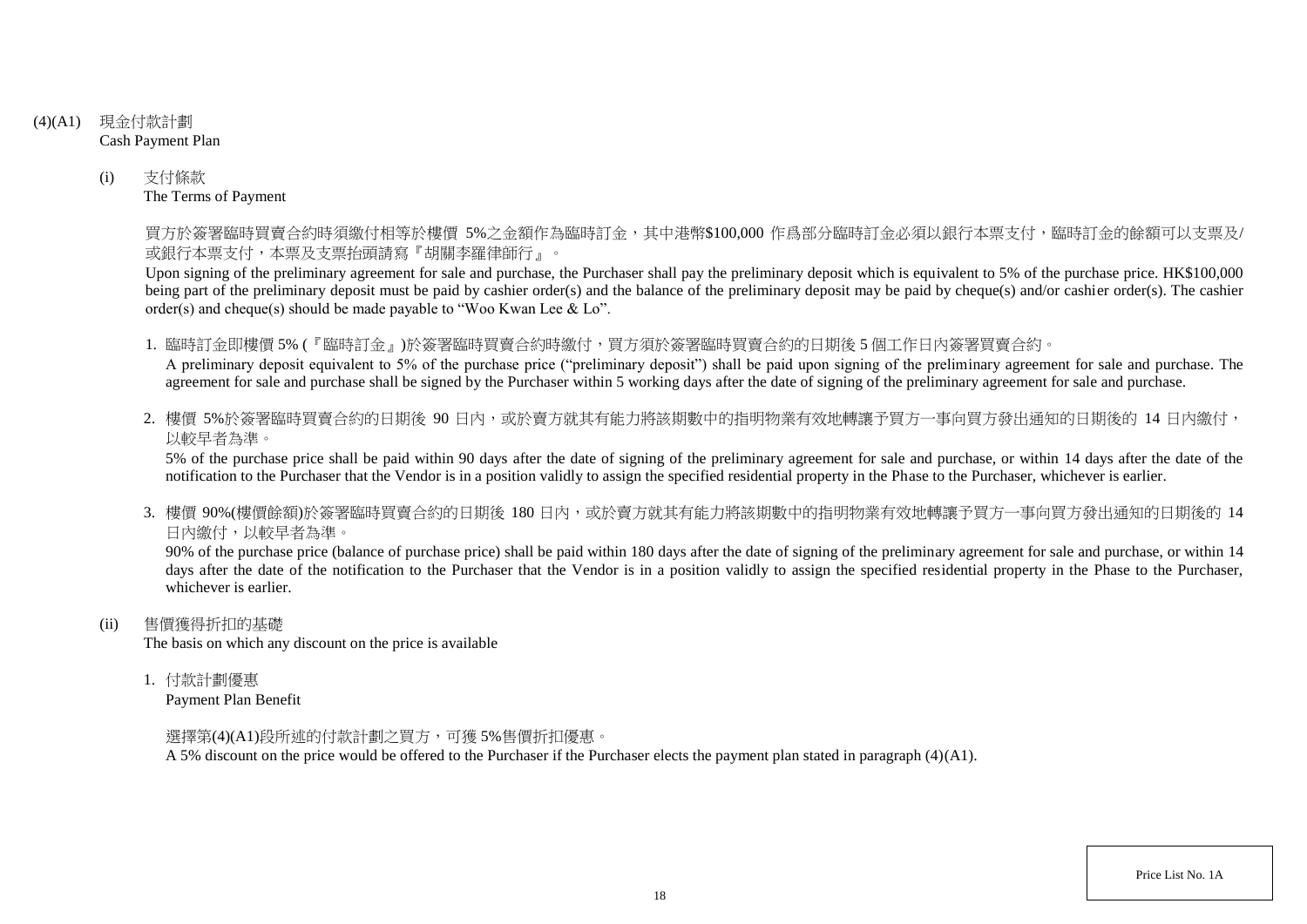### 2. 置業售價折扣

Home Purchase Price Discount

如買方於2018年6月30日或之前簽署臨時買賣合約,買方可獲8%售價折扣優惠。

If the Purchaser signs the preliminary agreement for sale and purchase on or before 30 June 2018, the Purchaser will be offered 8% discount on the price.

## 3. 特別折扣

Special Discount

- (a) 如買方於簽署臨時買賣合約時選擇特別折扣,買方可獲7%售價折扣優惠。 If the Purchaser chooses the Special Discount upon the signing of preliminary agreement for sale and purchase, the Purchaser will be offered 7% discount on the price.
- (b) 如買方為個人及於簽署臨時買賣合約時不選擇特別折扣,買方可申請第(4)(A1)(iii)2(d)段所述之3年免息貸款計劃。為免疑問,就購買每個住宅物業,買方 只可享有:
	- 特別折扣;或
	- 申請 3 年免息貸款計劃的權利或(如買方沒有使用 3 年免息貸款計劃並符合相關要求)第(4)(A1)(iii)1 段所述之特別現金回贈的其中一項。

買方須為於同一份臨時買賣合約下購買的所有住宅物業選擇相同之優惠。

If the Purchaser is individual(s) and does not choose the Special Discount upon the signing of preliminary agreement for sale and purchase, the Purchaser may apply for 3 Years Interest-free Loan Plan as set out in paragraph (4)(A1)(iii)2(d). For the avoidance of doubt, for the purchase of each residential property, the Purchaser is only entitled to either:

- the Special Discount; or
- the right to apply for 3 Years Interest-free Loan Plan or (if the Purchaser has not utilized 3 Years Interest-free Loan Plan and met the relevant requirement) a Special Cash Rebate as set out in paragraph (4)(A1)(iii)1.

The Purchaser must choose the same offer for all the residential properties purchased under the same preliminary agreement for sale and purchase.

# 4. 新地會會員售價折扣優惠

Price Discount Offer for SHKP Club Member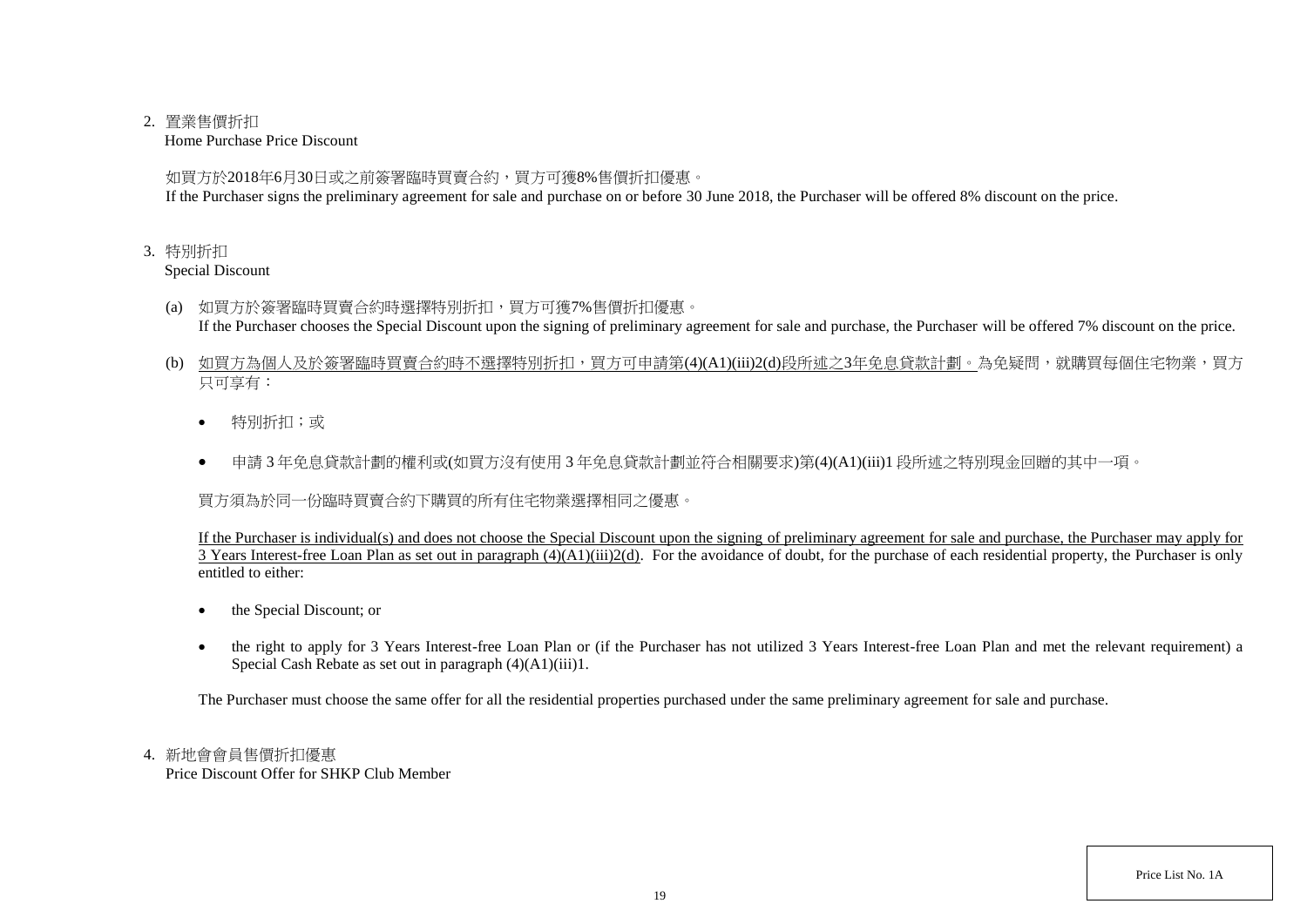凡於2018年6月30日或之前簽署臨時買賣合約,如買方為新地會會員 (即在簽署臨時買賣合約當日或之前,最少一位個人買方 (如買方是以個人名義) 或最少一位 買方之董事 (如買方是以公司名義) 須為新地會會員),買方可獲1%售價折扣優惠。

Where the preliminary agreement for sale and purchase is signed on or before 30 June 2018, if the Purchaser is a SHKP Club member (i.e. at least one individual Purchaser (if the Purchaser is an individual(s)) or at least one director of the Purchaser (if the Purchaser is a corporation) is a SHKP Club member on or before the date of signing the preliminary agreement for sale and purchase), the Purchaser will be offered 1% discount on the price.

### (iii) 可就購買該期數中的指明住宅物業而連帶獲得的任何贈品、財務優惠或利益

Any gift, or any financial advantage or benefit, to be made available in connection with the purchase of a specified residential property in the Phase

1. 特別現金回贈

Special Cash Rebate

如買方: Where the Purchaser:

- 於簽署臨時買賣合約時不選擇第(4)(A1)(ii)3段所述之特別折扣;及 does not choose the Special Discount as set out in paragraph (4)(A1)(ii)3 upon the signing of preliminary agreement for sale and purchase; and
- 沒有使用第(4)(A1)(iii)2(d)段所述的3年免息貸款計劃;及 has not utilized 3 Years Interest-free Loan Plan as set out in paragraph  $(4)(A1)(iii)2(d)$ ; and
- 按買賣合約付清樓價餘額, settles the balance of the purchase price in accordance with the agreement for sale and purchase,

#### 買方可獲賣方送出特別現金回贈(『特別現金回贈』)。特別現金回贈的金額相等於樓價7%。

the Purchaser shall be entitled to a Special Cash Rebate ("Special Cash Rebate") offered by the Vendor. The amount of the Special Cash Rebate shall be equal to 7% of the purchase price.

買方須於付清樓價餘額之日或(如適用)買賣合約內訂明的該期數的預計關鍵日期(以較早者為準)前最少30日以書面向賣方申請特別現金回贈,賣方會於收到申請 並確認有關資料無誤後將特別現金回贈直接用於支付部份樓價餘額。

The Purchaser shall apply to the Vendor in writing for the Special Cash Rebate at least 30 days before the date of settlement of the balance of the purchase price or (if applicable) the estimated material date for the Phase as specified in the agreement for sale and purchase (whichever is earlier). After the Vendor has received the application and duly verified the information to be correct, the Vendor will apply the Special Cash Rebate for part payment of the balance of the purchase price directly.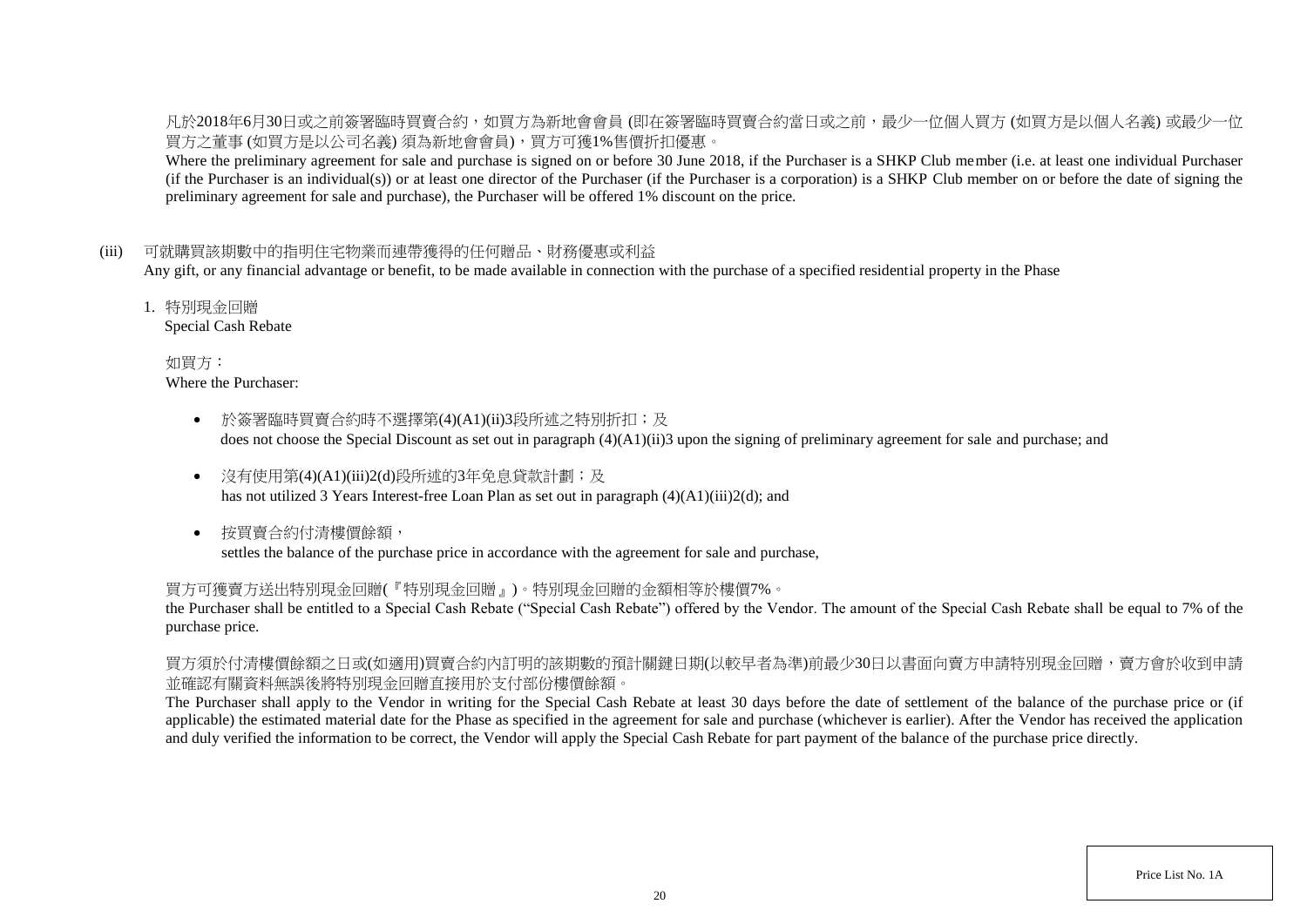# 2. 貸款優惠

Loan Benefit

#### 買方可向賣方的指定財務機構申請以下其中一項貸款優惠:

The Purchaser may apply for ONLY ONE of the following loan benefits from the Vendor's designated financing company:

(a) 備用第一按揭貸款

Standby First Mortgage Loan

備用第一按揭貸款的最高金額為淨樓價的80%或(如買方屬特選客戶)90%,惟貸款金額不可超過應繳付之樓價餘額。詳情請參閱附錄2(a) 。

The maximum Standby First Mortgage Loan amount shall be 80% or (if the Purchaser is a designated customer) 90% of the net purchase price, provided that the loan amount shall not exceed the balance of purchase price payable. Please see Annex 2(a) for details.

上文『特選客戶』一詞指(i)個人名義買方;及(ii)至少一位買方或其擔保人為香港相關專業機構註冊之建築師、會計師、測量師、獸醫、牙醫、醫生、註冊 護士、精算師、律師、特許金融分析師、民航機師、香港醫院管理局之僱員(其薪金為醫院管理局一般職系薪級表34(33A)點或以上)或香港特別行政區政府 之公務員(其薪金為公務員總薪級表34(33A)點或以上) (統稱為『指定專業人士』)。指定財務機構保留對『特選客戶』及『指定專業人士』定義的最終解釋 權。

The term "designated customer" above means (i) the Purchaser(s) who is/are individual(s); and (ii) at least one of the Purchaser(s) or his/her guarantor(s) is/are registered with the relevant professional bodies in Hong Kong as architect, accountant, surveyor, veterinarian, dentist, doctor, registered nurse, actuary, lawyer, Chartered Financial Analyst, airline pilot, staff of Hospital Authority of Hong Kong (with salary at Hospital Authority General Pay Scale Point 34 (33A) or above) or civil servants of the government of HKSAR (with salary at Civil Services Master Pay Scale Point 34 (33A) or above) (collectively "designated professional person"). The designated financing company reserves the right of final interpretation of the definitions of "designated customer" and "designated professional person".

(b) 備用第二按揭貸款

Standby Second Mortgage Loan

備用第二按揭貸款的最高金額為淨樓價的30%,惟第一按揭貸款(由第一按揭銀行提供)及備用第二按揭貸款總金額不可超過淨樓價的80%,或應繳付之樓 價餘額,以較低者為準。詳情請參閱附錄2(b) 。

The maximum Standby Second Mortgage Loan amount shall be 30% of the net purchase price, provided that the total amount of first mortgage loan (offered by the first mortgagee bank) and the Standby Second Mortgage Loan shall not exceed 80% of the net purchase price, or the balance of purchase price payable, whichever is lower. Please see Annex 2(b) for details.

(c) Regency 120 Plus(只適用於個人名義買方)

Regency 120 Plus (applicable only to the Purchaser(s) who is/are individual(s))

Regency 120 Plus 的最高貸款金額為樓價 120%。詳情請參閱附錄 2(c) 。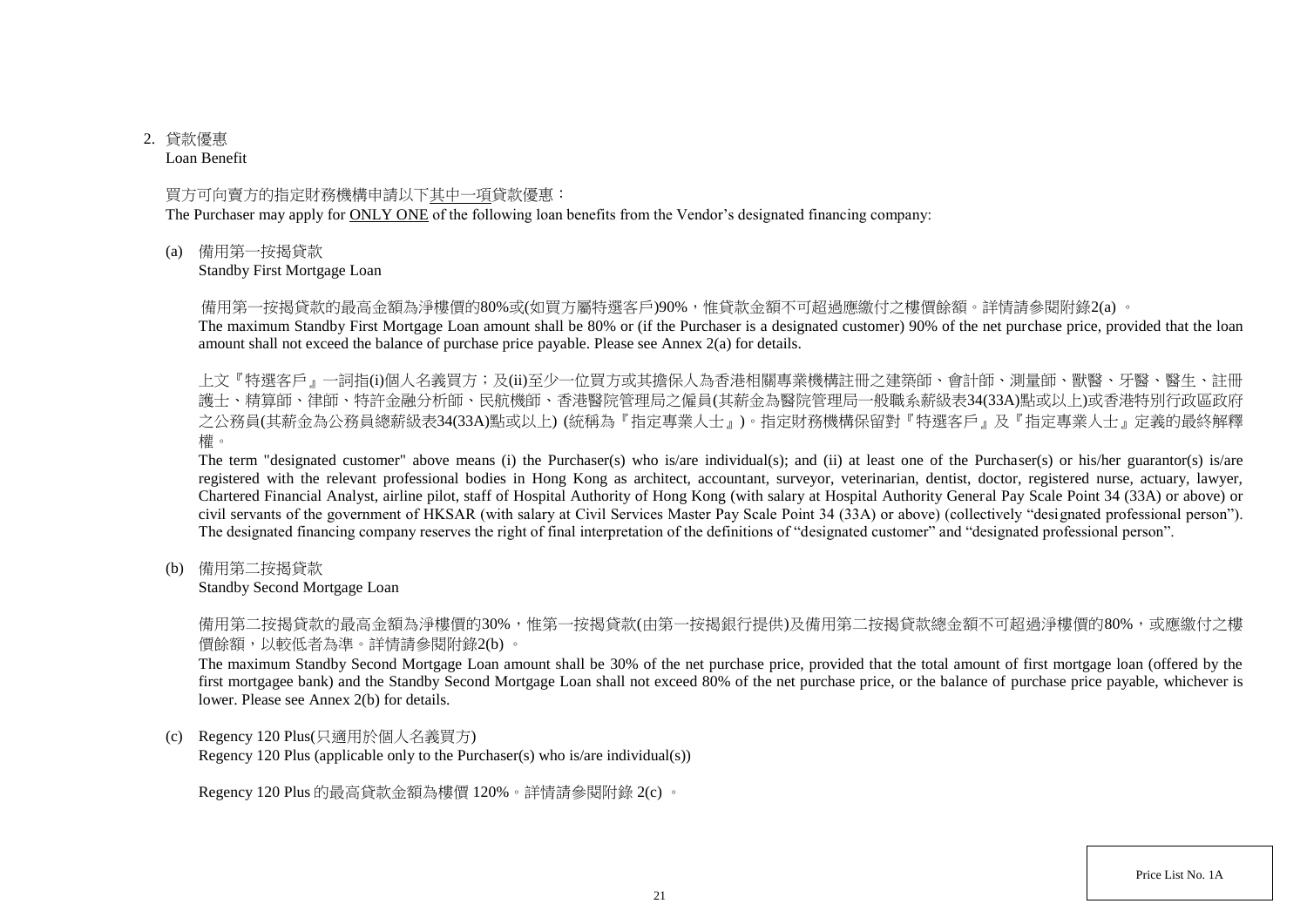The maximum loan amount of Regency 120 Plus shall be 120% of the purchase price. Please see Annex 2(c) for details.

## (d) 3年免息貸款計劃(只適用於個人名義買方)

3 Years Interest-free Loan Plan (applicable only to the Purchaser(s) who is/are individual(s))

如買方於簽署臨時買賣合約時不選擇第(4)(A1)(ii)3段所述之特別折扣,則買方可申請3年免息貸款計劃。3年免息貸款計劃的最高貸款金額為淨樓價的85%, 惟貸款金額不可超過應繳付之樓價餘額。如買方使用3年免息貸款計劃,買方將不會享有第(4)(A1)(iii)1段所述的特別現金回贈。如買方符合相關要求,將 獲**(i)**豁免貸款利息及**/**或**(ii)**提前償還現金回贈。相關要求及詳情請參閱附錄2(d) 。

If the Purchaser does not choose the Special Discount as set out in paragraph (4)(A1)(ii)3 upon the signing of preliminary agreement for sale and purchase, then the Purchaser may apply for 3 Years Interest-free Loan Plan. The maximum loan amount of 3 Years Interest-free Loan Plan shall be 85% of the net purchase price, provided that the loan amount shall not exceed the balance of purchase price payable. If the Purchaser has utilized the 3 Years Interest-free Loan Plan, then the Purchaser shall not be entitled to the Special Cash Rebate as set out in paragraph (4)(A1)(iii)1. **If the Purchaser complies with the relevant requirements, (i) the** interest on loan will be waived and/or (ii) the Purchaser shall be entitled to the Early Repayment Cash Rebate. Please see Annex 2(d) for the relevant requirements and details.

上文『淨樓價』一詞指扣除第(4)(A1)(iii)1段所述的特別現金回贈(如有)後的住宅物業之樓價。

The term "net purchase price" above means the amount of the purchase price of the residential property after deducting the Special Cash Rebate (if any) as set out in paragraph  $(4)(A1)(iii)1$ .

### 3. 首 3 年保修優惠

#### First 3 Years Warranty Offer

在不影響買方於買賣合約下之權利的前提下,凡住宅物業(但不包括住宅物業的花園内的園景及盆栽(如有))有欠妥之處(正常損耗除外),而該欠妥之處並非由任 何人之行為或疏忽造成,買方可於該期數的滿意紙或轉讓同意書發出日(以較早者計)起計 3 年内向賣方發出書面通知,賣方須在收到書面通知後在合理地切實 可行的範圍內盡快自費作出修補。首 3 年保修優惠受其他條款及細則約束。

Without affecting the Purchaser's rights under the agreement for sale and purchase, the Vendor shall at its own cost and as soon as reasonably practicable after receipt of a written notice served by the Purchaser within 3 years from the date of issuance of the certificate of compliance or consent to assign in respect of the Phase (whichever is earlier) rectify any defects (fair wear and tear excepted) to the residential property (excluding the landscape area and potted plants in the garden of the residential property (if any)) caused otherwise than by the act or neglect of any person. The First 3 Years Warranty Offer is subject to other terms and conditions.

### 4. 住戶停車位優惠

Offer of Residential Car Parking Space(s)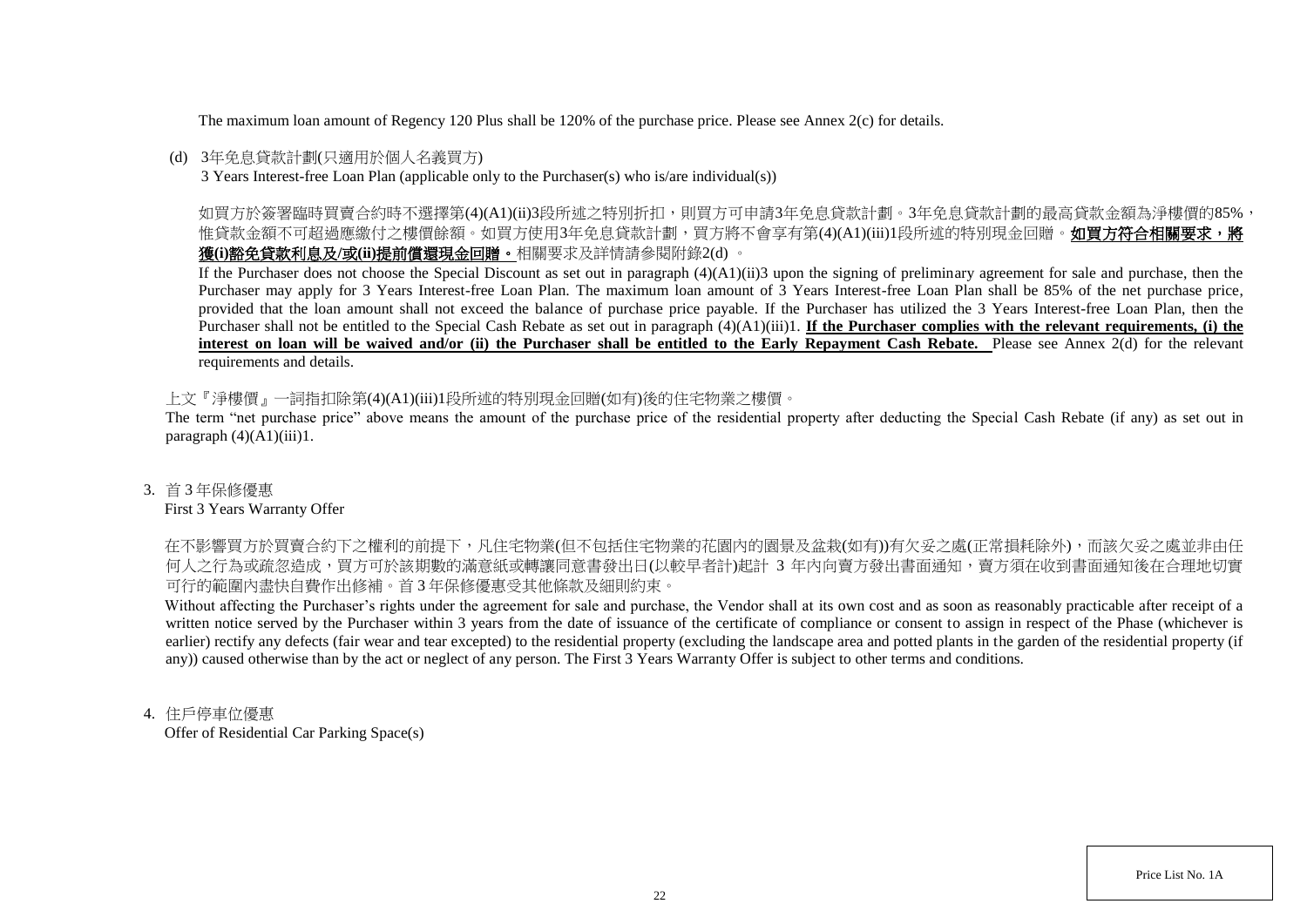(a) 選購於價單上設有符號"#"之住宅物業之買方,可享有認購該期數或其他地政總署署長屆時已發出預售樓花同意書或轉讓同意書的期數內的一個住戶停車 位的權利。買方可根據賣方日後公佈的住戶停車位之銷售安排所規定的時限及方法行使其認購住戶停車位的權利。賣方不作出任何陳述、承諾或保證買方 會獲認購與住宅物業相同期數內的住戶停車位。

The Purchaser of a residential property that is marked with a "#" in the price list is entitled to have an option to purchase one residential car parking space in the Phase or other Phase(s) in respect of which presale consent(s) or consent(s) to assign has/have been issued by the Director of Lands. The Purchaser can exercise his/her/its option to purchase a residential car parking space in accordance with time limit and manner as prescribed by the sales arrangement of the residential car parking spaces to be announced by the Vendor. The Vendor makes no representation, warranty or guarantee that the Purchaser will be offered a residential car parking space within the same Phase as the residential property.

- (b) 如買方不根據賣方日後公佈的住戶停車位之銷售安排行使其認購住戶停車位的權利,其認購住戶停車位的權利將會自動失效,買方不會為此獲得任何補償。 If the Purchaser does not exercise the option to purchase a residential car parking space in accordance with time limit and manner prescribed by the sales arrangement of the residential car parking spaces to be announced by the Vendor, the option to purchase a residential car parking space shall lapse automatically and the Purchaser shall not be entitled to any compensation therefor.
- (c) 住戶停車位的售價及銷售安排詳情將由賣方全權及絕對酌情決定,並容後公佈。 The price and sales arrangement details of residential car parking spaces will be determined by the Vendor at its sole and absolute discretion and will be announced later.
- (d) 住戶停車位優惠受其他條款及細則(包括但不限於土地批出的條款及細則) 約束。 Offer of Residential Car Parking Space(s) is subject to other terms and conditions (including but not limited to terms and conditions of land grant).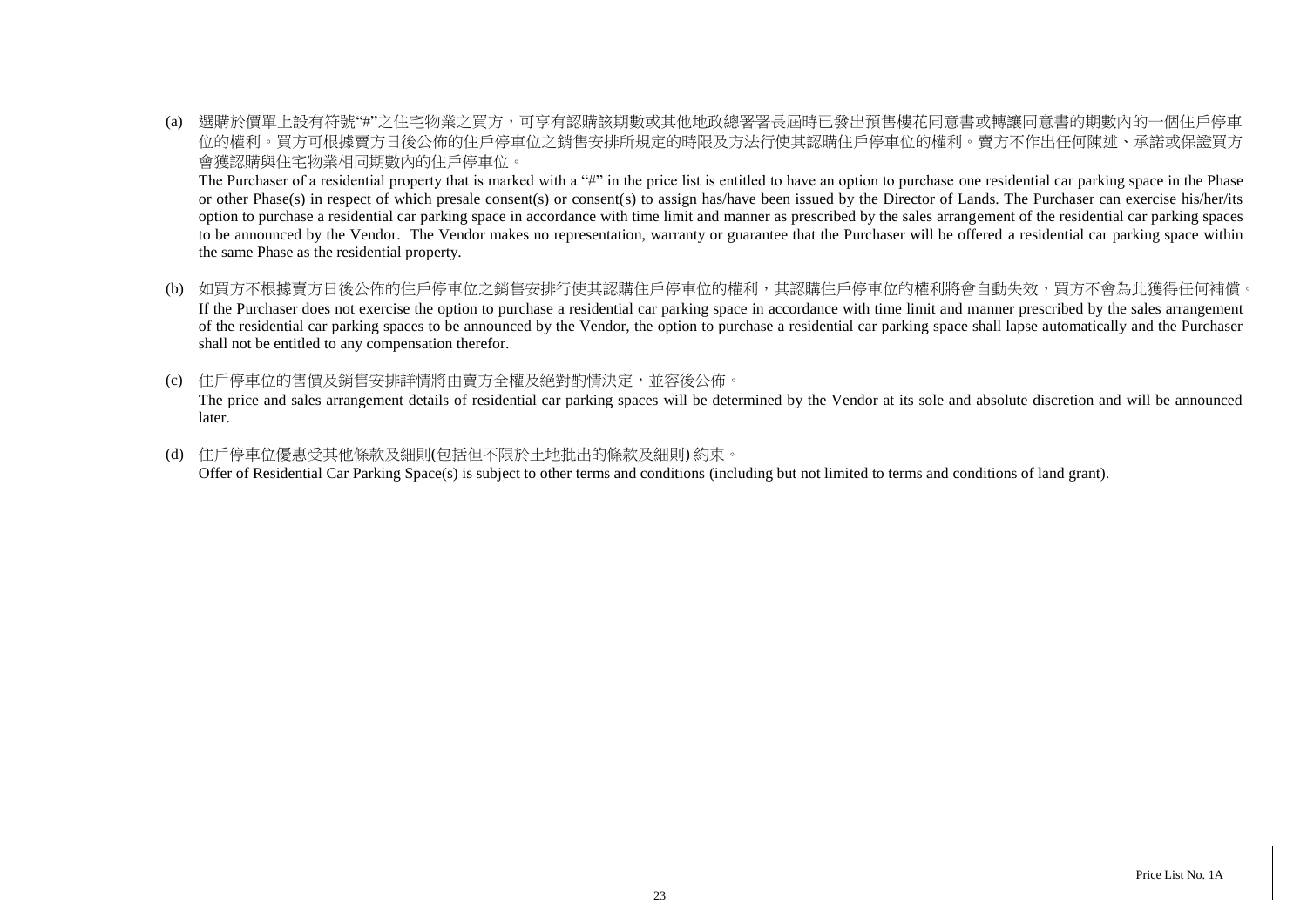- (4)(B1) 現金 Plus 付款計劃 Cash Plus Payment Plan
	- (i) 支付條款 The Terms of Payment

買方於簽署臨時買賣合約時須繳付相等於樓價 5%之金額作為臨時訂金,其中港幣\$100,000 作爲部分臨時訂金必須以銀行本票支付,臨時訂金的餘額可以支票及/ 或銀行本票支付,本票及支票抬頭請寫『胡關李羅律師行』。

Upon signing of the preliminary agreement for sale and purchase, the Purchaser shall pay the preliminary deposit which is equivalent to 5% of the purchase price. HK\$100,000 being part of the preliminary deposit must be paid by cashier order(s) and the balance of the preliminary deposit may be paid by cheque(s) and/or cashier order(s). The cashier order(s) and cheque(s) should be made payable to "Woo Kwan Lee & Lo".

1. 臨時訂金即樓價 5% (『臨時訂金』)於簽署臨時買賣合約時繳付,買方須於簽署臨時買賣合約的日期後 5 個工作日內簽署買賣合約。

A preliminary deposit equivalent to 5% of the purchase price ("preliminary deposit") shall be paid upon signing of the preliminary agreement for sale and purchase. The agreement for sale and purchase shall be signed by the Purchaser within 5 working days after the date of signing of the preliminary agreement for sale and purchase.

2. 加付訂金即樓價 5%於簽署臨時買賣合約的日期後 90 日内,或於賣方就其有能力將該期數中的指明物業有效地轉讓予買方一事向買方發出通知的日期後的 14 日內繳付,以較早者為準。

A further deposit equivalent to 5% of the purchase price shall be paid within 90 days after the date of signing of the preliminary agreement for sale and purchase, or within 14 days after the date of the notification to the Purchaser that the Vendor is in a position validly to assign the specified residential property in the Phase to the Purchaser, whichever is earlier.

3. 樓價 90%(樓價餘額)於簽署臨時買賣合約的日期後 360 日內,或於賣方就其有能力將該期數中的指明物業有效地轉讓予買方一事向買方發出通知的日期後的 14 日內繳付,以較早者為準。

90% of the purchase price (balance of purchase price) shall be paid within 360 days after the date of signing of the preliminary agreement for sale and purchase, or within 14 days after the date of the notification to the Purchaser that the Vendor is in a position validly to assign the specified residential property in the Phase to the Purchaser, whichever is earlier.

(ii) 售價獲得折扣的基礎

The basis on which any discount on the price is available

1. 付款計劃優惠

Payment Plan Benefit

選擇第(4)(B1)段所述的付款計劃之買方,可獲 4%售價折扣優惠。

A 4% discount on the price would be offered to the Purchaser if the Purchaser elects the payment plan stated in paragraph (4)(B1).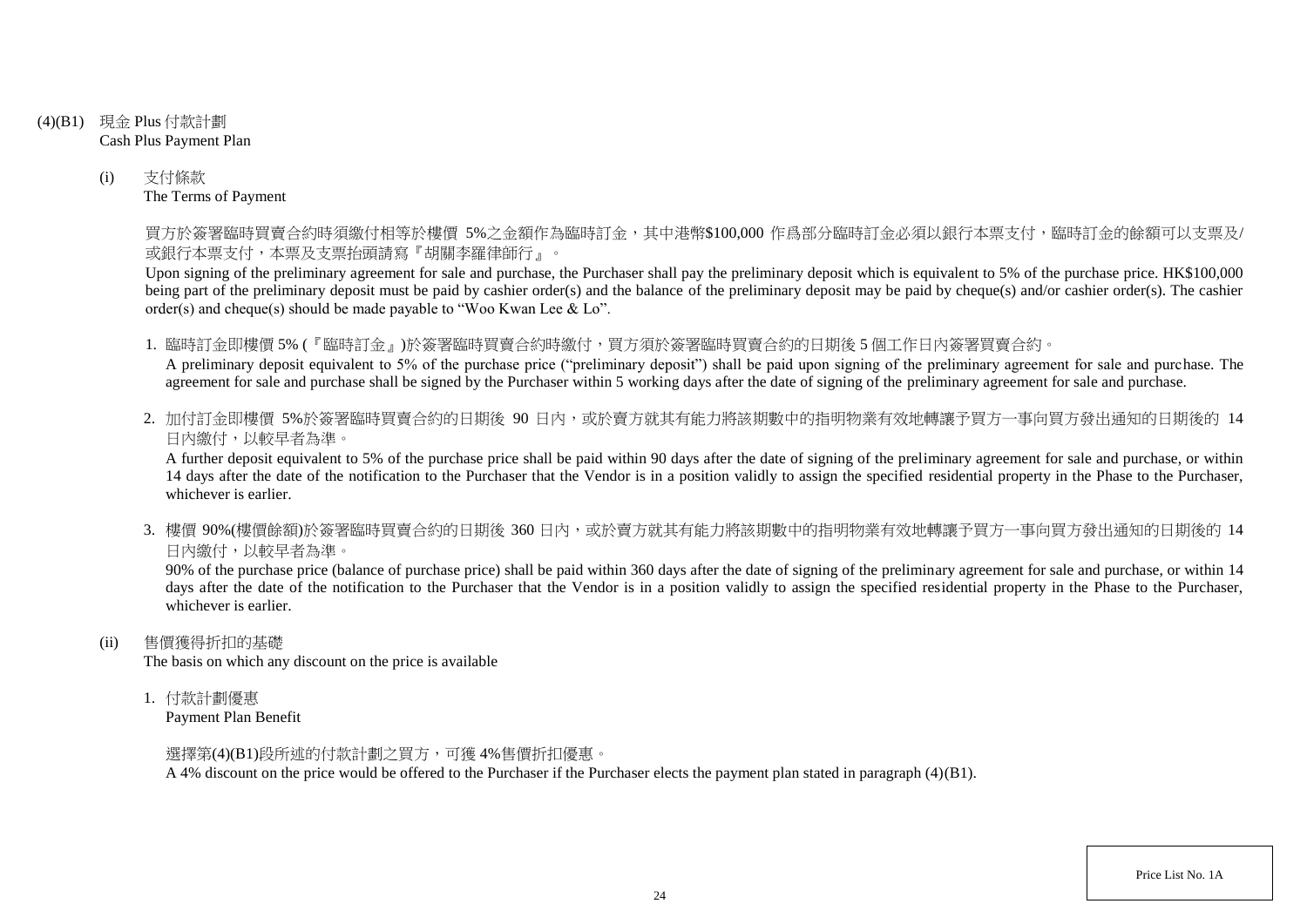# 2. 特別折扣

Special Discount

- (a) 如買方於簽署臨時買賣合約時選擇特別折扣,買方可獲7%售價折扣優惠。 If the Purchaser chooses the Special Discount upon the signing of preliminary agreement for sale and purchase, the Purchaser will be offered 7% discount on the price.
- (b) 如買方為個人及於簽署臨時買賣合約時不選擇特別折扣,買方可申請第(4)(B1)(iii)3(d)段所述之3年免息貸款計劃。為免疑問,就購買每個住宅物業,買方 只可享有:
	- 特別折扣;或
	- 申請 3 年免息貸款計劃的權利或(如買方沒有使用 3 年免息貸款計劃並符合相關要求)第(4)(B1)(iii)2 段所述之特別現金回贈的其中一項。

買方須為於同一份臨時買賣合約下購買的所有住宅物業選擇相同之優惠。

If the Purchaser is individual(s) and does not choose the Special Discount upon the signing of preliminary agreement for sale and purchase, the Purchaser may apply for  $\overline{3}$  Years Interest-free Loan Plan as set out in paragraph  $(4)(B1)(iii)3(d)$ . For the avoidance of doubt, for the purchase of each residential property, the Purchaser is only entitled to either:

- the Special Discount; or
- the right to apply for 3 Years Interest-free Loan Plan or (if the Purchaser has not utilized 3 Years Interest-free Loan Plan and met the relevant requirement) a Special Cash Rebate as set out in paragraph (4)(B1)(iii)2.

The Purchaser must choose the same offer for all the residential properties purchased under the same preliminary agreement for sale and purchase.

# 3. 新地會會員售價折扣優惠

Price Discount Offer for SHKP Club Member

凡於2018年6月30日或之前簽署臨時買賣合約,如買方為新地會會員 (即在簽署臨時買賣合約當日或之前,最少一位個人買方 (如買方是以個人名義) 或最少一位 買方之董事 (如買方是以公司名義) 須為新地會會員),買方可獲1%售價折扣優惠。

Where the preliminary agreement for sale and purchase is signed on or before 30 June 2018, if the Purchaser is a SHKP Club member (i.e. at least one individual Purchaser (if the Purchaser is an individual(s)) or at least one director of the Purchaser (if the Purchaser is a corporation) is a SHKP Club member on or before the date of signing the preliminary agreement for sale and purchase), the Purchaser will be offered 1% discount on the price.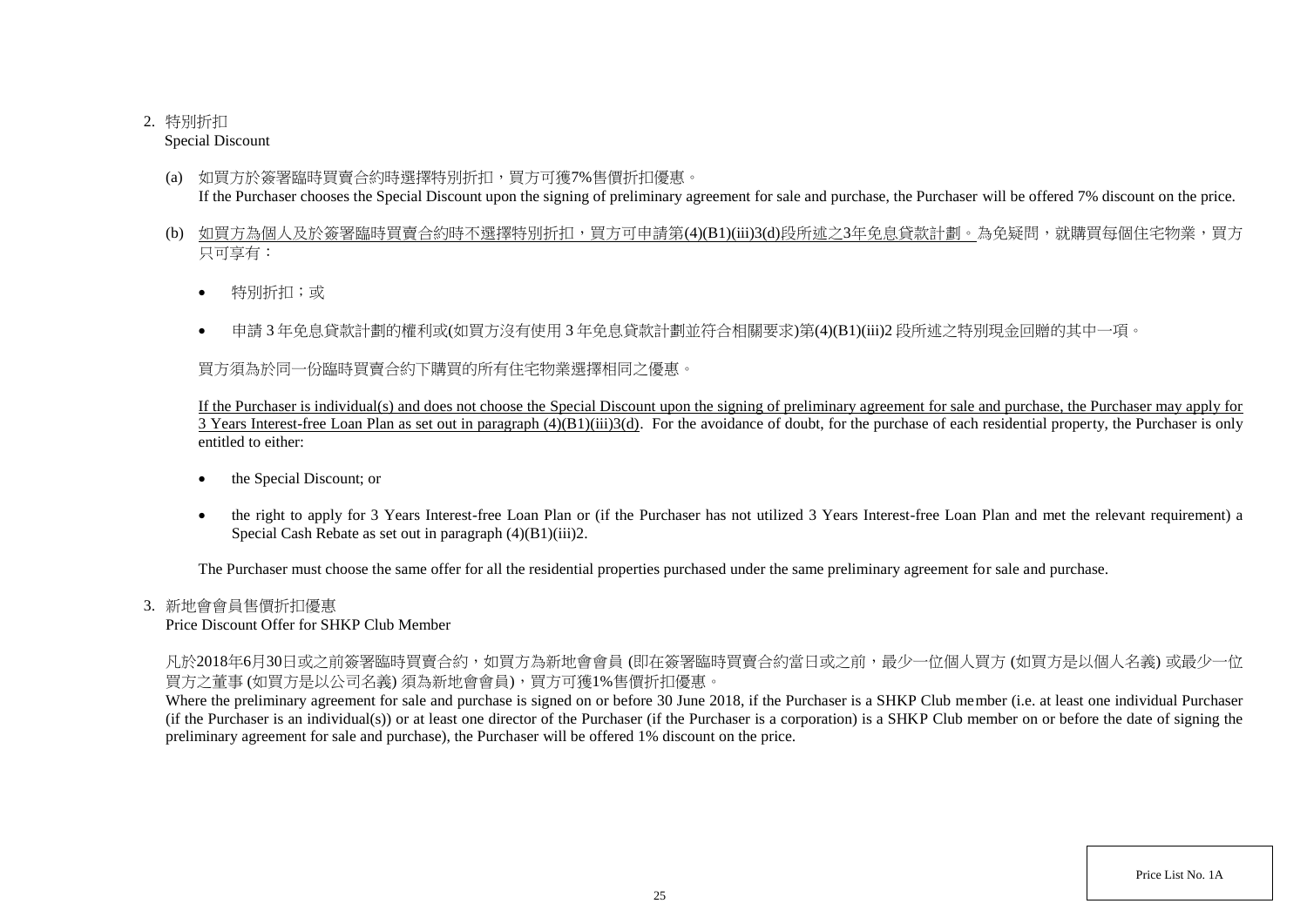(iii) 可就購買該期數中的指明住宅物業而連帶獲得的任何贈品、財務優惠或利益

Any gift, or any financial advantage or benefit, to be made available in connection with the purchase of a specified residential property in the Phase

#### 1. 印花稅優惠

Stamp Duty Offer(s)

# 買方可獲下述印花稅優惠:

The Purchaser will be offered the following Stamp Duty Offer(s):

(a) 印花稅現金回贈

Stamp Duty Cash Rebate

### 買方在按買賣合約付清樓價餘額的情況下,可獲賣方提供印花稅現金回贈。印花稅現金回贈的金額相等於(視情況而定):

Subject to settlement of the balance of the purchase price in accordance with the agreement for sale and purchase, the Purchaser shall be entitled to a Stamp Duty Cash Rebate offered by the Vendor which amount shall be equal to (as the case may be):

- (i) (就從價印花稅以較高稅率(第1標準)計算)就買賣合約應付的從價印花稅的70%,上限為樓價的10.5%;或 (if ad valorem stamp duty at higher rates (Scale 1) applies) 70% of the ad valorem stamp duty chargeable on the agreement for sale and purchase, subject to a cap of 10.5% of the purchase price; or
- (ii) (就從價印花稅以較低稅率(第2標準)計算)就買賣合約應付的從價印花稅的100%加上樓價的4.25%,上限為樓價的8%。 (if ad valorem stamp duty at lower rates (Scale 2) applies) 100% of the ad valorem stamp duty chargeable on the agreement for sale and purchase plus 4.25% of the purchase price, subject to a cap of 8% of the purchase price.

詳情請參閱附錄1(a)。 Please see Annex 1(a) for details.

(b) 過渡性貸款(只適用於買方為個人或香港註冊成立的有限公司及其所有股東及董事均為個人)

Transitional Loan (only applicable to the Purchaser who is individual or limited company incorporated in Hong Kong with all its shareholder(s) and director(s) being individual(s))

買方可向賣方的指定財務機構申請過渡性貸款或(如買方沒有使用過渡性貸款)可獲港幣\$5,000現金回贈,過渡性貸款的最高金額相等於(視情況而定): The Purchaser may apply for a Transitional Loan from the Vendor's designated financing company or (if the Purchaser has not utilized the Transitional Loan) shall be entitled to a HK\$5,000 Cash Rebate. The maximum Transitional Loan amount shall be equal to (as the case may be):

(i) (就從價印花稅以較高稅率(第1標準)計算)就買賣合約應付的從價印花稅的70%,上限為樓價的10.5%;或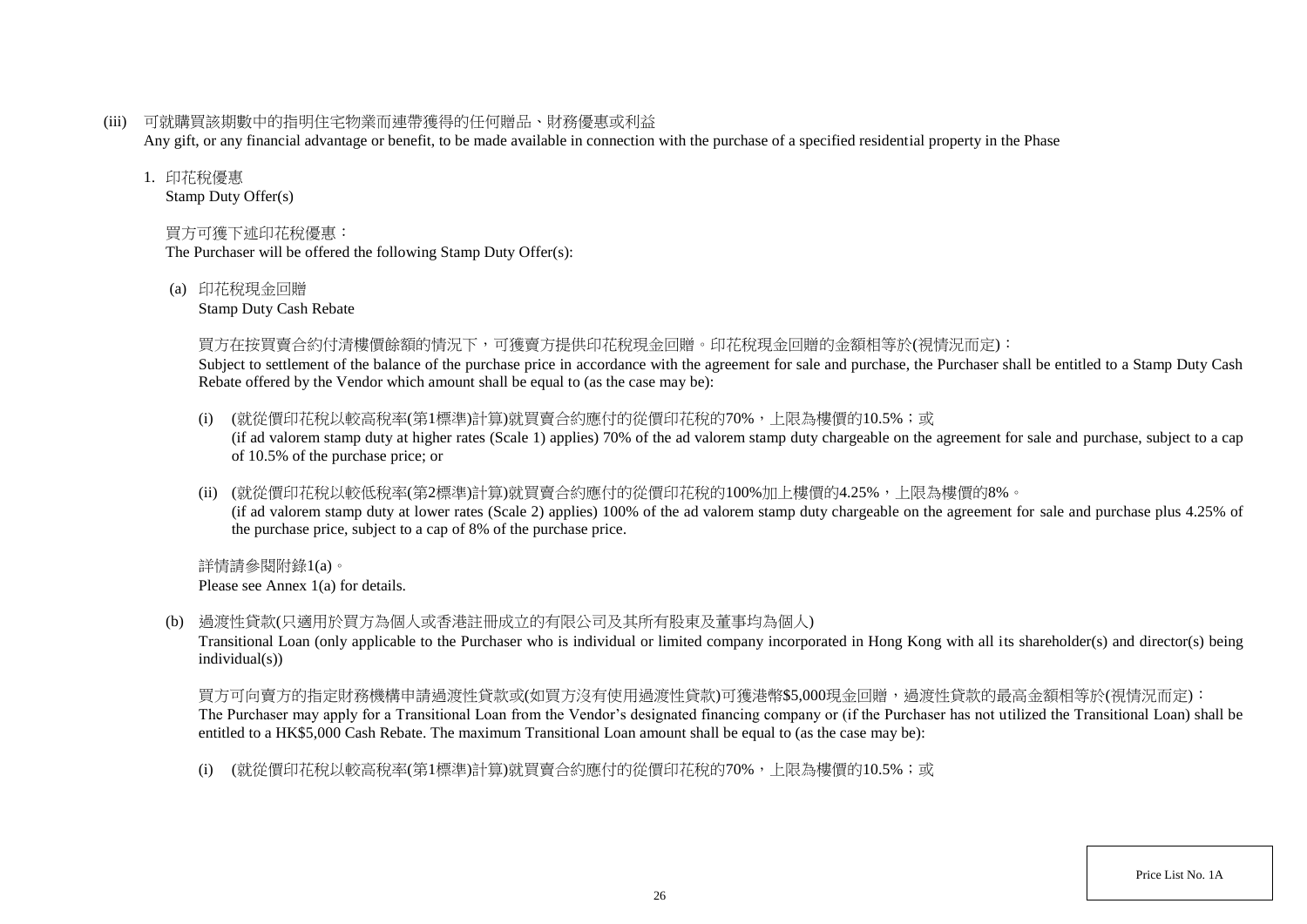(if ad valorem stamp duty at higher rates (Scale 1) applies) 70% of the ad valorem stamp duty chargeable on the agreement for sale and purchase, subject to a cap of 10.5% of the purchase price; or

(ii) (就從價印花稅以較低稅率(第2標準)計算)就買賣合約應付的從價印花稅的70%,上限為樓價的2.625%。

(if ad valorem stamp duty at lower rates (Scale 2) applies) 70% of the ad valorem stamp duty chargeable on the agreement for sale and purchase, subject to a cap of 2.625% of the purchase price.

詳情請參閱附錄1(b)。 Please see Annex 1(b) for details.

2. 特別現金回贈 Special Cash Rebate

> 如買方: Where the Purchaser:

- 於簽署臨時買賣合約時不選擇第(4)(B1)(ii)2段所述之特別折扣;及 does not choose the Special Discount as set out in paragraph (4)(B1)(ii)2 upon the signing of preliminary agreement for sale and purchase; and
- 沒有使用第(4)(B1)(iii)3(d)段所述的3年免息貸款計劃;及 has not utilized 3 Years Interest-free Loan Plan as set out in paragraph (4)(B1)(iii)3(d); and
- 按買賣合約付清樓價餘額, settles the balance of the purchase price in accordance with the agreement for sale and purchase,

買方可獲賣方送出特別現金回贈(『特別現金回贈』)。特別現金回贈的金額相等於樓價7%。

the Purchaser shall be entitled to a Special Cash Rebate ("Special Cash Rebate") offered by the Vendor. The amount of the Special Cash Rebate shall be equal to 7% of the purchase price.

買方須於付清樓價餘額之日或(如適用)買賣合約內訂明的該期數的預計關鍵日期(以較早者為準)前最少30日以書面向賣方申請特別現金回贈,賣方會於收到申請 並確認有關資料無誤後將特別現金回贈直接用於支付部份樓價餘額。

The Purchaser shall apply to the Vendor in writing for the Special Cash Rebate at least 30 days before the date of settlement of the balance of the purchase price or (if applicable) the estimated material date for the Phase as specified in the agreement for sale and purchase (whichever is earlier). After the Vendor has received the application and duly verified the information to be correct, the Vendor will apply the Special Cash Rebate for part payment of the balance of the purchase price directly.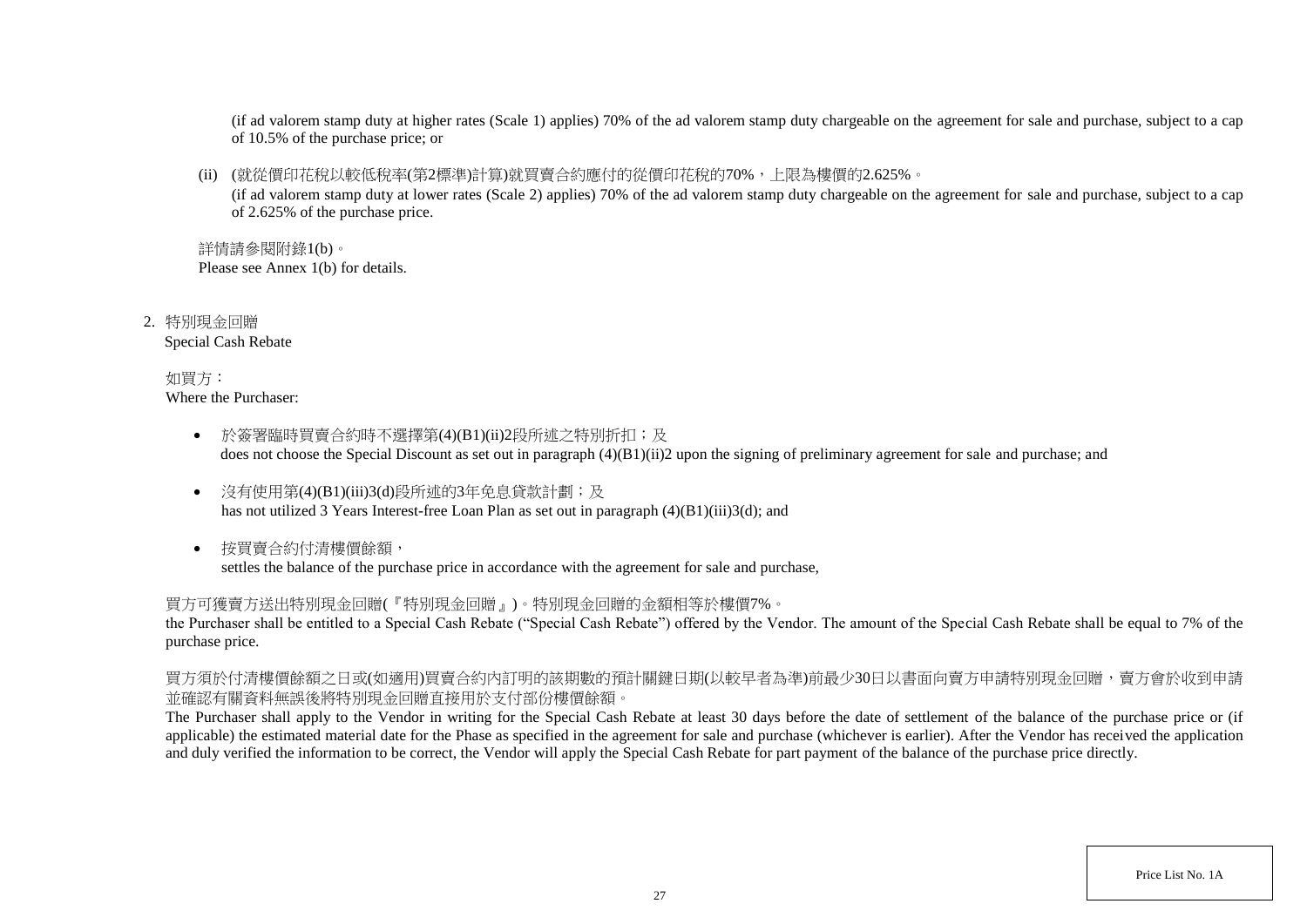# 3. 貸款優惠

Loan Benefit

### 買方可向賣方的指定財務機構申請以下其中一項貸款優惠:

The Purchaser may apply for ONLY ONE of the following loan benefits from the Vendor's designated financing company:

(a) 備用第一按揭貸款

Standby First Mortgage Loan

備用第一按揭貸款的最高金額為淨樓價的80%或(如買方屬特選客戶)90%,惟貸款金額不可超過應繳付之樓價餘額。詳情請參閱附錄2(a) 。

The maximum Standby First Mortgage Loan amount shall be 80% or (if the Purchaser is a designated customer) 90% of the net purchase price, provided that the loan amount shall not exceed the balance of purchase price payable. Please see Annex 2(a) for details.

上文『特選客戶』一詞指(i)個人名義買方;及(ii)至少一位買方或其擔保人為香港相關專業機構註冊之建築師、會計師、測量師、獸醫、牙醫、醫生、註冊 護士、精算師、律師、特許金融分析師、民航機師、香港醫院管理局之僱員(其薪金為醫院管理局一般職系薪級表34(33A)點或以上)或香港特別行政區政府 之公務員(其薪金為公務員總薪級表34(33A)點或以上) (統稱為『指定專業人士』)。指定財務機構保留對『特選客戶』及『指定專業人士』定義的最終解釋 權。

The term "designated customer" above means (i) the Purchaser(s) who is/are individual(s); and (ii) at least one of the Purchaser(s) or his/her guarantor(s) is/are registered with the relevant professional bodies in Hong Kong as architect, accountant, surveyor, veterinarian, dentist, doctor, registered nurse, actuary, lawyer, Chartered Financial Analyst, airline pilot, staff of Hospital Authority of Hong Kong (with salary at Hospital Authority General Pay Scale Point 34 (33A) or above) or civil servants of the government of HKSAR (with salary at Civil Services Master Pay Scale Point 34 (33A) or above) (collectively "designated professional person"). The designated financing company reserves the right of final interpretation of the definitions of "designated customer" and "designated professional person".

(b) 備用第二按揭貸款

Standby Second Mortgage Loan

備用第二按揭貸款的最高金額為淨樓價的30%,惟第一按揭貸款(由第一按揭銀行提供)及備用第二按揭貸款總金額不可超過淨樓價的80%,或應繳付之樓 價餘額,以較低者為準。詳情請參閱附錄2(b) 。

The maximum Standby Second Mortgage Loan amount shall be 30% of the net purchase price, provided that the total amount of first mortgage loan (offered by the first mortgagee bank) and the Standby Second Mortgage Loan shall not exceed 80% of the net purchase price, or the balance of purchase price payable, whichever is lower. Please see Annex 2(b) for details.

(c) Regency 120 Plus(只適用於個人名義買方)

Regency 120 Plus (applicable only to the Purchaser(s) who is/are individual(s))

Regency 120 Plus 的最高貸款金額為樓價 120%。詳情請參閱附錄 2(c) 。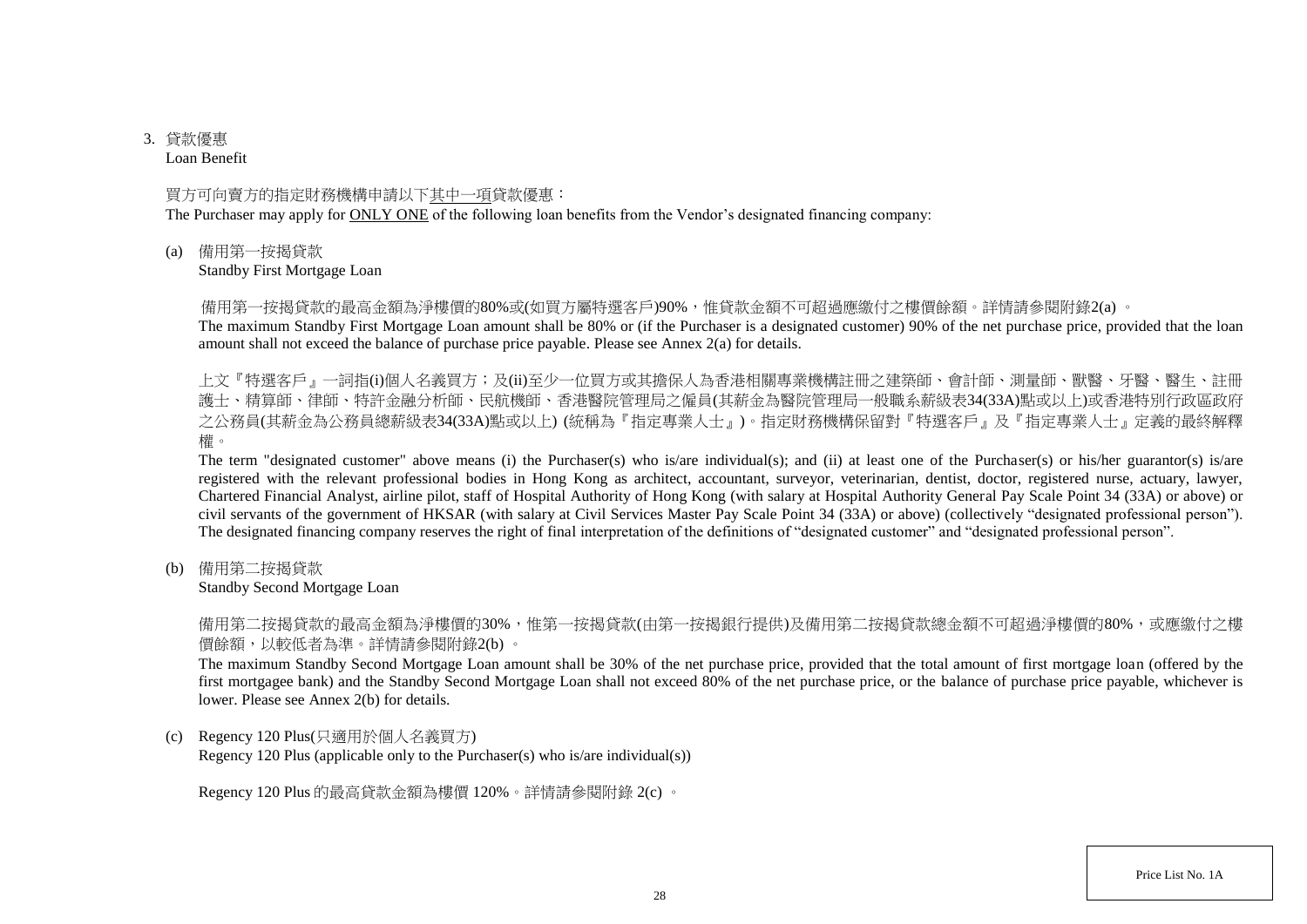The maximum loan amount of Regency 120 Plus shall be 120% of the purchase price. Please see Annex 2(c) for details.

#### (d) 3年免息貸款計劃(只適用於個人名義買方)

3 Years Interest-free Loan Plan (applicable only to the Purchaser(s) who is/are individual(s))

如買方於簽署臨時買賣合約時不選擇第(4)(B1)(ii)2段所述之特別折扣,則買方可申請3年免息貸款計劃。3年免息貸款計劃的最高貸款金額為淨樓價的85%, 惟貸款金額不可超過應繳付之樓價餘額。如買方使用3年免息貸款計劃,買方將不會享有第(4)(B1)(iii)2段所述的特別現金回贈。**如買方符合相關要求,將** 獲**(i)**豁免貸款利息及**/**或**(ii)**提前償還現金回贈。相關要求及詳情請參閱附錄2(d) 。

If the Purchaser does not choose the Special Discount as set out in paragraph (4)(B1)(ii)2 upon the signing of preliminary agreement for sale and purchase, then the Purchaser may apply for 3 Years Interest-free Loan Plan. The maximum loan amount of 3 Years Interest-free Loan Plan shall be 85% of the net purchase price, provided that the loan amount shall not exceed the balance of purchase price payable. If the Purchaser has utilized the 3 Years Interest-free Loan Plan, then the Purchaser shall not be entitled to the Special Cash Rebate as set out in paragraph (4)(B1)(iii)2. **If the Purchaser complies with the relevant requirements, (i) the interest on loan will be waived and/or (ii) the Purchaser shall be entitled to the Early Repayment Cash Rebate.** Please see Annex 2(d) for the relevant requirements and details.

上文『淨樓價』一詞指扣除第(4)(B1)(iii)1(a)段所述的印花稅現金回贈、第(4)(B1)(iii)1(b)段所述的港幣\$5,000現金回贈(如有)及第(4)(B1)(iii)2段所述的特別現金 回贈(如有)後的住宅物業之樓價。

The term "net purchase price" above means the amount of the purchase price of the residential property after deducting the Stamp Duty Cash Rebate (if any) as set out in paragraph  $(4)(B1)(iii)1(a)$ , the HK\$5,000 Cash Rebate (if any) as set out in paragraph  $(4)(B1)(iii)1(b)$  and the Special Cash Rebate (if any) as set out in paragraph  $(4)(B1)(iii)2.$ 

4. 首 3 年保修優惠

First 3 Years Warranty Offer

在不影響買方於買賣合約下之權利的前提下,凡住宅物業(但不包括住宅物業的花園內的園景及盆栽(如有))有欠妥之處(正常損耗除外),而該欠妥之處並非由任 何人之行為或疏忽造成,買方可於該期數的滿意紙或轉讓同意書發出日(以較早者計)起計 3 年内向賣方發出書面通知,賣方須在收到書面通知後在合理地切實 可行的範圍內盡快自費作出修補。首 3 年保修優惠受其他條款及細則約束。

Without affecting the Purchaser's rights under the agreement for sale and purchase, the Vendor shall at its own cost and as soon as reasonably practicable after receipt of a written notice served by the Purchaser within 3 years from the date of issuance of the certificate of compliance or consent to assign in respect of the Phase (whichever is earlier) rectify any defects (fair wear and tear excepted) to the residential property (excluding the landscape area and potted plants in the garden of the residential property (if any)) caused otherwise than by the act or neglect of any person. The First 3 Years Warranty Offer is subject to other terms and conditions.

5. 住戶停車位優惠

Offer of Residential Car Parking Space(s)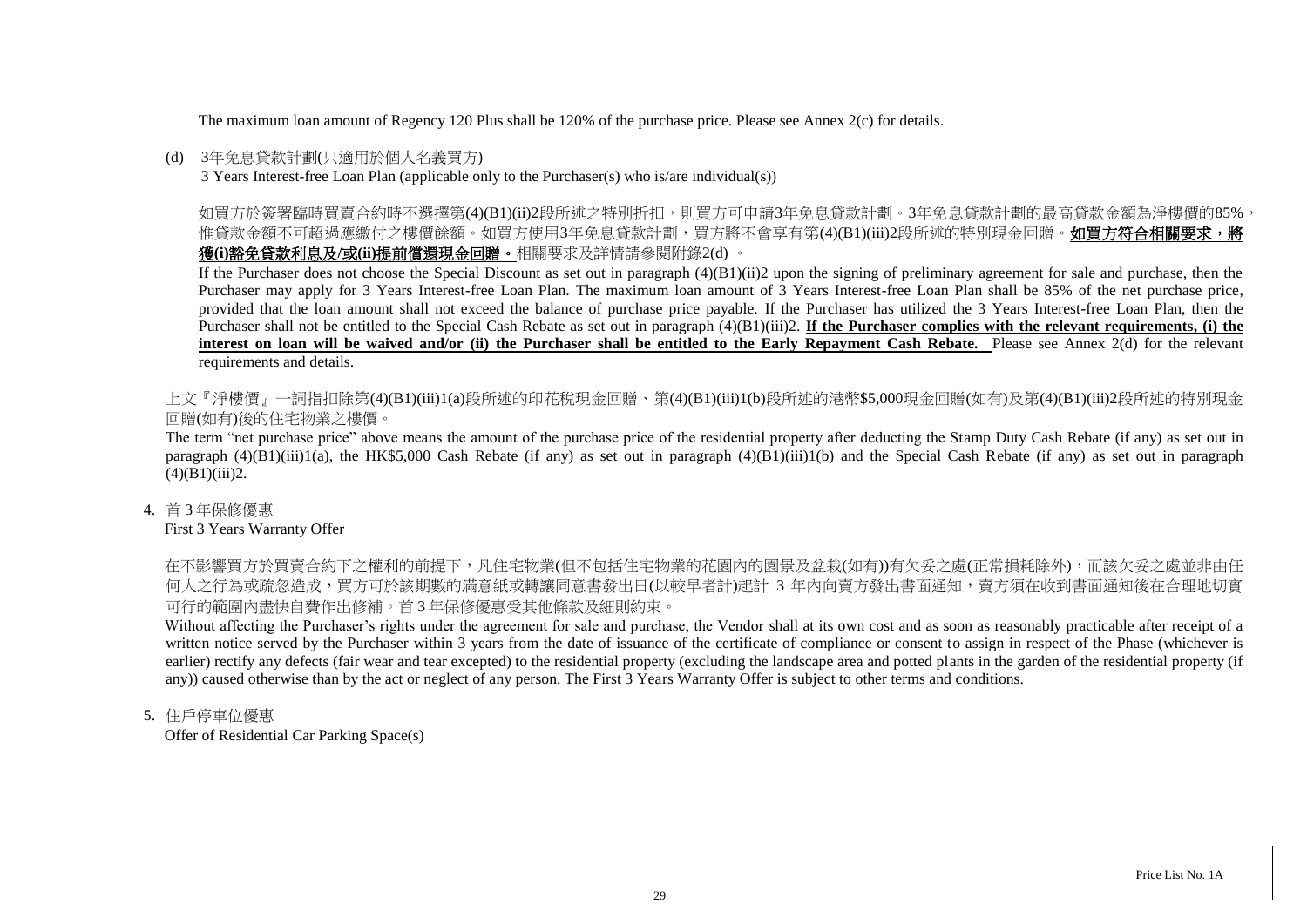(a) 選購於價單上設有符號"#"之住宅物業之買方,可享有認購該期數或其他地政總署署長屆時已發出預售樓花同意書或轉讓同意書的期數內的一個住戶停車 位的權利。買方可根據賣方日後公佈的住戶停車位之銷售安排所規定的時限及方法行使其認購住戶停車位的權利。賣方不作出任何陳述、承諾或保證買方 會獲認購與住宅物業相同期數內的住戶停車位。

The Purchaser of a residential property that is marked with a "#" in the price list is entitled to have an option to purchase one residential car parking space in the Phase or other Phase(s) in respect of which presale consent(s) or consent(s) to assign has/have been issued by the Director of Lands. The Purchaser can exercise his/her/its option to purchase a residential car parking space in accordance with time limit and manner as prescribed by the sales arrangement of the residential car parking spaces to be announced by the Vendor. The Vendor makes no representation, warranty or guarantee that the Purchaser will be offered a residential car parking space within the same Phase as the residential property.

- (b) 如買方不根據賣方日後公佈的住戶停車位之銷售安排行使其認購住戶停車位的權利,其認購住戶停車位的權利將會自動失效,買方不會為此獲得任何補償。 If the Purchaser does not exercise the option to purchase a residential car parking space in accordance with time limit and manner prescribed by the sales arrangement of the residential car parking spaces to be announced by the Vendor, the option to purchase a residential car parking space shall lapse automatically and the Purchaser shall not be entitled to any compensation therefor.
- (c) 住戶停車位的售價及銷售安排詳情將由賣方全權及絕對酌情決定,並容後公佈。 The price and sales arrangement details of residential car parking spaces will be determined by the Vendor at its sole and absolute discretion and will be announced later.
- (d) 住戶停車位優惠受其他條款及細則(包括但不限於土地批出的條款及細則) 約束。 Offer of Residential Car Parking Space(s) is subject to other terms and conditions (including but not limited to terms and conditions of land grant).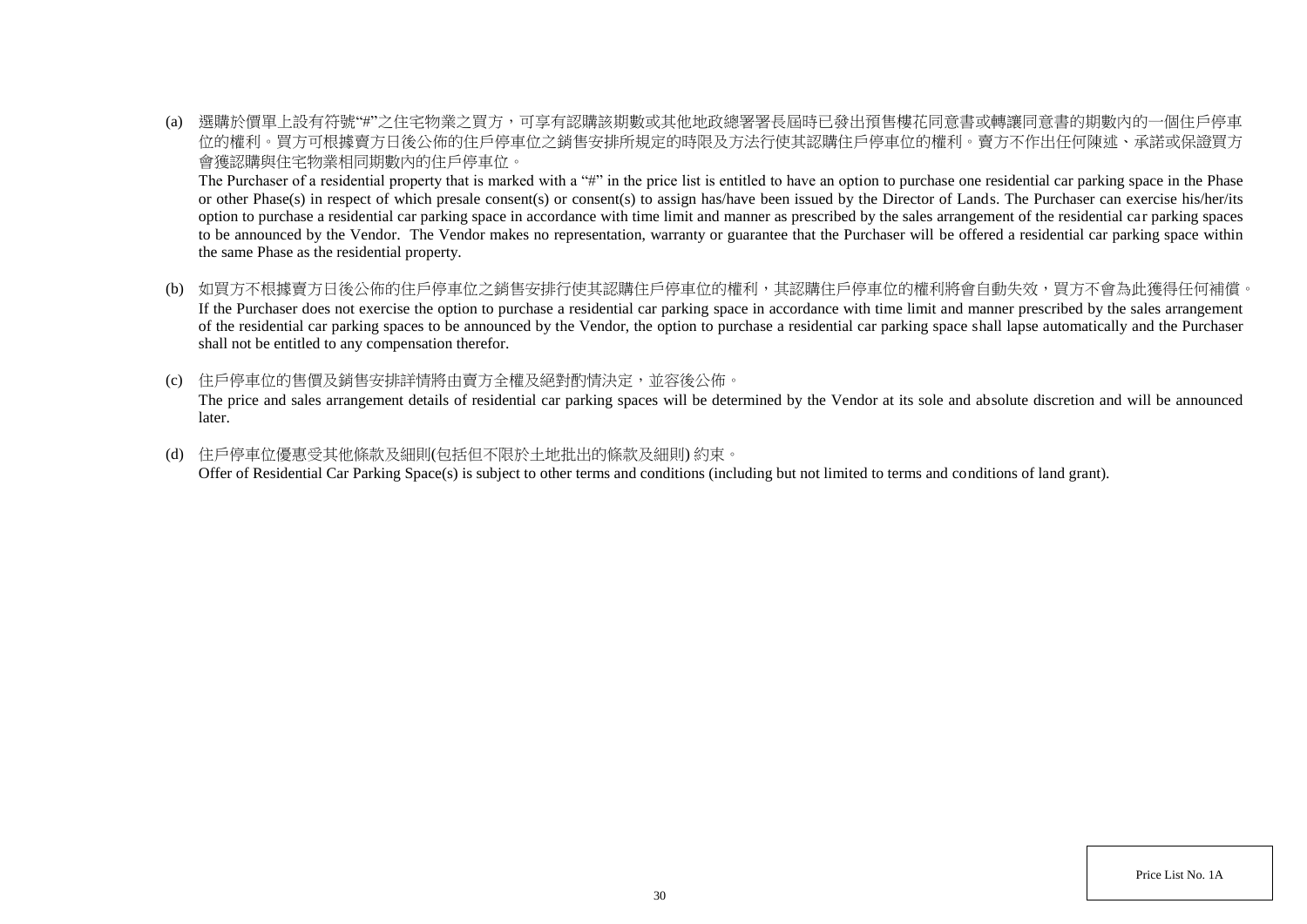- (4)(C1) 靈活 Easy 付款計劃 Flexible Easy Payment Plan
	- (i) 支付條款 The Terms of Payment

買方於簽署臨時買賣合約時須繳付相等於樓價 5%之金額作為臨時訂金,其中港幣\$100,000 作爲部分臨時訂金必須以銀行本票支付,臨時訂金的餘額可以支票及/ 或銀行本票支付,本票及支票抬頭請寫『胡關李羅律師行』。

Upon signing of the preliminary agreement for sale and purchase, the Purchaser shall pay the preliminary deposit which is equivalent to 5% of the purchase price. HK\$100,000 being part of the preliminary deposit must be paid by cashier order(s) and the balance of the preliminary deposit may be paid by cheque(s) and/or cashier order(s). The cashier order(s) and cheque(s) should be made payable to "Woo Kwan Lee & Lo".

1. 臨時訂金即樓價 5% (『臨時訂金』)於簽署臨時買賣合約時繳付,買方須於簽署臨時買賣合約的日期後 5 個工作日內簽署買賣合約。 A preliminary deposit equivalent to 5% of the purchase price ("preliminary deposit") shall be paid upon signing of the preliminary agreement for sale and purchase. The agreement for sale and purchase shall be signed by the Purchaser within 5 working days after the date of signing of the preliminary agreement for sale and purchase.

2. 加付訂金即樓價 5%分五期 (於簽署臨時買賣合約的日期後 150、180、210、240及 270日內) 繳付, 每期為樓價 1%; 或於賣方就其有能力將該期數中的指明物 業有效地轉讓予買方一事向買方發出通知的日期後的14日內繳付,以較早者為準。

A further deposit equivalent to 5% of the purchase price shall be paid by 5 instalments (within 150, 180, 210, 240 and 270 days after the date of signing of the preliminary agreement for sale and purchase) at 1% of the purchase price for each instalment; or within 14 days after the date of the notification to the Purchaser that the Vendor is in a position validly to assign the specified residential property in the Phase to the Purchaser, whichever is earlier.

3. 樓價 5%於簽署臨時買賣合約的日期後 360 日内,或於賣方就其有能力將該期數中的指明物業有效地轉讓予買方一事向買方發出通知的日期後的 14 日內繳付, 以較早者為準。

5% of the purchase price shall be paid within 360 days after the date of signing of the preliminary agreement for sale and purchase, or within 14 days after the date of the notification to the Purchaser that the Vendor is in a position validly to assign the specified residential property in the Phase to the Purchaser, whichever is earlier.

4. 樓價 85%(樓價餘額)於賣方就其有能力將該期數中的指明物業有效地轉讓予買方一事向買方發出通知的日期後的 14 日內繳付。

85% of the purchase price (balance of purchase price) shall be paid within 14 days after the date of the notification to the Purchaser that the Vendor is in a position validly to assign the specified residential property in the Phase to the Purchaser.

- (ii) 售價獲得折扣的基礎 The basis on which any discount on the price is available
	- 1. 置業售價折扣 Home Purchase Price Discount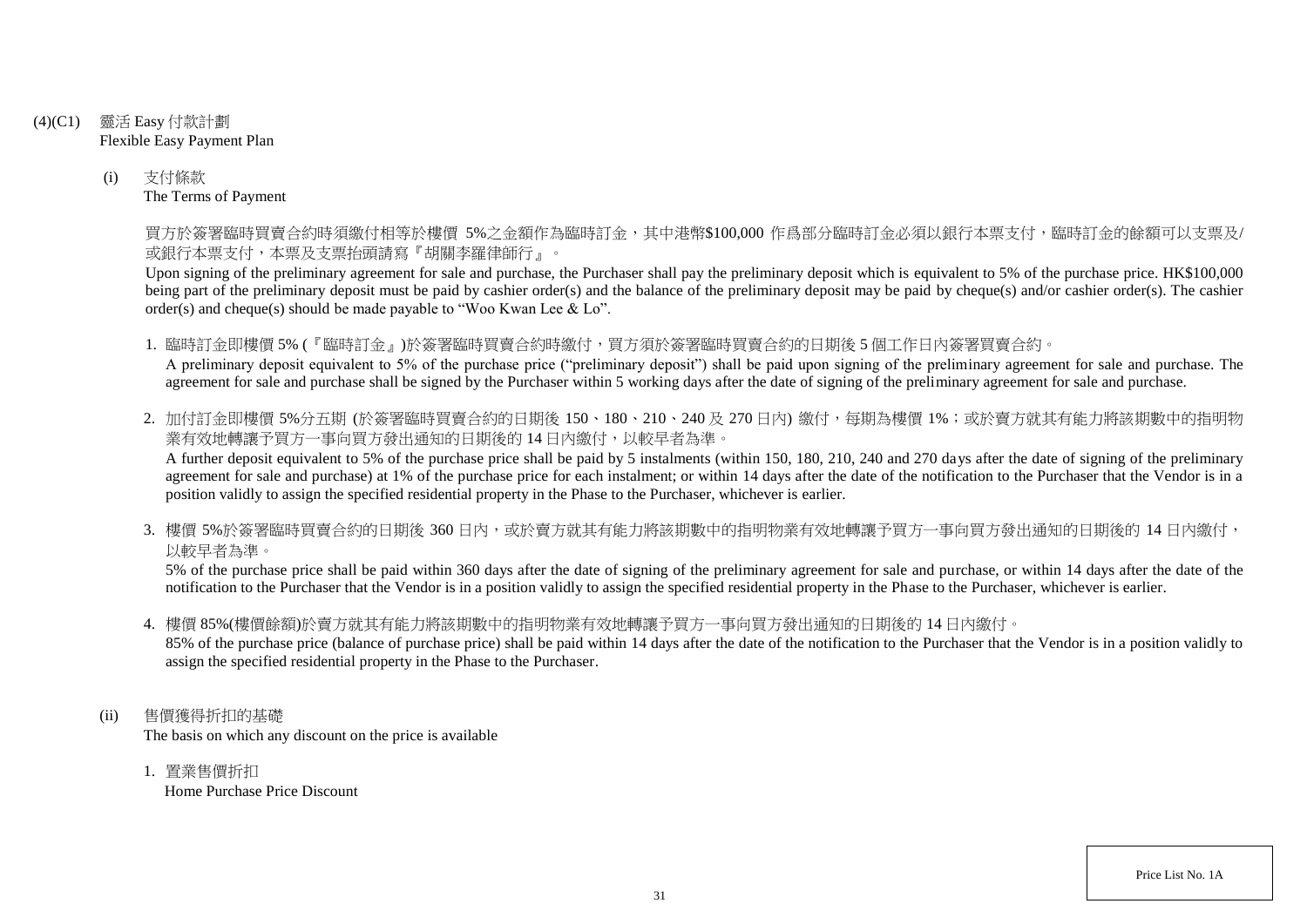## 如買方於2018年6月30日或之前簽署臨時買賣合約,買方可獲8%售價折扣優惠。

If the Purchaser signs the preliminary agreement for sale and purchase on or before 30 June 2018, the Purchaser will be offered 8% discount on the price.

## 2. 特別折扣

Special Discount

- (a) 如買方於簽署臨時買賣合約時選擇特別折扣,買方可獲7%售價折扣優惠。 If the Purchaser chooses the Special Discount upon the signing of preliminary agreement for sale and purchase, the Purchaser will be offered 7% discount on the price.
- (b) 如買方為個人及於簽署臨時買賣合約時不選擇特別折扣,買方可申請第(4)(C1)(iii)3(d)段所述之3年免息貸款計劃。為免疑問,就購買每個住宅物業,買方 只可享有:
	- 特別折扣;或
	- 申請 3 年免息貸款計劃的權利或(如買方沒有使用 3 年免息貸款計劃並符合相關要求)第(4)(C1)(iii)2 段所述之特別現金回贈的其中一項。

買方須為於同一份臨時買賣合約下購買的所有住宅物業選擇相同之優惠。

If the Purchaser is individual(s) and does not choose the Special Discount upon the signing of preliminary agreement for sale and purchase, the Purchaser may apply for 3 Years Interest-free Loan Plan as set out in paragraph  $(4)(C1)(iii)3(d)$ . For the avoidance of doubt, for the purchase of each residential property, the Purchaser is only entitled to either:

- the Special Discount; or
- the right to apply for 3 Years Interest-free Loan Plan or (if the Purchaser has not utilized 3 Years Interest-free Loan Plan and met the relevant requirement) a Special Cash Rebate as set out in paragraph (4)(C1)(iii)2.

The Purchaser must choose the same offer for all the residential properties purchased under the same preliminary agreement for sale and purchase.

### 3. 新地會會員售價折扣優惠

Price Discount Offer for SHKP Club Member

凡於2018年6月30日或之前簽署臨時買賣合約,如買方為新地會會員 (即在簽署臨時買賣合約當日或之前,最少一位個人買方 (如買方是以個人名義) 或最少一位 買方之董事 (如買方是以公司名義) 須為新地會會員),買方可獲1%售價折扣優惠。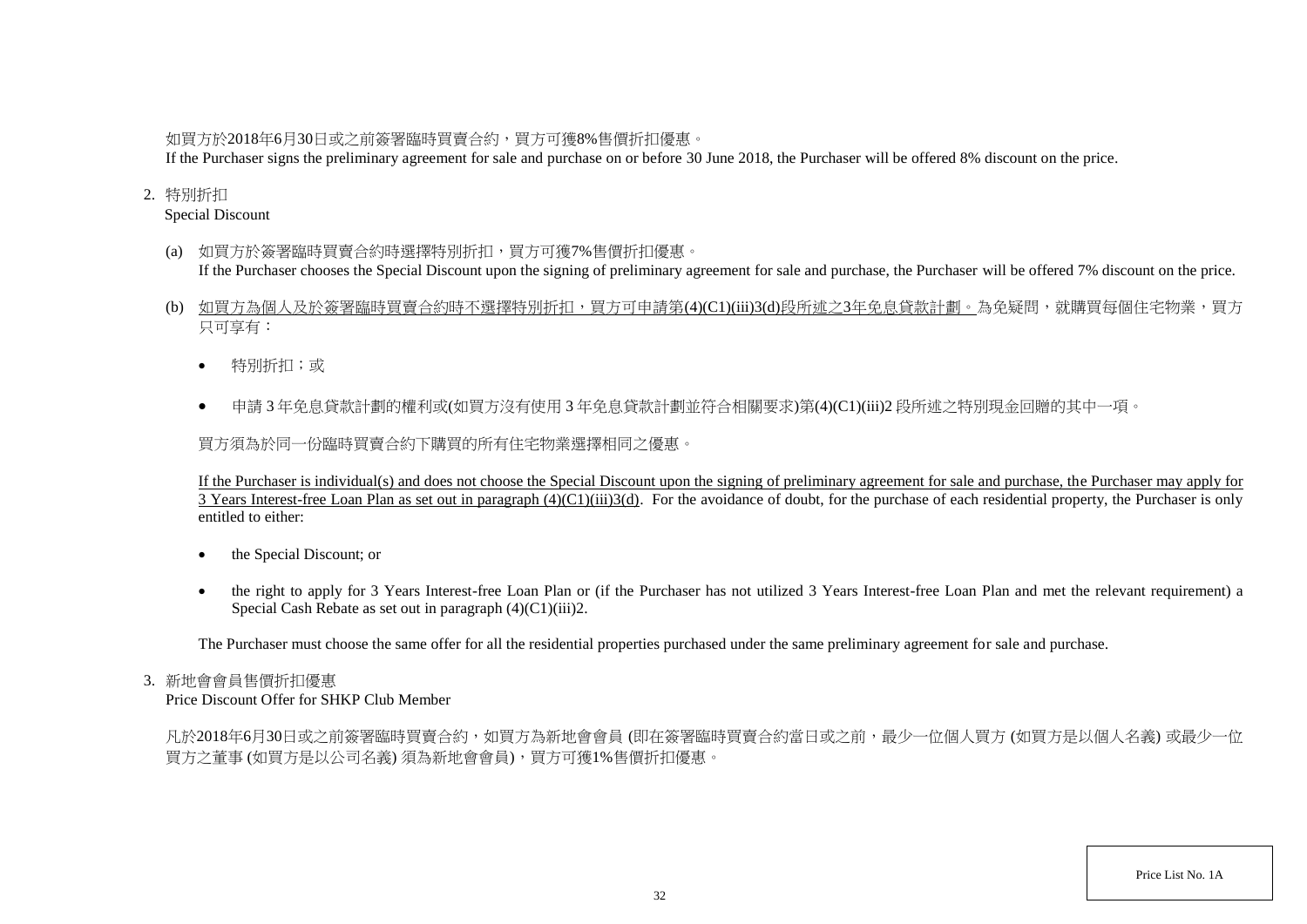Where the preliminary agreement for sale and purchase is signed on or before 30 June 2018, if the Purchaser is a SHKP Club member (i.e. at least one individual Purchaser (if the Purchaser is an individual(s)) or at least one director of the Purchaser (if the Purchaser is a corporation) is a SHKP Club member on or before the date of signing the preliminary agreement for sale and purchase), the Purchaser will be offered 1% discount on the price.

#### (iii) 可就購買該期數中的指明住宅物業而連帶獲得的任何贈品、財務優惠或利益

Any gift, or any financial advantage or benefit, to be made available in connection with the purchase of a specified residential property in the Phase

1. 提前付清樓價現金回贈

Early Settlement Cash Rebate

如買方於以下列表指明的期間内付清樓價餘額(早於買賣合約訂明的付款限期日),可根據以下列表獲賣方送出提前付清樓價現金回贈(『提前付清樓價現金回 贈」)。付清樓價日期以賣方代表律師收到所有樓價款項日期為準。如訂明的期限的最後一日不是工作日(按《一手住宅物業銷售條例》第2(1)條所定義),則該 日定為下一個工作日。

Where the Purchaser settles the balance of the purchase price within the period(s) specified in the table below (which is earlier than the due date of payment specified in the agreement for sale and purchase), the Purchaser shall be entitled to an Early Settlement Cash Rebate ("Early Settlement Cash Rebate") offered by the Vendor according to the table below. The date of settlement of the purchase price shall be the date on which all the purchase price is received by the Vendor's solicitors. If the last day of the period is not a working day (as defined in section 2(1) of the Residential Properties (First-hand Sales) Ordinance), the said day shall fall on the next working day.

## 提前付清樓價現金回贈列表

Early Settlement Cash Rebate Table

| 付清樓價餘額日期                                                                                     | 提前付清樓價現金回贈金額                        |
|----------------------------------------------------------------------------------------------|-------------------------------------|
| Date of settlement of the balance of the purchase price                                      | Early Settlement Cash Rebate amount |
| 簽署臨時買賣合約的日期後180日內                                                                            | 樓價 5%                               |
| Within 180 days after the date of signing of the preliminary agreement for sale and purchase | 5% of the purchase price            |
| 簽署臨時買賣合約的日期後 181日至 360日期間內                                                                   | 樓價 4%                               |
| Within the period from 181 days to 360 days after the date of signing of the preliminary     | 4% of the purchase price            |
| agreement for sale and purchase                                                              |                                     |
| 簽署臨時買賣合約的日期後 361日至 420日期間內                                                                   | 樓價 2%                               |
| Within the period from 361 days to 420 days after the date of signing of the preliminary     | 2% of the purchase price            |
| agreement for sale and purchase                                                              |                                     |
| 簽署臨時買賣合約的日期後 421日至 480日期間內                                                                   | 樓價 1%                               |
| Within the period from 421 days to 480 days after the date of signing of the preliminary     | 1% of the purchase price            |
| agreement for sale and purchase                                                              |                                     |

買方須於付清樓價餘額之日或(如適用)買賣合約內訂明的該期數的預計關鍵日期(以較早者為準)前最少30日以書面向賣方申請提前付清樓價現金回贈,賣方會於 收到申請並確認有關資料無誤後將提前付清樓價現金回贈直接用於支付部份樓價餘額。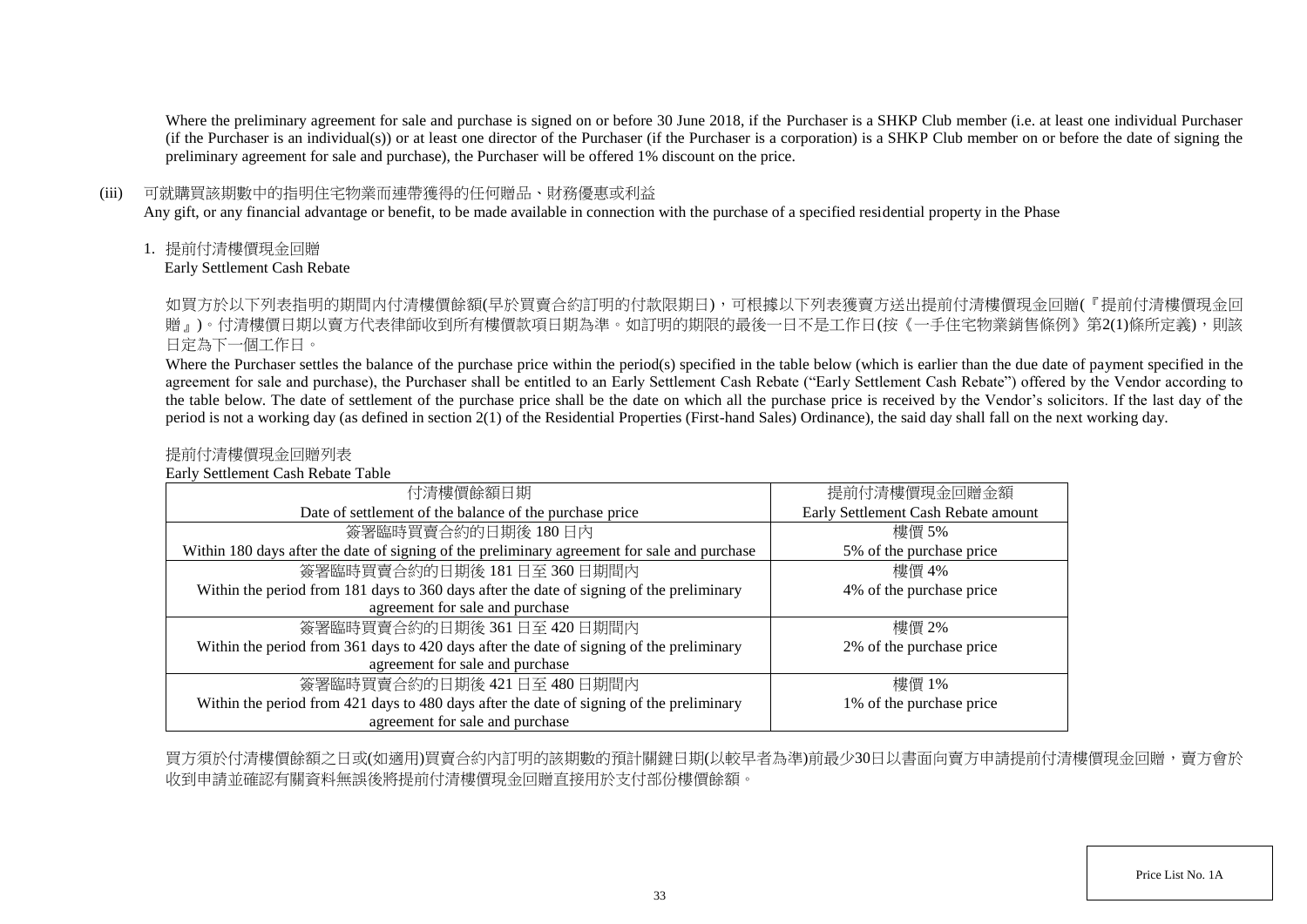The Purchaser shall apply to the Vendor in writing for the Early Settlement Cash Rebate at least 30 days before the date of settlement of the balance of the purchase price or (if applicable) the estimated material date for the Phase as specified in the agreement for sale and purchase (whichever is earlier). After the Vendor has received the application and duly verified the information, the Vendor will apply the Early Settlement Cash Rebate for part payment of the balance of the purchase price directly.

#### 2. 特別現金回贈

Special Cash Rebate

### 如買方:

Where the Purchaser:

- 於簽署臨時買賣合約時不選擇第(4)(C1)(ii)2段所述之特別折扣;及 does not choose the Special Discount as set out in paragraph (4)(C1)(ii)2 upon the signing of preliminary agreement for sale and purchase; and
- 沒有使用第(4)(C1)(iii)3(d)段所述的3年免息貸款計劃;及 has not utilized 3 Years Interest-free Loan Plan as set out in paragraph (4)(C1)(iii)3(d); and
- 按買賣合約付清樓價餘額, settles the balance of the purchase price in accordance with the agreement for sale and purchase,

## 買方可獲賣方送出特別現金回贈(『特別現金回贈』)。特別現金回贈的金額相等於樓價7%。

the Purchaser shall be entitled to a Special Cash Rebate ("Special Cash Rebate") offered by the Vendor. The amount of the Special Cash Rebate shall be equal to 7% of the purchase price.

買方須於付清樓價餘額之日或(如適用)買賣合約內訂明的該期數的預計關鍵日期(以較早者為準)前最少30日以書面向賣方申請特別現金回贈,賣方會於收到申請 並確認有關資料無誤後將特別現金回贈直接用於支付部份樓價餘額。

The Purchaser shall apply to the Vendor in writing for the Special Cash Rebate at least 30 days before the date of settlement of the balance of the purchase price or (if applicable) the estimated material date for the Phase as specified in the agreement for sale and purchase (whichever is earlier). After the Vendor has received the application and duly verified the information to be correct, the Vendor will apply the Special Cash Rebate for part payment of the balance of the purchase price directly.

3. 貸款優惠

Loan Benefit

## 買方可向賣方的指定財務機構申請以下其中一項貸款優惠:

The Purchaser may apply for ONLY ONE of the following loan benefits from the Vendor's designated financing company:

(a) 備用第一按揭貸款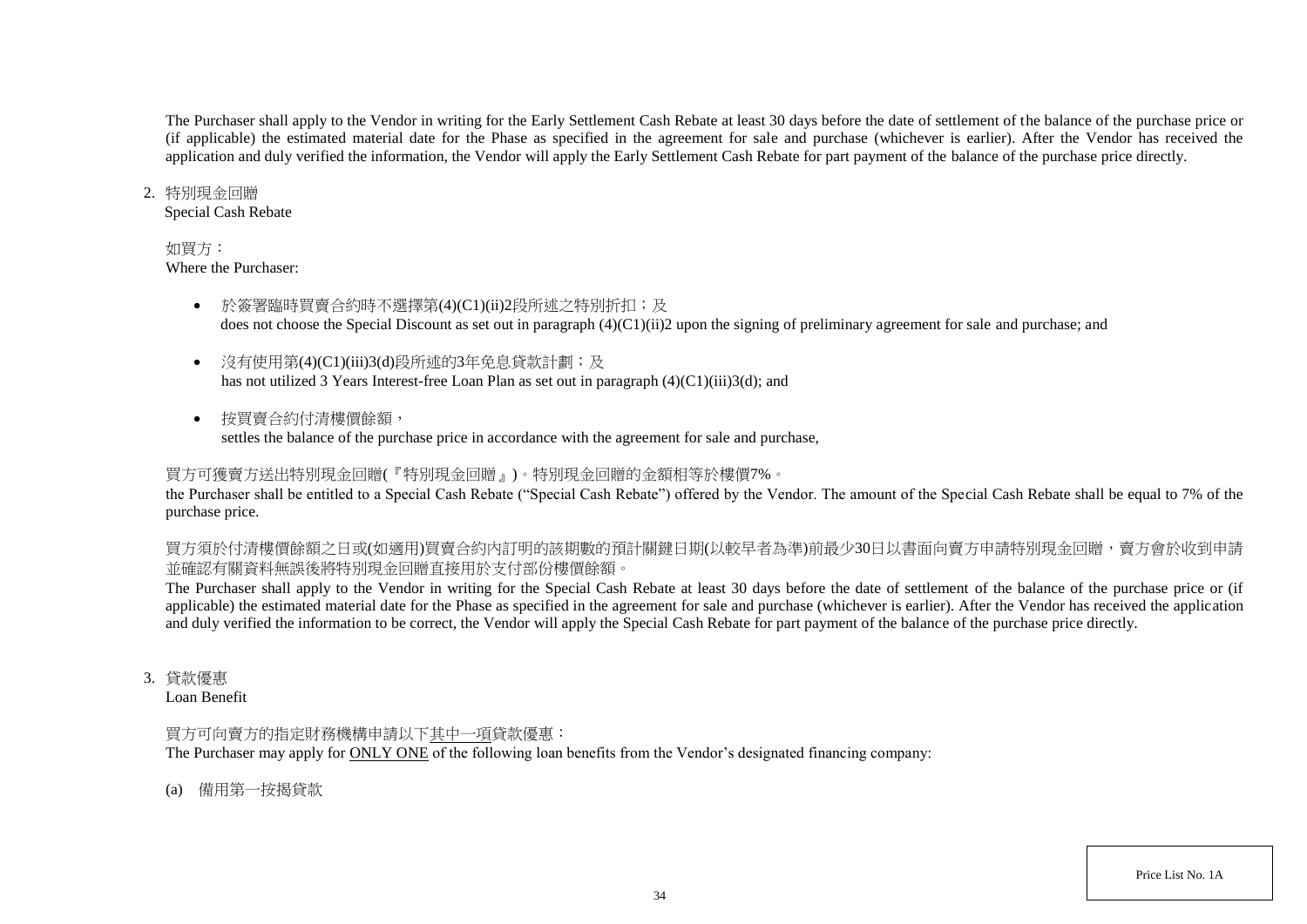#### Standby First Mortgage Loan

備用第一按揭貸款的最高金額為淨樓價的80%或(如買方屬特選客戶)90%,惟貸款金額不可超過應繳付之樓價餘額。詳情請參閱附錄2(a) 。

The maximum Standby First Mortgage Loan amount shall be 80% or (if the Purchaser is a designated customer) 90% of the net purchase price, provided that the loan amount shall not exceed the balance of purchase price payable. Please see Annex 2(a) for details.

上文『特選客戶』一詞指(i)個人名義買方;及(ii)至少一位買方或其擔保人為香港相關專業機構註冊之建築師、會計師、測量師、獸醫、牙醫、醫生、 護士、精算師、律師、特許金融分析師、民航機師、香港醫院管理局之僱員(其薪金為醫院管理局一般職系薪級表34(33A)點或以上)或香港特別行政區政府 之公務員(其薪金為公務員總薪級表34(33A)點或以上) (統稱為『指定專業人士』)。指定財務機構保留對『特選客戶』及『指定專業人士』定義的最終解釋 權。

The term "designated customer" above means (i) the Purchaser(s) who is/are individual(s); and (ii) at least one of the Purchaser(s) or his/her guarantor(s) is/are registered with the relevant professional bodies in Hong Kong as architect, accountant, surveyor, veterinarian, dentist, doctor, registered nurse, actuary, lawyer, Chartered Financial Analyst, airline pilot, staff of Hospital Authority of Hong Kong (with salary at Hospital Authority General Pay Scale Point 34 (33A) or above) or civil servants of the government of HKSAR (with salary at Civil Services Master Pay Scale Point 34 (33A) or above) (collectively "designated professional person"). The designated financing company reserves the right of final interpretation of the definitions of "designated customer" and "designated professional person".

(b) 備用第二按揭貸款

Standby Second Mortgage Loan

備用第二按揭貸款的最高金額為淨樓價的30%,惟第一按揭貸款(由第一按揭銀行提供)及備用第二按揭貸款總金額不可超過淨樓價的80%,或應繳付之樓 價餘額,以較低者為準。詳情請參閱附錄2(b) 。

The maximum Standby Second Mortgage Loan amount shall be 30% of the net purchase price, provided that the total amount of first mortgage loan (offered by the first mortgagee bank) and the Standby Second Mortgage Loan shall not exceed 80% of the net purchase price, or the balance of purchase price payable, whichever is lower. Please see Annex 2(b) for details.

(c) Regency 120 Plus(只適用於個人名義買方)

Regency 120 Plus (applicable only to the Purchaser(s) who is/are individual(s))

Regency 120 Plus 的最高貸款金額為樓價 120%。詳情請參閱附錄 2(c) 。 The maximum loan amount of Regency 120 Plus shall be 120% of the purchase price. Please see Annex 2(c) for details.

(d) 3年免息貸款計劃(只適用於個人名義買方)

3 Years Interest-free Loan Plan (applicable only to the Purchaser(s) who is/are individual(s))

如買方於簽署臨時買賣合約時不選擇第(4)(C1)(ii)2段所述之特別折扣,則買方可申請3年免息貸款計劃。3年免息貸款計劃的最高貸款金額為淨樓價的80%, 惟貸款金額不可超過應繳付之樓價餘額。如買方使用3年免息貸款計劃,買方將不會享有第(4)(C1)(iii)2段所述的特別現金回贈。**如買方符合相關要求,將** 獲**(i)**豁免貸款利息及**/**或**(ii)**提前償還現金回贈。相關要求及詳情請參閱附錄2(d) 。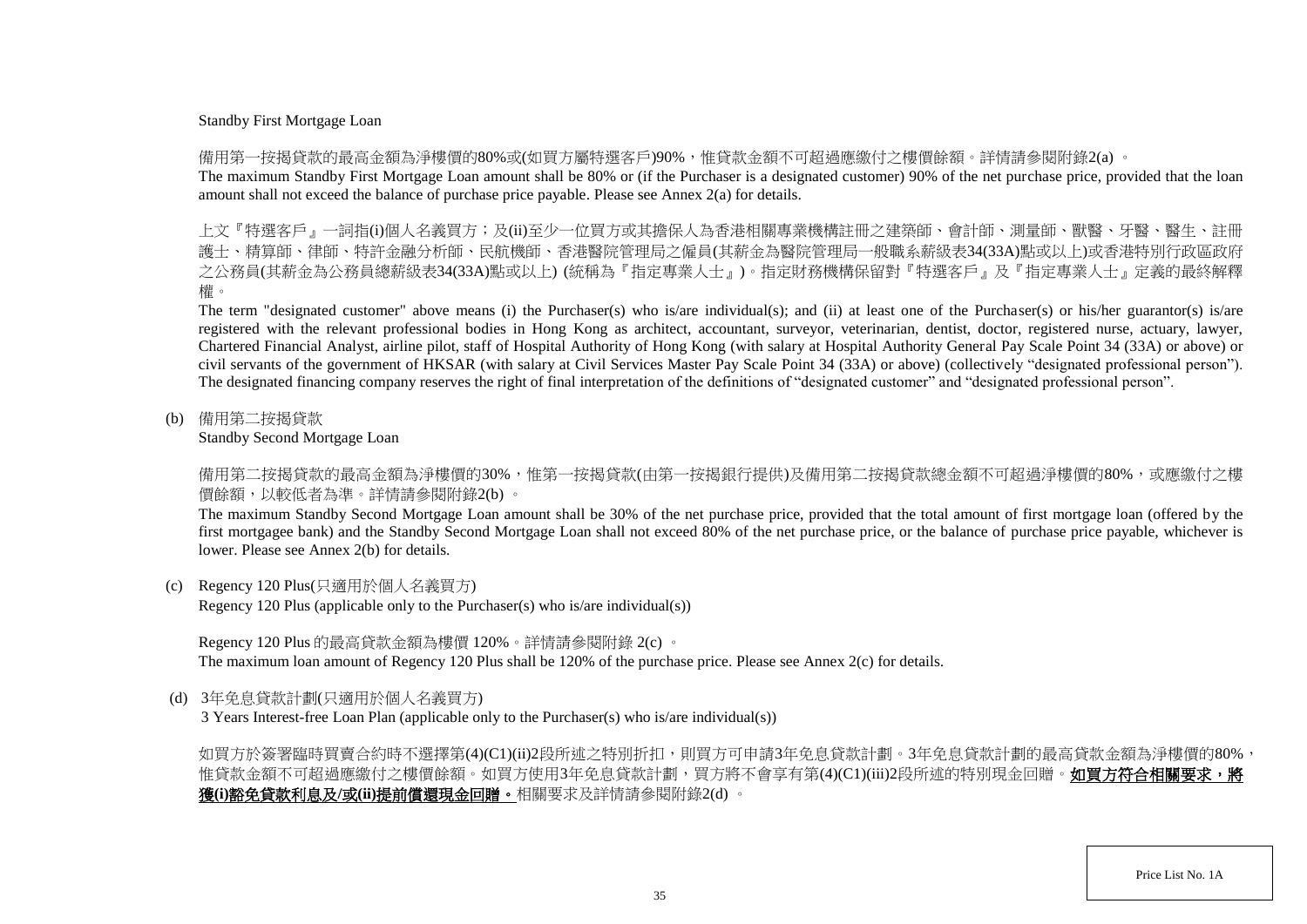If the Purchaser does not choose the Special Discount as set out in paragraph  $(4)(C1)(ii)$ ? upon the signing of preliminary agreement for sale and purchase, then the Purchaser may apply for 3 Years Interest-free Loan Plan. The maximum loan amount of 3 Years Interest-free Loan Plan shall be 80% of the net purchase price, provided that the loan amount shall not exceed the balance of purchase price payable. If the Purchaser has utilized the 3 Years Interest-free Loan Plan, then the Purchaser shall not be entitled to the Special Cash Rebate as set out in paragraph (4)(C1)(iii)2. **If the Purchaser complies with the relevant requirements, (i) the interest on loan will be waived and/or (ii) the Purchaser shall be entitled to the Early Repayment Cash Rebate.** Please see Annex 2(d) for the relevant requirements and details.

上文『淨樓價』一詞指扣除第(4)(C1)(iii)1段所述的提前付清樓價現金回贈(如有) 及第(4)(C1)(iii)2段所述的特別現金回贈(如有)後的住宅物業之樓價。

The term "net purchase price" above means the amount of the purchase price of the residential property after deducting the Early Settlement Cash Rebate (if any) as set out in paragraph  $(4)(C1)(iii)1$  and the Special Cash Rebate (if any) as set out in paragraph  $(4)(C1)(iii)2$ .

#### 4. 首 3 年保修優惠

#### First 3 Years Warranty Offer

在不影響買方於買賣合約下之權利的前提下,凡住宅物業(但不包括住宅物業的花園内的園景及盆栽(如有))有欠妥之處(正常損耗除外),而該欠妥之處並非由任 何人之行為或疏忽造成,買方可於該期數的滿意紙或轉讓同意書發出日(以較早者計)起計 3 年内向賣方發出書面通知,賣方須在收到書面通知後在合理地切實 可行的範圍內盡快自費作出修補。首 3 年保修優惠受其他條款及細則約束。

Without affecting the Purchaser's rights under the agreement for sale and purchase, the Vendor shall at its own cost and as soon as reasonably practicable after receipt of a written notice served by the Purchaser within 3 years from the date of issuance of the certificate of compliance or consent to assign in respect of the Phase (whichever is earlier) rectify any defects (fair wear and tear excepted) to the residential property (excluding the landscape area and potted plants in the garden of the residential property (if any)) caused otherwise than by the act or neglect of any person. The First 3 Years Warranty Offer is subject to other terms and conditions.

### 5 住戶停車位優惠

## Offer of Residential Car Parking Space(s)

(a) 選購於價單上設有符號"#"之住宅物業之買方,可享有認購該期數或其他地政總署署長屆時已發出預售樓花同意書或轉讓同意書的期數內的一個住戶停車 位的權利。買方可根據賣方日後公佈的住戶停車位之銷售安排所規定的時限及方法行使其認購住戶停車位的權利。賣方不作出任何陳述、承諾或保證買方 會獲認購與住宅物業相同期數內的住戶停車位。

The Purchaser of a residential property that is marked with a "#" in the price list is entitled to have an option to purchase one residential car parking space in the Phase or other Phase(s) in respect of which presale consent(s) or consent(s) to assign has/have been issued by the Director of Lands. The Purchaser can exercise his/her/its option to purchase a residential car parking space in accordance with time limit and manner as prescribed by the sales arrangement of the residential car parking spaces to be announced by the Vendor. The Vendor makes no representation, warranty or guarantee that the Purchaser will be offered a residential car parking space within the same Phase as the residential property.

(b) 如買方不根據賣方日後公佈的住戶停車位之銷售安排行使其認購住戶停車位的權利,其認購住戶停車位的權利將會自動失效,買方不會為此獲得任何補償。 If the Purchaser does not exercise the option to purchase a residential car parking space in accordance with time limit and manner prescribed by the sales arrangement of the residential car parking spaces to be announced by the Vendor, the option to purchase a residential car parking space shall lapse automatically and the Purchaser shall not be entitled to any compensation therefor.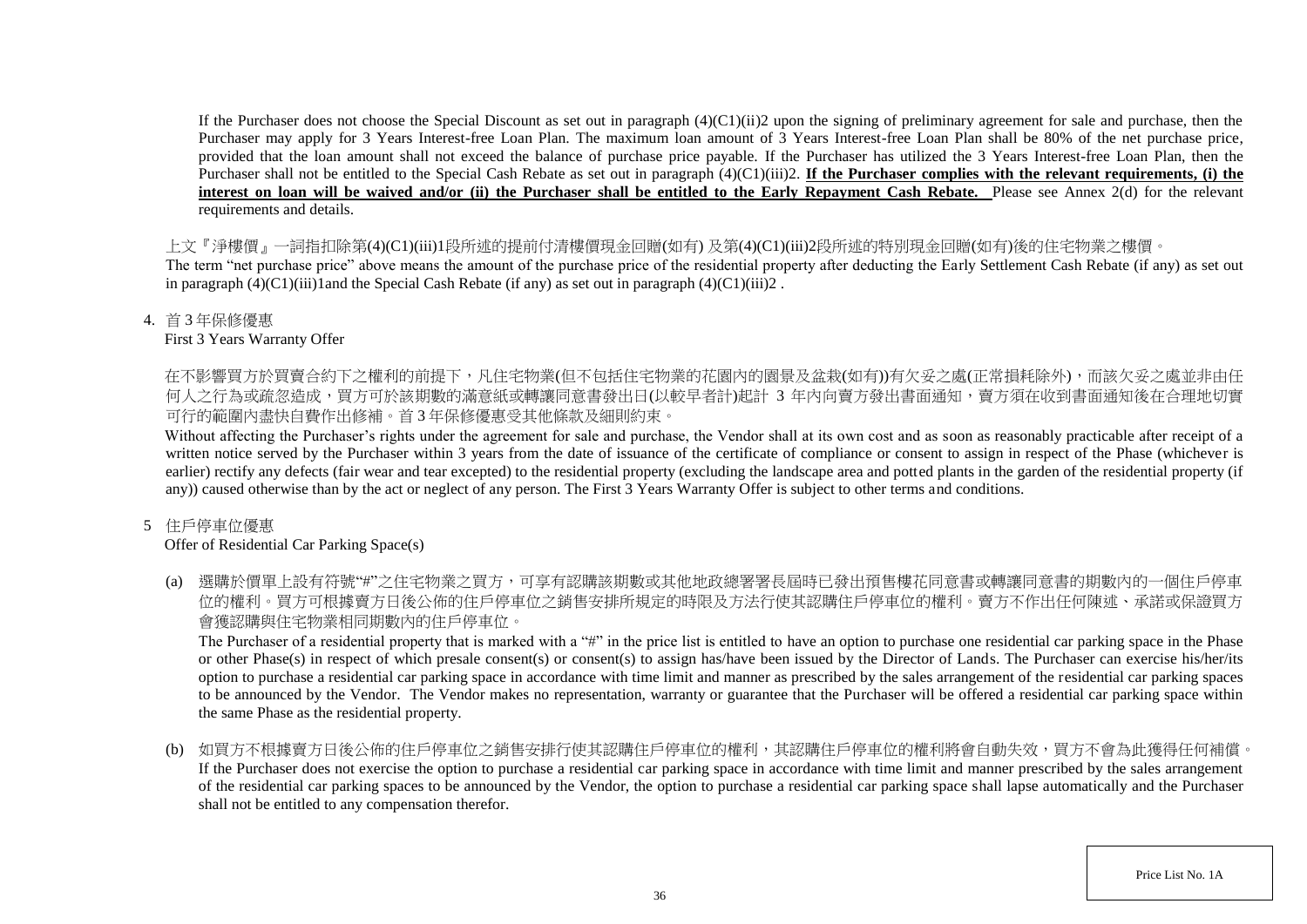- (c) 住戶停車位的售價及銷售安排詳情將由賣方全權及絕對酌情決定,並容後公佈。 The price and sales arrangement details of residential car parking spaces will be determined by the Vendor at its sole and absolute discretion and will be announced later.
- (d) 住戶停車位優惠受其他條款及細則(包括但不限於土地批出的條款及細則) 約束。 Offer of Residential Car Parking Space(s) is subject to other terms and conditions (including but not limited to terms and conditions of land grant).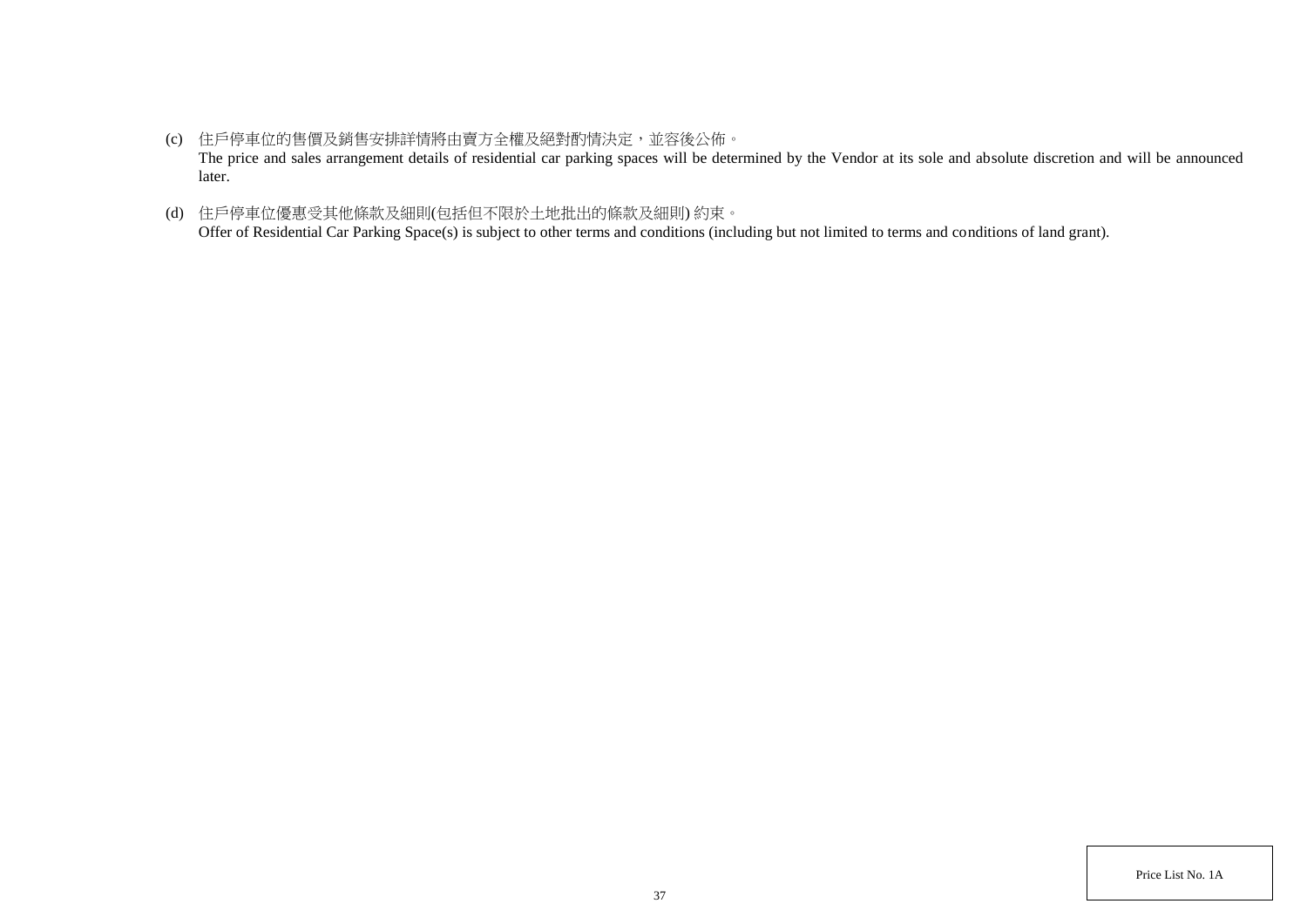- (4)(D1) 靈活付款計劃 Flexible Payment Plan
	- (i) 支付條款 The Terms of Payment

買方於簽署臨時買賣合約時須繳付相等於樓價 5%之金額作為臨時訂金,其中港幣\$100,000 作爲部分臨時訂金必須以銀行本票支付,臨時訂金的餘額可以支票及/ 或銀行本票支付,本票及支票抬頭請寫『胡關李羅律師行』。

Upon signing of the preliminary agreement for sale and purchase, the Purchaser shall pay the preliminary deposit which is equivalent to 5% of the purchase price. HK\$100,000 being part of the preliminary deposit must be paid by cashier order(s) and the balance of the preliminary deposit may be paid by cheque(s) and/or cashier order(s). The cashier order(s) and cheque(s) should be made payable to "Woo Kwan Lee & Lo".

1. 臨時訂金即樓價 5% (『臨時訂金』)於簽署臨時買賣合約時繳付,買方須於簽署臨時買賣合約的日期後 5 個工作日內簽署買賣合約。

A preliminary deposit equivalent to 5% of the purchase price ("preliminary deposit") shall be paid upon signing of the preliminary agreement for sale and purchase. The agreement for sale and purchase shall be signed by the Purchaser within 5 working days after the date of signing of the preliminary agreement for sale and purchase.

2. 加付訂金即樓價 5%於簽署臨時買賣合約的日期後 90 日内,或於賣方就其有能力將該期數中的指明物業有效地轉讓予買方一事向買方發出通知的日期後的 14 日內繳付,以較早者為準。

A further deposit equivalent to 5% of the purchase price shall be paid within 90 days after the date of signing of the preliminary agreement for sale and purchase, or within 14 days after the date of the notification to the Purchaser that the Vendor is in a position validly to assign the specified residential property in the Phase to the Purchaser, whichever is earlier.

3. 樓價 5%於簽署臨時買賣合約的日期後 360 日内,或於賣方就其有能力將該期數中的指明物業有效地轉讓予買方一事向買方發出通知的日期後的 14 日內繳付, 以較早者為準。

5% of the purchase price shall be paid within 360 days after the date of signing of the preliminary agreement for sale and purchase, or within 14 days after the date of the notification to the Purchaser that the Vendor is in a position validly to assign the specified residential property in the Phase to the Purchaser, whichever is earlier.

4. 樓價 85%(樓價餘額)於賣方就其有能力將該期數中的指明物業有效地轉讓予買方一事向買方發出通知的日期後的 14 日內繳付。

85% of the purchase price (balance of purchase price) shall be paid within 14 days after the date of the notification to the Purchaser that the Vendor is in a position validly to assign the specified residential property in the Phase to the Purchaser.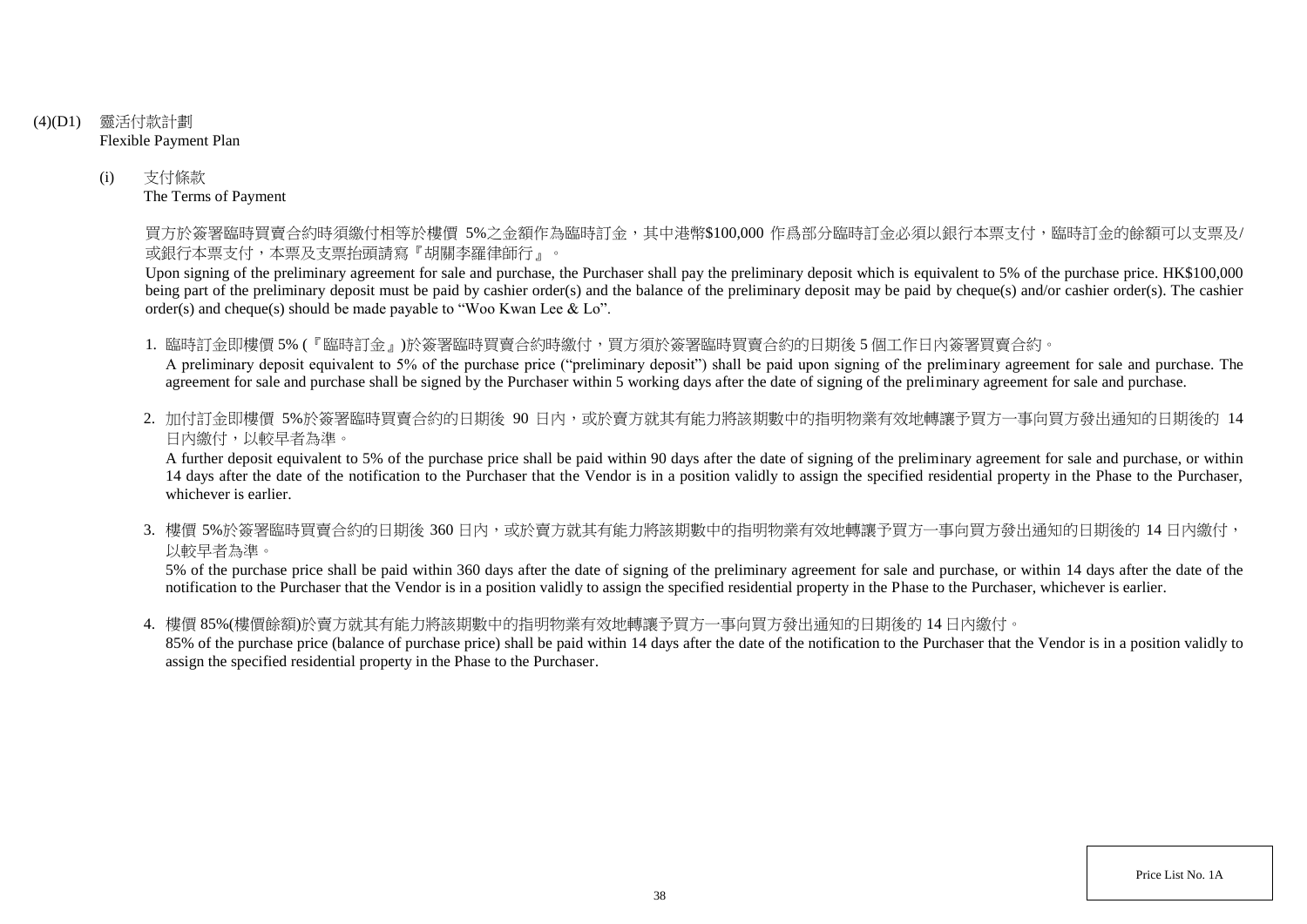(ii) 售價獲得折扣的基礎

The basis on which any discount on the price is available

1. 特別折扣 Special Discount

- (a) 如買方於簽署臨時買賣合約時選擇特別折扣,買方可獲7%售價折扣優惠。 If the Purchaser chooses the Special Discount upon the signing of preliminary agreement for sale and purchase, the Purchaser will be offered 7% discount on the price.
- (b) 如買方為個人及於簽署臨時買賣合約時不選擇特別折扣,買方可申請第(4)(D1)(iii)4(d)段所述之3年免息貸款計劃。為免疑問,就購買每個住宅物業,買方 只可享有:
	- 特別折扣;或
	- 申請 3 年免息貸款計劃的權利或(如買方沒有使用 3 年免息貸款計劃並符合相關要求)第(4)(D1)(iii)3 段所述之特別現金回贈的其中一項。

買方須為於同一份臨時買賣合約下購買的所有住宅物業選擇相同之優惠。

If the Purchaser is individual(s) and does not choose the Special Discount upon the signing of preliminary agreement for sale and purchase, the Purchaser may apply for  $\overline{3}$  Years Interest-free Loan Plan as set out in paragraph  $(4)(D1)(iii)4(d)$ . For the avoidance of doubt, for the purchase of each residential property, the Purchaser is only entitled to either:

- the Special Discount; or
- the right to apply for 3 Years Interest-free Loan Plan or (if the Purchaser has not utilized 3 Years Interest-free Loan Plan and met the relevant requirement) a Special Cash Rebate as set out in paragraph  $(4)(D1)(iii)3$ .

The Purchaser must choose the same offer for all the residential properties purchased under the same preliminary agreement for sale and purchase.

#### 2. 新地會會員售價折扣優惠

Price Discount Offer for SHKP Club Member

凡於2018年6月30日或之前簽署臨時買賣合約,如買方為新地會會員 (即在簽署臨時買賣合約當日或之前,最少一位個人買方 (如買方是以個人名義) 或最少一位 買方之董事 (如買方是以公司名義) 須為新地會會員),買方可獲1%售價折扣優惠。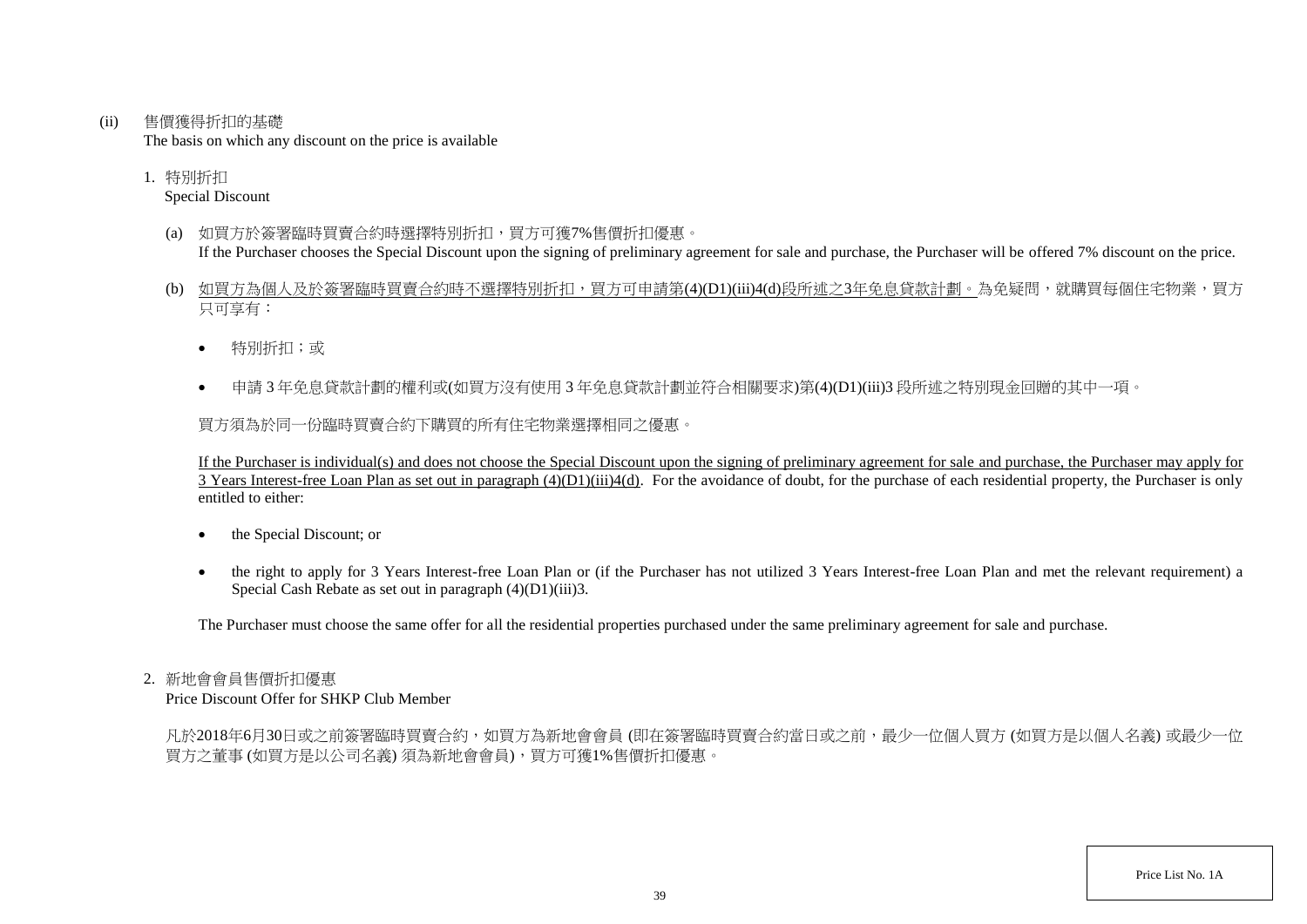Where the preliminary agreement for sale and purchase is signed on or before 30 June 2018, if the Purchaser is a SHKP Club member (i.e. at least one individual Purchaser (if the Purchaser is an individual(s)) or at least one director of the Purchaser (if the Purchaser is a corporation) is a SHKP Club member on or before the date of signing the preliminary agreement for sale and purchase), the Purchaser will be offered 1% discount on the price.

## (iii) 可就購買該期數中的指明住宅物業而連帶獲得的任何贈品、財務優惠或利益

Any gift, or any financial advantage or benefit, to be made available in connection with the purchase of a specified residential property in the Phase

1. 印花稅優惠

Stamp Duty Offer(s)

## 買方可獲下述印花稅優惠:

The Purchaser will be offered the following Stamp Duty Offer(s):

(a) 印花稅現金回贈

Stamp Duty Cash Rebate

買方在按買賣合約付清樓價餘額的情況下,可獲賣方提供印花稅現金回贈。印花稅現金回贈的金額相等於(視情況而定):

Subject to settlement of the balance of the purchase price in accordance with the agreement for sale and purchase, the Purchaser shall be entitled to a Stamp Duty Cash Rebate offered by the Vendor which amount shall be equal to (as the case may be):

(i) (就從價印花稅以較高稅率(第1標準)計算)就買賣合約應付的從價印花稅的70%,上限為樓價的10.5%;或

(if ad valorem stamp duty at higher rates (Scale 1) applies) 70% of the ad valorem stamp duty chargeable on the agreement for sale and purchase, subject to a cap of 10.5% of the purchase price; or

(ii) (就從價印花稅以較低稅率(第2標準)計算)就買賣合約應付的從價印花稅的100%加上樓價的4.25%,上限為樓價的8%。

(if ad valorem stamp duty at lower rates (Scale 2) applies) 100% of the ad valorem stamp duty chargeable on the agreement for sale and purchase plus 4.25% of the purchase price, subject to a cap of 8% of the purchase price.

詳情請參閱附錄1(a)。 Please see Annex 1(a) for details.

(b) 過渡性貸款(只適用於買方為個人或香港註冊成立的有限公司及其所有股東及董事均為個人)

Transitional Loan (only applicable to the Purchaser who is individual or limited company incorporated in Hong Kong with all its shareholder(s) and director(s) being individual(s))

買方可向賣方的指定財務機構申請過渡性貸款或(如買方沒有使用過渡性貸款)可獲港幣\$5,000現金回贈,過渡性貸款的最高金額相等於(視情況而定): The Purchaser may apply for a Transitional Loan from the Vendor's designated financing company or (if the Purchaser has not utilized the Transitional Loan) shall be entitled to a HK\$5,000 Cash Rebate. The maximum Transitional Loan amount shall be equal to (as the case may be):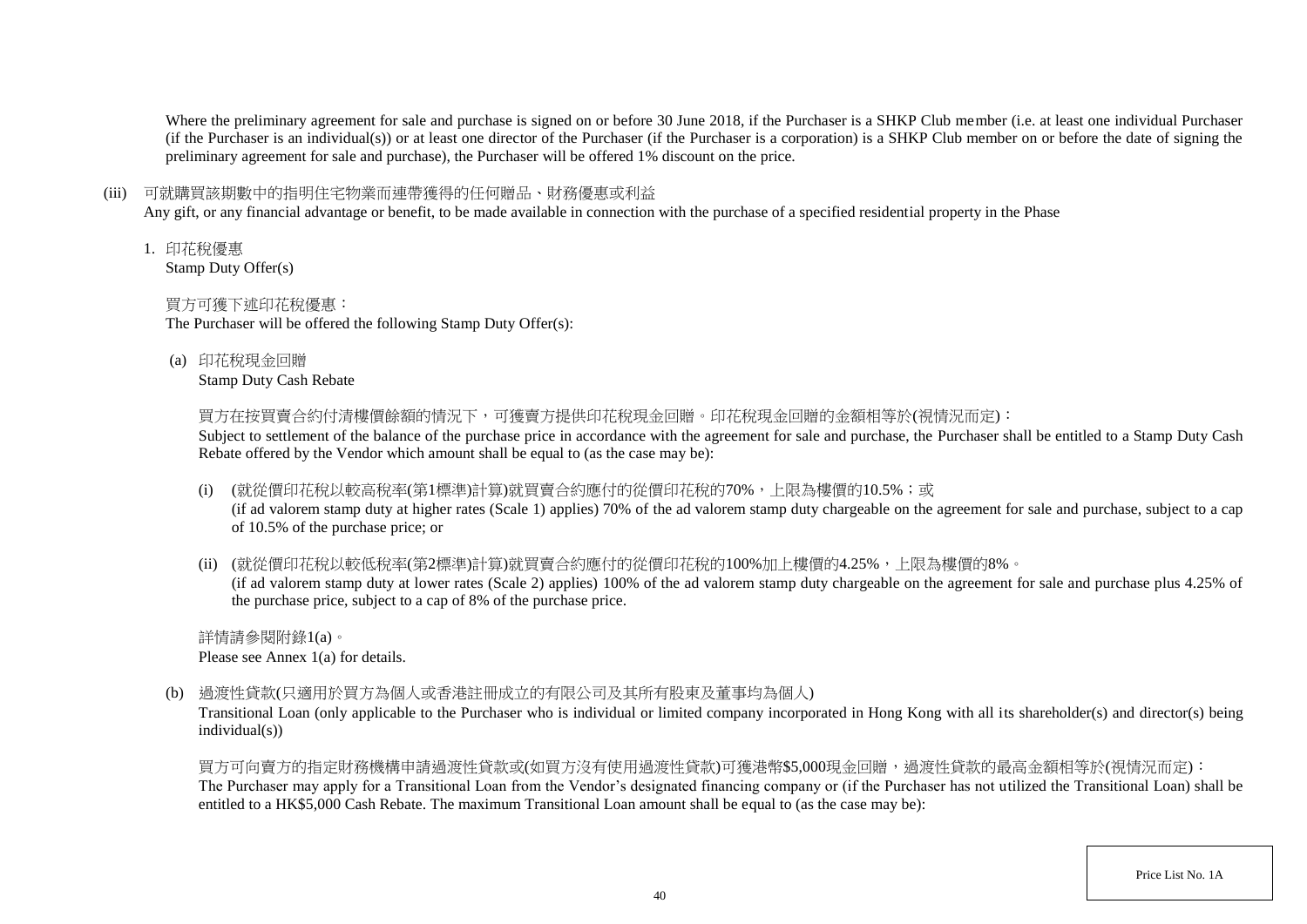- (i) (就從價印花稅以較高稅率(第1標準)計算)就買賣合約應付的從價印花稅的70%,上限為樓價的10.5%;或 (if ad valorem stamp duty at higher rates (Scale 1) applies) 70% of the ad valorem stamp duty chargeable on the agreement for sale and purchase, subject to a cap of 10.5% of the purchase price; or
- (ii) (就從價印花稅以較低稅率(第2標準)計算)就買賣合約應付的從價印花稅的70%,上限為樓價的2.625%。

(if ad valorem stamp duty at lower rates (Scale 2) applies) 70% of the ad valorem stamp duty chargeable on the agreement for sale and purchase, subject to a cap of 2.625% of the purchase price.

詳情請參閱附錄1(b)。 Please see Annex 1(b) for details.

2. 提前付清樓價現金回贈

#### Early Settlement Cash Rebate

如買方於以下列表指明的期間内付清樓價餘額(早於買賣合約訂明的付款限期日),可根據以下列表獲賣方送出提前付清樓價現金回贈(『提前付清樓價現金回 贈」)。付清樓價日期以賣方代表律師收到所有樓價款項日期為準。如訂明的期限的最後一日不是工作日(按《一手住宅物業銷售條例》第2(1)條所定義),則該 日定為下一個工作日。

Where the Purchaser settles the balance of the purchase price within the period(s) specified in the table below (which is earlier than the due date of payment specified in the agreement for sale and purchase), the Purchaser shall be entitled to an Early Settlement Cash Rebate ("Early Settlement Cash Rebate") offered by the Vendor according to the table below. The date of settlement of the purchase price shall be the date on which all the purchase price is received by the Vendor's solicitors. If the last day of the period is not a working day (as defined in section 2(1) of the Residential Properties (First-hand Sales) Ordinance), the said day shall fall on the next working day. 提前付清樓價現金回贈列表

Early Settlement Cash Rebate Table

| 付清樓價餘額日期                                                                                     | 提前付清樓價現金回贈金額                        |
|----------------------------------------------------------------------------------------------|-------------------------------------|
| Date of settlement of the balance of the purchase price                                      | Early Settlement Cash Rebate amount |
| 簽署臨時買賣合約的日期後360日內                                                                            | 樓價 4%                               |
| Within 360 days after the date of signing of the preliminary agreement for sale and purchase | 4% of the purchase price            |
| 簽署臨時買賣合約的日期後 361日至 420日期間内                                                                   | 樓價 2%                               |
| Within the period from 361 days to 420 days after the date of signing of the preliminary     | 2% of the purchase price            |
| agreement for sale and purchase                                                              |                                     |
| 簽署臨時買賣合約的日期後 421日至 480日期間内                                                                   | 樓價 1%                               |
| Within the period from 421 days to 480 days after the date of signing of the preliminary     | 1% of the purchase price            |
| agreement for sale and purchase                                                              |                                     |

買方須於付清樓價餘額之日或(如適用)買賣合約內訂明的該期數的預計關鍵日期(以較早者為準)前最少30日以書面向賣方申請提前付清樓價現金回贈,賣方會於 收到申請並確認有關資料無誤後將提前付清樓價現金回贈直接用於支付部份樓價餘額。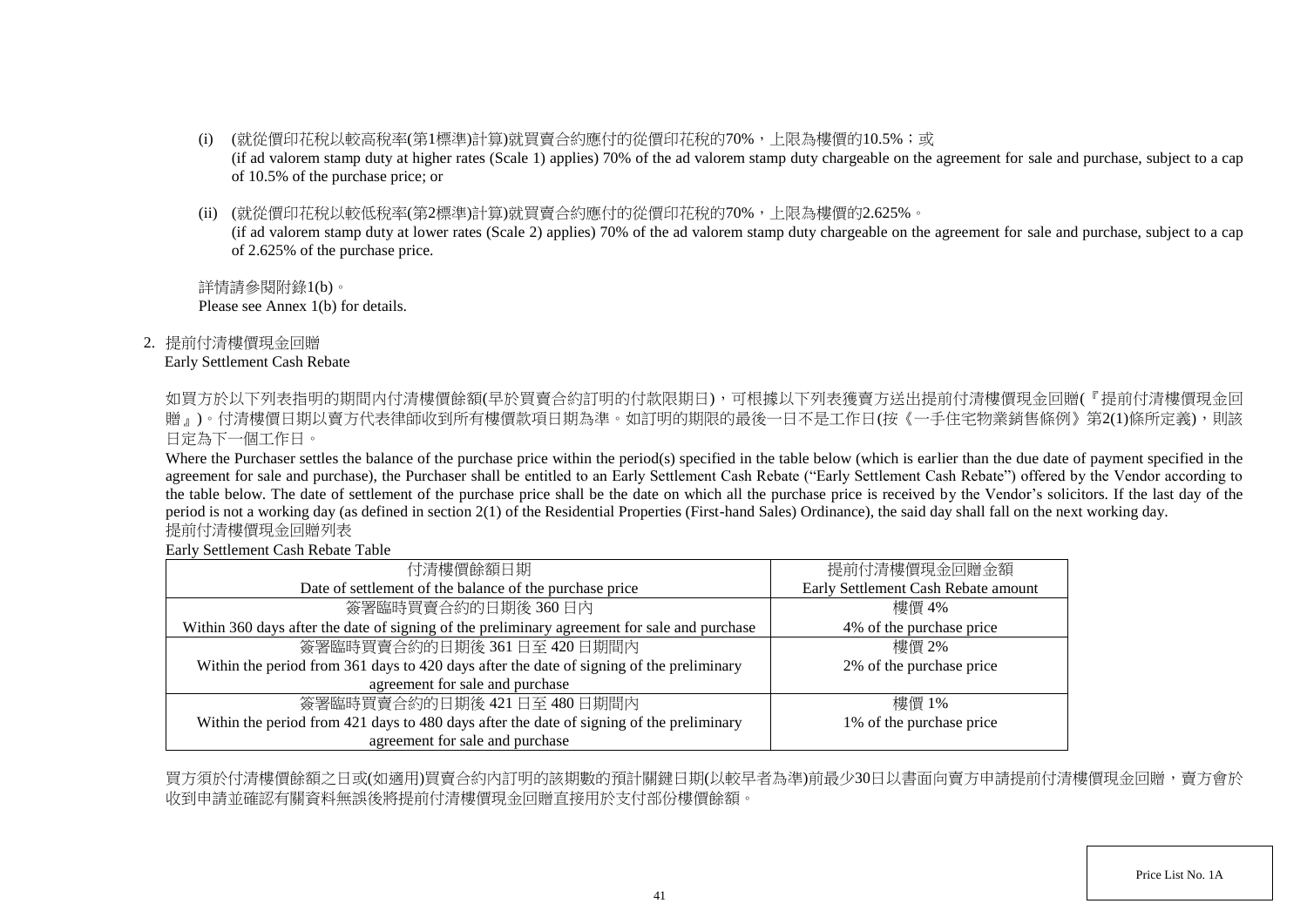The Purchaser shall apply to the Vendor in writing for the Early Settlement Cash Rebate at least 30 days before the date of settlement of the balance of the purchase price or (if applicable) the estimated material date for the Phase as specified in the agreement for sale and purchase (whichever is earlier). After the Vendor has received the application and duly verified the information, the Vendor will apply the Early Settlement Cash Rebate for part payment of the balance of the purchase price directly.

#### 3. 特別現金回贈

Special Cash Rebate

#### 如買方:

Where the Purchaser:

- 於簽署臨時買賣合約時不選擇第(4)(D1)(ii)1段所述之特別折扣;及 does not choose the Special Discount as set out in paragraph (4)(D1)(ii)1 upon the signing of preliminary agreement for sale and purchase; and
- 沒有使用第(4)(D1)(iii)4(d)段所述的3年免息貸款計劃;及 has not utilized 3 Years Interest-free Loan Plan as set out in paragraph (4)(D1)(iii)4(d); and
- 按買賣合約付清樓價餘額, settles the balance of the purchase price in accordance with the agreement for sale and purchase,

# 買方可獲賣方送出特別現金回贈(『特別現金回贈』)。特別現金回贈的金額相等於樓價7%。

the Purchaser shall be entitled to a Special Cash Rebate ("Special Cash Rebate") offered by the Vendor. The amount of the Special Cash Rebate shall be equal to 7% of the purchase price.

買方須於付清樓價餘額之日或(如適用)買賣合約內訂明的該期數的預計關鍵日期(以較早者為準)前最少30日以書面向賣方申請特別現金回贈,賣方會於收到申請 並確認有關資料無誤後將特別現金回贈直接用於支付部份樓價餘額。

The Purchaser shall apply to the Vendor in writing for the Special Cash Rebate at least 30 days before the date of settlement of the balance of the purchase price or (if applicable) the estimated material date for the Phase as specified in the agreement for sale and purchase (whichever is earlier). After the Vendor has received the application and duly verified the information to be correct, the Vendor will apply the Special Cash Rebate for part payment of the balance of the purchase price directly.

4. 貸款優惠

Loan Benefit

## 買方可向賣方的指定財務機構申請以下其中一項貸款優惠:

The Purchaser may apply for ONLY ONE of the following loan benefits from the Vendor's designated financing company:

(a) 備用第一按揭貸款

Standby First Mortgage Loan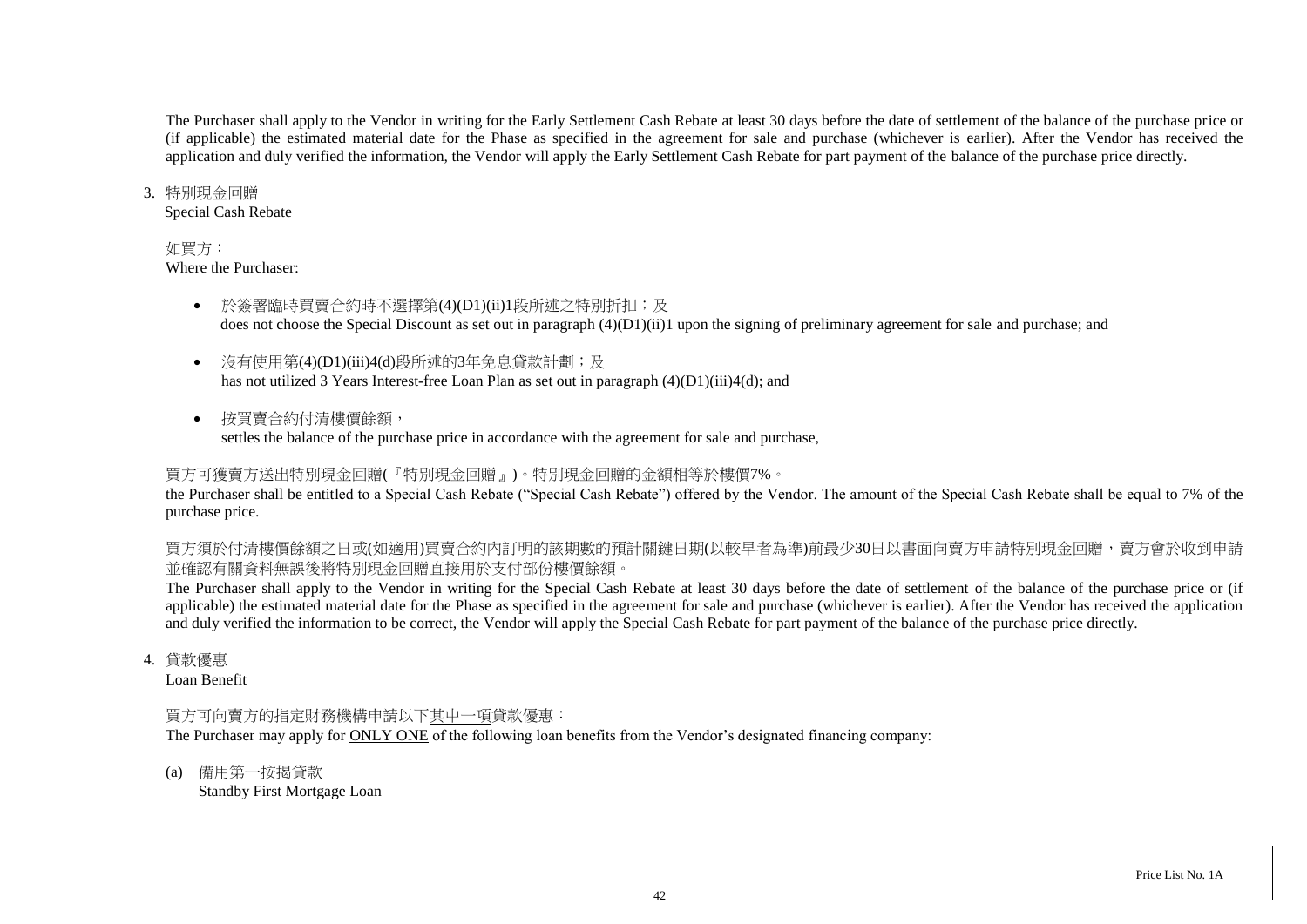備用第一按揭貸款的最高金額為淨樓價的80%或(如買方屬特選客戶)90%,惟貸款金額不可超過應繳付之樓價餘額。詳情請參閱附錄2(a) 。

The maximum Standby First Mortgage Loan amount shall be 80% or (if the Purchaser is a designated customer) 90% of the net purchase price, provided that the loan amount shall not exceed the balance of purchase price payable. Please see Annex 2(a) for details.

上文『特選客戶』一詞指(i)個人名義買方;及(ii)至少一位買方或其擔保人為香港相關專業機構註冊之建築師、會計師、測量師、獸醫、牙醫、醫生、註冊 護士、精算師、律師、特許金融分析師、民航機師、香港醫院管理局之僱員(其薪金為醫院管理局一般職系薪級表34(33A)點或以上)或香港特別行政區政府 之公務員(其薪金為公務員總薪級表34(33A)點或以上) (統稱為『指定專業人士』)。指定財務機構保留對『特選客戶』及『指定專業人士』定義的最終解釋 權。

The term "designated customer" above means (i) the Purchaser(s) who is/are individual(s); and (ii) at least one of the Purchaser(s) or his/her guarantor(s) is/are registered with the relevant professional bodies in Hong Kong as architect, accountant, surveyor, veterinarian, dentist, doctor, registered nurse, actuary, lawyer, Chartered Financial Analyst, airline pilot, staff of Hospital Authority of Hong Kong (with salary at Hospital Authority General Pay Scale Point 34 (33A) or above) or civil servants of the government of HKSAR (with salary at Civil Services Master Pay Scale Point 34 (33A) or above) (collectively "designated professional person"). The designated financing company reserves the right of final interpretation of the definitions of "designated customer" and "designated professional person".

(b) 備用第二按揭貸款

Standby Second Mortgage Loan

備用第二按揭貸款的最高金額為淨樓價的30%,惟第一按揭貸款(由第一按揭銀行提供)及備用第二按揭貸款總金額不可超過淨樓價的80%,或應繳付之樓 價餘額,以較低者為準。詳情請參閱附錄2(b) 。

The maximum Standby Second Mortgage Loan amount shall be 30% of the net purchase price, provided that the total amount of first mortgage loan (offered by the first mortgagee bank) and the Standby Second Mortgage Loan shall not exceed 80% of the net purchase price, or the balance of purchase price payable, whichever is lower. Please see Annex 2(b) for details.

(c) Regency 120 Plus(只適用於個人名義買方)

Regency 120 Plus (applicable only to the Purchaser(s) who is/are individual(s))

Regency 120 Plus 的最高貸款金額為樓價 120%。詳情請參閱附錄 2(c) 。

The maximum loan amount of Regency 120 Plus shall be 120% of the purchase price. Please see Annex 2(c) for details.

(d) 3年免息貸款計劃(只適用於個人名義買方)

3 Years Interest-free Loan Plan (applicable only to the Purchaser(s) who is/are individual(s))

如買方於簽署臨時買賣合約時不選擇第(4)(D1)(ii)1段所述之特別折扣,則買方可申請3年免息貸款計劃。3年免息貸款計劃的最高貸款金額為淨樓價的80%, 惟貸款金額不可超過應繳付之樓價餘額。如買方使用3年免息貸款計劃,買方將不會享有第(4)(D1)(iii)3段所述的特別現金回贈。**如買方符合相關要求,將** 獲**(i)**豁免貸款利息及**/**或**(ii)**提前償還現金回贈。相關要求及詳情請參閱附錄2(d) 。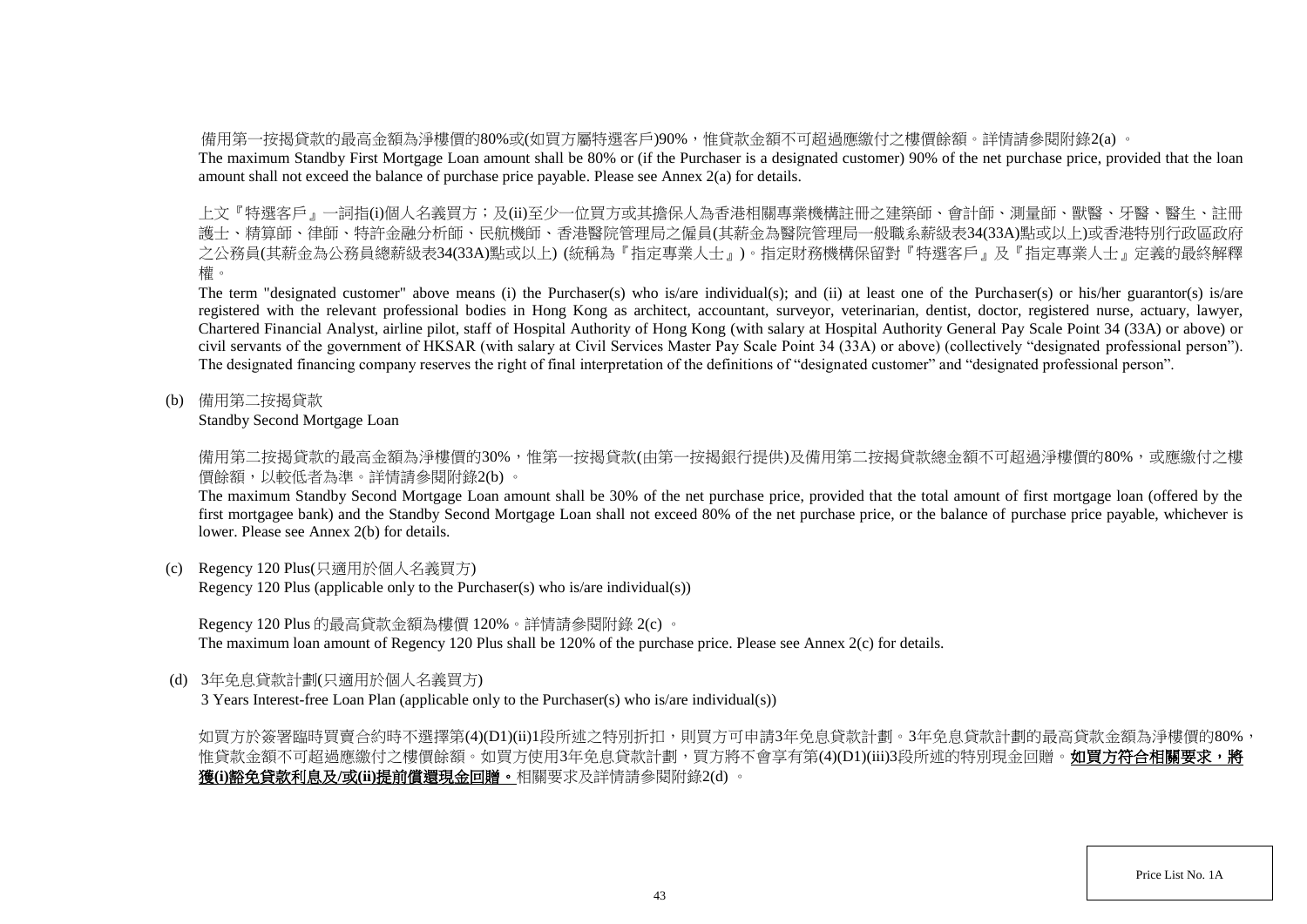If the Purchaser does not choose the Special Discount as set out in paragraph  $(4)(D1)(ii)1$  upon the signing of preliminary agreement for sale and purchase, then the Purchaser may apply for 3 Years Interest-free Loan Plan. The maximum loan amount of 3 Years Interest-free Loan Plan shall be 80% of the net purchase price, provided that the loan amount shall not exceed the balance of purchase price payable. If the Purchaser has utilized the 3 Years Interest-free Loan Plan, then the Purchaser shall not be entitled to the Special Cash Rebate as set out in paragraph (4)(D1)(iii)3. **If the Purchaser complies with the relevant requirements, (i) the** interest on loan will be waived and/or (ii) the Purchaser shall be entitled to the Early Repayment Cash Rebate. Please see Annex 2(d) for the relevant requirements and details.

上文『淨樓價』一詞指扣除第(4)(D1)(iii)1(a)段所述的印花稅現金回贈、第(4)(D1)(iii)1(b)段所述的港幣\$5,000現金回贈(如有)、第(4)(D1)(iii)2段所述的提前付清 樓價現金回贈(如有) 及第(4)(D1)(iii)3段所述的特別現金回贈(如有)後的住宅物業之樓價。

The term "net purchase price" above means the amount of the purchase price of the residential property after deducting the Stamp Duty Cash Rebate (if any) as set out in paragraph  $(4)(D1)(iii)1(a)$ , the HK\$5,000 Cash Rebate (if any) as set out in paragraph  $(4)(D1)(iii)1(b)$ , the Early Settlement Cash Rebate (if any) as set out in paragraph  $(4)(D1)(iii)2$  and the Special Cash Rebate (if any) as set out in paragraph  $(4)(D1)(iii)3$ .

5. 首 3 年保修優惠

## First 3 Years Warranty Offer

在不影響買方於買賣合約下之權利的前提下,凡住宅物業(但不包括住宅物業的花園内的園景及盆栽(如有))有欠妥之處(正常損耗除外),而該欠妥之處並非由任 何人之行為或疏忽造成,買方可於該期數的滿意紙或轉讓同意書發出日(以較早者計)起計 3 年內向賣方發出書面通知,賣方須在收到書面通知後在合理地切實 可行的範圍內盡快自費作出修補。首 3 年保修優惠受其他條款及細則約束。

Without affecting the Purchaser's rights under the agreement for sale and purchase, the Vendor shall at its own cost and as soon as reasonably practicable after receipt of a written notice served by the Purchaser within 3 years from the date of issuance of the certificate of compliance or consent to assign in respect of the Phase (whichever is earlier) rectify any defects (fair wear and tear excepted) to the residential property (excluding the landscape area and potted plants in the garden of the residential property (if any)) caused otherwise than by the act or neglect of any person. The First 3 Years Warranty Offer is subject to other terms and conditions.

# 6. 住戶停車位優惠

# Offer of Residential Car Parking Space(s)

(a) 選購於價單上設有符號"#"之住宅物業之買方,可享有認購該期數或其他地政總署署長屆時已發出預售樓花同意書或轉讓同意書的期數內的一個住戶停車 位的權利。買方可根據賣方日後公佈的住戶停車位之銷售安排所規定的時限及方法行使其認購住戶停車位的權利。賣方不作出任何陳述、承諾或保證買方 會獲認購與住宅物業相同期數內的住戶停車位。

The Purchaser of a residential property that is marked with a "#" in the price list is entitled to have an option to purchase one residential car parking space in the Phase or other Phase(s) in respect of which presale consent(s) or consent(s) to assign has/have been issued by the Director of Lands. The Purchaser can exercise his/her/its option to purchase a residential car parking space in accordance with time limit and manner as prescribed by the sales arrangement of the residential car parking spaces to be announced by the Vendor. The Vendor makes no representation, warranty or guarantee that the Purchaser will be offered a residential car parking space within the same Phase as the residential property.

(b) 如買方不根據賣方日後公佈的住戶停車位之銷售安排行使其認購住戶停車位的權利,其認購住戶停車位的權利將會自動失效,買方不會為此獲得任何補償。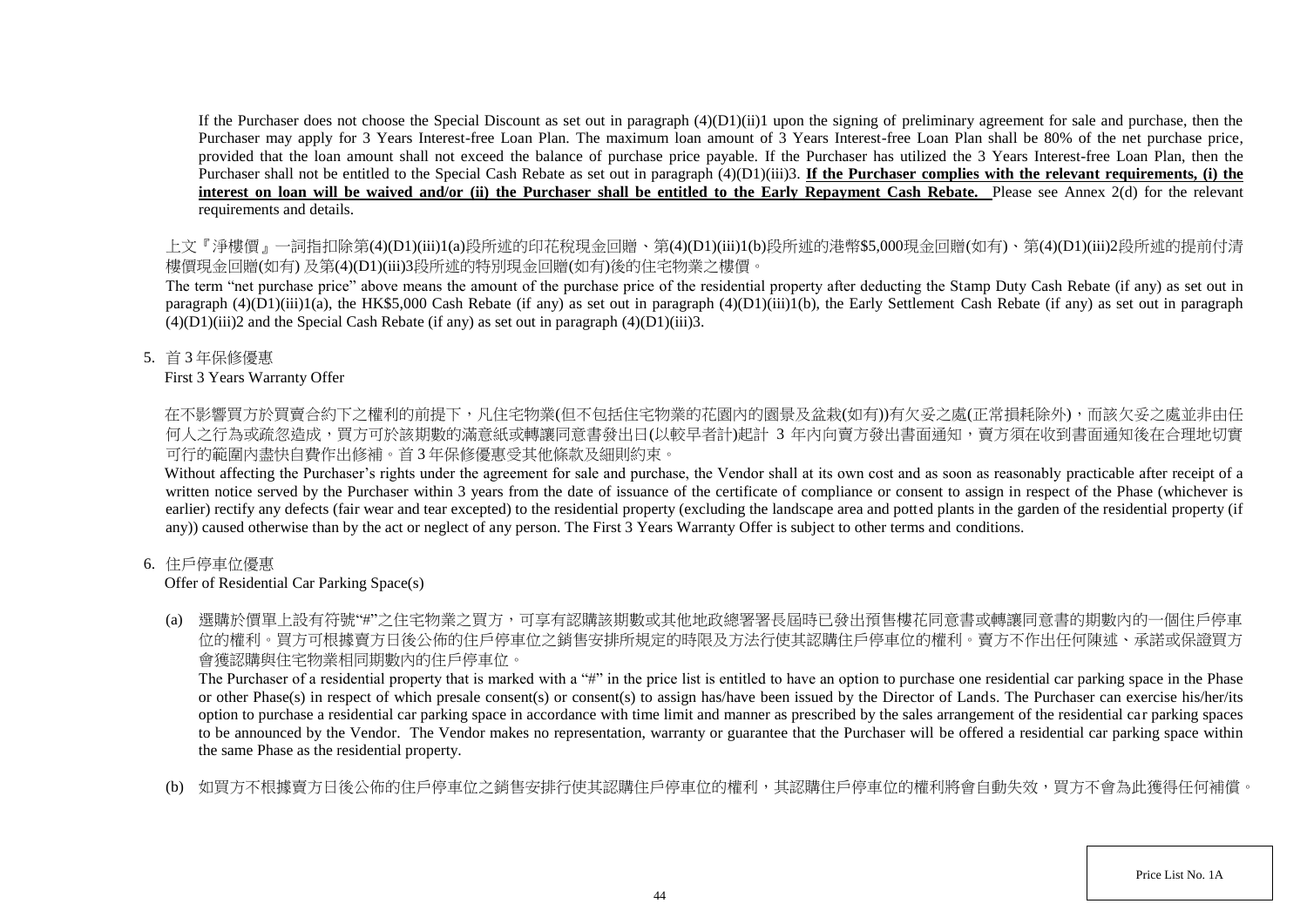If the Purchaser does not exercise the option to purchase a residential car parking space in accordance with time limit and manner prescribed by the sales arrangement of the residential car parking spaces to be announced by the Vendor, the option to purchase a residential car parking space shall lapse automatically and the Purchaser shall not be entitled to any compensation therefor.

(c) 住戶停車位的售價及銷售安排詳情將由賣方全權及絕對酌情決定,並容後公佈。

The price and sales arrangement details of residential car parking spaces will be determined by the Vendor at its sole and absolute discretion and will be announced later.

(d) 住戶停車位優惠受其他條款及細則(包括但不限於土地批出的條款及細則) 約束。

Offer of Residential Car Parking Space(s) is subject to other terms and conditions (including but not limited to terms and conditions of land grant).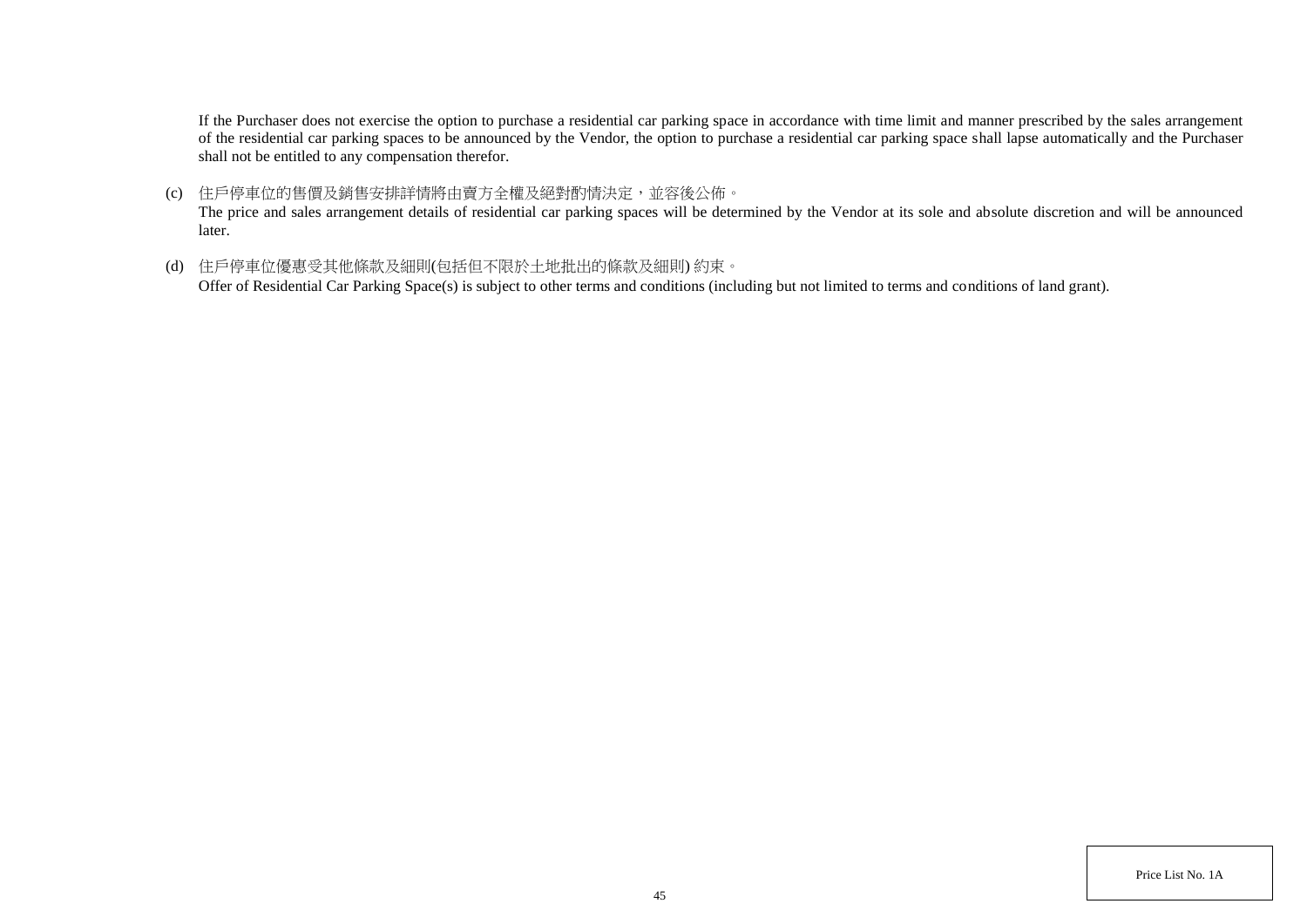## (4)(E1) 卓越靈活付款計劃 Premier Flexible Payment Plan

此付款計劃只適用於同一份臨時買賣合約下購買最少一間指定住宅物業(指價單上設有符號"\*"之住宅物業)之買方,及為免疑問,買方亦可選擇第(4)(A1)段、第(4)(B1)段、 第(4)(C1)段、第(4)(D1)段及第(4)(F1)段所述的任何一種付款計劃。

This payment plan is only applicable to the Purchaser who purchases at least one designated residential property (refer to a residential property that is marked a "\*" in the price list) under the same preliminary agreement for sale and purchase, and for the avoidance of doubt, the Purchaser may also choose any one of the payment plans stated in paragraph (4)(A1), paragraph $(4)(B1)$ , paragraph  $(4)(C1)$ ), paragraph  $(4)(D1)$  and paragraph  $(4)(F1)$ .

#### (i) 支付條款

The Terms of Payment

買方於簽署臨時買賣合約時須繳付相等於樓價 5%之金額作為臨時訂金,其中港幣\$100,000 作爲部分臨時訂金必須以銀行本票支付,臨時訂金的餘額可以支票及/ 或銀行本票支付,本票及支票抬頭請寫『胡關李羅律師行』。

Upon signing of the preliminary agreement for sale and purchase, the Purchaser shall pay the preliminary deposit which is equivalent to 5% of the purchase price. HK\$100,000 being part of the preliminary deposit must be paid by cashier order(s) and the balance of the preliminary deposit may be paid by cheque(s) and/or cashier order(s). The cashier order(s) and cheque(s) should be made payable to "Woo Kwan Lee & Lo".

1. 臨時訂金即樓價 5% (『臨時訂金』)於簽署臨時買賣合約時繳付,買方須於簽署臨時買賣合約的日期後 5 個工作日内簽署買賣合約。

A preliminary deposit equivalent to 5% of the purchase price ("preliminary deposit") shall be paid upon signing of the preliminary agreement for sale and purchase. The agreement for sale and purchase shall be signed by the Purchaser within 5 working days after the date of signing of the preliminary agreement for sale and purchase.

2. 加付訂金即樓價 5%分五期 (於簽署臨時買賣合約的日期後 150、180、210、240 及 270 日内) 繳付,每期為樓價 1%;或於賣方就其有能力將該期數中的指明物 業有效地轉讓予買方一事向買方發出通知的日期後的 14 日内繳付,以較早者為準。

A further deposit equivalent to 5% of the purchase price shall be paid by 5 instalments (within 150, 180, 210, 240 and 270 days after the date of signing of the preliminary agreement for sale and purchase) at 1% of the purchase price for each instalment; or within 14 days after the date of the notification to the Purchaser that the Vendor is in a position validly to assign the specified residential property in the Phase to the Purchaser, whichever is earlier.

3. 樓價 5%分五期 (於簽署臨時買賣合約的日期後 600、630、660、690 及 720 日內) 繳付,每期為樓價 1%;或於賣方就其有能力將該期數中的指明物業有效地轉 讓予買方一事向買方發出通知的日期後的 14 日內繳付,以較早者為準。

5% of the purchase price shall be paid by 5 instalments (within 600, 630, 660, 690 and 720 days after the date of signing of the preliminary agreement for sale and purchase) at 1% of the purchase price for each instalment; or within 14 days after the date of the notification to the Purchaser that the Vendor is in a position validly to assign the specified residential property in the Phase to the Purchaser, whichever is earlier.

4. 樓價 85%(樓價餘額)於賣方就其有能力將該期數中的指明物業有效地轉讓予買方一事向買方發出通知的日期後的 14 日內繳付。

85% of the purchase price (balance of purchase price) shall be paid within 14 days after the date of the notification to the Purchaser that the Vendor is in a position validly to assign the specified residential property in the Phase to the Purchaser.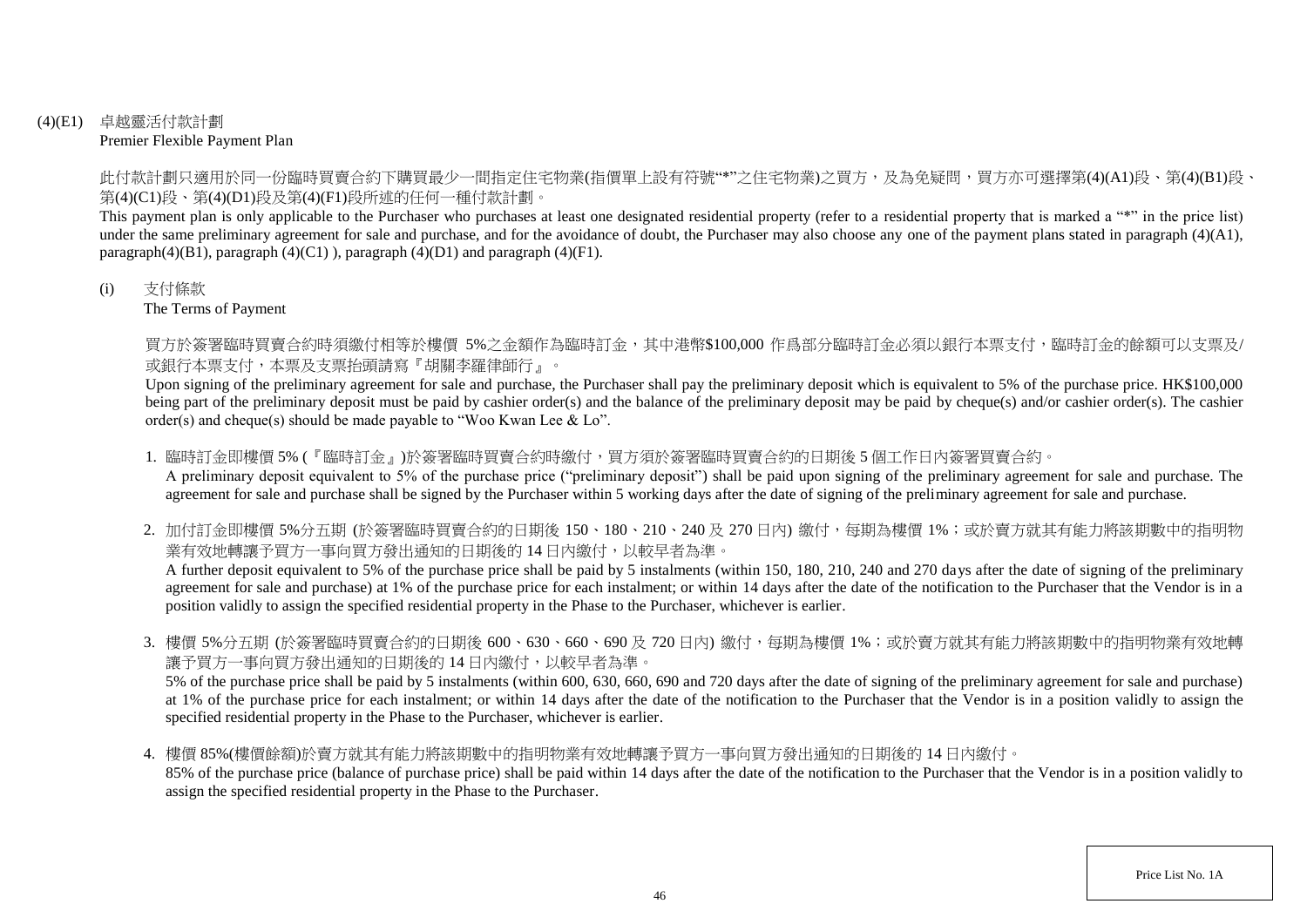#### (ii) 售價獲得折扣的基礎

The basis on which any discount on the price is available

1. 置業售價折扣

Home Purchase Price Discount

## 如買方於2018年6月30日或之前簽署臨時買賣合約,買方可獲8%售價折扣優惠。

If the Purchaser signs the preliminary agreement for sale and purchase on or before 30 June 2018, the Purchaser will be offered 8% discount on the price.

2. 特別折扣

Special Discount

- (a) 如買方於簽署臨時買賣合約時選擇特別折扣,買方可獲7%售價折扣優惠。 If the Purchaser chooses the Special Discount upon the signing of preliminary agreement for sale and purchase, the Purchaser will be offered 7% discount on the price.
- (b) 如買方為個人及於簽署臨時買賣合約時不選擇特別折扣,買方可申請第(4)(E1)(iii)3(d)段所述之3年免息貸款計劃。為免疑問,就購買每個住宅物業,買方 只可享有:
	- 特別折扣;或
	- 申請 3 年免息貸款計劃的權利或(如買方沒有使用 3 年免息貸款計劃並符合相關要求)第(4)(E1)(iii)2 段所述之特別現金回贈的其中一項。

# 買方須為於同一份臨時買賣合約下購買的所有住宅物業選擇相同之優惠。

If the Purchaser is individual(s) and does not choose the Special Discount upon the signing of preliminary agreement for sale and purchase, the Purchaser may apply for  $\overline{3}$  Years Interest-free Loan Plan as set out in paragraph (4)(E1)(iii)3(d). For the avoidance of doubt, for the purchase of each residential property, the Purchaser is only entitled to either:

- the Special Discount: or
- the right to apply for 3 Years Interest-free Loan Plan or (if the Purchaser has not utilized 3 Years Interest-free Loan Plan and met the relevant requirement) a Special Cash Rebate as set out in paragraph (4)(E1)(iii)2.

The Purchaser must choose the same offer for all the residential properties purchased under the same preliminary agreement for sale and purchase.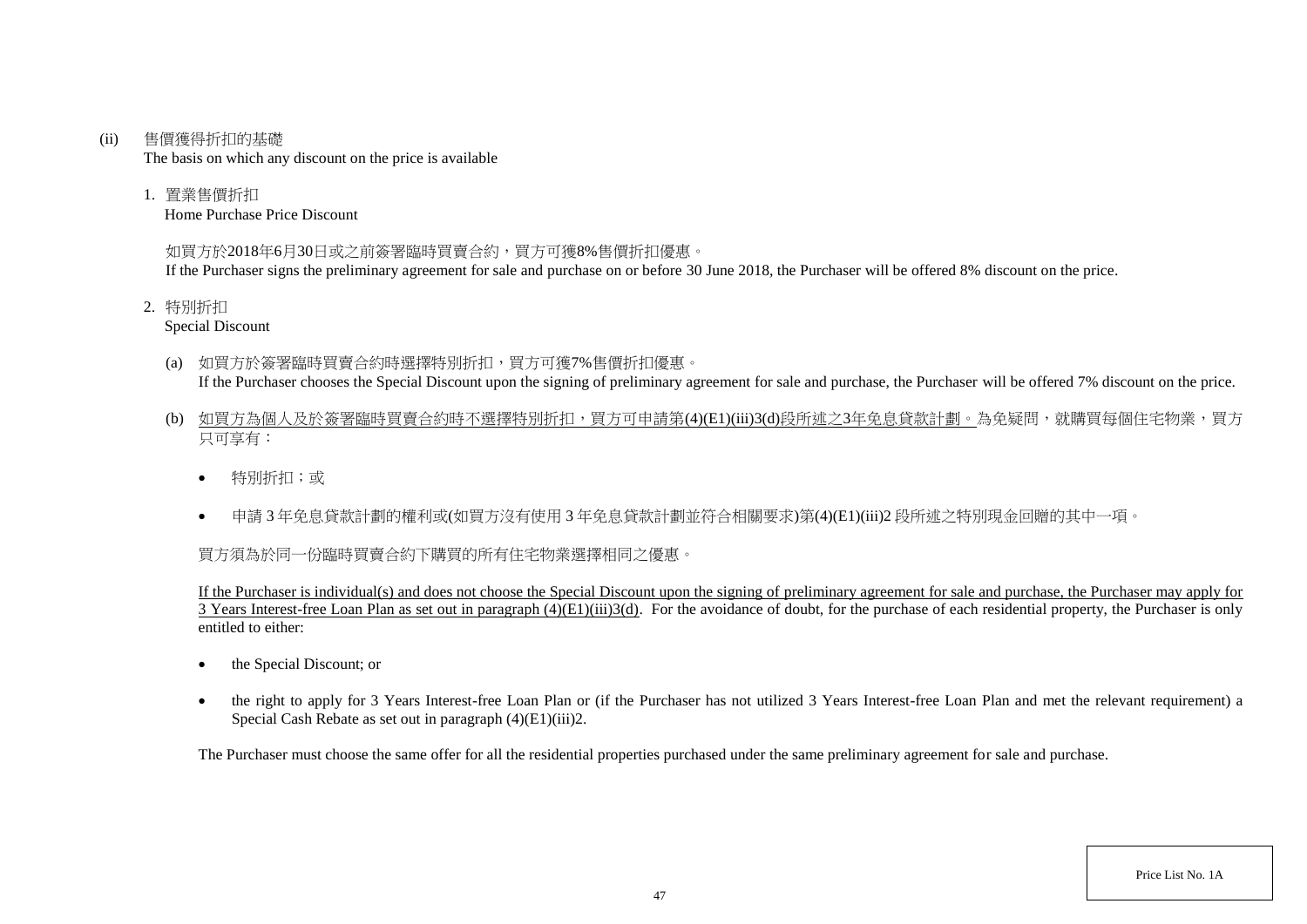#### 3. 新地會會員售價折扣優惠

#### Price Discount Offer for SHKP Club Member

凡於 2018 年 6 月 30 日或之前簽署臨時買賣合約,如買方為新地會會員 (即在簽署臨時買賣合約當日或之前,最少一位個人買方 (如買方是以個人名義) 或最少 一位 買方之董事 (如買方是以公司名義) 須為新地會會員),買方可獲 1%售價折扣優惠。

Where the preliminary agreement for sale and purchase is signed on or before 30 June 2018, if the Purchaser is a SHKP Club member (i.e. at least one individual Purchaser (if the Purchaser is an individual(s)) or at least one director of the Purchaser (if the Purchaser is a corporation) is a SHKP Club member on or before the date of signing the preliminary agreement for sale and purchase), the Purchaser will be offered 1% discount on the price.

#### (iii) 可就購買該期數中的指明住宅物業而連帶獲得的任何贈品、財務優惠或利益

Any gift, or any financial advantage or benefit, to be made available in connection with the purchase of a specified residential property in the Phase

1. 提前付清樓價現金回贈

Early Settlement Cash Rebate

如買方於以下列表指明的期間内付清樓價餘額(早於買賣合約訂明的付款限期日),可根據以下列表獲賣方送出提前付清樓價現金回贈(『提前付清樓價現金回 贈』)。付清樓價日期以賣方代表律師收到所有樓價款項日期為準。如訂明的期限的最後一日不是工作日(按《一手住宅物業銷售條例》第2(1)條所定義),則該 日定為下一個工作日。

Where the Purchaser settles the balance of the purchase price within the period(s) specified in the table below (which is earlier than the due date of payment specified in the agreement for sale and purchase), the Purchaser shall be entitled to an Early Settlement Cash Rebate ("Early Settlement Cash Rebate") offered by the Vendor according to the table below. The date of settlement of the purchase price shall be the date on which all the purchase price is received by the Vendor's solicitors. If the last day of the period is not a working day (as defined in section 2(1) of the Residential Properties (First-hand Sales) Ordinance), the said day shall fall on the next working day.

#### 提前付清樓價現金回贈列表

Early Settlement Cash Rebate Table

| 付清樓價餘額日期                                                                                     | 提前付清樓價現金回贈金額                        |
|----------------------------------------------------------------------------------------------|-------------------------------------|
| Date of settlement of the balance of the purchase price                                      | Early Settlement Cash Rebate amount |
| 簽署臨時買賣合約的日期後150日內                                                                            | 樓價 6.5%                             |
| Within 150 days after the date of signing of the preliminary agreement for sale and purchase | 6.5% of the purchase price          |
| 簽署臨時買賣合約的日期後 151日至 180日期間內                                                                   | 樓價 5%                               |
| Within the period from 151 days to 180 days after the date of signing of the preliminary     | 5% of the purchase price            |
| agreement for sale and purchase                                                              |                                     |
| 簽署臨時買賣合約的日期後 181日至 360日期間內                                                                   | 樓價 4%                               |
| Within the period from 181 days to 360 days after the date of signing of the preliminary     | 4% of the purchase price            |
| agreement for sale and purchase                                                              |                                     |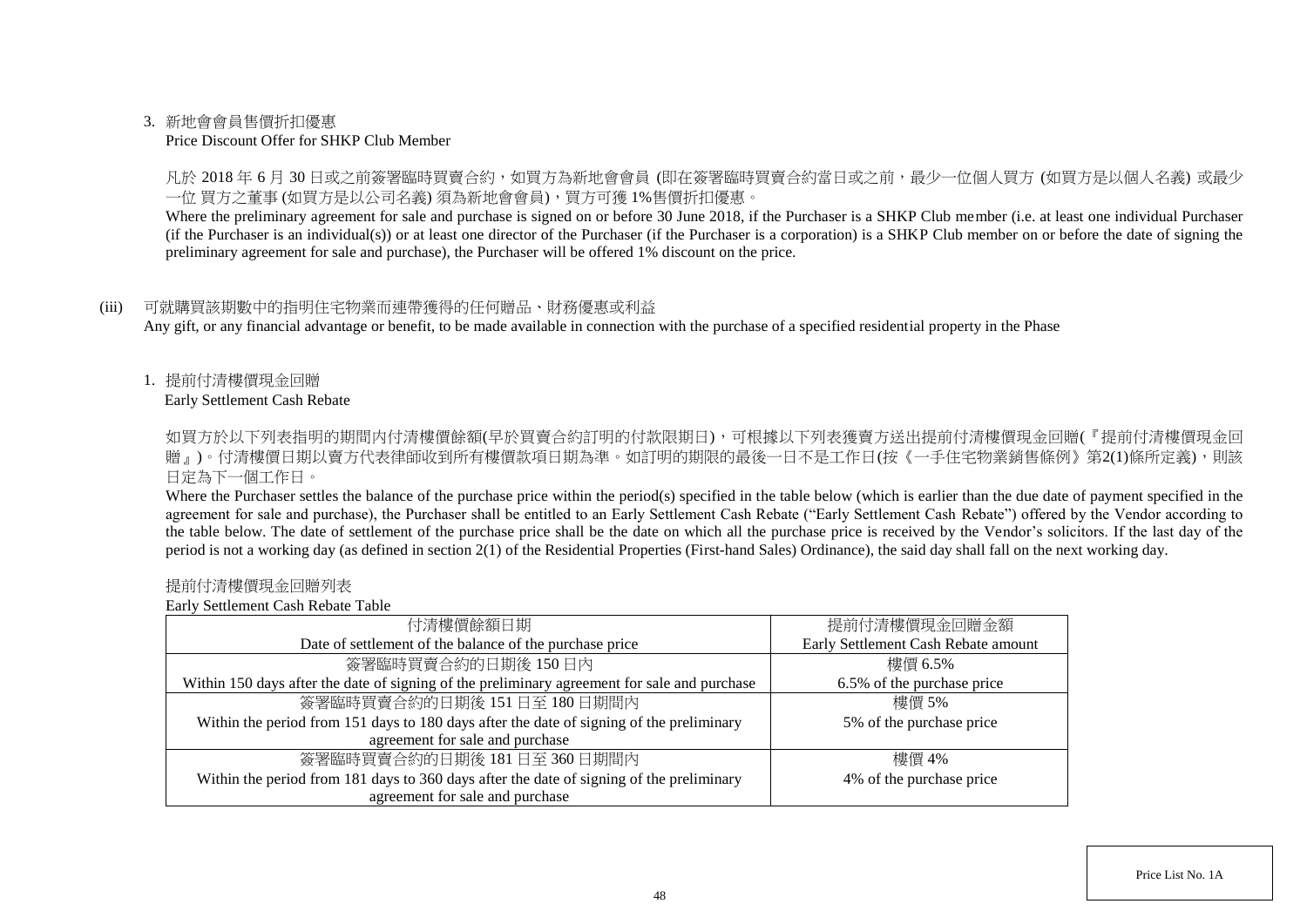| 簽署臨時買賣合約的日期後 361 日至 420 日期間內                                                             | 樓價 2%                    |
|------------------------------------------------------------------------------------------|--------------------------|
| Within the period from 361 days to 420 days after the date of signing of the preliminary | 2% of the purchase price |
| agreement for sale and purchase                                                          |                          |
| 簽署臨時買賣合約的日期後 421日至 480日期間内                                                               | 樓價 1%                    |
| Within the period from 421 days to 480 days after the date of signing of the preliminary | 1% of the purchase price |
| agreement for sale and purchase                                                          |                          |

# 買方須於付清樓價餘額之日或(如適用)買賣合約內訂明的該期數的預計關鍵日期(以較早者為進)前最少30日以書面向賣方申請提前付清樓價現金回贈,賣方會於 收到申請並確認有關資料無誤後將提前付清樓價現金回贈直接用於支付部份樓價餘額。

The Purchaser shall apply to the Vendor in writing for the Early Settlement Cash Rebate at least 30 days before the date of settlement of the balance of the purchase price or (if applicable) the estimated material date for the Phase as specified in the agreement for sale and purchase (whichever is earlier). After the Vendor has received the application and duly verified the information, the Vendor will apply the Early Settlement Cash Rebate for part payment of the balance of the purchase price directly.

## 2. 特別現金回贈

Special Cash Rebate

#### 如買方: Where the Purchaser:

- 於簽署臨時買賣合約時不選擇第(4)(E1)(ii)2段所述之特別折扣;及 does not choose the Special Discount as set out in paragraph (4)(E1)(ii)2 upon the signing of preliminary agreement for sale and purchase; and
- 沒有使用第(4)(E1)(iii)3(d)段所述的3年免息貸款計劃;及 has not utilized 3 Years Interest-free Loan Plan as set out in paragraph (4)(E1)(iii)3(d); and
- 按買賣合約付清樓價餘額,

settles the balance of the purchase price in accordance with the agreement for sale and purchase,

# 買方可獲賣方送出特別現金回贈(『特別現金回贈』)。特別現金回贈的金額相等於樓價7%。

the Purchaser shall be entitled to a Special Cash Rebate ("Special Cash Rebate") offered by the Vendor. The amount of the Special Cash Rebate shall be equal to 7% of the purchase price.

# 買方須於付清樓價餘額之日或(如適用)買賣合約內訂明的該期數的預計關鍵日期(以較早者為準)前最少30日以書面向賣方申請特別現金回贈,賣方會於收到申請 並確認有關資料無誤後將特別現金回贈直接用於支付部份樓價餘額。

The Purchaser shall apply to the Vendor in writing for the Special Cash Rebate at least 30 days before the date of settlement of the balance of the purchase price or (if applicable) the estimated material date for the Phase as specified in the agreement for sale and purchase (whichever is earlier). After the Vendor has received the application and duly verified the information to be correct, the Vendor will apply the Special Cash Rebate for part payment of the balance of the purchase price directly.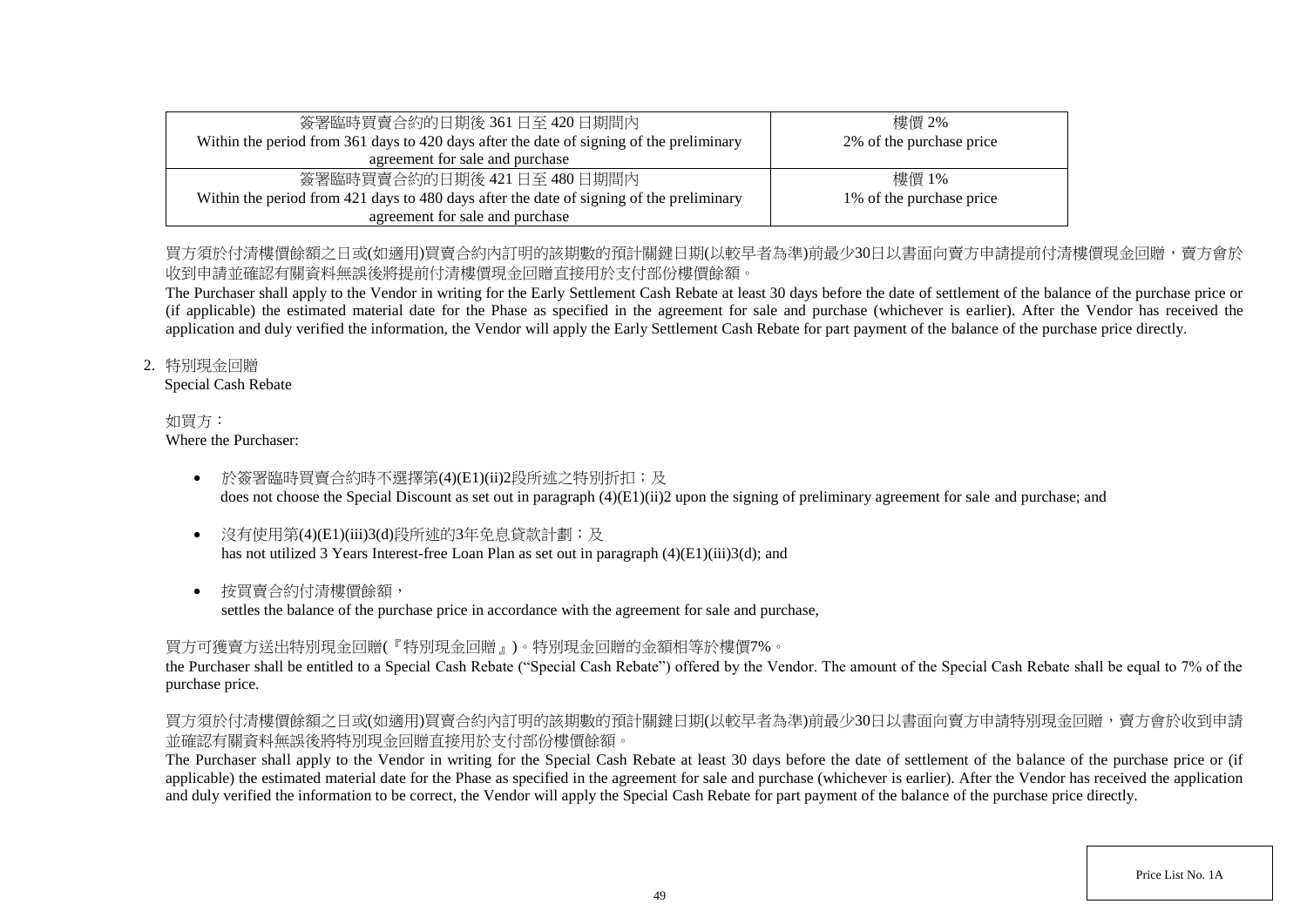3. 貸款優惠 Loan Benefit

#### 買方可向賣方的指定財務機構申請以下其中一項貸款優惠:

The Purchaser may apply for ONLY ONE of the following loan benefits from the Vendor's designated financing company:

#### (a) 備用第一按揭貸款

#### Standby First Mortgage Loan

備用第一按揭貸款的最高金額為淨樓價的80%或(如買方屬特選客戶)90%,惟貸款金額不可超過應繳付之樓價餘額。詳情請參閱附錄2(a) 。

The maximum Standby First Mortgage Loan amount shall be 80% or (if the Purchaser is a designated customer) 90% of the net purchase price, provided that the loan amount shall not exceed the balance of purchase price payable. Please see Annex 2(a) for details.

上文『特選客戶』一詞指(i)個人名義買方;及(ii)至少一位買方或其擔保人為香港相關專業機構註冊之建築師、會計師、測量師、獸醫、牙醫、醫生、註冊 護士、精算師、律師、特許金融分析師、民航機師、香港醫院管理局之僱員(其薪金為醫院管理局一般職系薪級表34(33A)點或以上)或香港特別行政區政府 之公務員(其薪金為公務員總薪級表34(33A)點或以上) (統稱為『指定專業人士』)。指定財務機構保留對『特選客戶』及『指定專業人士』定義的最終解釋 權。

The term "designated customer" above means (i) the Purchaser(s) who is/are individual(s); and (ii) at least one of the Purchaser(s) or his/her guarantor(s) is/are registered with the relevant professional bodies in Hong Kong as architect, accountant, surveyor, veterinarian, dentist, doctor, registered nurse, actuary, lawyer, Chartered Financial Analyst, airline pilot, staff of Hospital Authority of Hong Kong (with salary at Hospital Authority General Pay Scale Point 34 (33A) or above) or civil servants of the government of HKSAR (with salary at Civil Services Master Pay Scale Point 34 (33A) or above) (collectively "designated professional person"). The designated financing company reserves the right of final interpretation of the definitions of "designated customer" and "designated professional person".

(b) 備用第二按揭貸款

#### Standby Second Mortgage Loan

備用第二按揭貸款的最高金額為淨樓價的30%,惟第一按揭貸款(由第一按揭銀行提供)及備用第二按揭貸款總金額不可超過淨樓價的80%,或應繳付之樓 價餘額,以較低者為準。詳情請參閱附錄2(b) 。

The maximum Standby Second Mortgage Loan amount shall be 30% of the net purchase price, provided that the total amount of first mortgage loan (offered by the first mortgagee bank) and the Standby Second Mortgage Loan shall not exceed 80% of the net purchase price, or the balance of purchase price payable, whichever is lower. Please see Annex 2(b) for details.

#### (c) Regency 120 Plus(只適用於個人名義買方)

Regency 120 Plus (applicable only to the Purchaser(s) who is/are individual(s))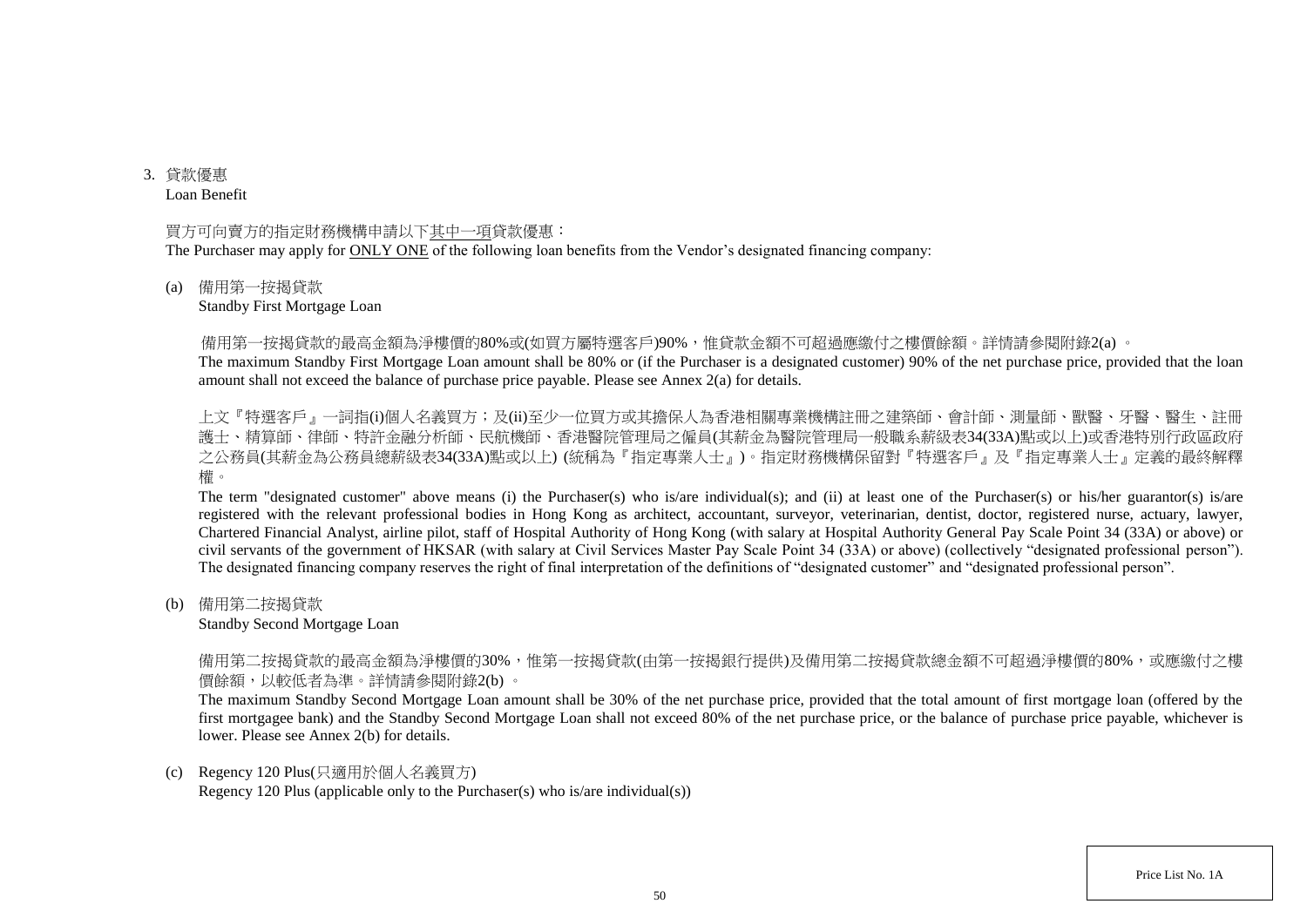Regency 120 Plus 的最高貸款金額為樓價 120%。詳情請參閱附錄 2(c) 。

The maximum loan amount of Regency 120 Plus shall be 120% of the purchase price. Please see Annex 2(c) for details.

## (d) 3年免息貸款計劃(只適用於個人名義買方)

3 Years Interest-free Loan Plan (applicable only to the Purchaser(s) who is/are individual(s))

# 如買方於簽署臨時買賣合約時不選擇第(4)(E1)(ii)2段所述之特別折扣,則買方可申請3年免息貸款計劃。3年免息貸款計劃的最高貸款金額為淨樓價的80%, 惟貸款金額不可超過應繳付之樓價餘額。如買方使用3年免息貸款計劃,買方將不會享有第(4)(E1)(iii)2段所述的特別現金回贈。**如買方符合相關要求,將** 獲**(i)**豁免貸款利息及**/**或**(ii)**提前償還現金回贈。相關要求及詳情請參閱附錄2(d) 。

If the Purchaser does not choose the Special Discount as set out in paragraph (4)(E1)(ii)2 upon the signing of preliminary agreement for sale and purchase, then the Purchaser may apply for 3 Years Interest-free Loan Plan. The maximum loan amount of 3 Years Interest-free Loan Plan shall be 80% of the net purchase price, provided that the loan amount shall not exceed the balance of purchase price payable. If the Purchaser has utilized the 3 Years Interest-free Loan Plan, then the Purchaser shall not be entitled to the Special Cash Rebate as set out in paragraph  $(4)(E1)(iii)2$ . **If the Purchaser complies with the relevant requirements, (i) the interest on loan will be waived and/or (ii) the Purchaser shall be entitled to the Early Repayment Cash Rebate.** Please see Annex 2(d) for the relevant requirements and details.

上文『淨樓價』一詞指扣除第(4)(E1)(iii)1段所述的提前付清樓價現金回贈(如有) 及第(4)(E1)(iii)2段所述的特別現金回贈(如有)後的住宅物業之樓價。 The term "net purchase price" above means the amount of the purchase price of the residential property after deducting the Early Settlement Cash Rebate (if any) as set out in paragraph  $(4)(E1)(iii)1$  and the Special Cash Rebate (if any) as set out in paragraph  $(4)(E1)(iii)2$ .

4. 首 3 年保修優惠

First 3 Years Warranty Offer

在不影響買方於買賣合約下之權利的前提下,凡住宅物業(但不包括住宅物業的花園內的園景及盆栽(如有))有欠妥之處(正常損耗除外),而該欠妥之處並非由任 何人之行為或疏忽造成,買方可於該期數的滿意紙或轉讓同意書發出日(以較早者計)起計 3 年内向賣方發出書面通知,賣方須在收到書面通知後在合理地切實 可行的範圍內盡快自費作出修補。首 3 年保修優惠受其他條款及細則約束。

Without affecting the Purchaser's rights under the agreement for sale and purchase, the Vendor shall at its own cost and as soon as reasonably practicable after receipt of a written notice served by the Purchaser within 3 years from the date of issuance of the certificate of compliance or consent to assign in respect of the Phase (whichever is earlier) rectify any defects (fair wear and tear excepted) to the residential property (excluding the landscape area and potted plants in the garden of the residential property (if any)) caused otherwise than by the act or neglect of any person. The First 3 Years Warranty Offer is subject to other terms and conditions.

## 5. 住戶停車位優惠

Offer of Residential Car Parking Space(s)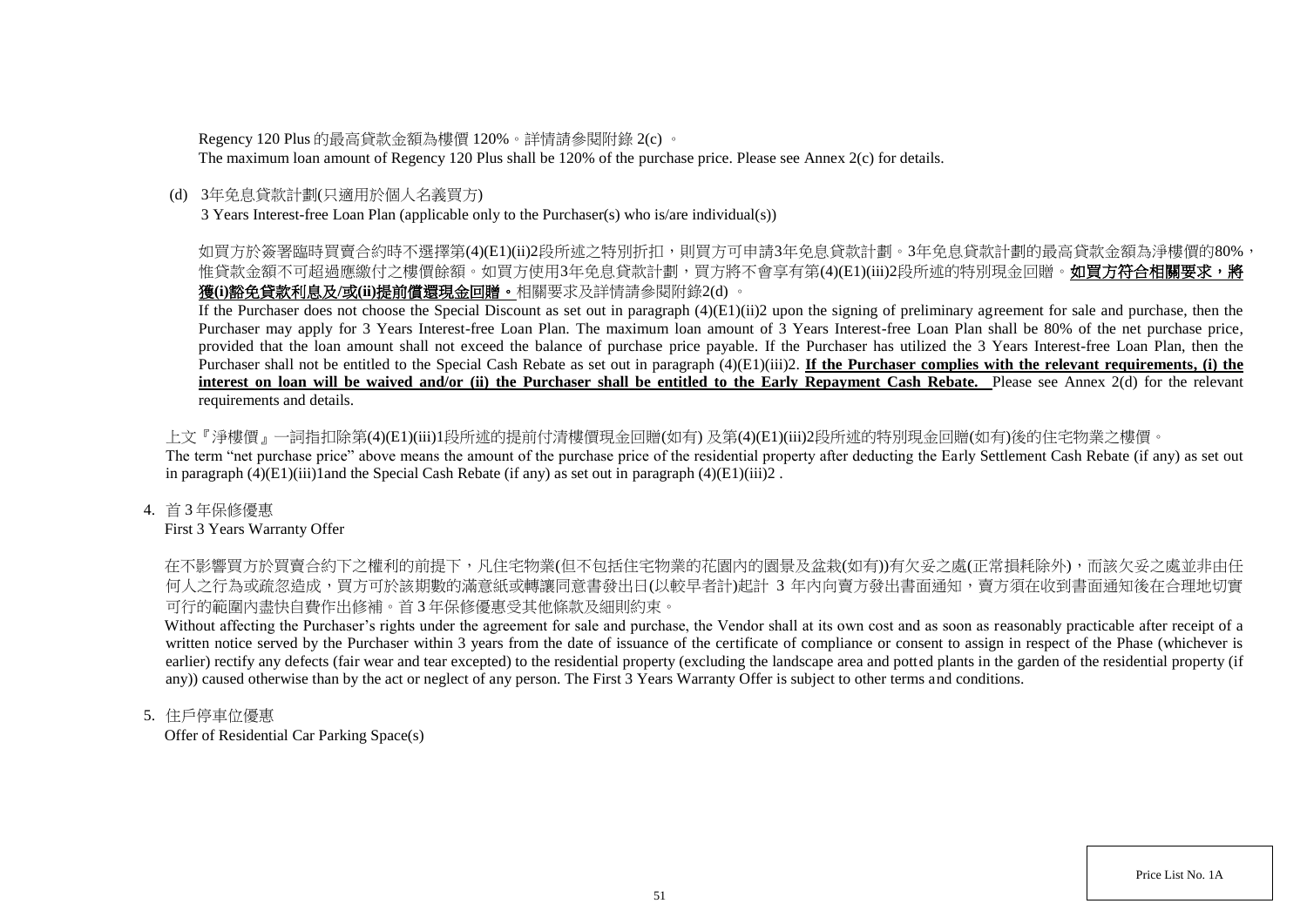(a) 選購於價單上設有符號"#"之住宅物業之買方,可享有認購該期數或其他地政總署署長屆時已發出預售樓花同意書或轉讓同意書的期數內的一個住戶停車 位的權利。買方可根據賣方日後公佈的住戶停車位之銷售安排所規定的時限及方法行使其認購住戶停車位的權利。賣方不作出任何陳述、承諾或保證買方 會獲認購與住宅物業相同期數內的住戶停車位。

The Purchaser of a residential property that is marked with a "#" in the price list is entitled to have an option to purchase one residential car parking space in the Phase or other Phase(s) in respect of which presale consent(s) or consent(s) to assign has/have been issued by the Director of Lands. The Purchaser can exercise his/her/its option to purchase a residential car parking space in accordance with time limit and manner as prescribed by the sales arrangement of the residential car parking spaces to be announced by the Vendor. The Vendor makes no representation, warranty or guarantee that the Purchaser will be offered a residential car parking space within the same Phase as the residential property.

- (b) 如買方不根據賣方日後公佈的住戶停車位之銷售安排行使其認購住戶停車位的權利,其認購住戶停車位的權利將會自動失效,買方不會為此獲得任何補償。 If the Purchaser does not exercise the option to purchase a residential car parking space in accordance with time limit and manner prescribed by the sales arrangement of the residential car parking spaces to be announced by the Vendor, the option to purchase a residential car parking space shall lapse automatically and the Purchaser shall not be entitled to any compensation therefor.
- (c) 住戶停車位的售價及銷售安排詳情將由賣方全權及絕對酌情決定,並容後公佈。

The price and sales arrangement details of residential car parking spaces will be determined by the Vendor at its sole and absolute discretion and will be announced later.

(d) 住戶停車位優惠受其他條款及細則(包括但不限於土地批出的條款及細則) 約束。 Offer of Residential Car Parking Space(s) is subject to other terms and conditions (including but not limited to terms and conditions of land grant).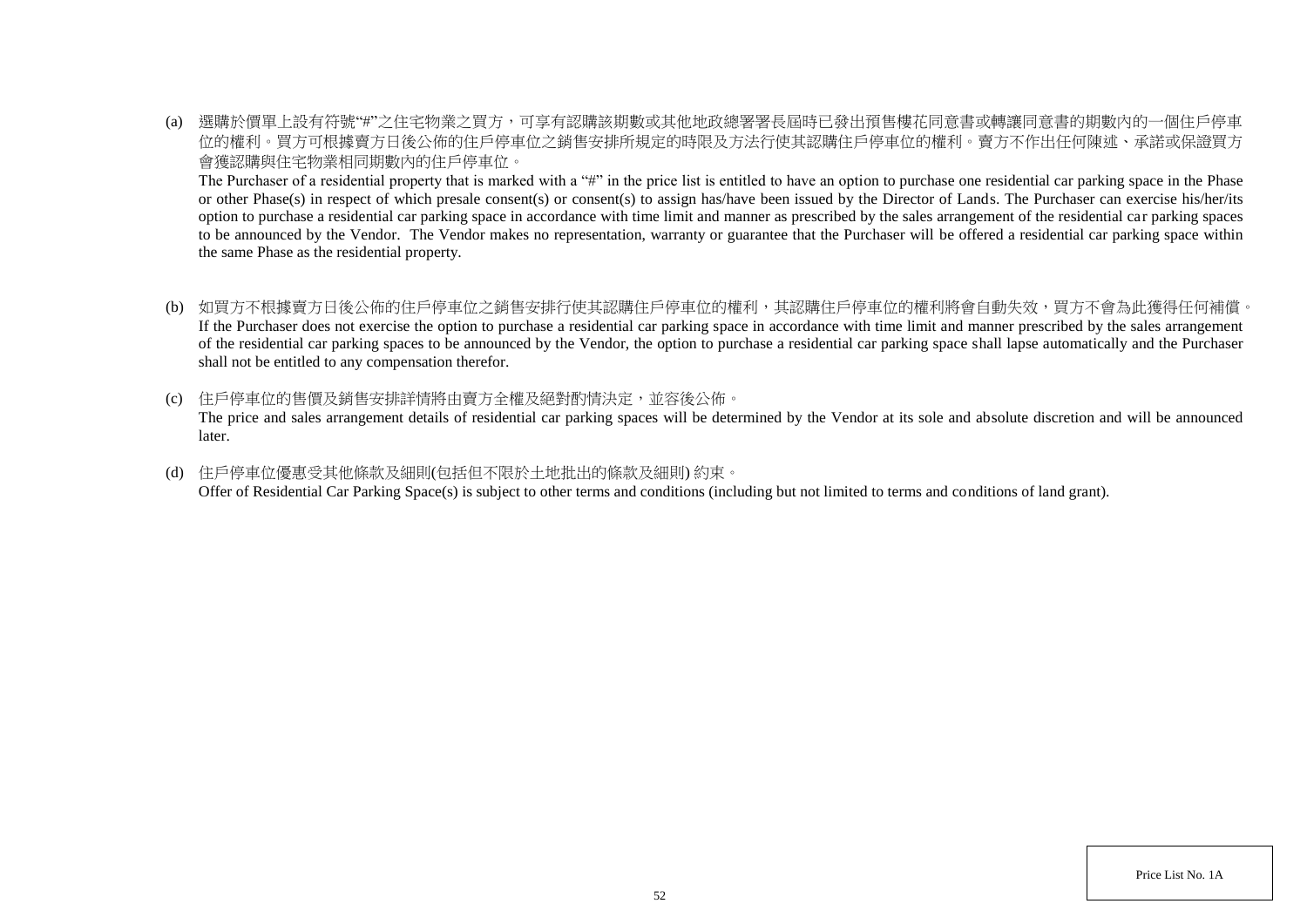- (4)(F1) AVD and BSD 靈活付款計劃 AVD and BSD Flexible Payment Plan
	- (i) 支付條款 The Terms of Payment

買方於簽署臨時買賣合約時須繳付相等於樓價 5%之金額作為臨時訂金,其中港幣\$100,000 作爲部分臨時訂金必須以銀行本票支付,臨時訂金的餘額可以支票及/ 或銀行本票支付,本票及支票抬頭請寫『胡關李羅律師行』。

Upon signing of the preliminary agreement for sale and purchase, the Purchaser shall pay the preliminary deposit which is equivalent to 5% of the purchase price. HK\$100,000 being part of the preliminary deposit must be paid by cashier order(s) and the balance of the preliminary deposit may be paid by cheque(s) and/or cashier order(s). The cashier order(s) and cheque(s) should be made payable to "Woo Kwan Lee & Lo".

1. 臨時訂金即樓價 5% (『臨時訂金』)於簽署臨時買賣合約時繳付,買方須於簽署臨時買賣合約的日期後 5 個工作日內簽署買賣合約。

A preliminary deposit equivalent to 5% of the purchase price ("preliminary deposit") shall be paid upon signing of the preliminary agreement for sale and purchase. The agreement for sale and purchase shall be signed by the Purchaser within 5 working days after the date of signing of the preliminary agreement for sale and purchase.

2. 加付訂金即樓價 5%於簽署臨時買賣合約的日期後 90 日内,或於賣方就其有能力將該期數中的指明物業有效地轉讓予買方一事向買方發出通知的日期後的 14 日內繳付,以較早者為準。

A further deposit equivalent to 5% of the purchase price shall be paid within 90 days after the date of signing of the preliminary agreement for sale and purchase, or within 14 days after the date of the notification to the Purchaser that the Vendor is in a position validly to assign the specified residential property in the Phase to the Purchaser, whichever is earlier.

3. 樓價 5%於簽署臨時買賣合約的日期後 360 日内,或於賣方就其有能力將該期數中的指明物業有效地轉讓予買方一事向買方發出通知的日期後的 14 日內繳付, 以較早者為準。

5% of the purchase price shall be paid within 360 days after the date of signing of the preliminary agreement for sale and purchase, or within 14 days after the date of the notification to the Purchaser that the Vendor is in a position validly to assign the specified residential property in the Phase to the Purchaser, whichever is earlier.

4. 樓價 85%(樓價餘額)於賣方就其有能力將該期數中的指明物業有效地轉讓予買方一事向買方發出通知的日期後的 14 日內繳付。

85% of the purchase price (balance of purchase price) shall be paid within 14 days after the date of the notification to the Purchaser that the Vendor is in a position validly to assign the specified residential property in the Phase to the Purchaser.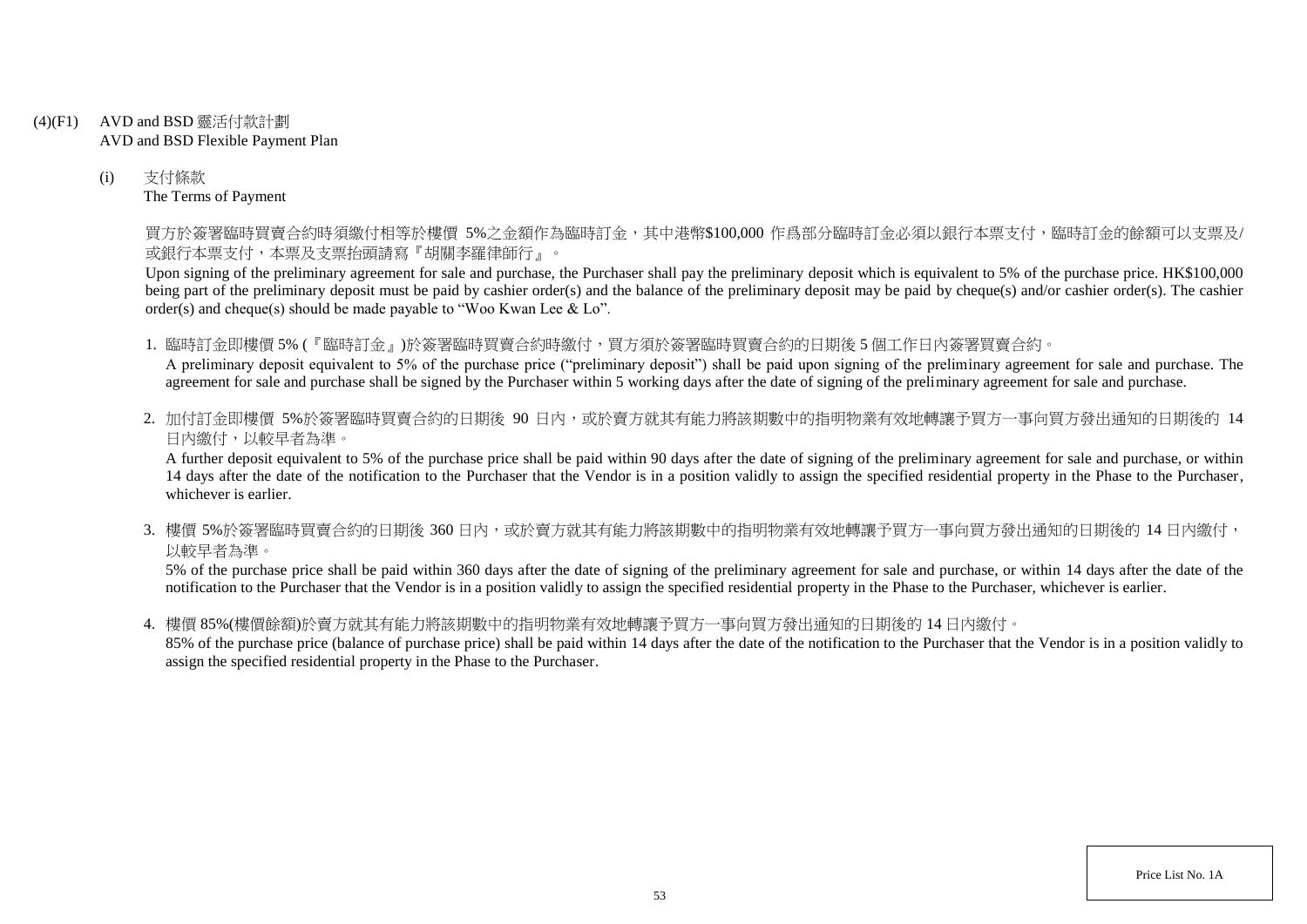(ii) 售價獲得折扣的基礎

The basis on which any discount on the price is available

## 1. 新地會會員售價折扣優惠

Price Discount Offer for SHKP Club Member

凡於2018年6月30日或之前簽署臨時買賣合約,如買方為新地會會員 (即在簽署臨時買賣合約當日或之前,最少一位個人買方 (如買方是以個人名義) 或最少一位 買方之董事 (如買方是以公司名義) 須為新地會會員),買方可獲1%售價折扣優惠。

Where the preliminary agreement for sale and purchase is signed on or before 30 June 2018, if the Purchaser is a SHKP Club member (i.e. at least one individual Purchaser (if the Purchaser is an individual(s)) or at least one director of the Purchaser (if the Purchaser is a corporation) is a SHKP Club member on or before the date of signing the preliminary agreement for sale and purchase), the Purchaser will be offered 1% discount on the price.

# (iii) 可就購買該期數中的指明住宅物業而連帶獲得的任何贈品、財務優惠或利益

Any gift, or any financial advantage or benefit, to be made available in connection with the purchase of a specified residential property in the Phase

1. 印花稅優惠 Stamp Duty Offer(s)

買方可獲下述印花稅優惠:

The Purchaser will be offered the following Stamp Duty Offer(s):

(a) 印花稅現金回贈

Stamp Duty Cash Rebate

買方在按買賣合約付清樓價餘額的情況下,可獲賣方提供印花稅現金回贈。印花稅現金回贈的金額相等於就買賣合約應付的從價印花稅的70%及(如有)買 家印花稅的70%的總和,上限為樓價的21%。詳情請參閱附錄1(a)。

Subject to settlement of the balance of the purchase price in accordance with the agreement for sale and purchase, the Purchaser shall be entitled to a Stamp Duty Cash Rebate offered by the Vendor. The amount of the Stamp Duty Cash Rebate shall be equal to the sum of 70% of the ad valorem stamp duty and (if any) 70% of the buyer's stamp duty chargeable on the agreement for sale and purchase, subject to a cap of 21% of the purchase price. Please see Annex 1(a) for details.

# (b) 過渡性貸款(只適用於買方為個人或香港註冊成立的有限公司及其所有股東及董事均為個人)

Transitional Loan (only applicable to the Purchaser who is individual or limited company incorporated in Hong Kong with all its shareholder(s) and director(s) being individual(s))

買方可向賣方的指定財務機構申請過渡性貸款或(如買方沒有使用過渡性貸款)可獲港幣\$5,000現金回贈,過渡性貸款的最高金額相等於就買賣合約應付的 從價印花稅的70%及(如有)買家印花稅的70%的總和,上限為樓價的15%。詳情請參閱附錄1(b)。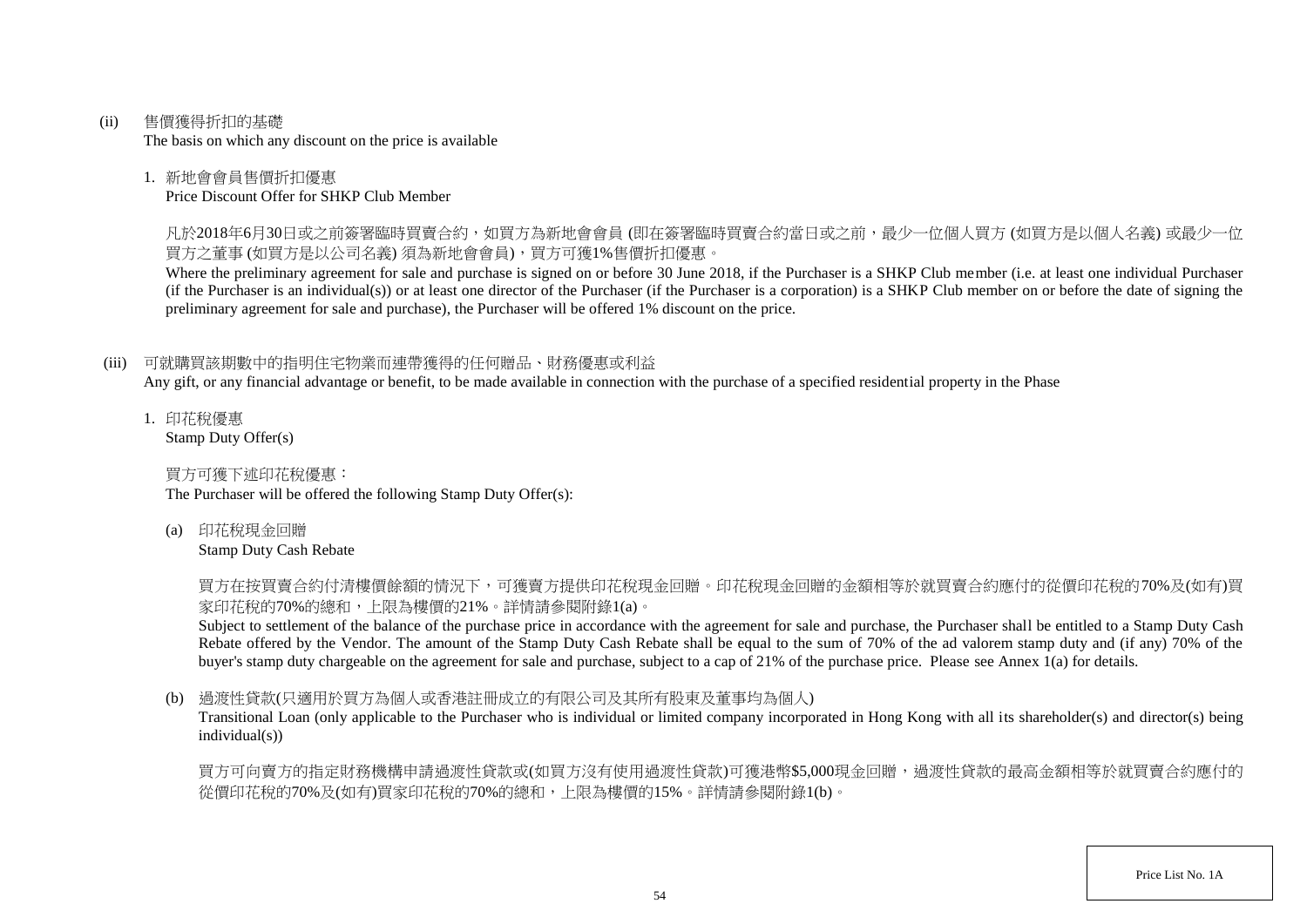The Purchaser may apply for a Transitional Loan from the Vendor's designated financing company or (if the Purchaser has not utilized the Transitional Loan) shall be entitled to a HK\$5,000 Cash Rebate. The maximum Transitional Loan amount shall be equal to the sum of 70% of the ad valorem stamp duty and (if any) 70% of the buyer's stamp duty chargeable on the agreement for sale and purchase, subject to a cap of 15% of the purchase price. Please see Annex 1(b) for details.

## 2. 提前付清樓價現金回贈

#### Early Settlement Cash Rebate

如買方於以下列表指明的期間内付清樓價餘額(早於買賣合約訂明的付款限期日),可根據以下列表獲賣方送出提前付清樓價現金回贈(『提前付清樓價現金回 贈』)。付清樓價日期以賣方代表律師收到所有樓價款項日期為進。如訂明的期限的最後一日不是工作日(按《一手住宅物業銷售條例》第2(1)條所定義),則該 日定為下一個工作日。

Where the Purchaser settles the balance of the purchase price within the period(s) specified in the table below (which is earlier than the due date of payment specified in the agreement for sale and purchase), the Purchaser shall be entitled to an Early Settlement Cash Rebate ("Early Settlement Cash Rebate") offered by the Vendor according to the table below. The date of settlement of the purchase price shall be the date on which all the purchase price is received by the Vendor's solicitors. If the last day of the period is not a working day (as defined in section 2(1) of the Residential Properties (First-hand Sales) Ordinance), the said day shall fall on the next working day.

#### 提前付清樓價現金回贈列表

#### Early Settlement Cash Rebate Table

| 付清樓價餘額日期                                                                                     | 提前付清樓價現金回贈金額                        |
|----------------------------------------------------------------------------------------------|-------------------------------------|
| Date of settlement of the balance of the purchase price                                      | Early Settlement Cash Rebate amount |
| 簽署臨時買賣合約的日期後 480日內                                                                           | 樓價 1%                               |
| Within 480 days after the date of signing of the preliminary agreement for sale and purchase | 1\% of the purchase price           |

買方須於付清樓價餘額之日或(如適用)買賣合約内訂明的該期數的預計關鍵日期(以較早者為準)前最少30日以書面向賣方申請提前付清樓價現金回贈,賣方會於 收到申請並確認有關資料無誤後將提前付清樓價現金回贈直接用於支付部份樓價餘額。

The Purchaser shall apply to the Vendor in writing for the Early Settlement Cash Rebate at least 30 days before the date of settlement of the balance of the purchase price or (if applicable) the estimated material date for the Phase as specified in the agreement for sale and purchase (whichever is earlier). After the Vendor has received the application and duly verified the information, the Vendor will apply the Early Settlement Cash Rebate for part payment of the balance of the purchase price directly.

#### 3. 貸款優惠

Loan Benefit

# 買方可向賣方的指定財務機構申請以下其中一項貸款優惠:

The Purchaser may apply for ONLY ONE of the following loan benefits from the Vendor's designated financing company:

(a) 備用第一按揭貸款 Standby First Mortgage Loan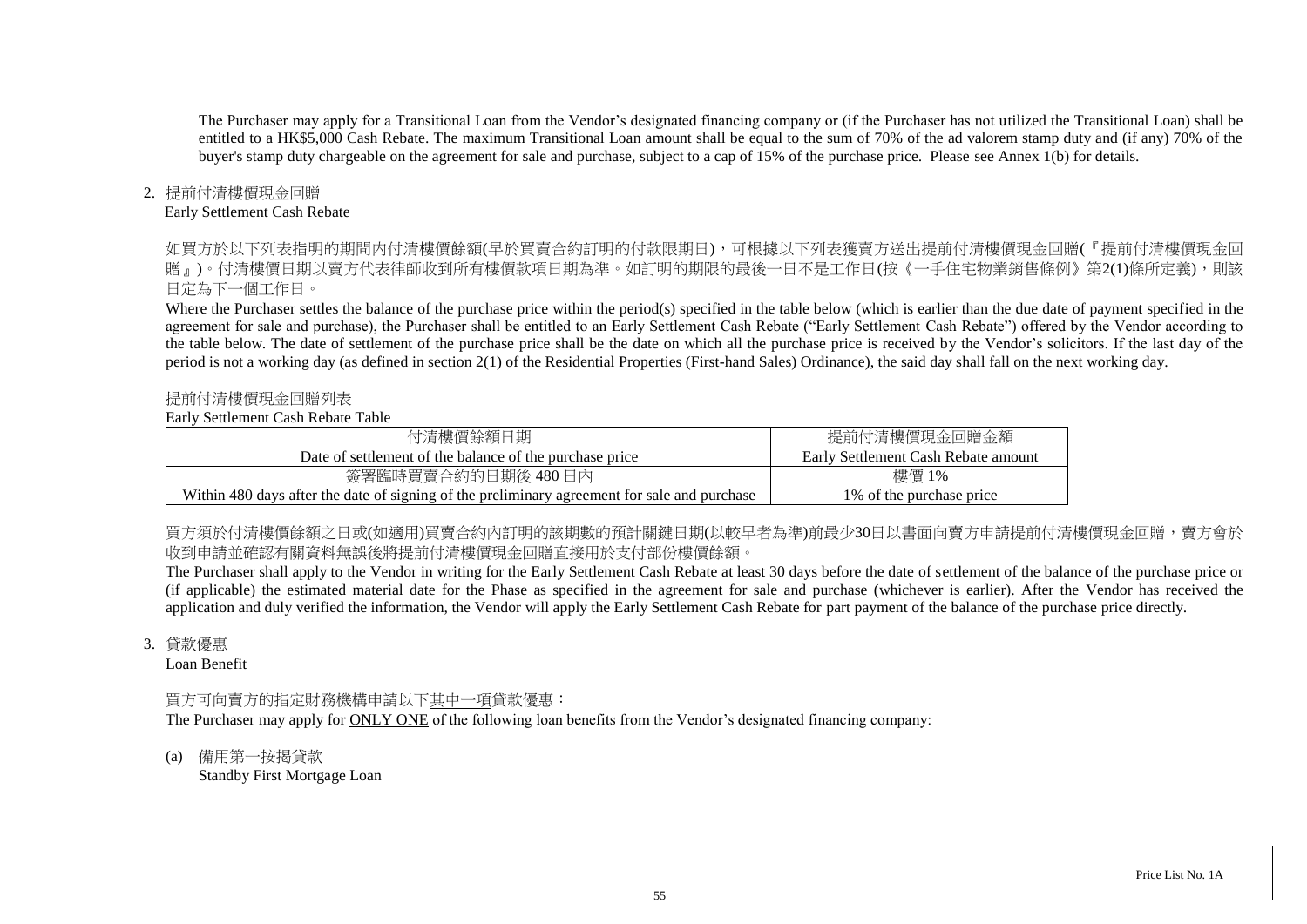備用第一按揭貸款的最高金額為淨樓價的80%,惟貸款金額不可超過應繳付之樓價餘額。詳情請參閱附錄2(a) 。

The maximum Standby First Mortgage Loan amount shall be 80% of the net purchase price, provided that the loan amount shall not exceed the balance of purchase price payable. Please see Annex 2(a) for details.

## (b) 備用第二按揭貸款

Standby Second Mortgage Loan

備用第二按揭貸款的最高金額為淨樓價的30%,惟第一按揭貸款(由第一按揭銀行提供)及備用第二按揭貸款總金額不可超過淨樓價的80%,或應繳付之樓 價餘額,以較低者為準。詳情請參閱附錄2(b) 。

The maximum Standby Second Mortgage Loan amount shall be 30% of the net purchase price, provided that the total amount of first mortgage loan (offered by the first mortgagee bank) and the Standby Second Mortgage Loan shall not exceed 80% of the net purchase price, or the balance of purchase price payable, whichever is lower. Please see Annex 2(b) for details.

上文『淨樓價』一詞指扣除第(4)(F1)(iii)1(a)段所述的印花稅現金回贈、第(4)(F1)(iii)1(b)段所述的港幣\$5,000現金回贈(如有)及第(4)(F1)(iii)2段所述的提前付清樓 價現金回贈(如有)後的住宅物業之樓價。

The term "net purchase price" above means the amount of the purchase price of the residential property after deducting the Stamp Duty Cash Rebate as set out in paragraph  $(4)(F1)(iii)1(a)$ , the HK\$5,000 Cash Rebate (if any) as set out in paragraph  $(4)(F1)(iii)1(b)$  and the Early Settlement Cash Rebate (if any) as set out in paragraph  $(4)(F1)(iii)2$ .

## 4. 首 3 年保修優惠

First 3 Years Warranty Offer

在不影響買方於買賣合約下之權利的前提下,凡住宅物業(但不包括住宅物業的花園內的園景及盆栽(如有))有欠妥之處(正常損耗除外),而該欠妥之處並非由任 何人之行為或疏忽造成,買方可於該期數的滿意紙或轉讓同意書發出日(以較早者計)起計 3 年内向賣方發出書面通知,賣方須在收到書面通知後在合理地切實 可行的範圍內盡快自費作出修補。首 3 年保修優惠受其他條款及細則約束。

Without affecting the Purchaser's rights under the agreement for sale and purchase, the Vendor shall at its own cost and as soon as reasonably practicable after receipt of a written notice served by the Purchaser within 3 years from the date of issuance of the certificate of compliance or consent to assign in respect of the Phase (whichever is earlier) rectify any defects (fair wear and tear excepted) to the residential property (excluding the landscape area and potted plants in the garden of the residential property (if any)) caused otherwise than by the act or neglect of any person. The First 3 Years Warranty Offer is subject to other terms and conditions.

# 5. 住戶停車位優惠

Offer of Residential Car Parking Space(s)

(a) 選購於價單上設有符號"#"之住宅物業之買方,可享有認購該期數或其他地政總署署長屆時已發出預售樓花同意書或轉讓同意書的期數內的一個住戶停車 位的權利。買方可根據賣方日後公佈的住戶停車位之銷售安排所規定的時限及方法行使其認購住戶停車位的權利。賣方不作出任何陳述、承諾或保證買方 會獲認購與住宅物業相同期數內的住戶停車位。

The Purchaser of a residential property that is marked with a "#" in the price list is entitled to have an option to purchase one residential car parking space in the Phase or other Phase(s) in respect of which presale consent(s) or consent(s) to assign has/have been issued by the Director of Lands. The Purchaser can exercise his/her/its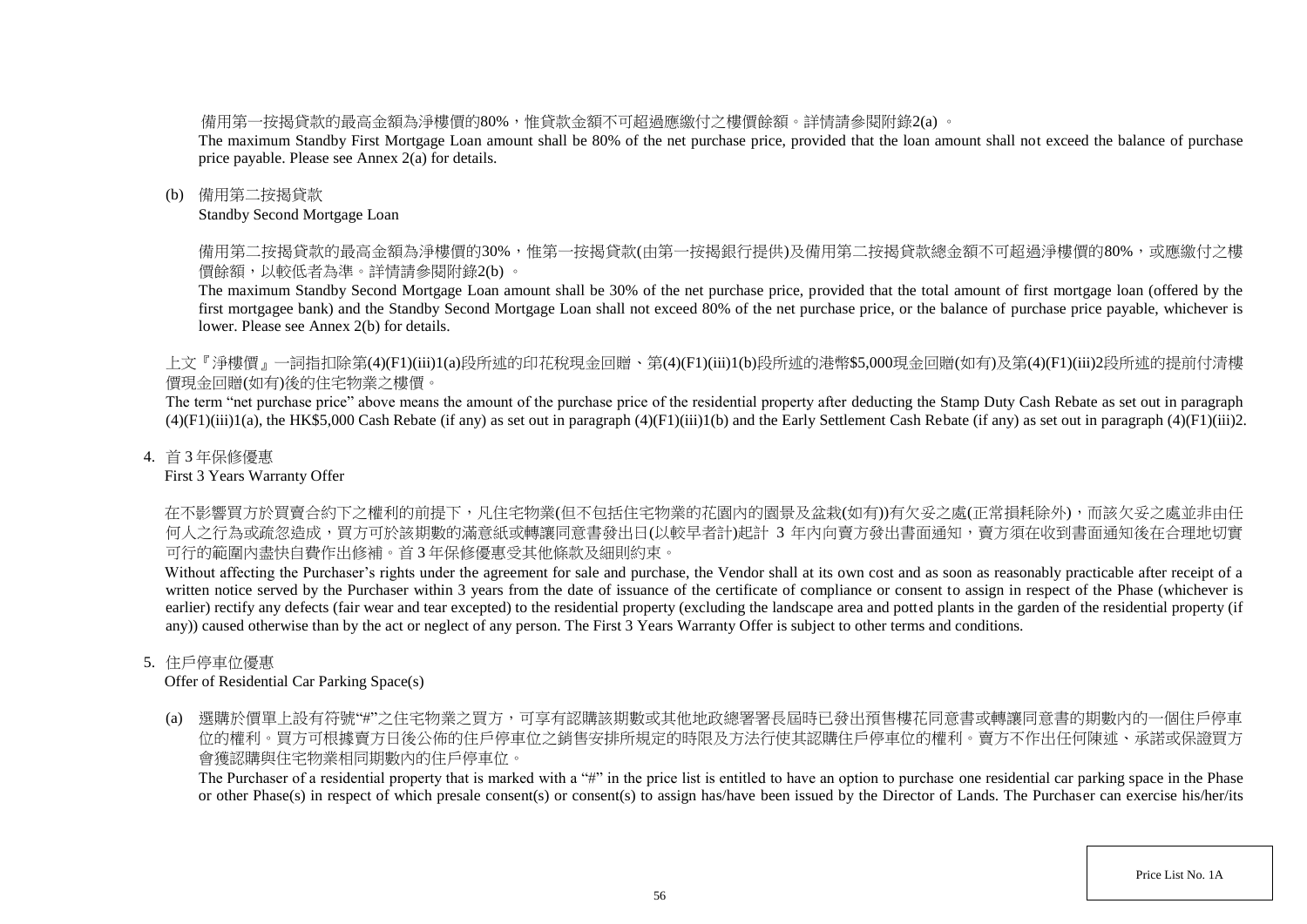option to purchase a residential car parking space in accordance with time limit and manner as prescribed by the sales arrangement of the residential car parking spaces to be announced by the Vendor. The Vendor makes no representation, warranty or guarantee that the Purchaser will be offered a residential car parking space within the same Phase as the residential property.

- (b) 如買方不根據賣方日後公佈的住戶停車位之銷售安排行使其認購住戶停車位的權利,其認購住戶停車位的權利將會自動失效,買方不會為此獲得任何補償。 If the Purchaser does not exercise the option to purchase a residential car parking space in accordance with time limit and manner prescribed by the sales arrangement of the residential car parking spaces to be announced by the Vendor, the option to purchase a residential car parking space shall lapse automatically and the Purchaser shall not be entitled to any compensation therefor.
- (c) 住戶停車位的售價及銷售安排詳情將由賣方全權及絕對酌情決定,並容後公佈。 The price and sales arrangement details of residential car parking spaces will be determined by the Vendor at its sole and absolute discretion and will be announced later.
- (d) 住戶停車位優惠受其他條款及細則(包括但不限於土地批出的條款及細則) 約束。

Offer of Residential Car Parking Space(s) is subject to other terms and conditions (including but not limited to terms and conditions of land grant).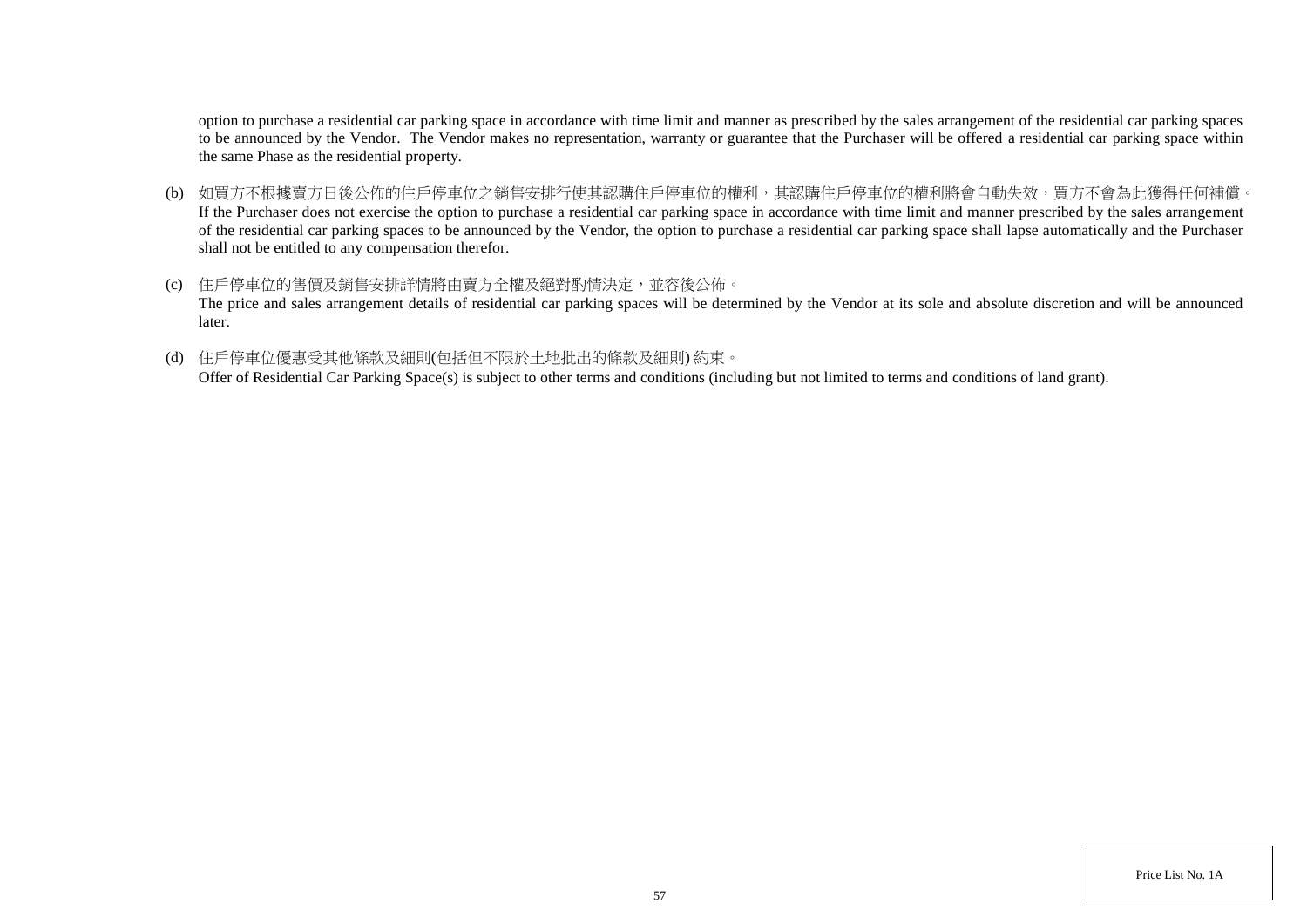(4)(SC1) 新地員工靈活付款計劃 SHKP Staff Flexible Payment Plan

> 此付款計劃只適用於持有按「新地員工購買住房計劃」發出的有效合資格證明書(『合資格證明書』)之買方(『合資格員工』)或合資格員工連同其配偶及/或其父母及/或 其子女 (i) 在沒有委任任何地產代理或由任何地產代理轉介或介紹下 (ii) 根據賣方已經或不時公布之銷售安排(及其經修改的銷售安排)內所載之有關「新地員工購買住房 計劃」的銷售程序 (iii) 購入一個住宅物業。

> This payment plan is only applicable to the Purchaser ("Eligible Staff") who holds a valid Letter of Eligibility ("Letter of Eligibility") issued under the "Staff Home Purchase Scheme" or the Eligible Staff jointly with his/her spouse and/or his/her parents and/or his/her children, and who (i) without appointing any estate agent or being referred or introduced by any estate agent, (ii) in accordance with the sale procedures for the "Staff Home Purchase Scheme" set out in the Sales Arrangements (and the revised Sales Arrangements thereof) issued or to be issued by the Vendor from time to time, (iii) purchases one residential property.

(i) 支付條款

The Terms of Payment

買方於簽署臨時買賣合約時須繳付相等於樓價 5%之金額作為臨時訂金,其中港幣\$100,000 作爲部分臨時訂金必須以銀行本票支付,臨時訂金的餘額可以支票及/ 或銀行本票支付,本票及支票抬頭請寫『胡關李羅律師行』。

Upon signing of the preliminary agreement for sale and purchase, the Purchaser shall pay the preliminary deposit which is equivalent to 5% of the purchase price. HK\$100,000 being part of the preliminary deposit must be paid by cashier order(s) and the balance of the preliminary deposit may be paid by cheque(s) and/or cashier order(s). The cashier order(s) and cheque(s) should be made payable to "Woo Kwan Lee & Lo".

- 1. 臨時訂金即樓價 5% (『臨時訂金』)於簽署臨時買賣合約時繳付,買方須於簽署臨時買賣合約的日期後 5 個工作日內簽署買賣合約。 A preliminary deposit equivalent to 5% of the purchase price ("preliminary deposit") shall be paid upon signing of the preliminary agreement for sale and purchase. The agreement for sale and purchase shall be signed by the Purchaser within 5 working days after the date of signing of the preliminary agreement for sale and purchase.
- 2. 加付訂金即樓價 5%於簽署臨時買賣合約的日期後 180 日内,或於賣方就其有能力將該期數中的指明物業有效地轉讓予買方一事向買方發出通知的日期後的 14 日內繳付,以較早者為準。

A further deposit equivalent to 5% of the purchase price shall be paid within 180 days after the date of signing of the preliminary agreement for sale and purchase, or within 14 days after the date of the notification to the Purchaser that the Vendor is in a position validly to assign the specified residential property in the Phase to the Purchaser, whichever is earlier.

3. 樓價 5%於簽署臨時買賣合約的日期後 360 日内,或於賣方就其有能力將該期數中的指明物業有效地轉讓予買方一事向買方發出通知的日期後的 14 日內繳付, 以較早者為準。

5% of the purchase price shall be paid within 360 days after the date of signing of the preliminary agreement for sale and purchase, or within 14 days after the date of the notification to the Purchaser that the Vendor is in a position validly to assign the specified residential property in the Phase to the Purchaser, whichever is earlier.

4. 樓價 85%(樓價餘額)於賣方就其有能力將該期數中的指明物業有效地轉讓予買方一事向買方發出通知的日期後的 14 日內繳付。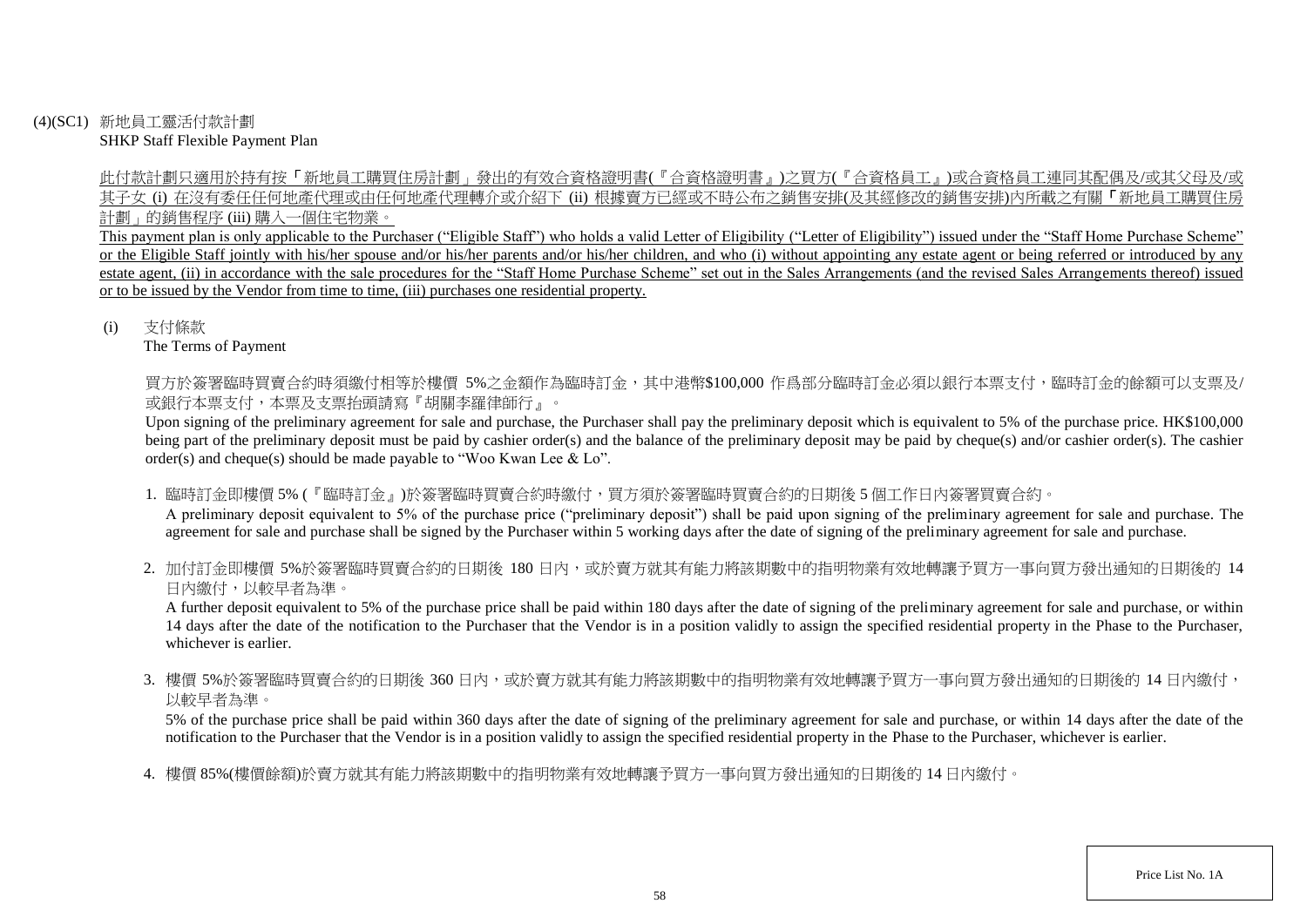85% of the purchase price (balance of purchase price) shall be paid within 14 days after the date of the notification to the Purchaser that the Vendor is in a position validly to assign the specified residential property in the Phase to the Purchaser.

#### (ii) 售價獲得折扣的基礎

The basis on which any discount on the price is available

1. 置業售價折扣

Home Purchase Price Discount

#### 如買方於2018年6月30日或之前簽署臨時買賣合約,買方可獲8%售價折扣優惠。

If the Purchaser signs the preliminary agreement for sale and purchase on or before 30 June 2018, the Purchaser will be offered 8% discount on the price.

2. 特別折扣

Special Discount

買方可獲7%售價折扣優惠。 The Purchaser will be offered 7% discount on the price.

3. 新地會會員售價折扣優惠 Price Discount Offer for SHKP Club Member

凡於2018年6月30日或之前簽署臨時買賣合約,如買方為新地會會員 (即在簽署臨時買賣合約當日或之前,最少一位個人買方 (如買方是以個人名義) 或最少一位 買方之董事 (如買方是以公司名義) 須為新地會會員),買方可獲1%售價折扣優惠。

Where the preliminary agreement for sale and purchase is signed on or before 30 June 2018, if the Purchaser is a SHKP Club member (i.e. at least one individual Purchaser (if the Purchaser is an individual(s)) or at least one director of the Purchaser (if the Purchaser is a corporation) is a SHKP Club member on or before the date of signing the preliminary agreement for sale and purchase), the Purchaser will be offered 1% discount on the price.

4. 員工折扣

Staff Discount

## 買方可獲5%售價折扣作為員工折扣。

The Purchaser will be offered 5% discount on the price as the Staff Discount.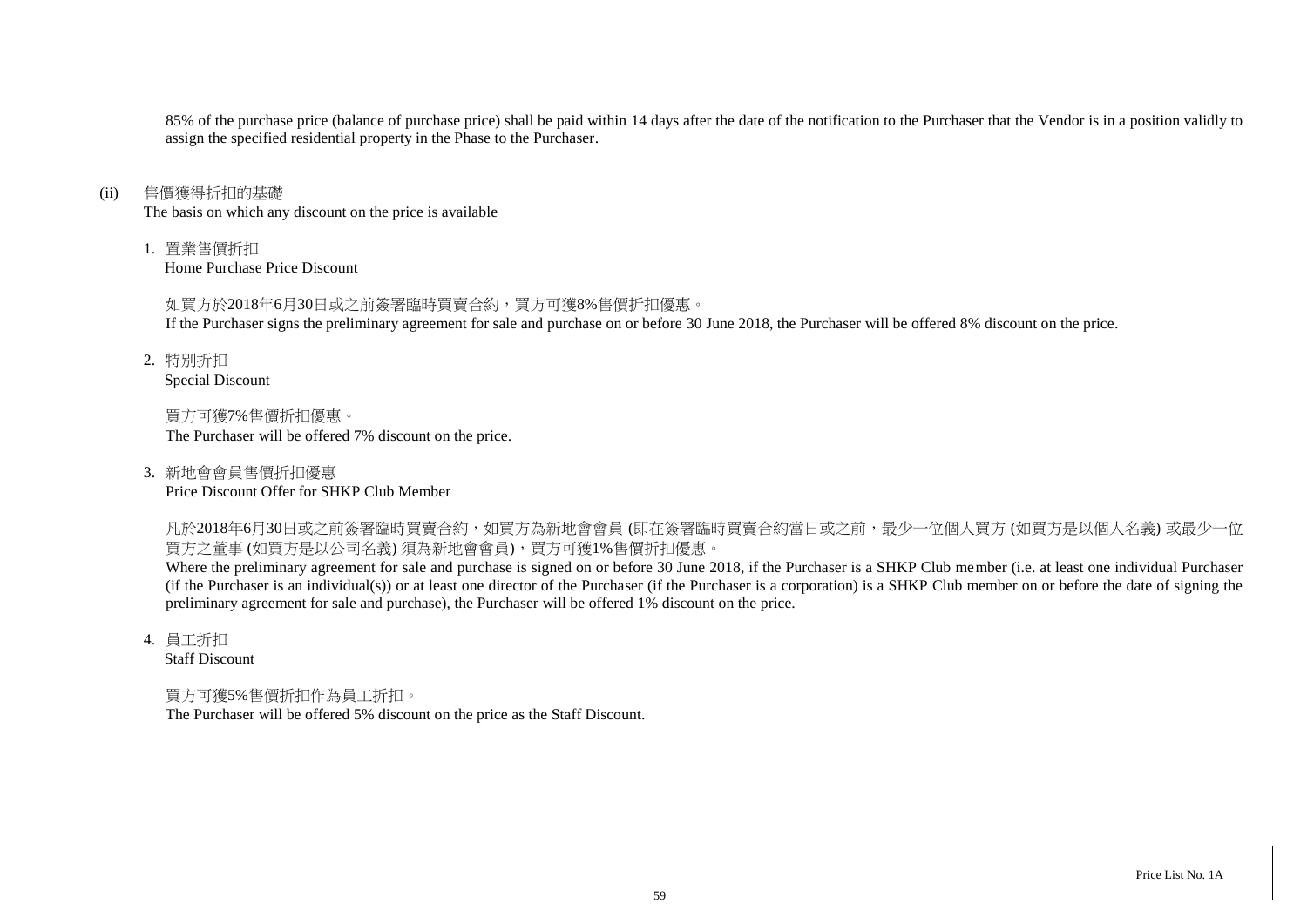(iii) 可就購買該期數中的指明住宅物業而連帶獲得的任何贈品、財務優惠或利益

Any gift, or any financial advantage or benefit, to be made available in connection with the purchase of a specified residential property in the Phase

## 1. 提前付清樓價現金回贈

Early Settlement Cash Rebate

如買方於以下列表指明的期間內付清樓價餘額(早於買賣合約訂明的付款限期日),可根據以下列表獲賣方送出提前付清樓價現金回贈(『提前付清樓價現金回 贈」)。付清樓價日期以賣方代表律師收到所有樓價款項日期為準。如訂明的期限的最後一日不是工作日(按《一手住宅物業銷售條例》第2(1)條所定義),則該 日定為下一個工作日。

Where the Purchaser settles the balance of the purchase price within the period(s) specified in the table below (which is earlier than the due date of payment specified in the agreement for sale and purchase), the Purchaser shall be entitled to an Early Settlement Cash Rebate ("Early Settlement Cash Rebate") offered by the Vendor according to the table below. The date of settlement of the purchase price shall be the date on which all the purchase price is received by the Vendor's solicitors. If the last day of the period is not a working day (as defined in section 2(1) of the Residential Properties (First-hand Sales) Ordinance), the said day shall fall on the next working day.

## 提前付清樓價現金回贈列表(只適用於價單上沒有設有符號"\*"之住宅物業)

Early Settlement Cash Rebate Table (Only applicable to a residential property that is not marked with a "\*" in the price list)

| $P^{\text{15}}$                                                                              |                                     |
|----------------------------------------------------------------------------------------------|-------------------------------------|
| 付清樓價餘額日期                                                                                     | 提前付清樓價現金回贈金額                        |
| Date of settlement of the balance of the purchase price                                      | Early Settlement Cash Rebate amount |
| 簽署臨時買賣合約的日期後180日內                                                                            | 樓價 5%                               |
| Within 180 days after the date of signing of the preliminary agreement for sale and purchase | 5% of the purchase price            |
| 簽署臨時買賣合約的日期後 181日至 360日期間内                                                                   | 樓價 4%                               |
| Within the period from 181 days to 360 days after the date of signing of the preliminary     | 4% of the purchase price            |
| agreement for sale and purchase                                                              |                                     |
| 簽署臨時買賣合約的日期後 361日至 420日期間内                                                                   | 樓價 2%                               |
| Within the period from 361 days to 420 days after the date of signing of the preliminary     | 2% of the purchase price            |
| agreement for sale and purchase                                                              |                                     |
| 簽署臨時買賣合約的日期後 421日至 480日期間内                                                                   | 樓價 1%                               |
| Within the period from 421 days to 480 days after the date of signing of the preliminary     | 1% of the purchase price            |
| agreement for sale and purchase                                                              |                                     |

# 提前付清樓價現金回贈列表(只適用於價單上設有符號"\*"之住宅物業)

Early Settlement Cash Rebate Table (Only applicable to a residential property that is marked with a "\*" in the price list)

| 付清樓價餘額日期                                                                                     | 提前付清樓價現金回贈金額                        |
|----------------------------------------------------------------------------------------------|-------------------------------------|
| Date of settlement of the balance of the purchase price                                      | Early Settlement Cash Rebate amount |
| 簽署臨時買賣合約的日期後 150日內                                                                           | 樓價 6.5%                             |
| Within 150 days after the date of signing of the preliminary agreement for sale and purchase | 6.5% of the purchase price          |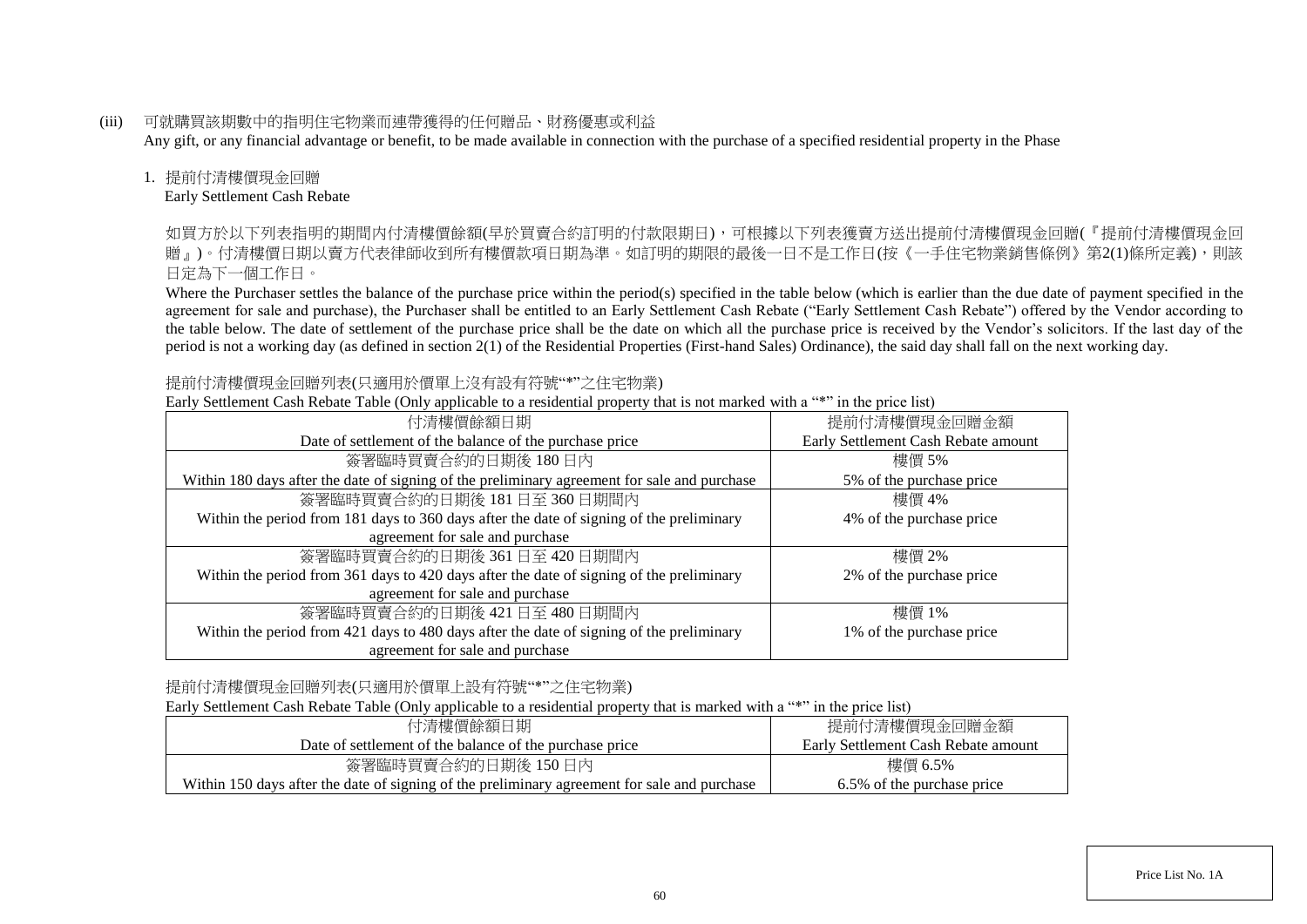| 簽署臨時買賣合約的日期後 151日至 180日期間內                                                               | 樓價 5%                    |
|------------------------------------------------------------------------------------------|--------------------------|
| Within the period from 151 days to 180 days after the date of signing of the preliminary | 5% of the purchase price |
| agreement for sale and purchase                                                          |                          |
| 簽署臨時買賣合約的日期後 181日至 360日期間內                                                               | 樓價 4%                    |
| Within the period from 181 days to 360 days after the date of signing of the preliminary | 4% of the purchase price |
| agreement for sale and purchase                                                          |                          |
| 簽署臨時買賣合約的日期後 361日至 420日期間内                                                               | 樓價 2%                    |
| Within the period from 361 days to 420 days after the date of signing of the preliminary | 2% of the purchase price |
| agreement for sale and purchase                                                          |                          |
| 簽署臨時買賣合約的日期後 421日至 480日期間內                                                               | 樓價 1%                    |
| Within the period from 421 days to 480 days after the date of signing of the preliminary | 1% of the purchase price |
| agreement for sale and purchase                                                          |                          |

買方須於付清樓價餘額之日或(如適用)買賣合約內訂明的該期數的預計關鍵日期(以較早者為準)前最少30日以書面向賣方申請提前付清樓價現金回贈,賣方會於 收到申請並確認有關資料無誤後將提前付清樓價現金回贈直接用於支付部份樓價餘額。

The Purchaser shall apply to the Vendor in writing for the Early Settlement Cash Rebate at least 30 days before the date of settlement of the balance of the purchase price or (if applicable) the estimated material date for the Phase as specified in the agreement for sale and purchase (whichever is earlier). After the Vendor has received the application and duly verified the information, the Vendor will apply the Early Settlement Cash Rebate for part payment of the balance of the purchase price directly.

2. 貸款優惠

Loan Benefit

## 買方可向賣方的指定財務機構申請以下其中一項貸款優惠:

The Purchaser may apply for ONLY ONE of the following loan benefits from the Vendor's designated financing company:

(a) 備用第一按揭貸款

Standby First Mortgage Loan

備用第一按揭貸款的最高金額為淨樓價的80%或(如買方屬特選客戶)90%,惟貸款金額不可超過應繳付之樓價餘額。詳情請參閱附錄2(a) 。

The maximum Standby First Mortgage Loan amount shall be 80% or (if the Purchaser is a designated customer) 90% of the net purchase price, provided that the loan amount shall not exceed the balance of purchase price payable. Please see Annex 2(a) for details.

上文『特選客戶』一詞指(i)個人名義買方;及(ii)至少一位買方或其擔保人為香港相關專業機構註冊之建築師、會計師、測量師、獸醫、牙醫、醫生、註冊 護士、精算師、律師、特許金融分析師、民航機師、香港醫院管理局之僱員(其薪金為醫院管理局一般職系薪級表34(33A)點或以上)或香港特別行政區政府 之公務員(其薪金為公務員總薪級表34(33A)點或以上) (統稱為『指定專業人士』)。指定財務機構保留對『特選客戶』及『指定專業人士』定義的最終解釋 權。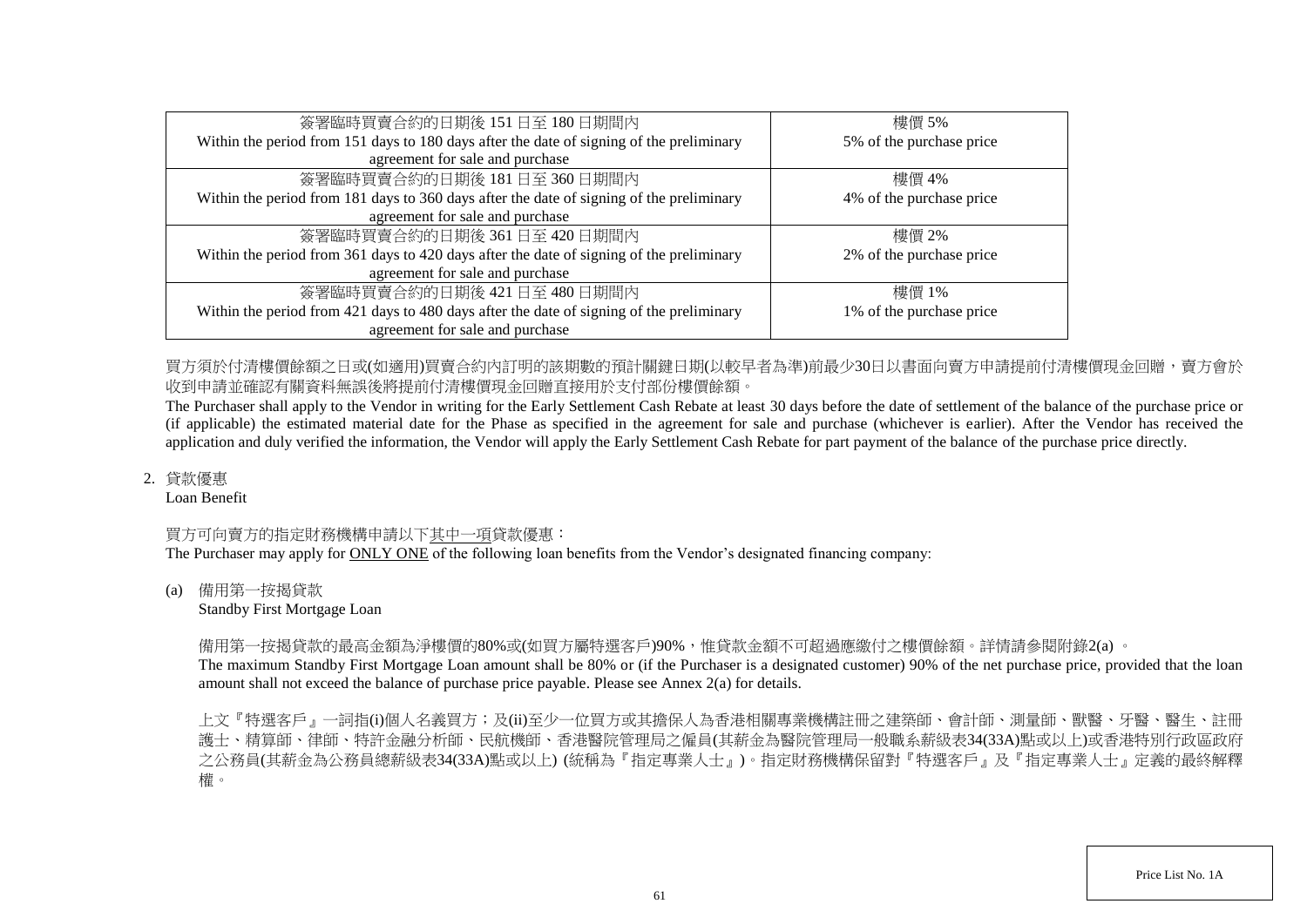The term "designated customer" above means (i) the Purchaser(s) who is/are individual(s); and (ii) at least one of the Purchaser(s) or his/her guarantor(s) is/are registered with the relevant professional bodies in Hong Kong as architect, accountant, surveyor, veterinarian, dentist, doctor, registered nurse, actuary, lawyer, Chartered Financial Analyst, airline pilot, staff of Hospital Authority of Hong Kong (with salary at Hospital Authority General Pay Scale Point 34 (33A) or above) or civil servants of the government of HKSAR (with salary at Civil Services Master Pay Scale Point 34 (33A) or above) (collectively "designated professional person"). The designated financing company reserves the right of final interpretation of the definitions of "designated customer" and "designated professional person".

(b) 備用第二按揭貸款

Standby Second Mortgage Loan

備用第二按揭貸款的最高金額為淨樓價的30%,惟第一按揭貸款(由第一按揭銀行提供)及備用第二按揭貸款總金額不可超過淨樓價的80%,或應繳付之樓 價餘額,以較低者為準。詳情請參閱附錄2(b) 。

The maximum Standby Second Mortgage Loan amount shall be 30% of the net purchase price, provided that the total amount of first mortgage loan (offered by the first mortgagee bank) and the Standby Second Mortgage Loan shall not exceed 80% of the net purchase price, or the balance of purchase price payable, whichever is lower. Please see Annex 2(b) for details.

(c) Regency 120 Plus

Regency 120 Plus

Regency 120 Plus 的最高貸款金額為樓價 120%。詳情請參閱附錄 2(c) 。 The maximum loan amount of Regency 120 Plus shall be 120% of the purchase price. Please see Annex 2(c) for details.

# 上文『淨樓價』一詞指扣除第(4)(SC1)(iii)1段所述的提前付清樓價現金回贈(如有)後的住宅物業之樓價。

The term "net purchase price" above means the amount of the purchase price of the residential property after deducting the Early Settlement Cash Rebate (if any) as set out in paragraph  $(4)(\text{SC1})$ (iii)1.

3. 首 3 年保修優惠

First 3 Years Warranty Offer

在不影響買方於買賣合約下之權利的前提下,凡住宅物業(但不包括住宅物業的花園內的園景及盆栽(如有))有欠妥之處(正常損耗除外),而該欠妥之處並非由任 何人之行為或疏忽造成,買方可於該期數的滿意紙或轉讓同意書發出日(以較早者計)起計 3 年內向賣方發出書面通知,賣方須在收到書面通知後在合理地切實 可行的範圍內盡快自費作出修補。首 3 年保修優惠受其他條款及細則約束。

Without affecting the Purchaser's rights under the agreement for sale and purchase, the Vendor shall at its own cost and as soon as reasonably practicable after receipt of a written notice served by the Purchaser within 3 years from the date of issuance of the certificate of compliance or consent to assign in respect of the Phase (whichever is earlier) rectify any defects (fair wear and tear excepted) to the residential property (excluding the landscape area and potted plants in the garden of the residential property (if any)) caused otherwise than by the act or neglect of any person. The First 3 Years Warranty Offer is subject to other terms and conditions.

4. 住戶停車位優惠

Offer of Residential Car Parking Space(s)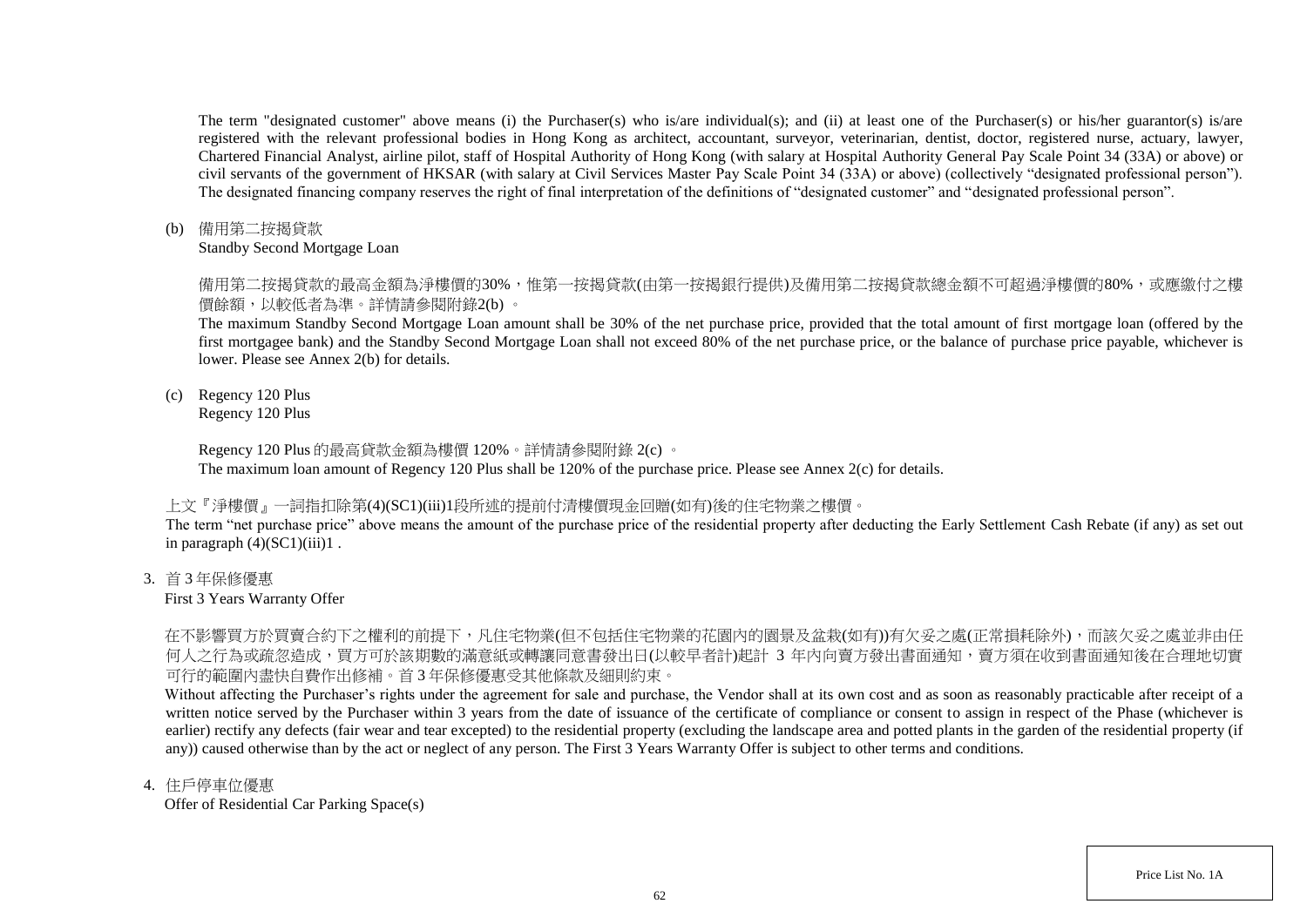(a) 選購於價單上設有符號"#"之住宅物業之買方,可享有認購該期數或其他地政總署署長屆時已發出預售樓花同意書或轉讓同意書的期數內的一個住戶停車 位的權利。買方可根據賣方日後公佈的住戶停車位之銷售安排所規定的時限及方法行使其認購住戶停車位的權利。賣方不作出任何陳述、承諾或保證買方 會獲認購與住宅物業相同期數內的住戶停車位。

The Purchaser of a residential property that is marked with a "#" in the price list is entitled to have an option to purchase one residential car parking space in the Phase or other Phase(s) in respect of which presale consent(s) or consent(s) to assign has/have been issued by the Director of Lands. The Purchaser can exercise his/her/its option to purchase a residential car parking space in accordance with time limit and manner as prescribed by the sales arrangement of the residential car parking spaces to be announced by the Vendor. The Vendor makes no representation, warranty or guarantee that the Purchaser will be offered a residential car parking space within the same Phase as the residential property.

- (b) 如買方不根據賣方日後公佈的住戶停車位之銷售安排行使其認購住戶停車位的權利,其認購住戶停車位的權利將會自動失效,買方不會為此獲得任何補償。 If the Purchaser does not exercise the option to purchase a residential car parking space in accordance with time limit and manner prescribed by the sales arrangement of the residential car parking spaces to be announced by the Vendor, the option to purchase a residential car parking space shall lapse automatically and the Purchaser shall not be entitled to any compensation therefor.
- (c) 住戶停車位的售價及銷售安排詳情將由賣方全權及絕對酌情決定,並容後公佈。

The price and sales arrangement details of residential car parking spaces will be determined by the Vendor at its sole and absolute discretion and will be announced later.

- (d) 住戶停車位優惠受其他條款及細則(包括但不限於土地批出的條款及細則) 約束。 Offer of Residential Car Parking Space(s) is subject to other terms and conditions (including but not limited to terms and conditions of land grant).
- 5. 員工現金回贈

## Staff Cash Rebate

(a) 買方在按買賣合約付清樓價餘額及遵守合資格證明書內的條款的情況下,可獲賣方提供員工現金回贈(『員工現金回贈』)。員工現金回贈的金額按合資格 證明書內所述之方法計算,最高為售價的5%。

Subject to settlement of the balance of the purchase price in accordance with the agreement for sale and purchase and compliance with the terms of the Letter of Eligibility, the Purchaser shall be entitled to a Staff Cash Rebate ("Staff Cash Rebate") offered by the Vendor which amount shall be calculated according to the method as specified in the Letter of Eligibility, subject to a maximum of 5% of the price.

(b) 賣方會將員工現金回贈直接用於支付部份樓價餘額。

The Vendor will apply the Staff Cash Rebate for part payment of the balance of the purchase price directly.

(c) 員工現金回贈受其他條款及細則約束。 The Staff Cash Rebate is subject to other terms and conditions.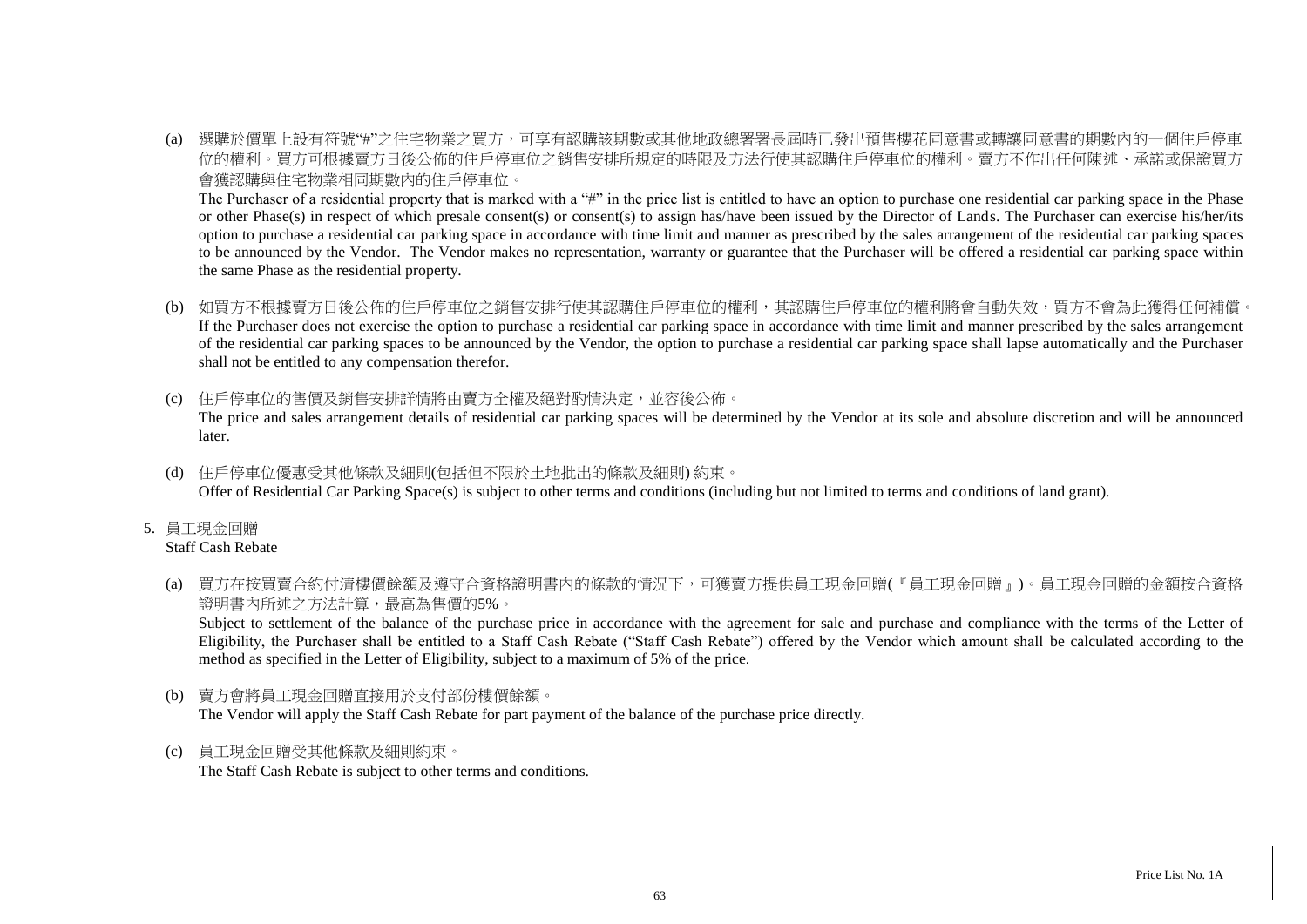(4)(iv) 誰人負責支付買賣該期數中的指明住宅物業的有關律師費及印花稅

Who is liable to pay the solicitors' fees and stamp duty in connection with the sale and purchase of a specified residential property in the Phase

1. 如買方選用賣方指定之代表律師作為買方之代表律師處理其買賣合約及轉讓契,買方原須支付買賣合約及轉讓契兩項法律文件之律師費用(不包括雜費, 雜費須由買方支付)將獲豁免。

If the Purchaser appoints the Vendor's solicitors to act on his/her behalf in the agreement for sale and purchase and the assignment in relation to the purchase, the legal cost (excluding disbursements, which shall be paid by the Purchaser) of the agreement for sale and purchase and the assignment to be borne by the Purchaser shall be waived.

- 2. 如買方選擇另聘代表律師為買方之代表律師處理其買賣合約及轉讓契,買賣雙方須各自負責有關買賣合約及轉讓契兩項法律文件之律師費用。 If the Purchaser chooses to instruct his/her/its own solicitors to act for him/her/it in relation to the agreement for sale and purchase and the assignment, each of the Vendor and the Purchaser shall pay his/her/its own solicitors' legal fees in respect of the agreement for sale and purchase and the assignment.
- 3. 買方須支付一概有關臨時買賣合約、買賣合約及轉讓契之印花稅(包括但不限於任何買方提名書或轉售的印花稅、任何從價印花稅、額外印花稅、買家印 花稅及任何與過期繳付任何印花稅有關的罰款、利息及附加費用)。

All stamp duty on the preliminary agreement for sale and purchase, the agreement for sale and purchase and the assignment (including without limitation any stamp duty on any nomination or sub-sale, any ad valorem stamp duty, special stamp duty, buyer's stamp duty and any penalty, interest and surcharge, etc. for late payment of any stamp duty) shall be borne by the Purchaser.

## (4)(v) 買方須為就買賣該期數中的指明住宅物業簽立任何文件而支付的費用

Any charges that are payable by a Purchaser for execution of any document in relation to the sale and purchase of a specified residential property in the Phase.

製作、登記及完成公契及管理協議、副公契(如有)及管理協議及分副公契(如有)(統稱『公契』)之費用及附於公契之圖則費用的適當分攤、所購物業的業權契據 及文件認證副本之費用、所購物業的買賣合約及轉讓契之圖則費、為申請豁免買家印花稅及/或從價印花稅較高稅率而須作出的任何法定聲明的費用、所購住宅 的按揭(如有)之法律及其他費用及代墊付費用及其他有關所購物業的買賣的文件的所有法律及其他實際支出,均由買方負責。

The Purchaser shall bear and pay a due proportion of the costs for the preparation, registration and completion of the Deed of Mutual Covenant and Management Agreement and the Sub-Deed of Mutual Covenant and Management Agreement (if any) and the Sub-Sub-Deed of Mutual Covenant (if any) (collectively the "DMC") and the plans attached to the DMC, all costs for preparing certified copies of title deeds and documents of the property purchased, all plan fees for plans to be annexed to the agreement for sale and purchase and the assignment of the property purchased, the costs of any statutory declaration required for application for exemption of buyer's stamp duty and/or higher rates of ad valorem stamp duty, all legal and other costs and disbursements in respect of any mortgage (if any) in respect of the property purchased and all legal costs and charges of any other documents relating to the sale and purchase of the property purchased.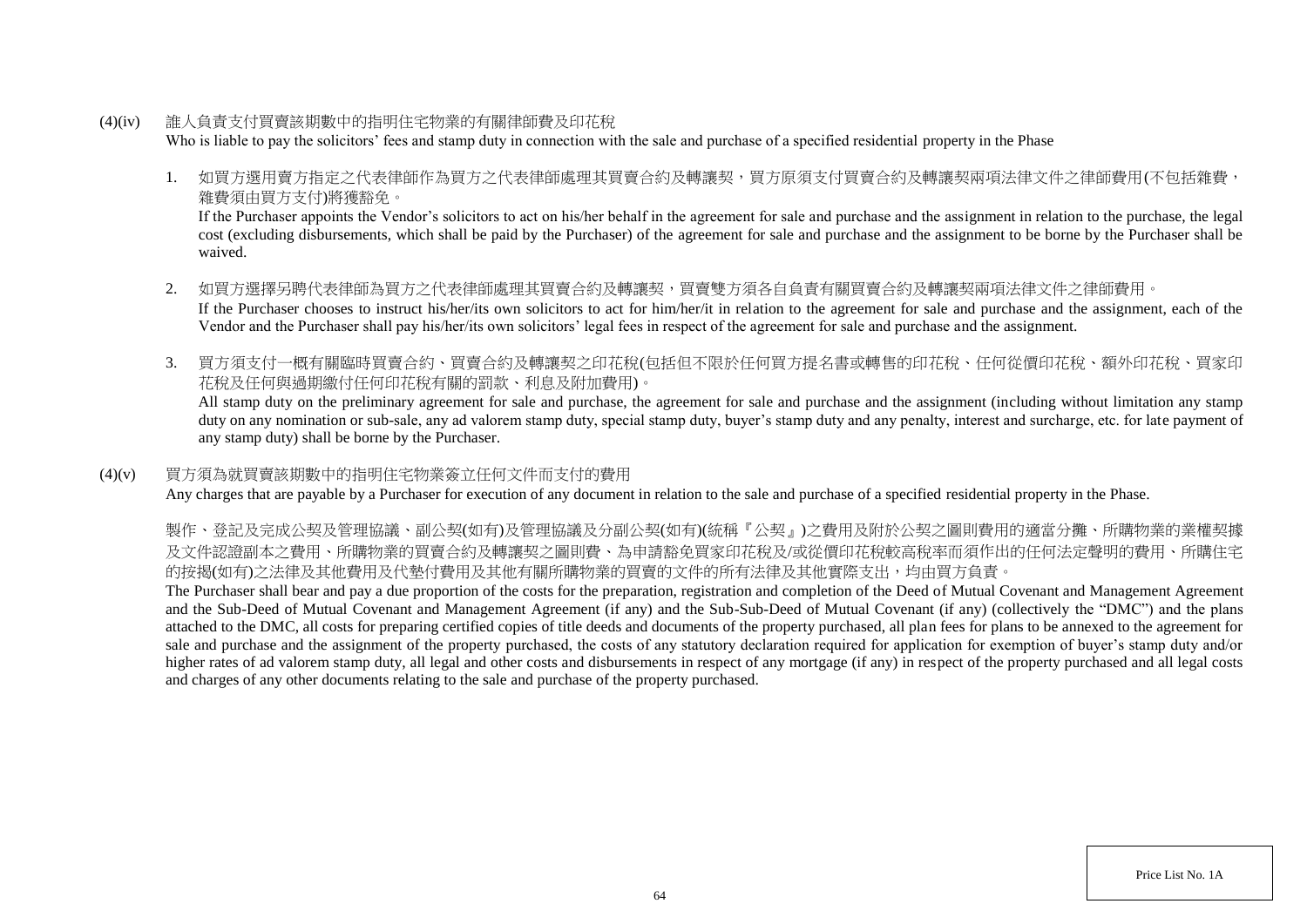# 備註:

Notes:

- 1. 根據香港金融管理局指引,銀行於計算按揭貸款成數時,必須先從樓價中扣除所有提供予買方就購買住宅物業而連帶獲得的全部現金回贈或其他形式的金錢獎賞或 優惠 (如有);而有關還款能力之要求(包括但不限於供款與入息比率之上限)將按個別銀行及香港金融管理局不時公佈之指引而變更。詳情請向有關銀行查詢。 According to Hong Kong Monetary Authority guidelines, the value of all cash rebates or other forms of monetary incentives or benefits (if any) made to the Purchaser in connection with the purchase of a residential property will be deducted from the purchase price when calculating the loan-to-value ratio by the bank; and the relevant repayment ability requirement (including but not limited to the cap of debt servicing ratio) may vary according to the banks themselves and the guidelines announced from time to time by Hong Kong Monetary Authority. For details, please enquire with the banks.
- 2. 所有就購買該期數中的指明住宅物業而連帶獲得的任何折扣、贈品、財務優惠或利益均只提供予臨時買賣合約中訂明的一手買方及不可轉讓。賣方有絕對酌情權決 定買方是否符合資格可獲得該等折扣、贈品、財務優惠或利益。賣方亦保留解釋該等折扣、贈品、財務優惠或利益的相關條款的權利。如有任何爭議,賣方之決定 為最終並對買方有約束力。

All of the discount, gift, financial advantage or benefit to be made available in connection with the purchase of a specified residential property in the Phase are offered to firsthand Purchaser as specified in the preliminary agreement for sale and purchase only and shall not be transferable. The Vendor has absolute discretion in deciding whether a Purchaser is entitled to those discount, gift, financial advantage or benefit. The Vendor also reserves the right to interpret the relevant terms and conditions of those discount, gift, financial advantage or benefit. In case of dispute, the Vendor's decision shall be final and binding on the Purchasers.

3. 如買方希望更改付款計劃或更改任何已選擇之折扣、贈品、財務優惠或利益而須更新成交記錄冊內的記錄,可於不早於簽署臨時買賣合約後30日但不遲於付清樓價 餘額之日或(如適用)買賣合約內訂明的該期數的預計關鍵日期 (以較早者為準)前30日向賣方提出申請,並須向賣方繳付手續費\$5,000及承擔有關律師費用及雜費(如 有)。對前述更改之申請及申請條件的批准與否,視乎有關付款計劃、折扣、贈品、財務優惠或利益的有效性和賣方的最終決定。

If the Purchaser wishes to change the payment plan or change any of the selected discount(s), gift(s), financial advantage(s) or benefit(s) which requires update to the entry(ies) in the Register of Transactions , the Purchaser can apply to the Vendor for such change not earlier than 30 days after the date of signing of the preliminary agreement for sale and purchase but not later than 30 days before the date of settlement of the balance of the purchase price or (if applicable) the estimated material date for the Phase as specified in the agreement for sale and purchase (whichever is earlier), and pay a handling fee of \$5,000 to the Vendor and bear all related solicitor's costs and disbursements (if any). The approval or disapproval of the aforesaid application for change and the application conditions are subject to the availability of the relevant payment plan(s), discount(s), gift(s), financial advantage(s) or benefit(s) and the final decision of the Vendor.

4. 所有由賣方將提供用以支付樓價餘額部份的現金回贈(以向上捨入方式換算至整數),在符合提供現金回贈的相關先決條件的情況下,賣方保留權利以其他方法及形 式將現金回贈支付予買方。

For all cash rebate(s) (rounded up to the nearest integer) that will be offered by the Vendor for part payment of the balance of purchase price, subject to the relevant prerequisite for provision the cash rebate(s) being satisfied, the Vendor reserves the right to pay the cash rebate(s) to the Purchaser by other method(s) and in other manner.

5. 賣方的指定財務機構沒有亦將不會委任任何人士(第三方)處理就向任何擬借款人或任何指明類別的擬借款人批出貸款,無論是促致、洽商、取得或申請貸款,或是 擔保或保證該筆貸款的償還或有關事宜。

The Vendor's designated financing company has not and will not appoint any person (third party) for or in relation to granting a loan to any intending borrower or any specified class of intending borrower, whether as to the procuring, negotiation, obtaining, application, guaranteeing or securing the repayment of such a loan.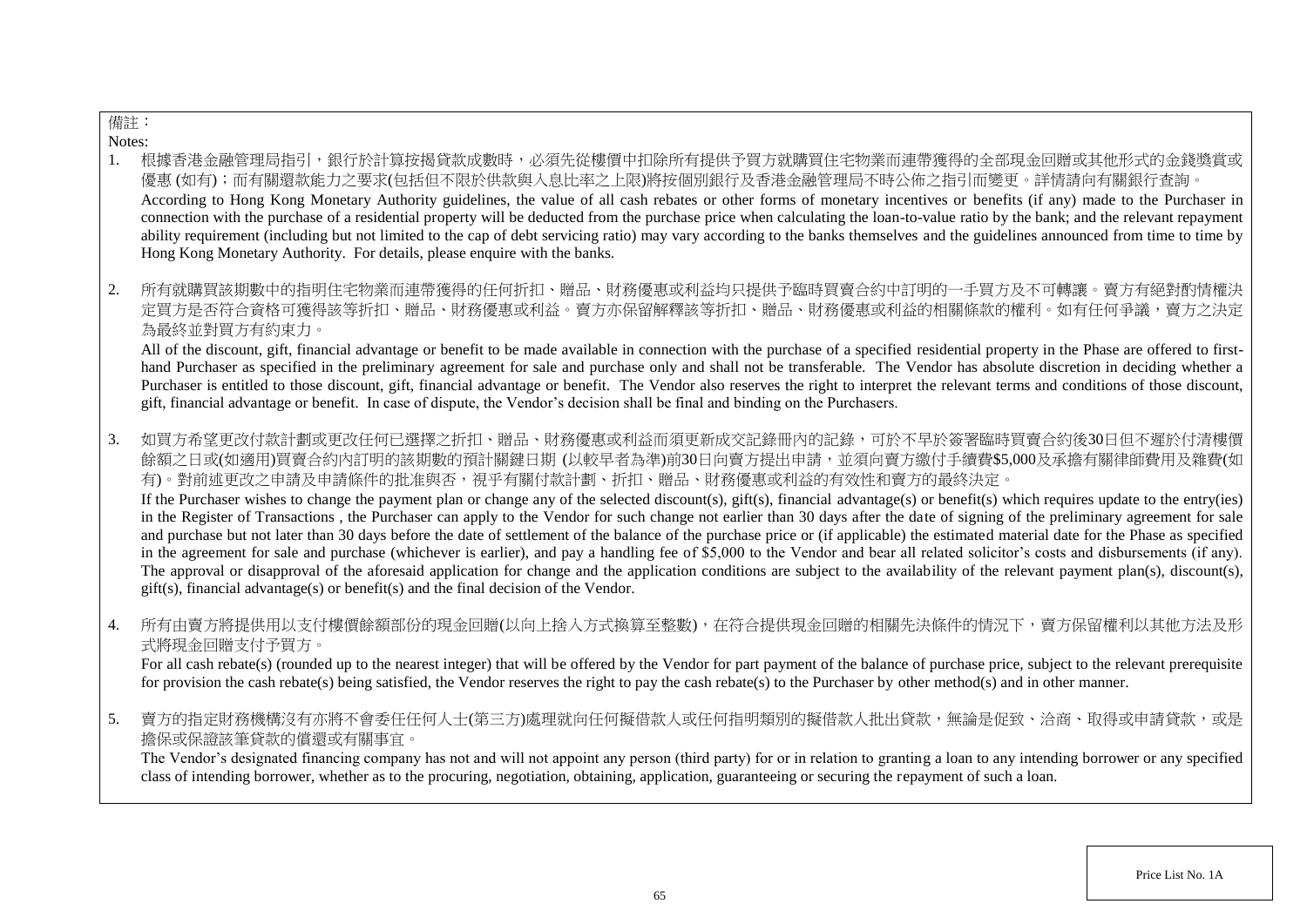6. 由賣方之指定財務機構提供的任何貸款,其最高貸款金額、息率及條款僅供參考,買方實際可獲得的貸款金額、息率及條款須視乎指定財務機構的獨立批核結果而 定,而且可能受法例及政府、香港金融管理局、銀行及相關監管機構不時發出之指引、公布、備忘等(不論是否對指定財務機構有約束力)影響。 The maximum loan amount, interest rate and terms of any loan to be offered by the Vendor's designated financing company are for reference only. The actual loan amount, interest rate and terms to be offered to the Purchaser shall be subject to the independent approval of the designated financing company, and may be affected by the laws and the guidelines, announcement, memorandum, etc. (whether the same is binding on the designated financing company) issued by the Government, Hong Kong Monetary Authority, banks and relevant regulatory authorities from time to time.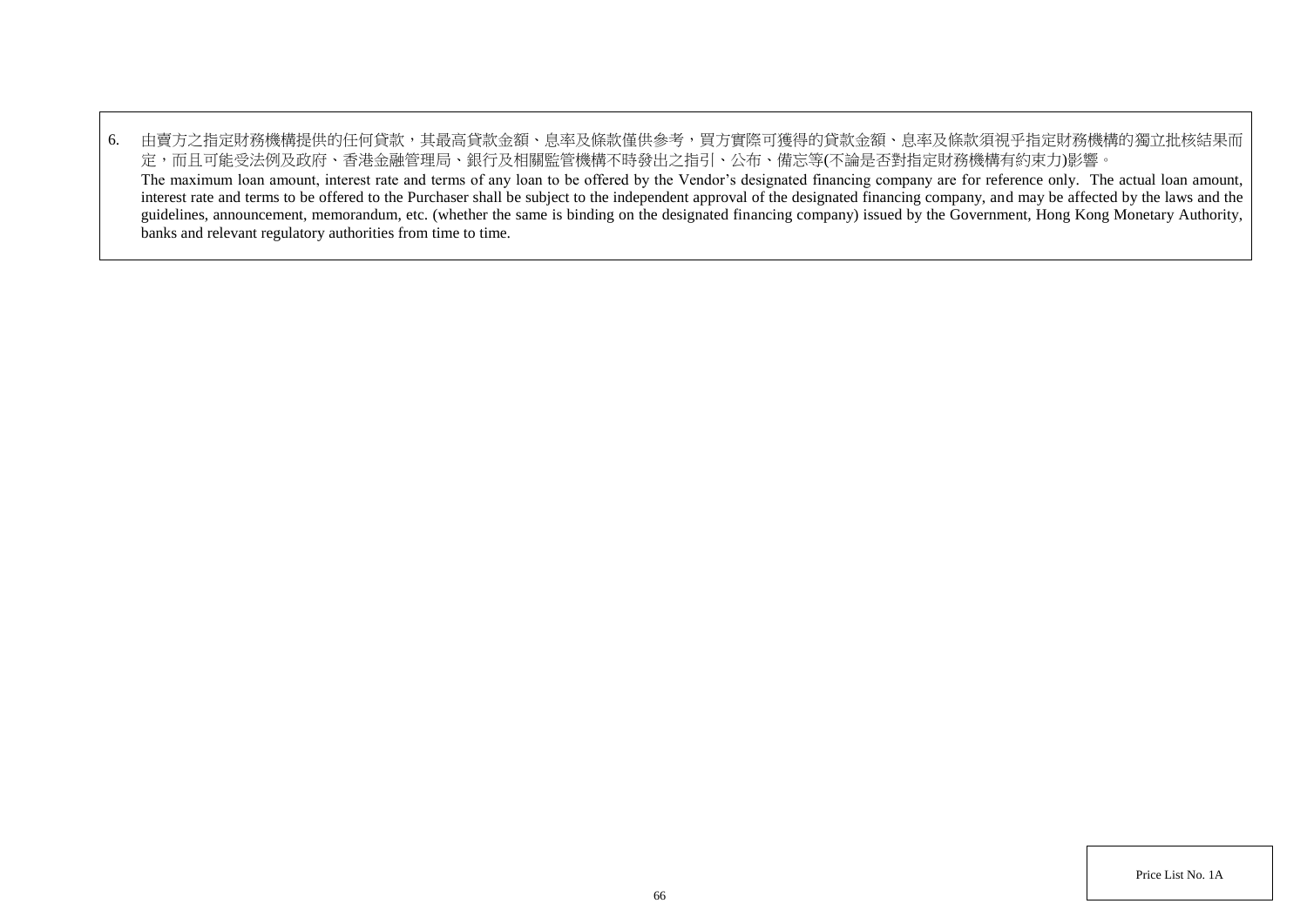附錄 1(a) 印花稅現金回贈

Annex 1(a) Stamp Duty Cash Rebate

(I) 買方須於付清樓價餘額之日或(如適用)買賣合約內訂明的該期數的預計關鍵日期(以較早者為準)前最少30日以書面(連同就買賣合約應付的所有印花稅的正式繳付收 據及(如賣方要求)賣方代表律師樓的相關收據)向賣方申請印花稅現金回贈,賣方會於收到申請並確認有關資料無誤後將印花稅現金回贈直接用於支付部份樓價餘 額。

The Purchaser shall apply to the Vendor in writing (accompanied with the official receipt(s) for payment of all stamp duty payable on the agreement for sale and purchase and (if the Vendor requests) the relevant receipt(s) of the Vendor's solicitors) for the Stamp Duty Cash Rebate at least 30 days before the date of settlement of the balance of the purchase price or (if applicable) the estimated material date for the Phase as specified in the agreement for sale and purchase (whichever is earlier). After the Vendor has received the application and duly verified the information, the Vendor will apply the Stamp Duty Cash Rebate for part payment of the balance of the purchase price directly.

(II) 如買方已從賣方的指定財務機構(『指定財務機構』)獲得過渡性貸款(詳情請參閱附錄1(b)),則印花稅現金回贈會首先支付予指定財務機構用作償還過渡性貸款的 未償還欠款,餘款(如有)才會用於支付部份樓價餘額。

If the Purchaser has obtained the Transitional Loan from the Vendor's designated financing company ("designated financing company") (please see Annex 1(b) for details), then the Stamp Duty Cash Rebate will first be paid to the designated financing company for repayment of any amount outstanding under the Transitional Loan and the balance (if any) will be applied for part payment of the balance of the purchase price.

(III) 在賣方支付印花稅現金回贈金額後,(如適用)即使實際就買賣合約應繳付的相關印花稅金額大於計算印花稅現金回贈所依據的金額,賣方亦無須再向買方支付任何 其他或額外印花稅現金回贈。若有爭議,賣方有權決定印花稅現金回贈的金額,有關決定為最終決定並對買方具有約束力。 After the Vendor has paid the amount of the Stamp Duty Cash Rebate, (if applicable) if the amount of the relevant stamp duty actually payable on the agreement for sale and purchase exceeds the amount based on which the Stamp Duty Cash Rebate is calculated, the Vendor is not required to pay any other or additional Stamp Duty Cash Rebate to the Purchaser. In case of dispute, the Vendor has the right to determine the amount of the Stamp Duty Cash Rebate, and such determination shall be final and binding on the Purchaser.

(IV) 印花稅現金回贈受其他條款及細則約束。

The Stamp Duty Cash Rebate is subject to other terms and conditions.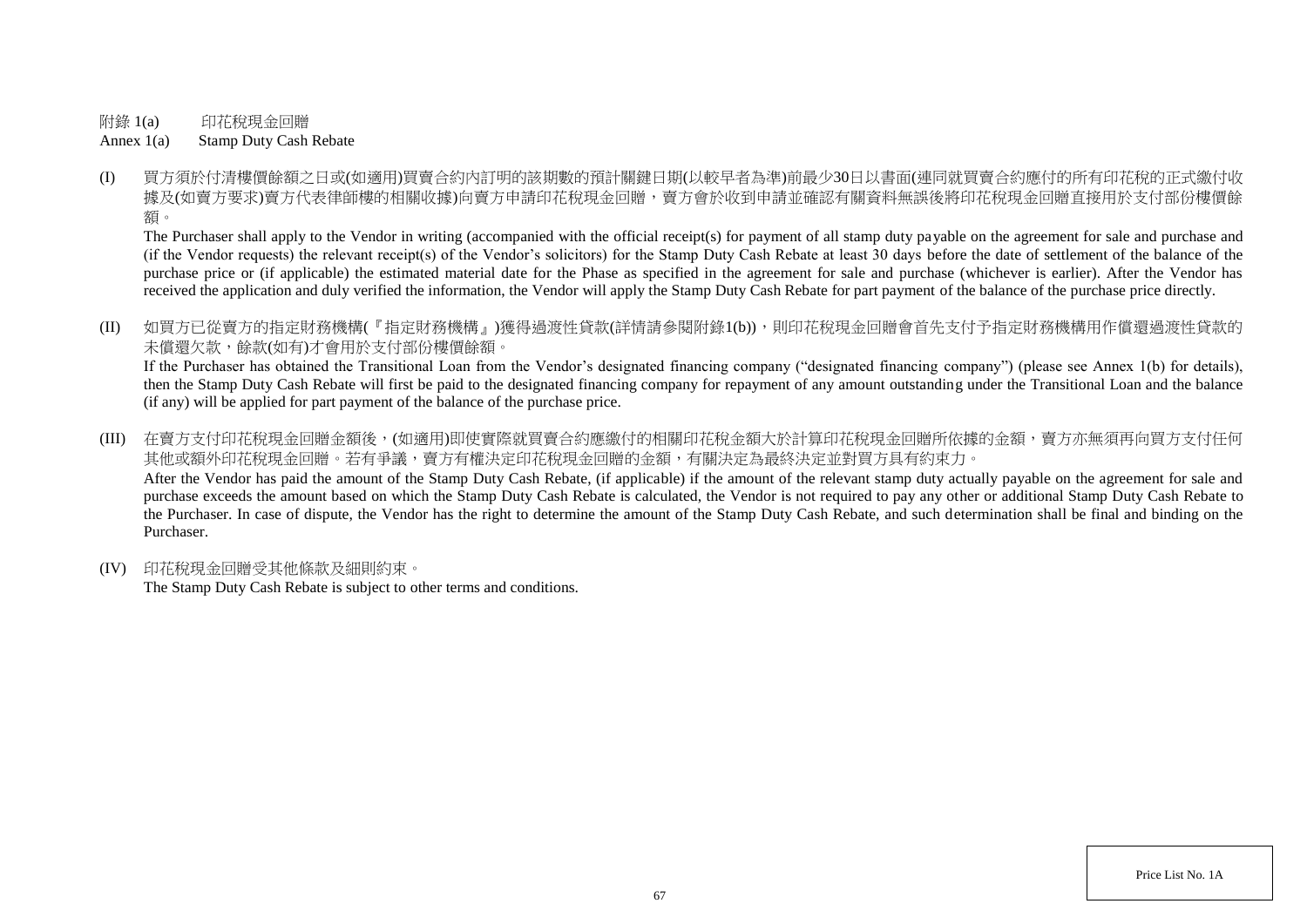#### 附錄 1(b) 過渡性貸款(只適用於買方為個人或香港註冊成立的有限公司及其所有股東及董事均為個人)

Annex 1(b) Transitional Loan (only applicable to the Purchaser who is individual or limited company incorporated in Hong Kong with all its shareholder(s) and director(s) being individual(s))

# 買方可向賣方的指定財務機構(『指定財務機構』)申請過渡性貸款(『過渡性貸款』),主要條款如下:

The Purchaser can apply to the Vendor's designated financing company ("designated financing company") for a Transitional Loan ("Transitional Loan"). Key terms are as follows:

- (I) 買方須於簽署臨時買賣合約時同時申請過渡性貸款。 The Purchaser shall make the application for the Transitional Loan at the same time as the signing of the preliminary agreement for sale and purchase.
- (II) 過渡性貸款的到期日為按買賣合約付清樓價餘額的日期。 The maturity date of the Transitional Loan is the date of settlement of the balance of the purchase price in accordance with the agreement for sale and purchase.

# (III) 利率為5%p.a.。如買方在到期日或之前準時還清過渡性貸款,將獲豁免貸款利息。 Interest rate shall be 5%p.a.. **If the Purchaser shall duly repay the Transitional Loan on or before the maturity date, interest on the Transitional Loan will be waived.**

(IV) 所有過渡性貸款的法律文件須由賣方代表律師準備,並於賣方代表律師的辦事處簽署。買方無須支付任何申請貸款的手續費或法律費用。如買方就過渡性貸款另 行自聘律師作為其代表律師,買方須負責其代表律師有關費用及雜費。

All legal documents of the Transitional Loan shall be prepared by the Vendor's solicitors and signed at the office of the Vendor's solicitors. The Purchaser will not be charged any handling fee or legal fee for processing the loan application. If the Purchaser shall instruct his/her/its own solicitors to act for him/her/it for the Transitional Loan, the Purchaser shall bear his/her/its own solicitors' relevant costs and disbursements.

(V) 在簽署買賣合約之時,買方須向賣方代表律師存放一筆款項,以使賣方代表律師安排在印花稅條例訂明的時限內讓印花稅署署長為買賣合約及(如印花稅條例要求) 臨時買賣合約加蓋印花。該筆款項金額相等於買賣合約(包括加蓋買賣合約副本的定額費用)及(如印花稅條例要求)臨時買賣合約的從價印花稅及(如適用)買家印花 稅的總額,減過渡性貸款的金額。

Upon signing of the agreement for sale and purchase, the Purchaser shall deposit with the Vendor's solicitors a fund for the Vendor's solicitors to arrange for the agreement for sale and purchase and (where required by the Stamp Duty Ordinance) the preliminary agreement for sale and purchase to be stamped by the Collector of Stamp Revenue within the time limit prescribed by the Stamp Duty Ordinance. The amount of the fund is equal to the total amount of ad valorem stamp duty on the agreement for sale and purchase (including the fixed fee for stamping a counterpart of the agreement for sale and purchase) and (where required by the Stamp Duty Ordinance) the preliminary agreement for sale and purchase and (if applicable) the amount of buyer's stamp duty, less the Transitional Loan amount.

(VI) 買方敬請向指定財務機構查詢有關貸款用途及詳情。貸款批出與否及其條款,指定財務機構有最終決定權。不論貸款獲批與否,買方仍須按買賣合約完成住宅物 業的交易及繳付住宅物業的樓價全數。

The Purchaser is advised to enquire with the designated financing company about the purpose and details of the loan. The approval or disapproval of the loan and the terms thereof are subject to the final decision of the designated financing company. Irrespective of whether the loan is approved or not, the Purchaser shall complete the purchase of the residential property and shall pay the full purchase price of the residential property in accordance with the agreement for sale and purchase.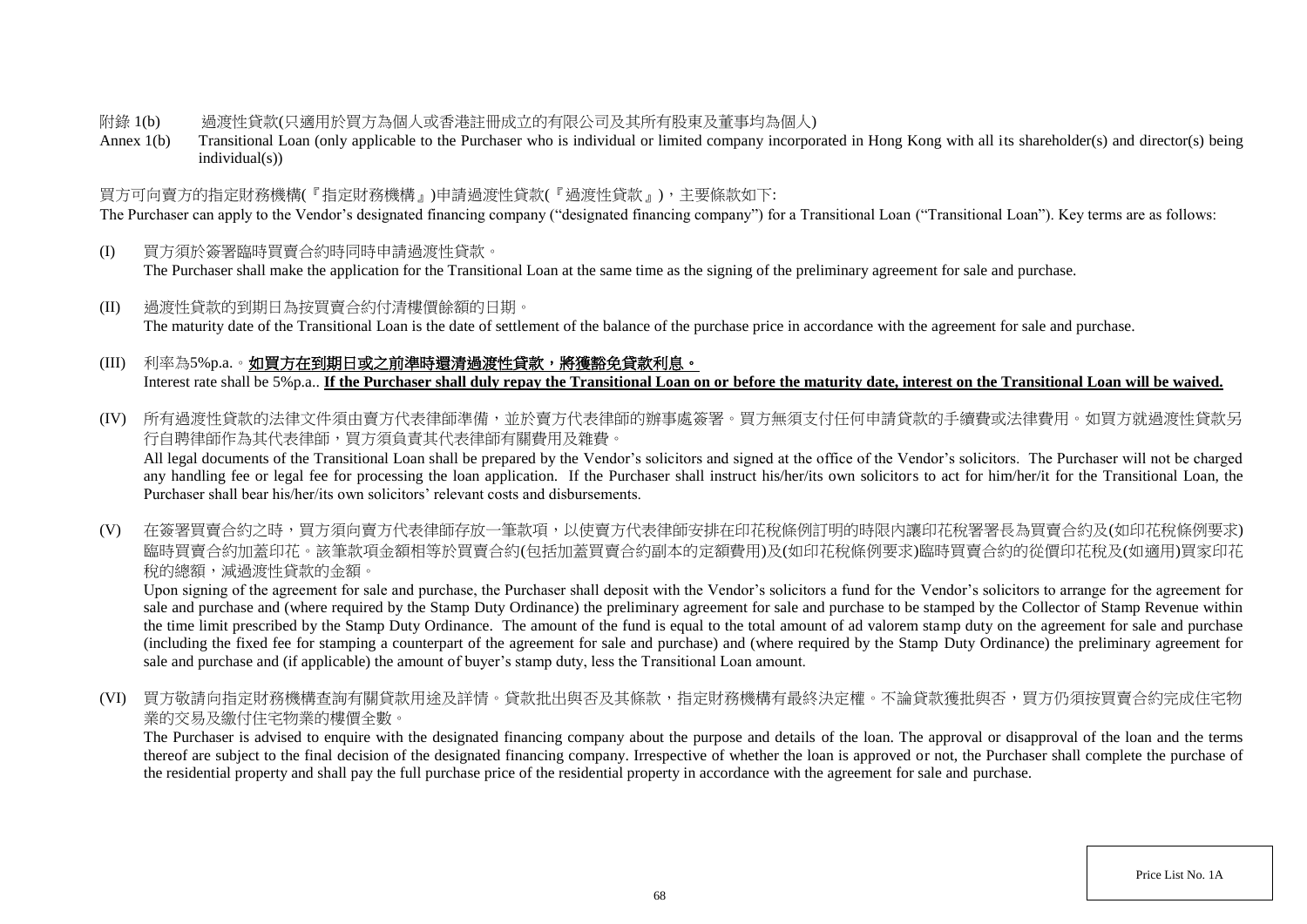(VII) 此貸款受其他條款及細則約束。

This loan is subject to other terms and conditions.

#### (VIII) 賣方無給予或視之為已給予任何就過渡性貸款之批核的陳述或保證。

No representation or warranty is given or shall be deemed to have been given by the Vendor as to the approval of the Transitional Loan.

1. 如買方享有印花稅現金回贈但沒有使用過渡性貸款,在買方按買賣合約付清樓價餘額的情況下,可就每個住宅物業獲港幣\$5,000現金回贈(『港幣\$5,000現金回 贈』)。

If the Purchaser is entitled to the Stamp Duty Cash Rebate but has not utilized the Transitional Loan, subject to settlement of the balance of the purchase price in accordance with the agreement for sale and purchase, a cash rebate of HK\$5,000 for each residential property ("HK\$5,000 Cash Rebate") would be offered to the Purchaser.

2. 買方須於付清樓價餘額之日或(如適用)買賣合約內訂明的該期數的預計關鍵日期(以較早者為準)前最少30日,以書面向賣方申請港幣\$5,000現金回贈,賣方會於收 到申請並確認有關資料無誤後將港幣\$5,000現金回贈直接用於支付部份樓價餘額。

The Purchaser shall apply to the Vendor in writing for the HK\$5,000 Cash Rebate at least 30 days before the date of settlement of balance of purchase price or (if applicable) the estimated material date for the Phase as specified in the agreement for sale and purchase (whichever is earlier). After the Vendor has received the application and duly verified the information to be correct, the Vendor will apply the HK\$5,000 Cash Rebate for part payment of the balance of the purchase price directly.

3. 為免疑問,就購買每個住宅物業,買方只可選擇使用過渡性貸款或獲得港幣\$5.000現金回贈的其中一項。買方須為於同一份臨時買賣合約下購買的所有住宅物業選 擇相同之優惠。

For the avoidance of doubt, for each purchase of a residential property, the Purchaser can only choose either to utilize the Transitional Loan or to obtain the HK\$5,000 Cash Rebate. The Purchaser must choose the same offer for all the residential properties purchased under the same preliminary agreement for sale and purchase.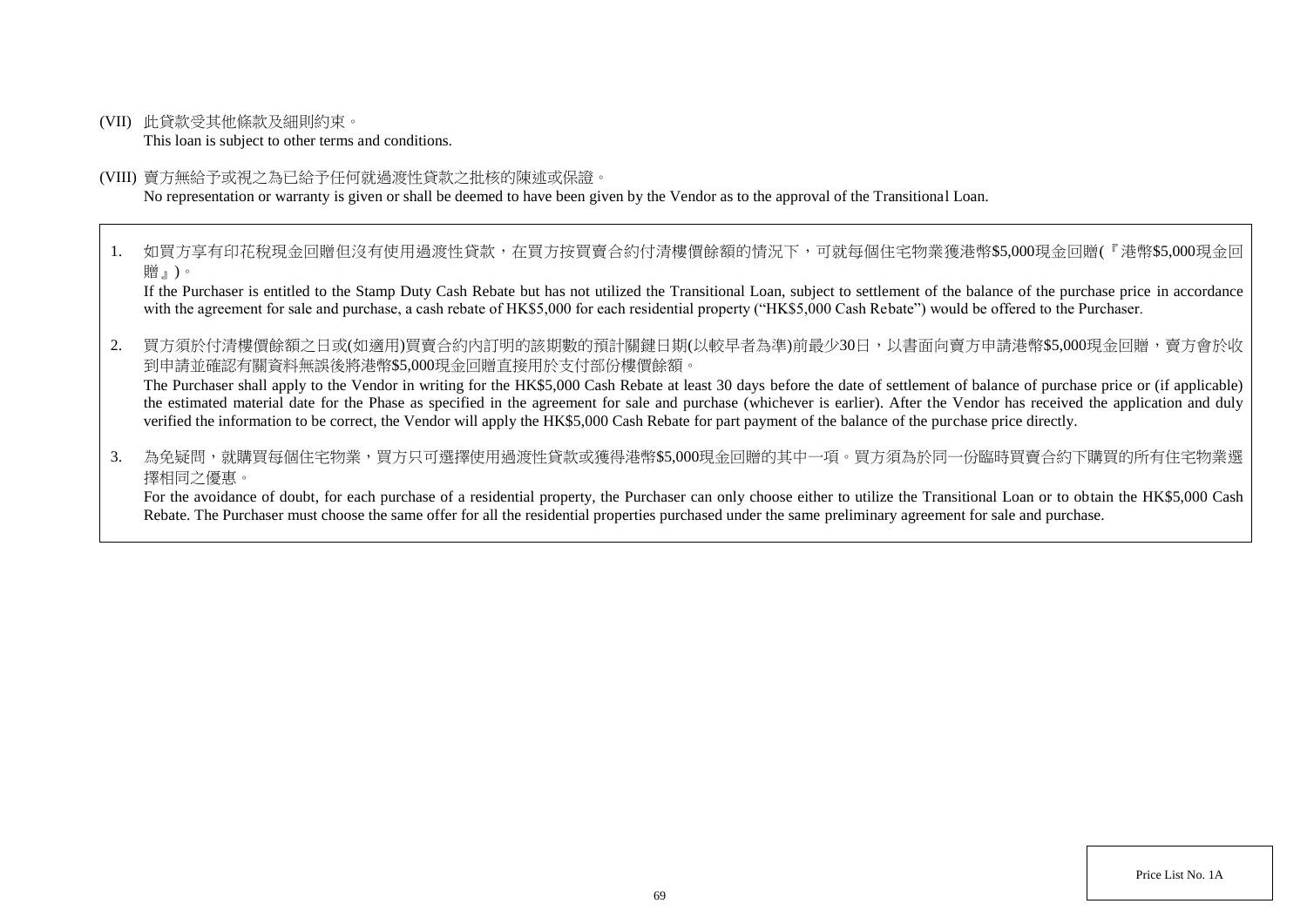# 附錄 2(a) 備用第一按揭貸款

Annex 2(a) Standby First Mortgage Loan

賣方的指定財務機構(『指定財務機構』)提供備用第一按揭貸款 (『第一按揭貸款』) 之主要條款如下: The key terms of a Standby First Mortgage Loan ("First Mortgage Loan") offered by the Vendor's designated financing company ("designated financing company") are as follows:

(I) 買方必須於付清樓價餘額之日或(如適用)買賣合約內訂明的該期數的預計關鍵日期(以較早者為準)前最少60日以書面向指定財務機構申請第一按揭貸款。 The Purchaser shall make a written application to the designated financing company for a First Mortgage Loan not less than 60 days before date of settlement of the balance of the purchase price or (if applicable) the estimated material date for the Phase as specified in the agreement for sale and purchase (whichever is earlier).

## (II) (適用於選擇AVD and BSD靈活付款計劃)

(Applicable to AVD and BSD Flexible Payment Plan)

第一按揭貸款的最高金額為有關付款計劃所述之淨樓價的80%,惟貸款金額不可超過應繳付之樓價餘額。指定財務機構會因應買方及其擔保人(如有)的信貸評估, 對貸款金額作出調整。因應不同付款計劃的支付條款,如買方意欲申請最高貸款金額,可能須提前支付樓價餘額。

The maximum First Mortgage Loan amount shall be 80% of the net purchase price as mentioned in the relevant payment plan, provided that the loan amount shall not exceed the balance of purchase price payable. The designated financing company will adjust the loan amount in accordance with the credit assessment of the Purchaser and his/her/its guarantor (if any). Depending on the different terms of payment of the payment plans, the Purchaser intending to apply for the maximum loan amount may have to early settle the balance of purchase price.

(適用於現金付款計劃、現金 Plus 付款計劃、靈活 Easy 付款計劃、靈活付款計劃、卓越靈活付款計劃及新地員工靈活付款計劃)

(Applicable to Cash Payment Plan, Cash Plus Payment Plan, Flexible Easy Payment Plan, Flexible Payment Plan, Premier Flexible Payment Plan and SHKP Staff Flexible Payment Plan)

等一按揭貸款的最高金額為有關付款計劃所述之淨樓價的80%或(如買方屬特選客戶)90%,惟貸款金額不可超過應繳付之樓價餘額。指定財務機構會因應買方及其 擔保人(如有)的信貸評估,對貸款金額作出調整。因應不同付款計劃的支付條款,如買方意欲申請最高貸款金額,可能須提前支付樓價餘額。

The maximum First Mortgage Loan amount shall be 80% or (if the Purchaser is/are designated customer(s)) 90% of the net purchase price as mentioned in the relevant payment plan, provided that the loan amount shall not exceed the balance of purchase price payable. The designated financing company will adjust the loan amount in accordance with the credit assessment of the Purchaser and his/her/its guarantor (if any). Depending on the different terms of payment of the payment plans, the Purchaser intending to apply for the maximum loan amount may have to early settle the balance of purchase price.

上文『特選客戶』一詞指(i)個人名義買方;及(ii)至少一位買方或其擔保人為香港相關專業機構註冊之建築師、會計師、測量師、獸醫、牙醫、醫生、註冊護士、 精算師、律師、特許金融分析師、民航機師、香港醫院管理局之僱員(其薪金為醫院管理局一般職系薪級表34(33A)點或以上)或香港特別行政區政府之公務員(其薪 金為公務員總薪級表34(33A)點或以上) (統稱為『指定專業人士』)。指定財務機構保留對『特選客戶』及『指定專業人士』定義的最終解釋權。

The term "designated customer" above means (i) the Purchaser(s) who is/are individual(s); and (ii) at least one of the Purchaser(s) or his/her guarantor(s) is/are registered with the relevant professional bodies in Hong Kong as architect, accountant, surveyor, veterinarian, dentist, doctor, registered nurse, actuary, lawyer, Chartered Financial Analyst, airline pilot, staff of Hospital Authority of Hong Kong (with salary at Hospital Authority General Pay Scale Point 34 (33A) or above) or civil servants of the government of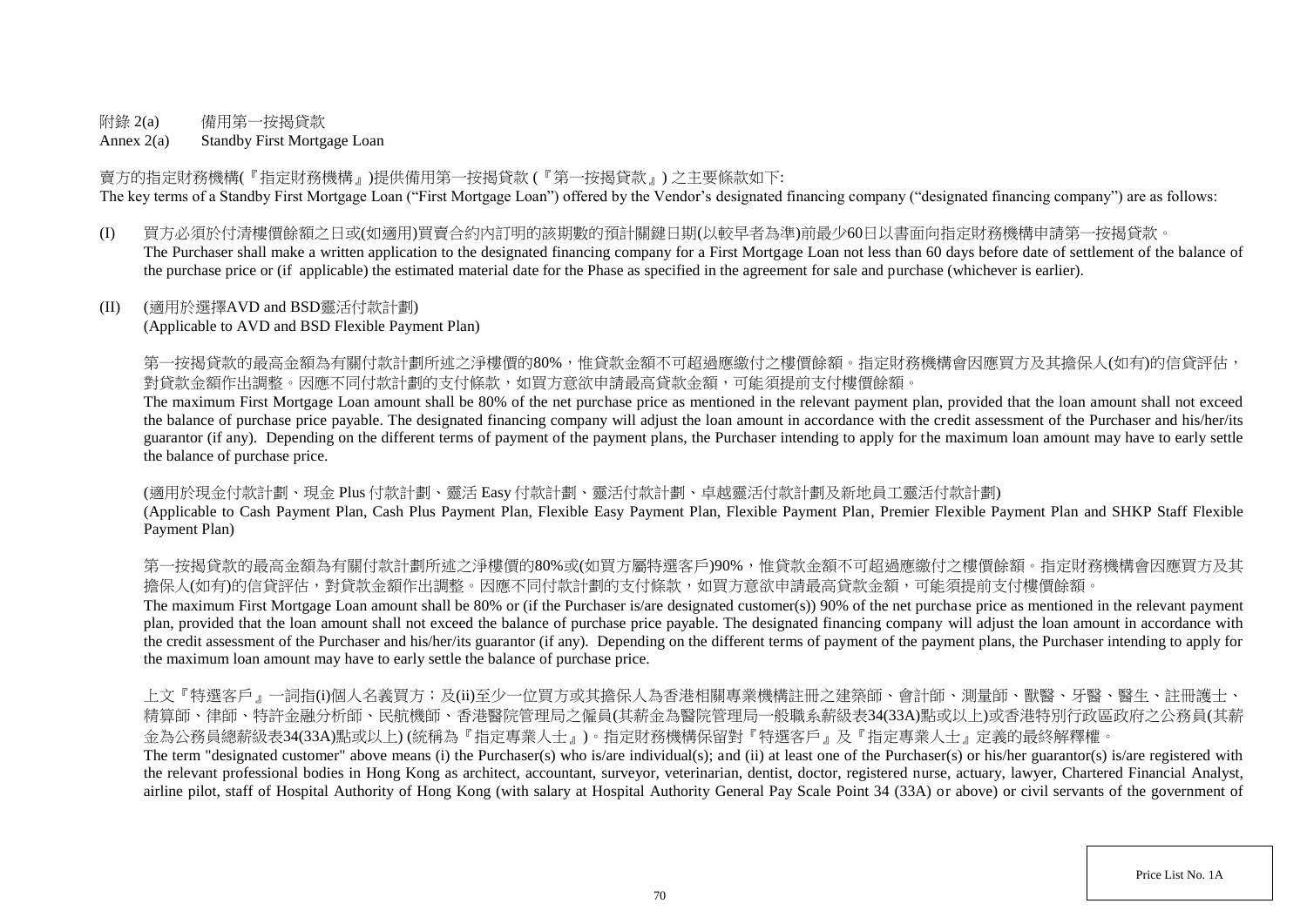HKSAR (with salary at Civil Services Master Pay Scale Point 34 (33A) or above) (collectively "designated professional person"). The designated financing company reserves the right of final interpretation of the definitions of "designated customer" and "designated professional person".

- (III) 第一按揭貸款以該住宅物業之第一法定按揭作抵押。 The First Mortgage Loan shall be secured by a first legal mortgage over the residential property.
- (IV) 該住宅物業只可供買方自住。 The residential property shall only be self-occupied by the Purchaser.
- (V) 第一按揭貸款年期最長為25年。 The maximum tenor of First Mortgage Loan shall be 25 years.
- (VI) 首24個月之按揭利率為香港上海匯豐銀行有限公司不時報價之港元最優惠利率(『港元最優惠利率』)減2.85% p.a.,其後之按揭利率為港元最優惠利率,利率浮動。 最終利率以指定財務機構審批結果而定。

Interest rate for the first 24 months shall be Hong Kong Dollar Best Lending Rate quoted from time to time by The Hongkong and Shanghai Banking Corporation Limited ("Hong Kong Dollar Best Lending Rate") minus 2.85% p.a., thereafter at Hong Kong Dollar Best Lending Rate, subject to fluctuation. The final interest rate will be subject to approval by the designated financing company.

(VII) 買方須以按月分期償還第一按揭貸款。

The Purchaser shall repay the First Mortgage Loan by monthly instalments.

(VIII) 買方及其擔保人(如有)須提供足夠文件證明其還款能力(如買方屬特選客戶,只考慮指定專業人士的還款能力),包括但不限於在指定財務機構要求下提供信貸報告、 稅單、其他收入證明及/或銀行紀錄。指定財務機構會對買方及其擔保人(如有)進行信貸審查及評估。

The Purchaser and his/her/its guarantor (if any) shall provide sufficient documents to prove his/her/its repayment ability (if the Purchaser is a designated customer, only the repayment ability of the designated professional person(s) will be considered), including without limitation the provision of credit report, Tax Demand Note, other income proof and/or banking record upon request from the designated financing company. The designated financing company will conduct credit check and assessment on the Purchaser and his/her/its guarantor (if any).

(IX) 第一按揭貸款申請須由指定財務機構獨立審批。

The First Mortgage Loan shall be approved by the designated financing company independently.

(X) 買方須就申請第一按揭貸款支付港幣\$5,000不可退還的申請手續費。(本段不適用於新地員工靈活付款計劃。)

The Purchaser shall pay HK\$5,000 being the non-refundable application fee for the First Mortgage Loan. (This paragraph is not applicable to SHKP Staff Flexible Payment Plan.)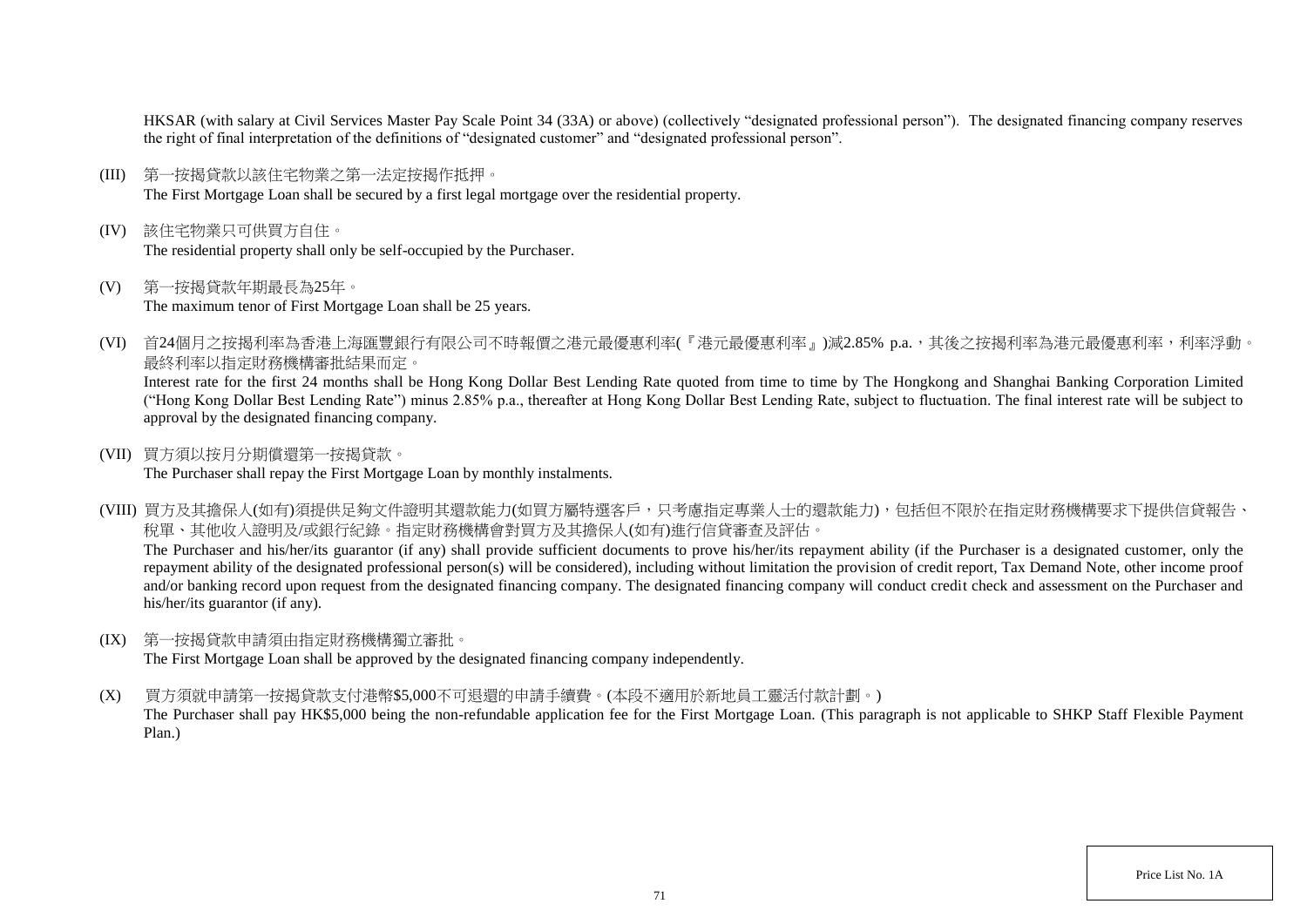(XI) 所有第一按揭貸款法律文件須由賣方代表律師辦理,並由買方負責有關律師費用及雜費。買方可選擇另行自聘律師作為買方代表律師,在此情況下,買方亦須負 責其代表律師有關第一按揭貸款的律師費用及雜費。

All legal documents of First Mortgage Loan shall be handled by the Vendor's solicitors and all the costs and disbursements relating thereto shall be borne by the Purchaser. The Purchaser can choose to instruct his/her/its own solicitors to act for him/her/it, and in such event, the Purchaser shall also bear his/her/its own solicitors' costs and disbursements relating to the First Mortgage Loan.

(XII) 買方敬請向指定財務機構查詢有關第一按揭貸款用途及詳情。第一按揭貸款批出與否、批出貸款金額及其條款,指定財務機構有最終決定權。不論審批結果如何, 買方仍須按買賣合約完成住宅物業的交易及繳付住宅物業的樓價全數。

The Purchaser is advised to enquire with the designated financing company about the purpose and the details of the First Mortgage Loan. The approval, disapproval or the approved loan amount of the First Mortgage Loan and the terms thereof are subject to the final decision of the designated financing company. Irrespective of the assessment result, the Purchaser shall complete the purchase of the residential property and shall pay the full purchase price of the residential property in accordance with the agreement for sale and purchase.

(XIII) 第一按揭貸款受其他條款及細則約束。

The First Mortgage Loan is subject to other terms and conditions.

(XIV) 賣方無給予或視之為已給予任何就第一按揭貸款之安排及批核的陳述或保證。

No representation or warranty is given or shall be deemed to have been given by the Vendor as to the arrangement and the approval of the First Mortgage Loan.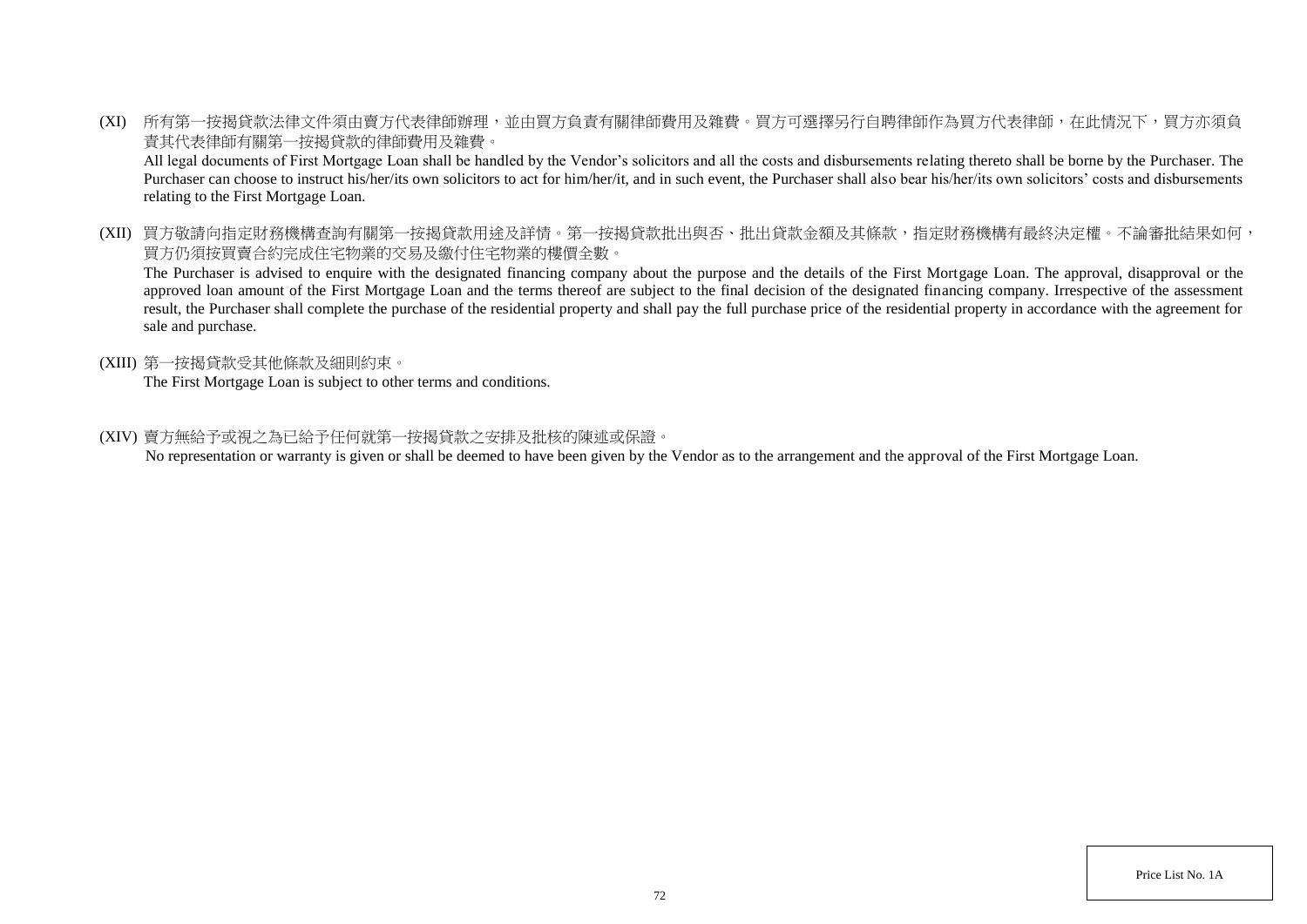附錄 2(b) 備用第二按揭貸款

Annex 2(b) Standby Second Mortgage Loan

賣方的指定財務機構(『指定財務機構』)提供備用第二按揭貸款 (『第二按揭貸款』) 之主要條款如下:

The key terms of a Standby Second Mortgage Loan ("Second Mortgage Loan") offered by the Vendor's designated financing company ("designated financing company") are as follows:

- (I) 買方必須於付清樓價餘額之日或(如適用)買賣合約內訂明的該期數的預計關鍵日期(以較早者為準)前最少60日以書面向指定財務機構申請第二按揭貸款。 The Purchaser shall make a written application to the designated financing company for a Second Mortgage Loan not less than 60 days before the date of settlement of the balance of the purchase price or (if applicable) the estimated material date for the Phase as specified in the agreement for sale and purchase (whichever is earlier).
- (II) 第二按揭貸款的最高金額為有關付款計劃所述之淨樓價的30%,惟第一按揭貸款(由第一按揭銀行提供)及第二按揭貸款總金額不可超過淨樓價的80%,或應繳付之 樓價餘額,以較低者為準。指定財務機構會因應買方及其擔保人(如有)的信貸評估,對貸款金額作出調整。 The maximum Second Mortgage Loan amount shall be 30% of the net purchase price as mentioned in the relevant payment plan, provided that the total amount of first mortgage loan (offered by the first mortgagee bank) and the Second Mortgage Loan shall not exceed 80% of the net purchase price, or the balance of purchase price payable, whichever is lower. The designated financing company will adjust the loan amount in accordance with the credit assessment of the Purchaser and his/her/its guarantor (if any).
- (III) 第二按揭貸款以該住宅物業之法定按揭作抵押。 The Second Mortgage Loan shall be secured by a legal mortgage over the residential property.
- (IV) 該住宅物業只可供買方自住。 The residential property shall only be self-occupied by the Purchaser.
- (V) 第二按揭貸款年期最長為25年,或第一按揭貸款(由第一按揭銀行提供)之年期,以較短者為準。 The maximum tenor of Second Mortgage Loan shall be 25 years or the tenor of first mortgage loan (offered by the first mortgagee bank), whichever is shorter.
- (VI) 以下段落只適用於現金付款計劃、現金**Plus**付款計劃、靈活**Easy**付款計劃、靈活付款計劃、卓越靈活付款計劃及**AVD and BSD**靈活付款計劃 **The paragraphs below are only applicable to Cash Payment Plan, Cash Plus Payment Plan, Flexible Easy Payment Plan, Flexible Payment Plan, Premier Flexible Payment Plan and AVD and BSD Flexible Payment Plan**

首24個月之按揭利率為:

Interest rate for the first 24 months shall be:

● (如第二按揭貸款的金額不超過淨樓價的25%)香港上海匯豐銀行有限公司不時報價之港元最優惠利率(『港元最優惠利率』)減2.85% p.a.;或 (If the amount of the Second Mortgage Loan does not exceed 25% of the net purchase price) Hong Kong Dollar Best Lending Rate quoted from time to time by The Hongkong and Shanghai Banking Corporation Limited ("Hong Kong Dollar Best Lending Rate") minus 2.85% p.a.; or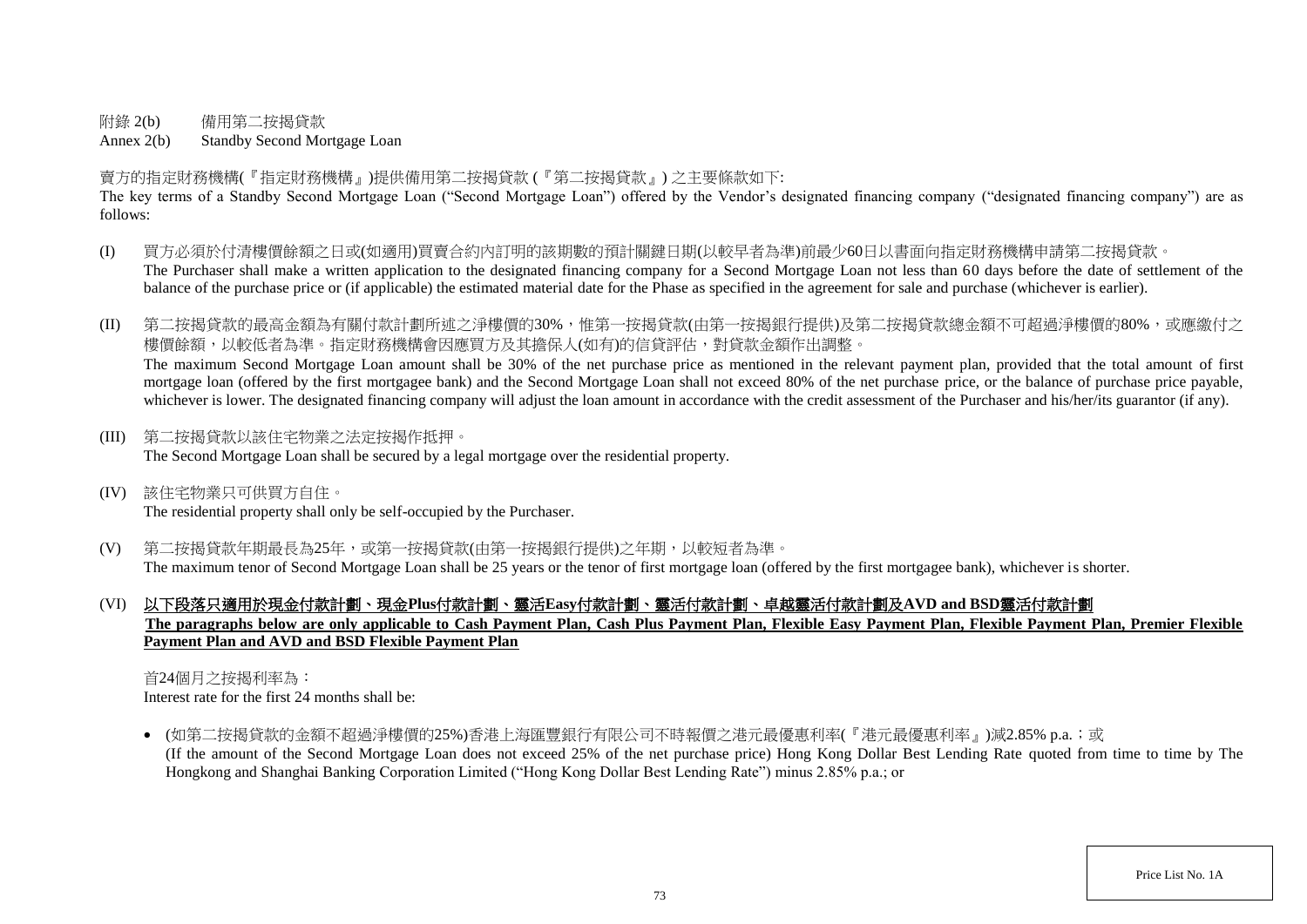(如第二按揭貸款的金額超過淨樓價的25%,但不超過淨樓價的30%)港元最優惠利率減2.35% p.a.,

(If the amount of the Second Mortgage Loan exceeds 25% of the net purchase price, but does not exceed 30% of the net purchase price) Hong Kong Dollar Best Lending Rate minus 2.35% p.a.,

# 其後之按揭利率為港元最優惠利率,利率浮動。最終利率以指定財務機構審批結果而定。

thereafter at Hong Kong Dollar Best Lending Rate, subject to fluctuation. The final interest rate will be subject to approval by the designated financing company.

### 以下段落只適用於新地員工靈活付款計劃 **The paragraph below is only applicable to SHKP Staff Flexible Payment Plan**

全期按揭利率為香港上海匯豐銀行有限公司不時報價之港元最優惠利率(『港元最優惠利率』)減2.85% p.a.,利率浮動。最終利率以指定財務機構審批結果而定。 Interest rate for the whole period shall be Hong Kong Dollar Best Lending Rate quoted from time to time by The Hongkong and Shanghai Banking Corporation Limited ("Hong Kong Dollar Best Lending Rate") minus 2.85% p.a., subject to fluctuation. The final interest rate will be subject to approval by the designated financing company.

# (VII) 買方須以按月分期償還第二按揭貸款。

The Purchaser shall repay the Second Mortgage Loan by monthly instalments.

(VIII) 買方及其擔保人(如有)須提供足夠文件證明其還款能力,包括但不限於在指定財務機構要求下提供信貸報告、稅單、其他收入證明及/或銀行紀錄。指定財務機構 會對買方及其擔保人(如有)進行信貸審查及評估。

The Purchaser and his/her/its guarantor (if any) shall provide sufficient documents to prove his/her/its repayment ability, including without limitation the provision of credit report, Tax Demand Note, other income proof and/or banking record upon request from the designated financing company. The designated financing company will conduct credit check and assessment on the Purchaser and his/her/its guarantor (if any).

(IX) 第一按揭銀行須為指定財務機構所指定及轉介之銀行,買方並且須首先得到該銀行同意辦理第二按揭貸款。

The first mortgagee bank shall be nominated and referred by the designated financing company and the Purchaser shall obtain prior consent from the first mortgagee bank to apply for the Second Mortgage Loan.

- (X) 第一按揭貸款(由第一按揭銀行提供)及第二按揭貸款須由有關承按機構獨立審批。 The first mortgage loan (offered by the first mortgagee bank) and the Second Mortgage Loan shall be approved by the relevant mortgagees independently.
- (XI) 所有第二按揭貸款法律文件須由賣方代表律師辦理,並由買方負責有關律師費用及雜費。買方可選擇另行自聘律師作為買方代表律師,在此情況下,買方亦須負 責其代表律師有關第二按揭貸款的律師費用及雜費。

All legal documents of the Second Mortgage Loan shall be handled by the Vendor's solicitors and all the costs and disbursements relating thereto shall be borne by the Purchaser. The Purchaser can choose to instruct his/her/its own solicitors to act for him/her/it, and in such event, the Purchaser shall also bear his/her/its own solicitors' costs and disbursements relating to the Second Mortgage Loan.

(XII) 買方須就申請第二按揭貸款支付港幣\$5,000不可退還的申請手續費。(本段不適用於新地員工靈活付款計劃。)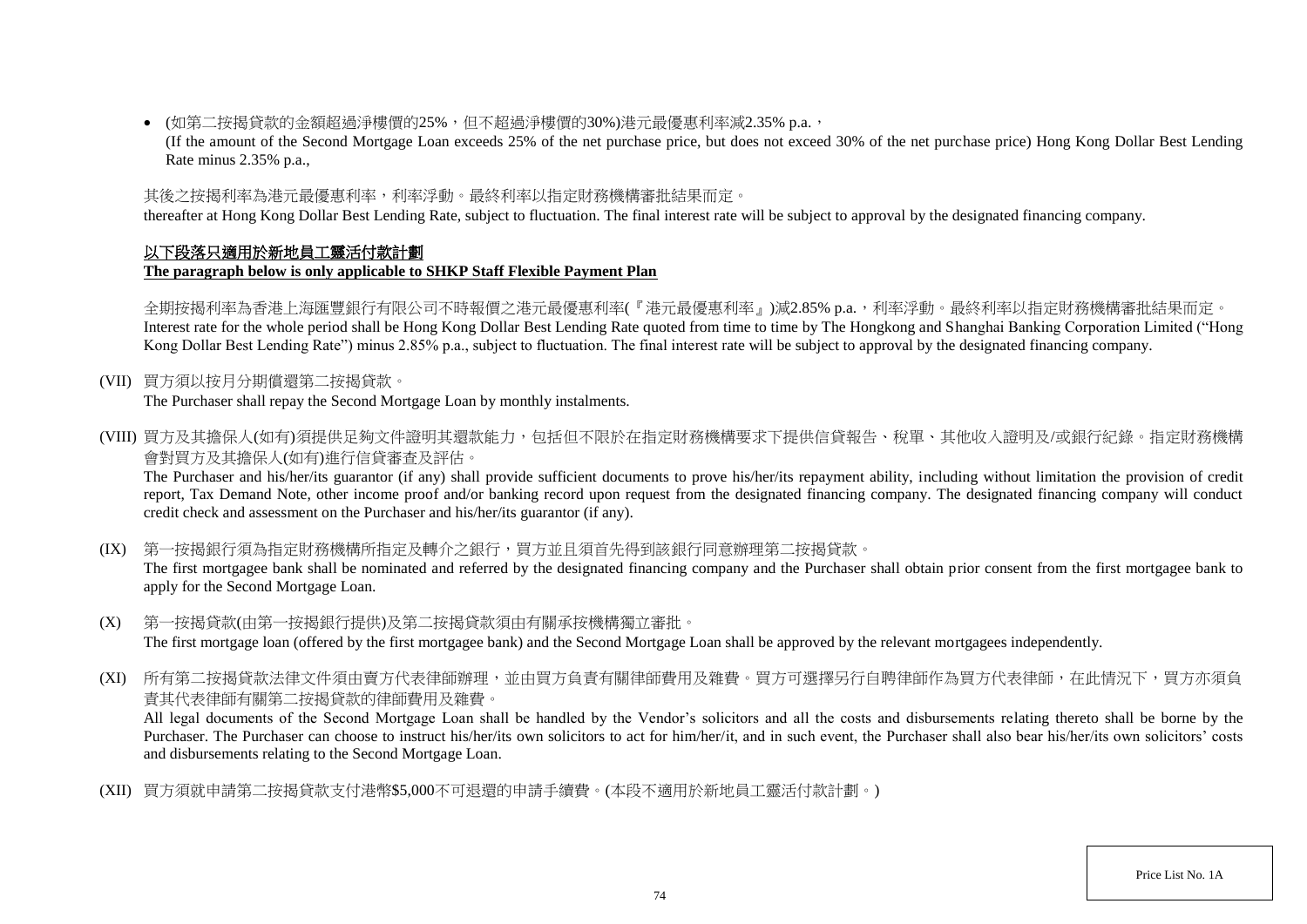The Purchaser shall pay HK\$5,000 being the non-refundable application fee for the Second Mortgage Loan. (This paragraph is not applicable to SHKP Staff Flexible Payment Plan.)

(XIII) 買方敬請向指定財務機構查詢有關第二按揭貸款用途及詳情。第二按揭貸款批出與否、批出貸款金額及其條款,指定財務機構有最終決定權。不論審批結果如何 ,買方仍須按買賣合約完成住宅物業的交易及繳付住宅物業的樓價全數。

The Purchaser is advised to enquire with the designated financing company about the purpose and the details of the Second Mortgage Loan. The approval, disapproval or the approved loan amount of the Second Mortgage Loan and the terms thereof are subject to the final decision of the designated financing company. Irrespective of the assessment result, the Purchaser shall complete the purchase of the residential property and shall pay the full purchase price of the residential property in accordance with the agreement for sale and purchase.

#### (XIV) 此第二按揭貸款受其他條款及細則約束。

This Second Mortgage Loan is subject to other terms and conditions.

(XV) 賣方無給予或視之為已給予任何就第二按揭貸款之安排及批核的陳述或保證。

No representation or warranty is given or shall be deemed to have been given by the Vendor as to the arrangement and the approval of the Second Mortgage Loan.

#### 備註:銀行會根據香港金融管理局的指引,將第二按揭貸款的條款納入銀行的按揭審批考慮。詳情請向有關銀行查詢。

Note: The bank will, in the course of approving any mortgage, take into account the terms and conditions of the Second Mortgage Loan in accordance with Hong Kong Monetary Authority guidelines. For details, please enquire with the banks.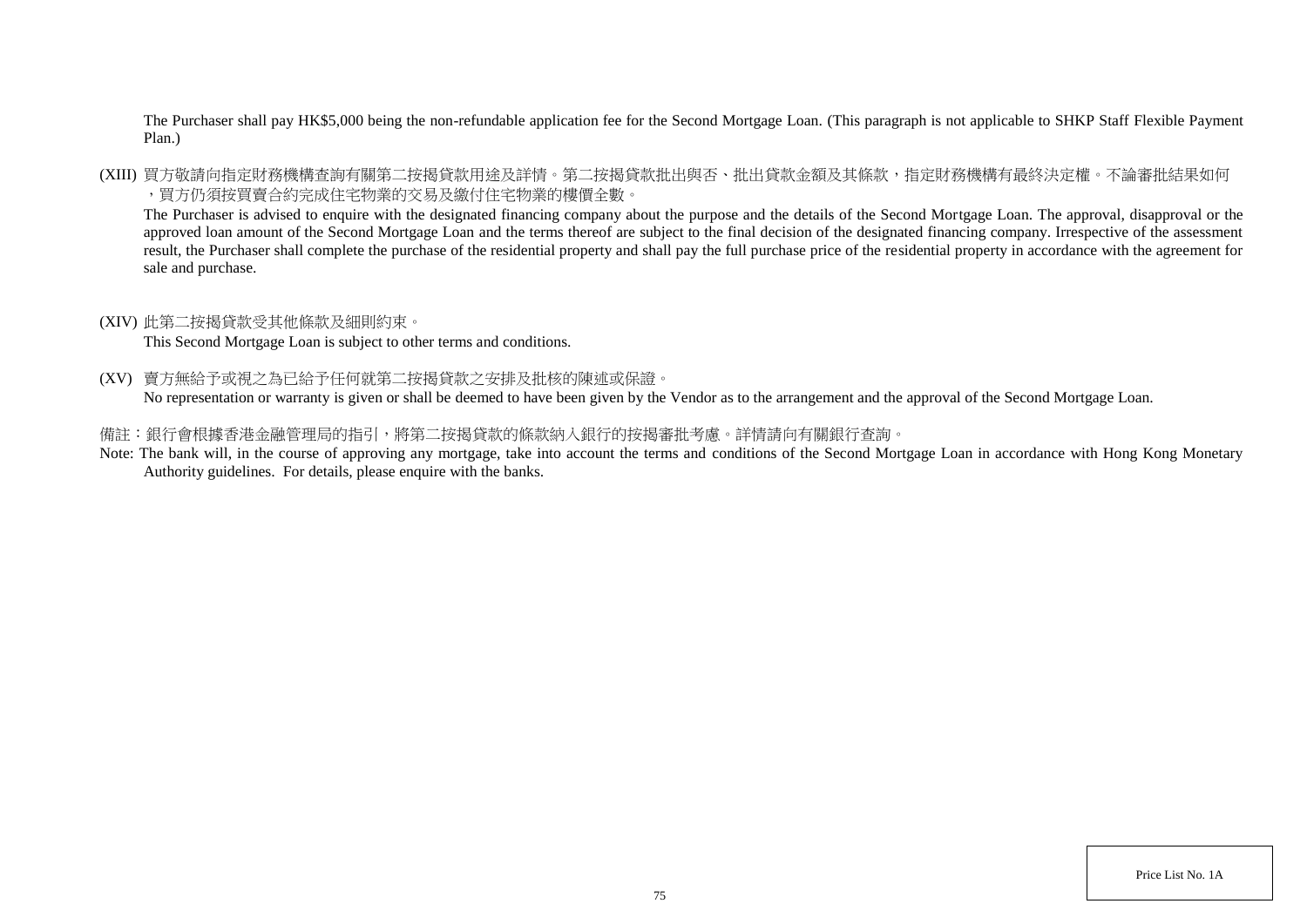附錄 2(c) Regency 120 Plus (只適用於個人名義買方)

Annex  $2(c)$  Regency 120 Plus (applicable only to the Purchaser(s) who is/are individual(s))

買方可向賣方的指定財務機構(『指定財務機構』)申請Regency 120 Plus (『樓價貸款』),主要條款如下: The Purchaser can apply to the Vendor's designated financing company ("designated financing company") for the Regency 120 Plus ("Payment Financing"). Key terms are as follows:

- (I) 買方必須於付清樓價餘額之日或(如適用)買賣合約內訂明的該期數的預計關鍵日期(以較早者為準)前最少60日以書面向指定財務機構申請樓價貸款。 The Purchaser shall make a written application to the designated financing company for a Payment Financing not less than 60 days before date of settlement of the balance of the purchase price or (if applicable) the estimated material date for the Phase as specified in the agreement for sale and purchase (whichever is earlier).
- (II) 樓價貸款必須以該住宅物業之第一法定按揭及一個香港住宅物業(『現有物業』)之第一法定按揭作為抵押。以下為現有物業的基本要求: The Payment Financing shall be secured by a first legal mortgage over the residential property and a first legal mortgage over a Hong Kong residential property ("Existing Property"). The following are the basic requirements of the Existing Property:
	- 現有物業的業主(或其中一位業主)必須為買方(或買方其中一位)或買方的近親(即配偶、父母、子女、兄弟、姊妹、祖父母、外祖父母、孫、孫女、外孫或外孫 女)或買方其中一位的近親;及

The registered owner of the Existing Property (or any one of the registered owners) must be the Purchaser (or any one of the Purchasers) or a close relative (i.e. spouse, parents, children, brothers, sisters, grandparents or grandchildren) of the Purchaser or a close relative of any one of the Purchasers; and

- 現有物業的業權良好;及 The title to the Existing Property is good; and
- 現有物業沒有銀行按揭以外的其他按揭或產權負擔;及 The Existing Property is not subject to any mortgage or incumbrance other than bank mortgage; and
- 現有物業不屬於村屋、1980年前發出入伙紙的單幢式住宅物業、有轉讓限制的物業或非屋苑式的離島物業等;及 The Existing Property is not a village-type house, residential property in a single block with an Occupation Permit issued before 1980, property which is subject to alienation restrictions and non-estate-type property situated on the outlying islands, etc.; and
- 現有物業的價值必須符合以下要求:

The value of the Existing Property must satisfy the following requirement: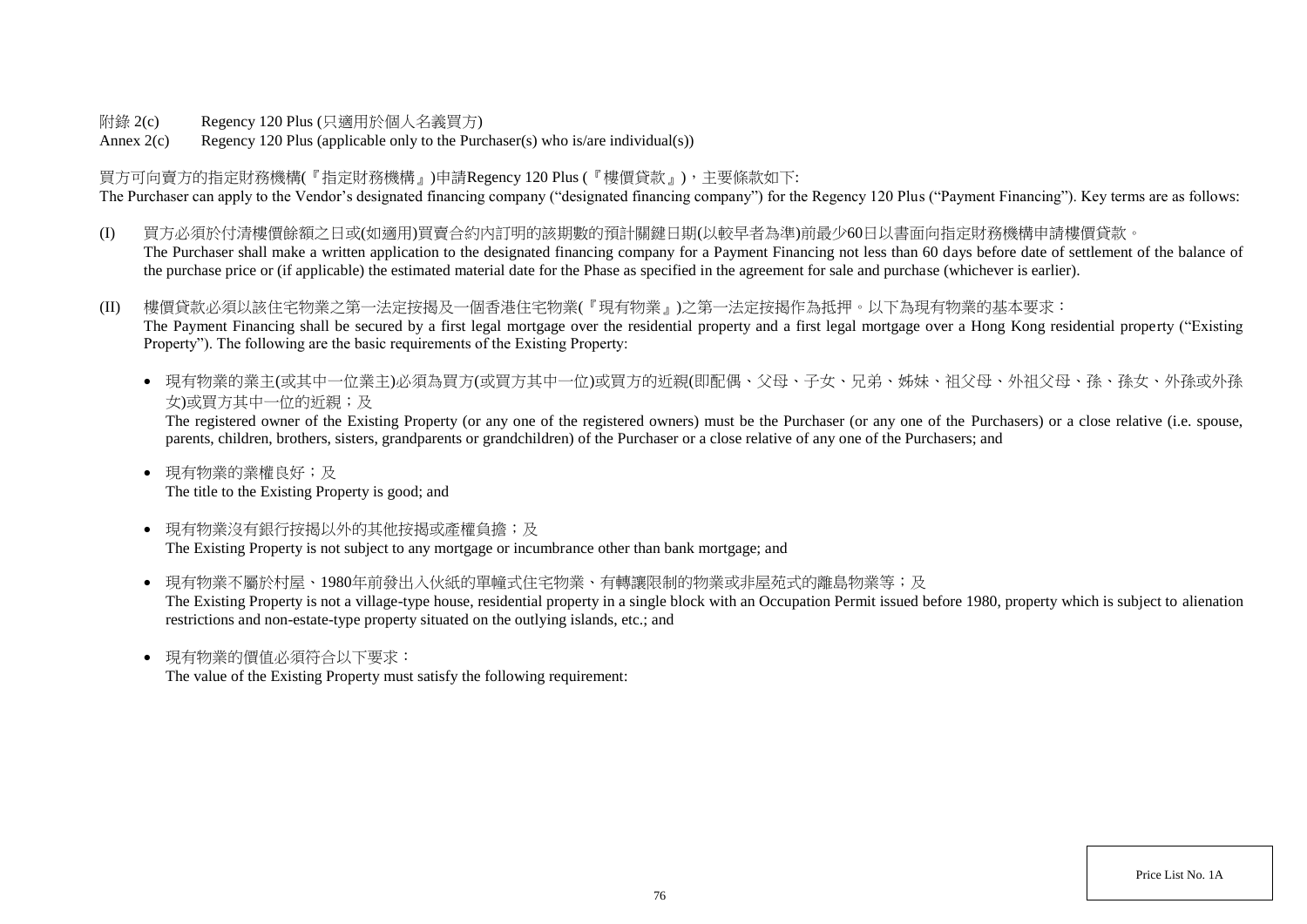| 於申請Regency 120 Plus時,現有物業的按揭                    | 指定財務機構估算現有物業的價值                                                                                                         |  |
|-------------------------------------------------|-------------------------------------------------------------------------------------------------------------------------|--|
| 情況:                                             | The designated financing company's valuation of the Existing Property                                                   |  |
| The mortgage status of the Existing Property at |                                                                                                                         |  |
| the time of application for Regency 120 Plus:   |                                                                                                                         |  |
| 沒有任何按揭                                          | 不低於住宅物業之樓價的30%(或總樓價的30%,如購買兩個或以上住宅物業)                                                                                   |  |
| does not have any mortgage                      | not less than 30% of the purchase price (or 30% of the total purchase price, if two or above residential properties are |  |
|                                                 | purchased) of the residential property.                                                                                 |  |
|                                                 |                                                                                                                         |  |
| 有銀行按揭                                           | 不低於住宅物業之樓價的60% (或總樓價的60%, 如購買兩個或以上住宅物業)                                                                                 |  |
| mortgaged to a bank                             | not less than 60% of the purchase price (or 60% of the total purchase price, if two or above residential properties are |  |
|                                                 | purchased) of the residential property.                                                                                 |  |
|                                                 |                                                                                                                         |  |

## 儘管符合上述要求,指定財務機構保留權利不接受現有物業作為抵押品。

Notwithstanding meeting the above requirements, the designated financing company reserves the right not to accept the Existing Property as security.

# (III) 樓價貸款的最高金額為:

The maximum amount of Payment Financing shall be:

| 於申請Regency 120 Plus時,現有物業的按揭                    | 樓價貸款的最高金額                                                                                                           |
|-------------------------------------------------|---------------------------------------------------------------------------------------------------------------------|
| 情況:                                             | The maximum amount of the Payment Financing                                                                         |
| The mortgage status of the Existing Property at |                                                                                                                     |
| the time of application for Regency 120 Plus:   |                                                                                                                     |
| 沒有任何按揭                                          | (如現有物業的估算價值為樓價30%或以上,但少於樓價40%)樓價的75%扣除所有賣方將提供用以支付樓                                                                  |
| does not have any mortgage                      | 價餘額部份的現金回贈(如有)後的金額,惟貸款金額不可超過應繳付之樓價餘額;或                                                                              |
|                                                 | (if the valuation of the Existing Property is 30% of the purchase price or above, but less than 40% of the purchase |
|                                                 | price) 75% of the purchase price less all cash rebate(s) (if any) that will be offered by the Vendor for part       |
|                                                 | payment of the balance of purchase price, provided that the loan amount shall not exceed the balance of purchase    |
|                                                 | price payable; or                                                                                                   |
|                                                 |                                                                                                                     |
|                                                 | (如現有物業的估算價值為樓價40%或以上,但少於樓價50%)樓價的85%扣除所有賣方將提供用以支付樓                                                                  |
|                                                 | 價餘額部份的現金回贈(如有)後的金額,惟貸款金額不可超過應繳付之樓價餘額;或                                                                              |
|                                                 | (if the valuation of the Existing Property is 40% of the purchase price or above, but less than 50% of the purchase |
|                                                 | price) 85% of the purchase price less all cash rebate(s) (if any) that will be offered by the Vendor for part       |
|                                                 | payment of the balance of purchase price, provided that the loan amount shall not exceed the balance of purchase    |
|                                                 | price payable; or                                                                                                   |
|                                                 |                                                                                                                     |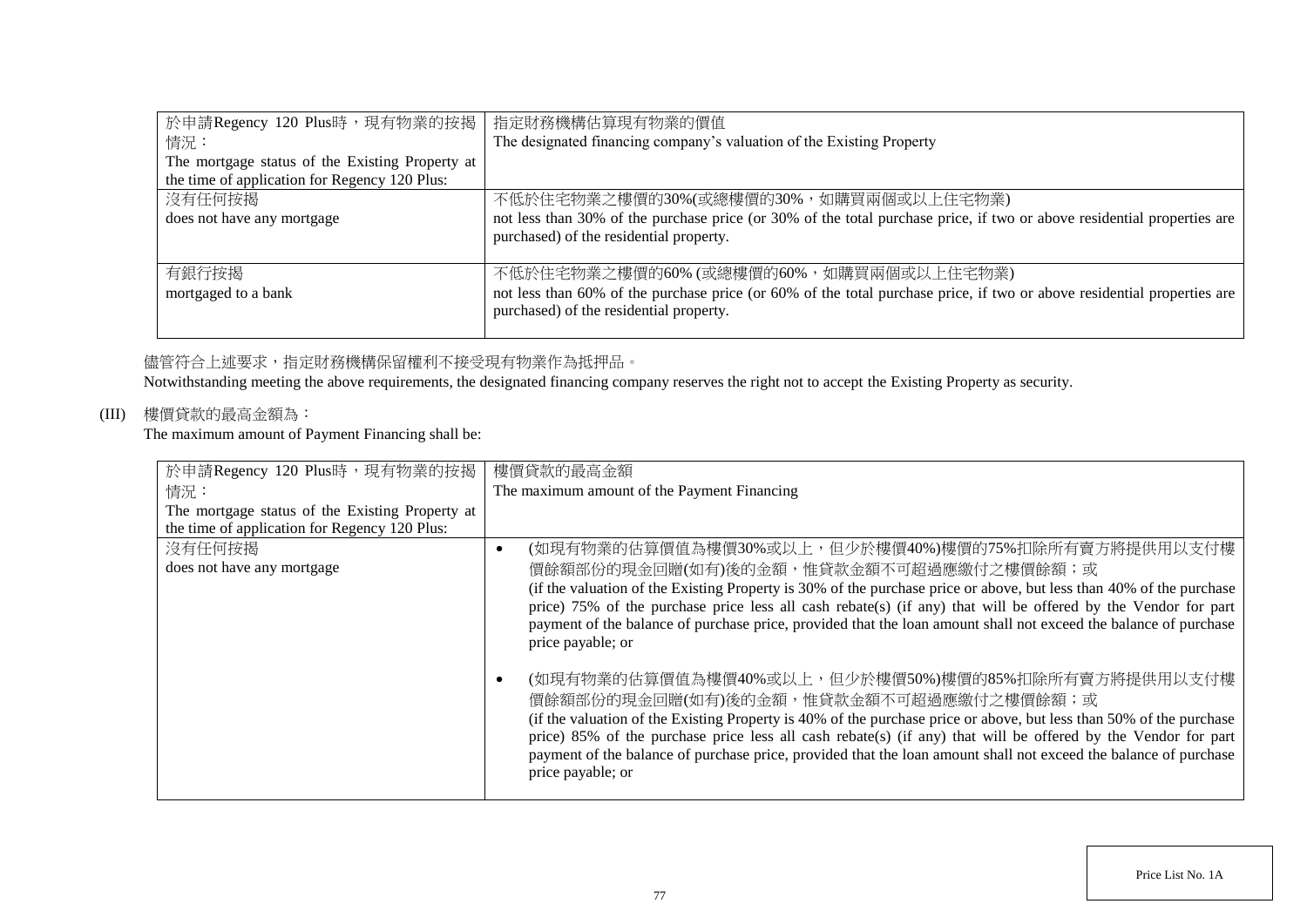|                     | (如現有物業的估算價值為樓價50%或以上)樓價的95%扣除所有賣方將提供用以支付樓價餘額部份的現<br>金回贈(如有)後的金額,惟貸款金額不可超過應繳付之樓價餘額。<br>(if the valuation of the Existing Property is 50% of the purchase price or above) 95% of the purchase price less<br>all cash rebate(s) (if any) that will be offered by the Vendor for part payment of the balance of purchase price,<br>provided that the loan amount shall not exceed the balance of purchase price payable. |
|---------------------|----------------------------------------------------------------------------------------------------------------------------------------------------------------------------------------------------------------------------------------------------------------------------------------------------------------------------------------------------------------------------------------------------------------------|
| 有銀行按揭               | (如現有物業的估算價值為樓價60%或以上,但少於樓價70%)樓價的100%;或<br>$\bullet$                                                                                                                                                                                                                                                                                                                                                                 |
| mortgaged to a bank | (if the valuation of the Existing Property is 60% of the purchase price or above, but less than 70% of the purchase<br>price) 100% of the purchase price; or                                                                                                                                                                                                                                                         |
|                     | (如現有物業的估算價值為樓價70%或以上,但少於樓價80%)樓價的110%;或<br>$\bullet$                                                                                                                                                                                                                                                                                                                                                                 |
|                     | (if the valuation of the Existing Property is 70% of the purchase price or above, but less than 80% of the purchase<br>price) 110% of the purchase price; or                                                                                                                                                                                                                                                         |
|                     | (如現有物業的估算價值為樓價80%或以上)樓價的120%。<br>(if the valuation of the Existing Property is 80% of the purchase price or above)120% of the purchase price.                                                                                                                                                                                                                                                                        |

因應不同付款計劃的支付條款,如買方意欲申請最高貸款金額,可能須提前支付樓價餘額。指定財務機構會因應買方及其擔保人(如有)的信貸評估結果,對貸款金 額作出調整。

Depending on the different terms of payment of the payment plans, the Purchaser intending to apply for the maximum loan amount may have to early settle the balance of purchase price. The designated financing company will adjust the loan amount in accordance with the credit assessment of the Purchaser and his/her/its guarantor (if any).

(IV) 該住宅物業只可供買方自住。

The residential property shall only be self-occupied by the Purchaser.

(V) 買方毋須提供收入證明,但須提供其他指定財務機構所需文件,包括但不限於在指定財務機構要求下提供信貸報告、還款紀錄及/或銀行紀錄。指定財務機構會對 買方及其擔保人(如有)進行信貸審查。

The Purchaser is not required to provide income proof, but is required to provide other necessary documents upon request from the designated financing company, including without limitation, credit report, repayment record and/or banking record. The designated financing company will conduct credit check on the Purchaser and his/her guarantor (if any).

(VI) 買方須提供於到期還款資金安排,並提供相關文件證明。

The Purchaser is required to provide the funding arrangement for repayment on maturity and provide the relevant documents.

(VII) 樓價貸款申請須由指定財務機構獨立審批。

The Payment Financing shall be approved by the designated financing company independently.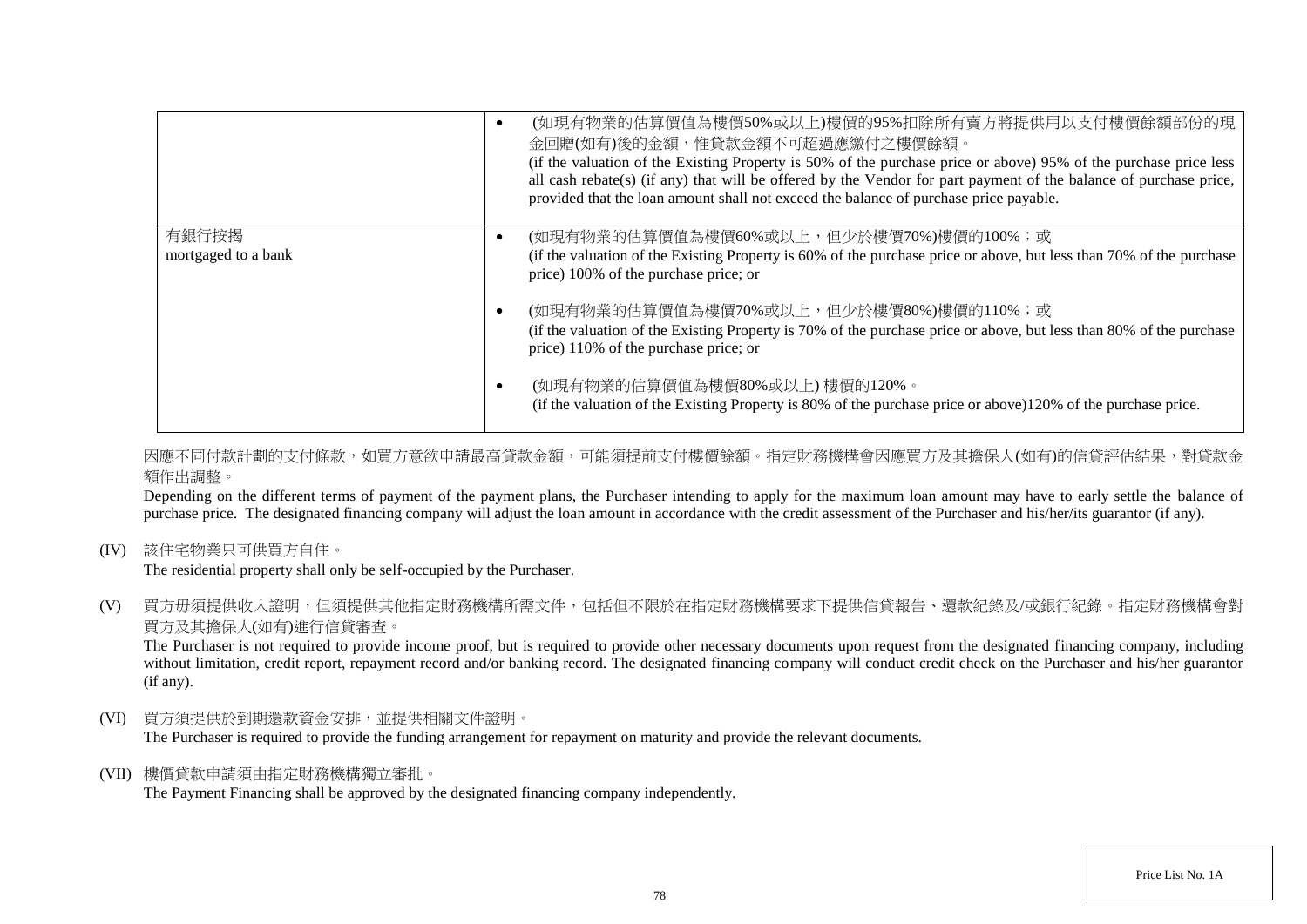(VIII) 樓價貸款必須一次過全部提取,並只可首先用於繳付樓價餘額(『貸款A部份』)及(如適用)然後用於償還現有物業的按揭貸款(『貸款B部份』)。如樓價貸款不足以 償清現有物業的按揭貸款,現有物業的業主須自行安排資金以償清現有物業的按揭貸款。

The Payment Financing shall be fully drawn in one lump sum and shall only be applied for firstly payment of the balance of purchase price ("Tranche A") and (if applicable) secondly repayment of the mortgage loan of the Existing Property ("Tranche B"). If the mortgage loan of the Existing Property cannot fully repaid by the Payment Financing, the registered owner of the Existing Property shall arrange his/her own funds to fully repay the mortgage loan of the Existing Property.

(IX) 樓價貸款的年期最長為 2 年。

The maximum tenor of the Payment Financing shall be 2 years.

- (X) 利率為2.15% p.a.。最終利率以指定財務機構審批結果而定。 Interest rate shall be 2.15%p.a.. The final interest rate will be subject to approval by the designated financing company.
- (XI) 買方須以以下方式償還樓價貸款:

The Purchaser shall repay the Payment Financing in the following manner:

- (i) 每月供款相當於樓價0.5%,先用於支付利息,餘款用於償還樓價貸款的貸款A部份;及 monthly installment amount equivalent to 0.5% of the purchase price shall be paid for interest firstly, and the balance shall be applied for repayment of the Tranche A of the Payment Financing; and
- (ii) 於到期日,全數償還樓價貸款餘款及利息。 fully repay the balance of the Payment Financing and interest on the maturity date.
- (XII) 買方可向指定財務機構申請附錄2(e)所述的延續貸款 (『延續貸款』),於樓價貸款到期日用以償還樓價貸款的貸款A部份。延續貸款的最高金額為: The Purchaser may apply to the designated financing company for the Extended Loan ("Extended Loan") as set out in Annex 2(e) for repayment of the Tranche A of the Payment Financing upon the maturity date of the Payment Financing. The maximum amount of the Extended Loan shall be:

| 於申請Regency 120 Plus時,現有物業的按揭情                       | 延續貸款的最高金額                                                                                                          |  |
|-----------------------------------------------------|--------------------------------------------------------------------------------------------------------------------|--|
| 一況:                                                 | The maximum amount of the Extended Loan                                                                            |  |
| The mortgage status of the Existing Property at the |                                                                                                                    |  |
| time of application for Regency 120 Plus:           |                                                                                                                    |  |
| 沒有任何按揭                                              | 樓價貸款的到期日須償還的樓價貸款的貸款A部份的餘款減去樓價的10%。                                                                                 |  |
| does not have any mortgage                          | the balance of the Tranche A of the Payment Financing repayable on maturity date of the Payment Financing less 10% |  |
|                                                     | of the purchase price.                                                                                             |  |
| 有銀行按揭                                               | 樓價貸款的到期日須償還的樓價貸款的貸款A部份的餘款。                                                                                         |  |
| mortgaged to a bank                                 | the balance of the Tranche A of the Payment Financing repayable on maturity date of the Payment Financing.         |  |
|                                                     |                                                                                                                    |  |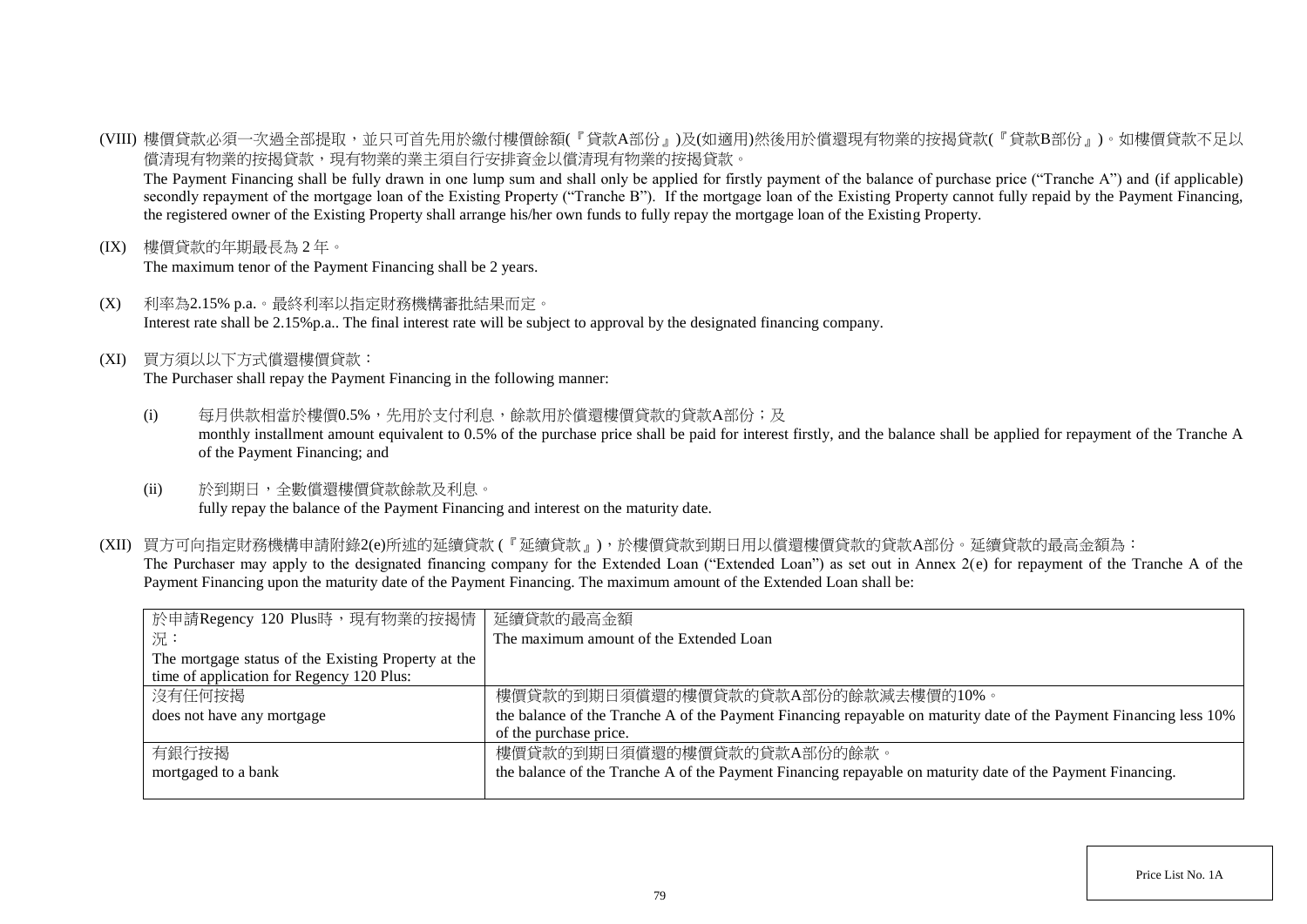# 指定財務機構會因應買方及其擔保人(如有)的信貸評估結果,對貸款金額作出調整。詳情請參閱附錄 2(d)。

The designated financing company will adjust the loan amount in accordance with the credit assessment of the Purchaser and his/her guarantor (if any). Please see Annex 2(d) for details.

(XIII) 所有樓價貸款的法律文件須由賣方代表律師準備,並於賣方代表律師的辦事處簽署。買方無須支付任何申請貸款的手續費或法律費用(惟買方須自行支付為證明其 現有物業良好業權之補契費用(如有))。如買方就樓價貸款另行自聘律師作為其代表律師,買方須負責其代表律師有關費用及雜費。如現有物業有按揭,買方須自 行聘請律師辦理解除按揭手續並支付相關律師費用及雜費。

All legal documents of the Payment Financing shall be prepared by the Vendor's solicitors and signed at the office of the Vendor's solicitors. The Purchaser will not be charged any handling fee or legal fee for processing the loan application (except that the expenses for obtaining any missing title deeds (if any) in order to prove good title of the Existing Property shall be borne by the Purchaser). If the Purchaser shall instruct his/her own solicitors to act for him/her for the Payment Financing, the Purchaser shall bear his/her own solicitors' relevant costs and disbursements. If the Existing Property is mortgaged, the Purchaser shall instruct his/her own solicitors to handle the release of the mortgage and bear his/her own solicitors' relevant costs and disbursements.

(XIV) 買方敬請向指定財務機構查詢有關貸款用途及詳情。貸款批出與否、批出貸款金額及其條款,指定財務機構有最終決定權。不論審批結果如何,買方仍須按買賣 合約完成住宅物業的交易及繳付住宅物業的樓價全數。

The Purchaser is advised to enquire with the designated financing company about the purpose and details of the loan. The approval, disapproval or the approved loan amount of the loan and the terms thereof are subject to the final decision of the designated financing company. Irrespective of the assessment result, the Purchaser shall complete the purchase of the residential property and shall pay the full purchase price of the residential property in accordance with the agreement for sale and purchase.

(XV) 此貸款受其他條款及細則約束。

This loan is subject to other terms and conditions.

(XVI) 賣方均無給予或視之為已給予任何就樓價貸款之批核的陳述或保證。

No representation or warranty is given or shall be deemed to have been given by the Vendor as to the approval of the Payment Financing.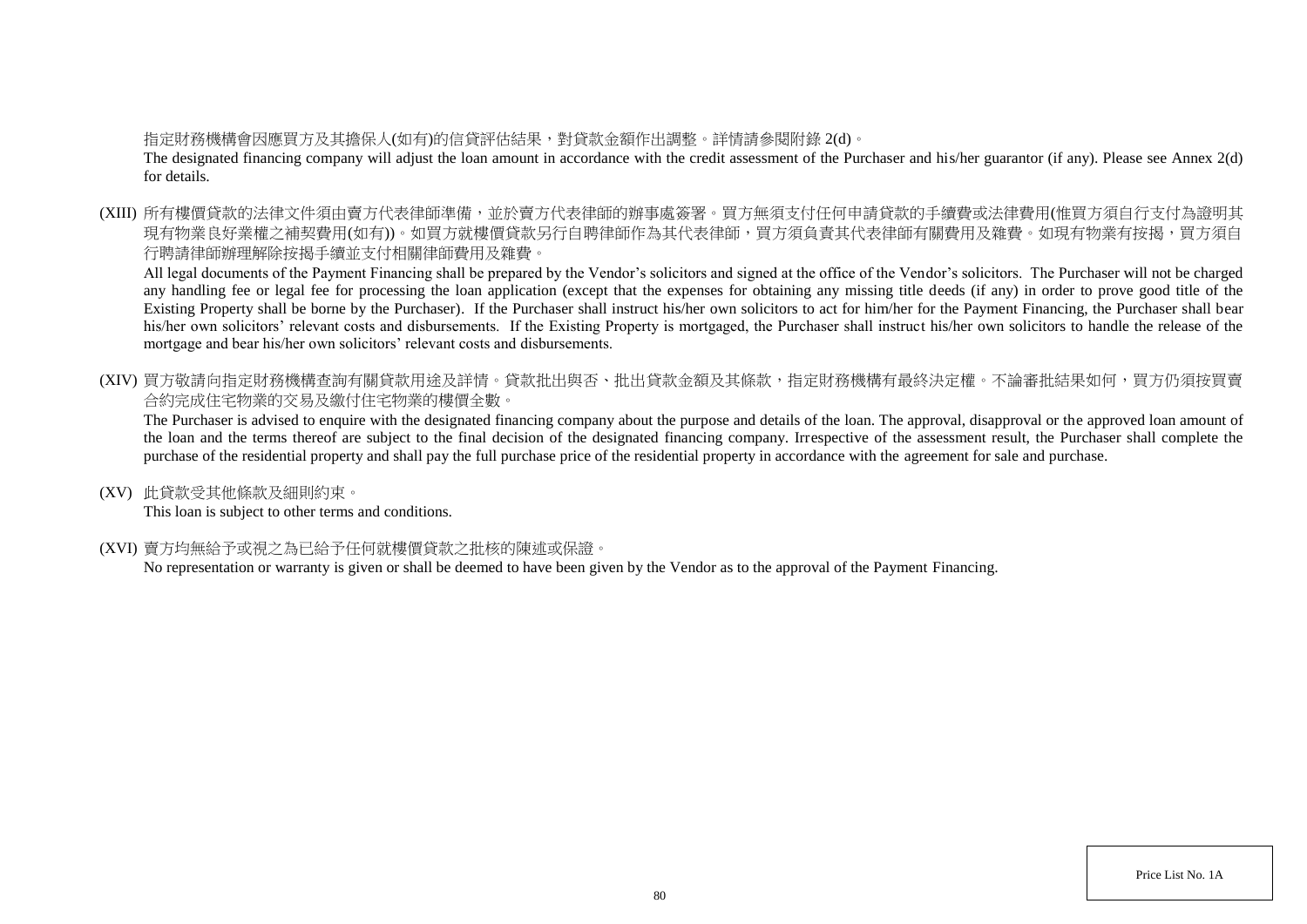### 附錄 2(d) 3 年免息貸款計劃 (只適用於個人名義買方)

Annex 2(d) 3 Years Interest-free Loan Plan (applicable only to the Purchaser(s) who is/are individual(s))

## 買方可向賣方的指定財務機構(『指定財務機構』)申請3年免息貸款計劃 (『特別貸款』),主要條款如下:

The Purchaser can apply to the Vendor's designated financing company ("designated financing company") for 3 Years Interest-free Loan Plan ("Special Loan"). Key terms are as follows:

- (I) 買方必須於付清樓價餘額之日或(如適用)買賣合約內訂明的該期數的預計關鍵日期(以較早者為準)前最少60日以書面向指定財務機構申請特別貸款。 The Purchaser shall make a written application to the designated financing company for the Special Loan not less than 60 days before date of settlement of the balance of the purchase price or (if applicable) the estimated material date for the Phase as specified in the agreement for sale and purchase (whichever is earlier).
- (II) 特別貸款必須以該住宅物業之第一法定按揭作為抵押。 The Special Loan shall be secured by a first legal mortgage over the residential property.
- (III) 該住宅物業供買方自住。 The residential property shall be self-occupied by the Purchaser.
- (VI) 擔保人(如有)必須為買方(或買方其中一位)或買方的指定親屬(即配偶、父母、子女、兄弟或姊妹)或買方其中一位的指定親屬或指定財務機構所接受的其他人士。 The guarantor (if any) must be the Purchaser (or any one of the Purchasers) or a designated relative (i.e. spouse, parents, children, brothers or sisters) of the Purchaser or a designated relative of any one of the Purchasers, or other person accepted by the designated financing company.
- (V) 特別貸款的最高金額為有關付款計劃所述之最高金額。如特別貸款金額為以下列表指明的金額,買方可根據以下列表獲賣方送出特別貸款現金回贈(『特別貸款 現金回贈』)。

The maximum amount of Special Loan shall be the maximum amount as mentioned in the relevant payment plan. If the amount of the Special Loan is equal to the amount specified in the table below, the Purchaser shall be entitled to a Special Loan Cash Rebate ("Special Loan Cash Rebate") offered by the Vendor according to the table below.

| 特別貸款金額                                                                                      | 特別貸款現金回贈金額                      |
|---------------------------------------------------------------------------------------------|---------------------------------|
| The Amount of Special Loan                                                                  | Special Loan Cash Rebate amount |
| 高於淨樓價的70%但不高於淨樓價的75%                                                                        | 樓價1%                            |
| Higher than 70% of the net purchase price but not higher than 75% of the net purchase price | 1\% of the purchase price       |
| 不高於淨樓價的70%                                                                                  | 樓價1.5%                          |
| Not higher than 70% of the net purchase price                                               | 1.5% of the purchase price      |

賣方會於提取特別貸款日後120日內,將特別貸款現金回贈直接存入償還特別貸款的自動轉帳戶口。

The Vendor will directly deposit the Special Loan Cash Rebate to the autopay account of repayment for the Special Loan within 120 days from the drawdown date of the Special Loan.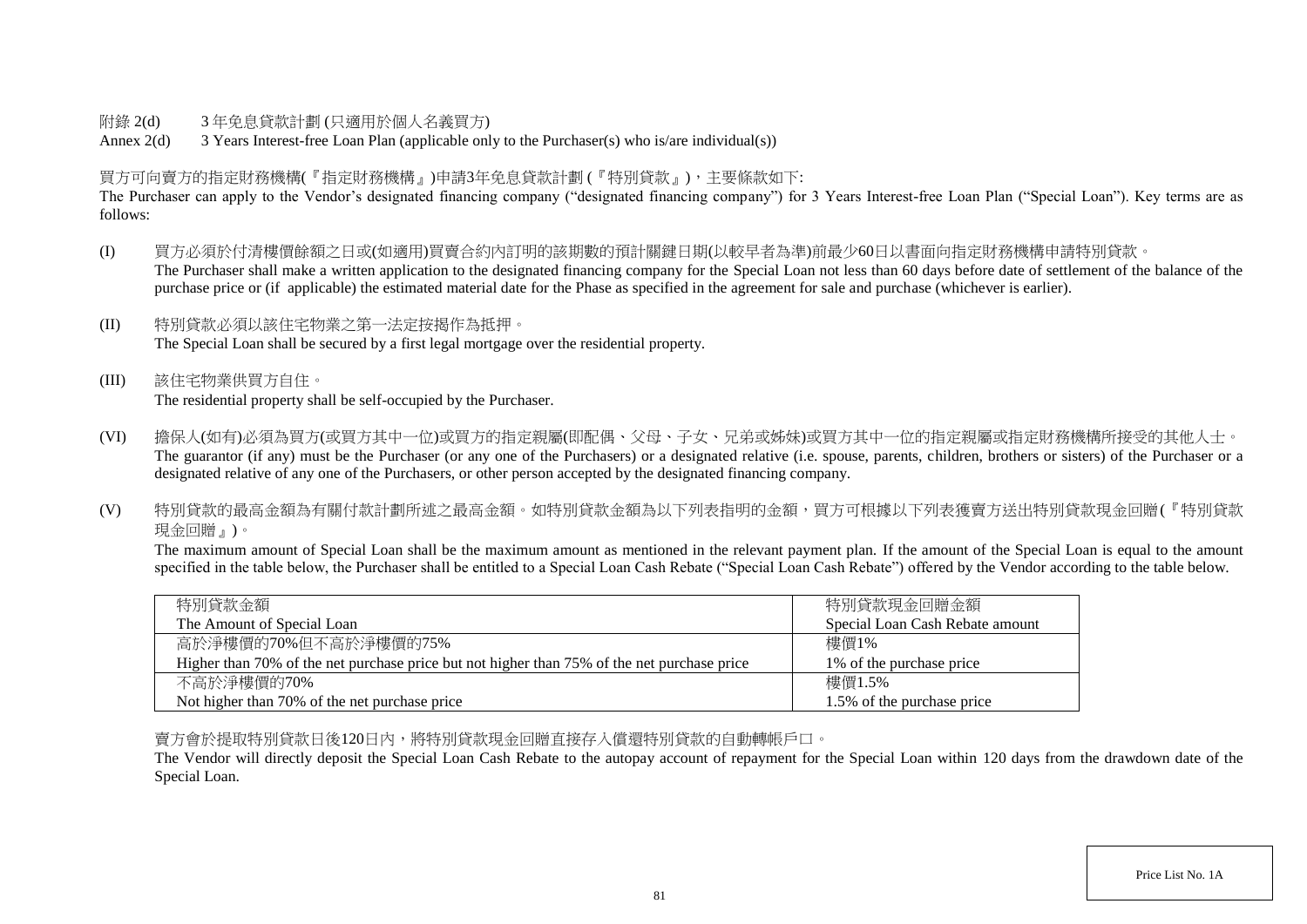(VI) 買方及其擔保人(如有)須提供足夠文件(包括但不限於工作證明、金融資產證明及資金來源證明)證明買方及(如有)其擔保人的金融資產價值 (見以下備註)不少於樓 價的30%,及其他指定財務機構所需文件,包括但不限於在指定財務機構要求下提供信貸報告及/或銀行紀錄。指定財務機構會對買方及其擔保人(如有)進行信貸 審查及評估,及會因應買方及其擔保人(如有)的信貸審查及評估結果,對貸款金額作出調整。

The Purchaser and his/her guarantor (if any) shall provide sufficient documents (including without limitation, proof of employment, proof of financial assets and proof of source of funds) to prove that the financial assets value (see note below) of the Purchaser and (if any) his/her guarantor(s) shall be at least 30% of the purchase price, and other necessary documents upon request from the designated financing company, including without limitation, credit report and/or banking record. The designated financing company will conduct credit check and assessment on the Purchaser and his/her guarantor (if any), and adjust the loan amount in accordance with the result of credit check and assessment of the Purchaser and his/her guarantor (if any).

- 備註: 『金融資產價值』指在申請特別貸款前 2 個月及簽署臨時買賣合約日前 2 個月的平均金融資產價值,及只計算以下類別金融資產(按個別金融資產情況, 指定財務機構可能會調整其計算價值),不包括已抵押或用作支持任何信貸安排的金融資產:
- Note: "The financial assets value" refers to the average financial assets value of the previous 2 months before the application of the Special Loan and the previous 2 months before the date of signing of the preliminary agreement for sale and purchase, and only counts in the following types of financial assets (subject to the status of each financial assets, the designated financing company may adjust the calculated value), excluding the financial assets which have been pledged or applied to support any credit facility:
	- 存放於香港特牌銀行的港幣及外幣存款、債券及單位信託基金;及 Hong Kong dollar and foreign currency deposit, bond and unit trust placed in Hong Kong licensed banks; and
	- 於香港交易所買賣之證券。 Securities which are traded on Hong Kong Exchange.

儘管符合上述要求,指定財務機構保留權利(i)不接受全部或部份有關金融資產;及(ii)要求買方及(如有)其擔保人提供更多的金融資產證明及資金來源證明。 Notwithstanding satisfaction of the above requirements, the designated financing company reserves the right (i) not to accept all or a part of the relevant financial assets; and (ii) request the Purchaser and (if any) his/her guarantor(s) to provide more proof of financial assets and proof of source of funds.

(VII) 買方須提供於到期還款資金安排,並提供相關文件證明。

The Purchaser is required to provide the funding arrangement for repayment on maturity and provide the relevant documents.

(VIII) 特別貸款申請須由指定財務機構獨立審批。

The Special Loan shall be approved by the designated financing company independently.

- (IX) 特別貸款必須一次過全部提取,並只可用於繳付樓價餘額。 The Special Loan shall be fully drawn in one lump sum and shall only be applied for payment of the balance of purchase price.
- (X) 特別貸款的年期最長為3年。

The maximum tenor of the Special Loan shall be 3 years.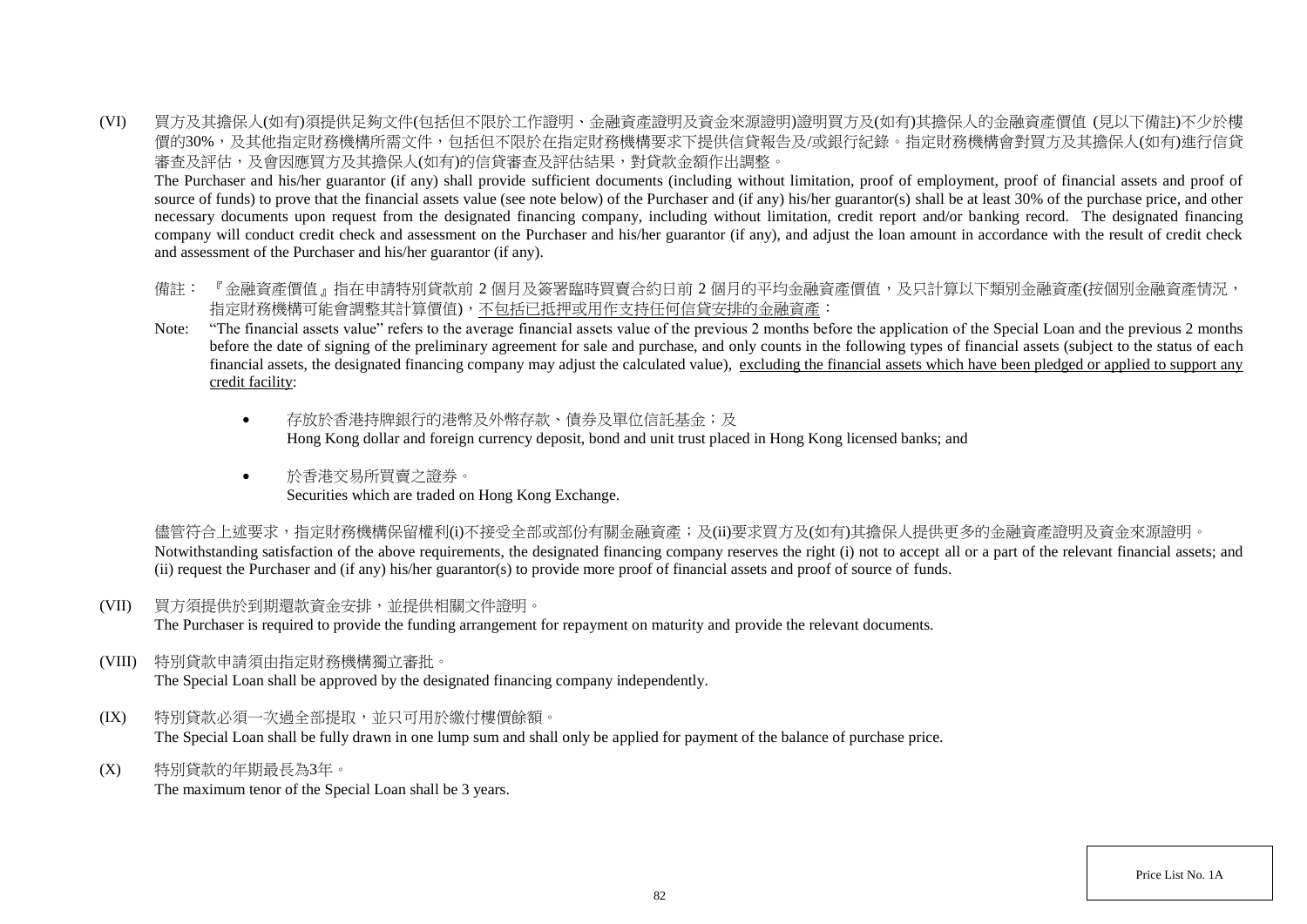(XI) 利率以香港上海匯豐銀行有限公司不時報價之港元最優惠利率計算,利率浮動,最終利率以指定財務機構審批結果而定。在買方遵守第**(III)**段所述的要求的前提 下,如買方按第(XII)段所述的方式準時償還特別貸款或提前全數償還特別貸款餘款而且已準時償還之前的每期供款,將獲豁免貸款利息。

Interest rate shall be Hong Kong Dollar Best Lending Rate quoted from time to time by The Hongkong and Shanghai Banking Corporation Limited, subject to fluctuation. The final interest rate will be subject to approval by the designated financing company. **Subject to the Purchaser complying with the requirement as mentioned in paragraph (III), if the Purchaser duly repays the Special Loan according to the manner as mentioned in paragraph (XII) or early fully repays the balance of the Special Loan and having paid each prior instalment on time, then interest on the Special Loan will be waived.**

- (XII) 買方須以以下方式償還特別貸款: The Purchaser shall repay the Special Loan in the following manner:
	- (i) 每月償還相當於樓價0.5%的本金金額;及 monthly repay the principal of an amount equivalent to 0.5% of the purchase price; and
	- (ii) 於到期日,全數償還特別貸款餘款及(如有)利息。 fully repay the balance of the Special Loan and (if any) interest on the maturity date.
- (XIII) 買方可向指定財務機構申請附錄 2(e)所述的延續貸款,於特別貸款到期日用以償還特別貸款。延續貸款的最高金額為特別貸款的到期日須償還的餘款減去樓價的 10%。指定財務機構會因應買方及其擔保人(如有)的信貸評估結果,對貸款金額作出調整。詳情請參閱附錄 2(e)。 The Purchaser may apply to the designated financing company for the Extended Loan as set out in Annex 2(e) for repayment of the Special Loan upon the maturity date of the Special Loan. The maximum amount of the Extended Loan shall be the balance of the Special Loan repayable on the maturity date of the Special Loan less 10% of the purchase price. The designated financing company will adjust the loan amount in accordance with the credit assessment of the Purchaser and his/her guarantor (if any). Please see Annex 2(e) for details.

(XIV) 如買方提前全數償還特別貸款餘款,而且準時償還每期供款,買方可獲賣方送出以下列表指明的提前償還現金回贈(『提前償還現金回贈』)。 If the Purchaser early and fully repays the balance of the Special Loan and repays each instalment on time, the Purchaser shall be entitled to the Early Repayment Cash Rebate ("Early Repayment Cash Rebate") offered by the Vendor according to the table below.

| 全數償還特別貸款餘款日期                               | 提前償還現金回贈金額                         |
|--------------------------------------------|------------------------------------|
| Date of Full Repayment of the Special Loan | Early Repayment Cash Rebate amount |
| 首 12 個月內                                   | 樓價 3%                              |
| Within the first 12 months                 | 3\% of the purchase price          |
| 第13至24個月內                                  | 樓價 1.5%                            |
| Within the 13th to 24th month              | 1.5% of the purchase price         |

### 賣方會將提前償還現金回贈直接用於償還特別貸款餘款。

The Early Repayment Cash Rebate will be applied by the Vendor for settlement of the balance of the Special Loan directly.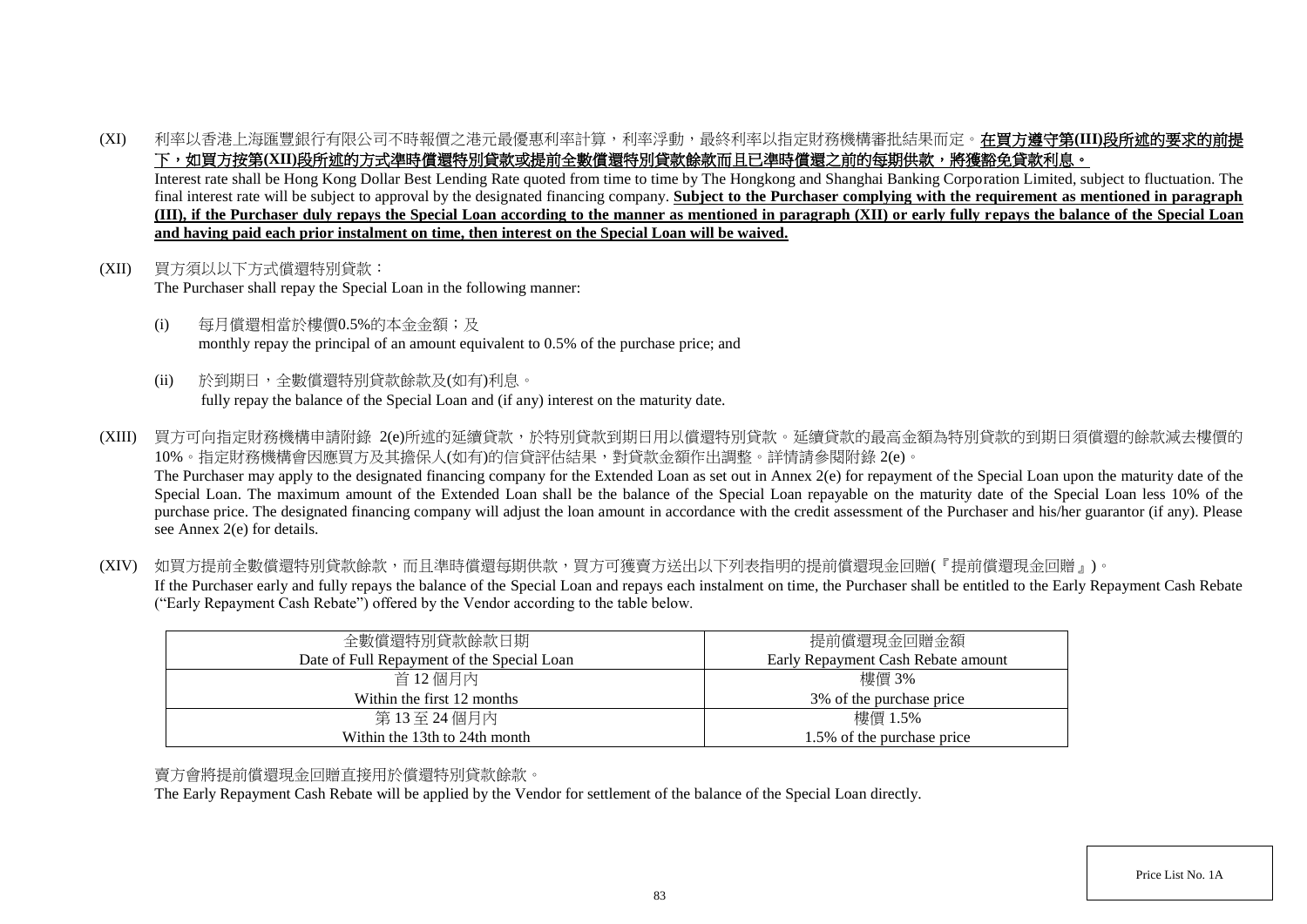(XV) 所有特別貸款的法律文件須由賣方代表律師辦理,並由買方負責有關律師費用及雜費。買方可選擇另行自聘律師作為買方代表律師,在此情況下,買方亦須負責 其代表律師有關特別貸款的律師費用及雜費。

All legal documents of the Special Loan shall be handled by the Vendor's solicitors and all the costs and disbursements relating thereto shall be borne by the Purchaser. The Purchaser can choose to instruct his/her own solicitors to act for him/her, and in such event, the Purchaser shall also bear his/her own solicitors' costs and disbursements relating to the Special Loan.

- (XVI) 買方須就申請特別貸款支付港幣\$10,000不可退還的申請手續費。 The Purchaser shall pay HK\$10,000 being the non-refundable application fee for the Special Loan.
- (XVII) 買方敬請向指定財務機構查詢有關貸款用途及詳情。貸款批出與否、批出貸款金額及其條款,指定財務機構有最終決定權。不論審批結果如何,買方仍須按買賣 合約完成住宅物業的交易及繳付住宅物業的樓價全數。

The Purchaser is advised to enquire with the designated financing company about the purpose and details of the loan. The approval, disapproval or the approved loan amount of the loan and the terms thereof are subject to the final decision of the designated financing company. Irrespective of the assessment result, the Purchaser shall complete the purchase of the residential property and shall pay the full purchase price of the residential property in accordance with the agreement for sale and purchase.

(XVIII) 此貸款受其他條款及細則約束。

This loan is subject to other terms and conditions.

(XIX) 賣方無給予或視之為已給予任何就特別貸款之安排及批核的陳述或保證。

No representation or warranty is given or shall be deemed to have been given by the Vendor as to the arrangement and the approval of the Special Loan.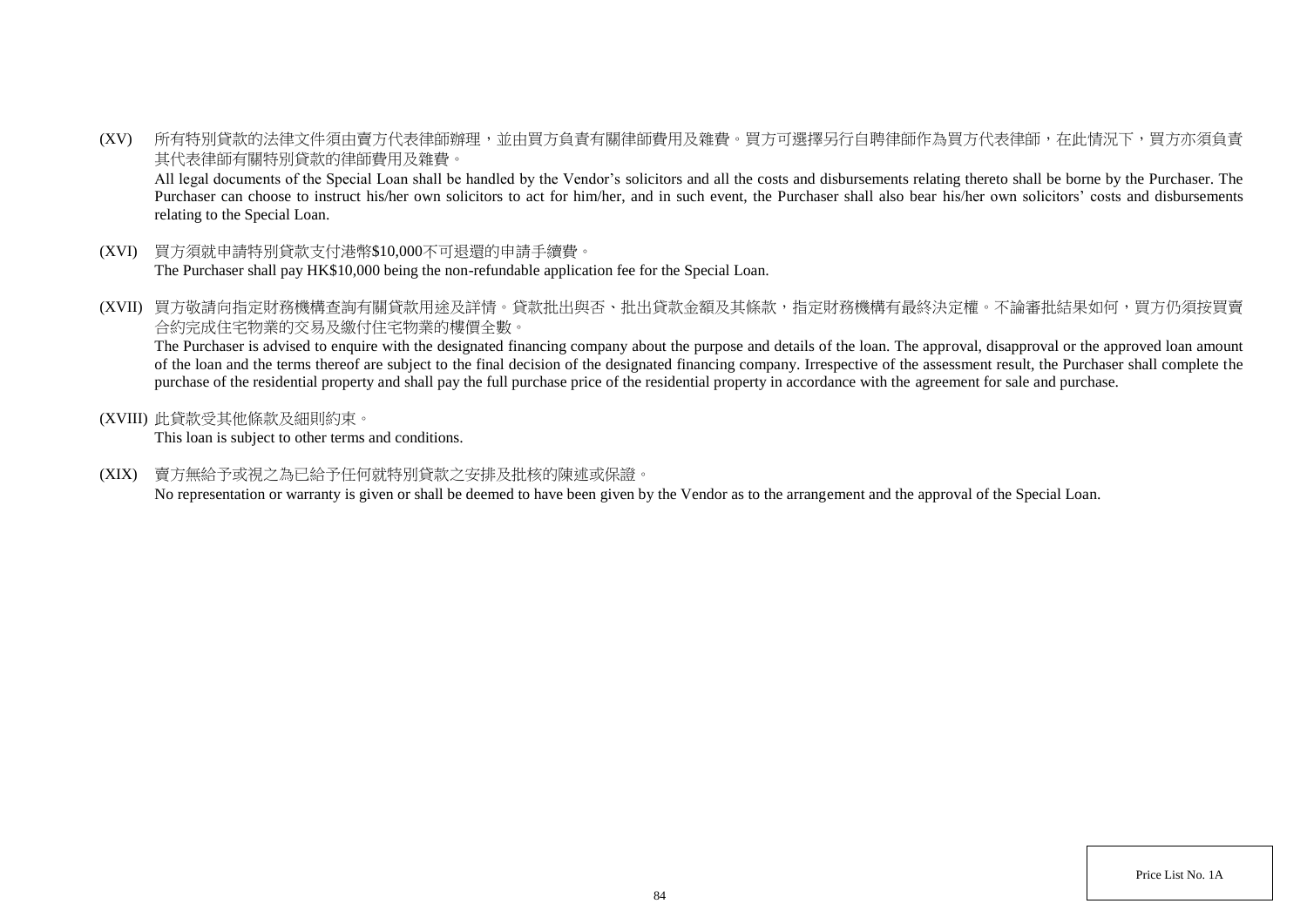- 附錄 2(e) 延續貸款 (只適用於個人名義買方)
- Annex 2(e) Extended Loan (applicable only to the Purchaser(s) who is/are individual(s))
- (I) 買方必須於有關貸款(指附錄 2(c)所述之 Regency 120 Plus 或附錄 2(d)所述之 3 年免息貸款計劃)的到期日前最少 60 日以書面方式向指定財務機構申請延續貸款 (『延續貸款』)。

The Purchaser shall make a written application to the designated financing company for the Extended Loan ("Extended Loan") not less than 60 days before the maturity date of the relevant loan (refer to Regency 120 Plus as set out in Annex 2(c) or the 3 Years Interest-free Loan Plan as set out in Annex 2(d)).

- (II) 延續貸款的最高金額請參閱有關貸款的附錄。 The maximum amount of the Extended Loan shall be as mentioned in the Annex of the relevant loan.
- (III) 延續貸款必須以有關貸款申請時所要求的第一法定按揭作為抵押。 The Extended Loan shall be secured by the first legal mortgage(s) as per the requirement at the time of application for the relevant loan.
- (IV) 該住宅物業只可供買方自住。 The residential property shall only be self-occupied by the Purchaser.
- (V) 買方及其擔保人(如有)須提供足夠文件證明其還款能力,包括但不限於在指定財務機構要求下提供信貸報告、稅單、其他收入證明及/或銀行紀錄。指定財務機構 會對買方及其擔保人(如有)進行信貸審查及評估。

The Purchaser and his/her guarantor (if any) shall provide sufficient documents to prove his/her repayment ability, including without limitation the provision of credit report, Tax Demand Note, other income proof and/or banking record upon request from the designated financing company. The designated financing company will conduct credit check and assessment on the Purchaser and his/her guarantor (if any).

(VI) 延續貸款申請須由指定財務機構獨立審批。

The Extended Loan shall be approved by the designated financing company independently.

- (VII) 延續貸款必須一次過全部提取,並只可用於償還有關貸款餘款。 The Extended Loan shall be fully drawn in one lump sum and shall only be applied for repayment of the balance of the relevant loan.
- (VIII) 延續貸款年期最長為 20 年。

The maximum tenor of the Extended Loan shall be 20 years.

(IX) 利率為香港上海匯豐銀行有限公司不時報價之港元最優惠利率,利率浮動。最終利率以指定財務機構審批結果而定。

Interest rate shall be Hong Kong Dollar Best Lending Rate quoted from time to time by The Hongkong and Shanghai Banking Corporation Limited, subject to fluctuation. The final interest rate will be subject to approval by the designated financing company.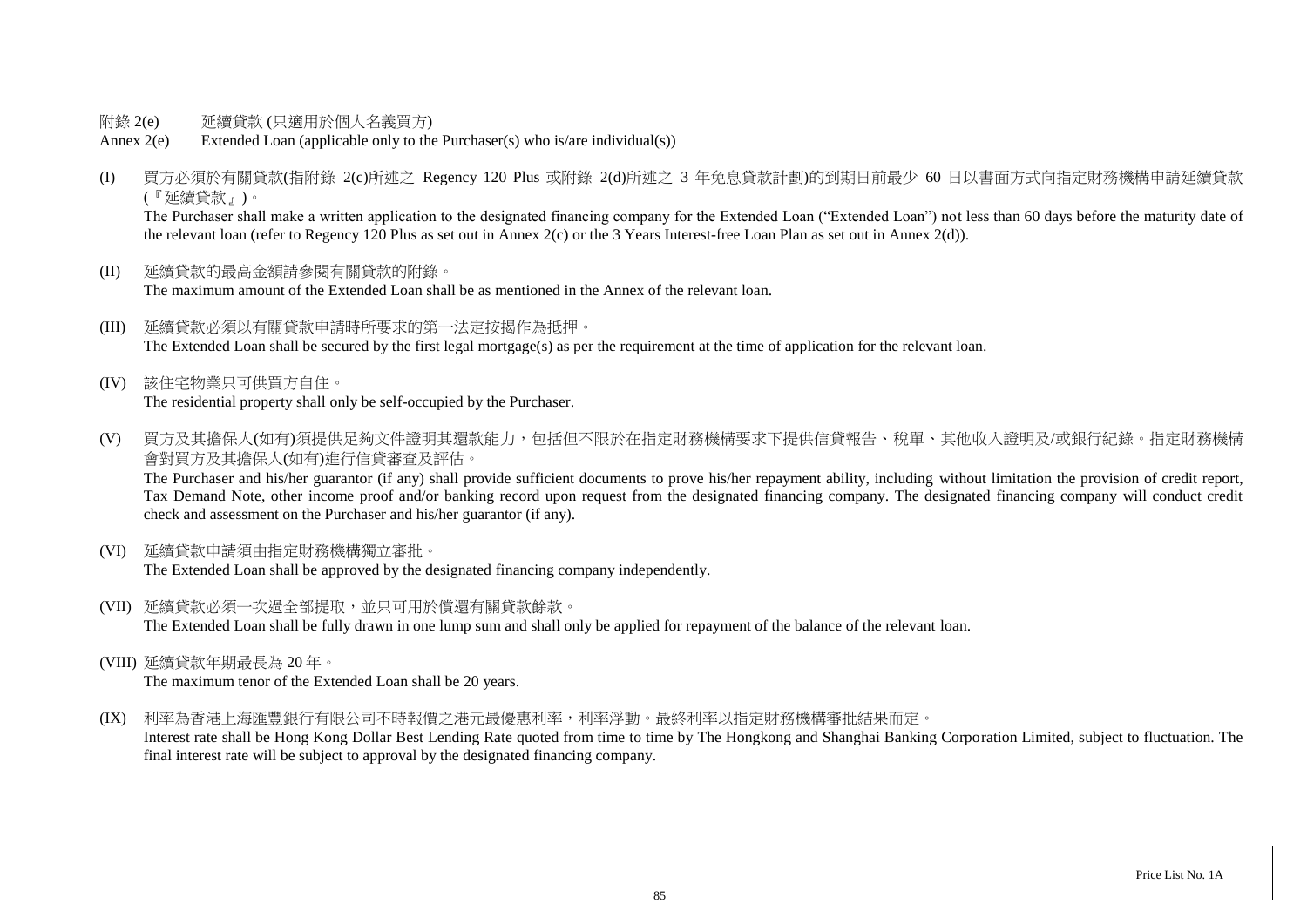(X) 買方須以按月分期償還延續貸款。

The Purchaser shall repay the Extended Loan by monthly instalments.

(XI) 所有延續貸款的法律文件須由賣方代表律師辦理,並由買方負責有關律師費用及雜費。買方可選擇另行自聘律師作為買方代表律師,在此情況下,買方亦須負責 其代表律師有關延續貸款的律師費用及雜費。

All legal documents of the Extended Loan shall be handled by the Vendor's solicitors and all the costs and disbursements relating thereto shall be borne by the Purchaser. The Purchaser can choose to instruct his/her own solicitors to act for him/her, and in such event, the Purchaser shall also bear his/her own solicitors' costs and disbursements relating to the Extended Loan.

- (XII) 買方須就申請延續貸款支付港幣\$5,000不可退還的申請手續費。 The Purchaser shall pay HK\$5,000 being the non-refundable application fee for the Extended Loan.
- (XIII) 買方敬請向指定財務機構查詢有關延續貸款用途及詳情。延續貸款批出與否、批出貸款金額及其條款,指定財務機構有最終決定權。 The Purchaser is advised to enquire with the designated financing company about the purpose and the details of the Extended Loan. The approval, disapproval or the approved loan amount of the Extended Loan and the terms thereof are subject to the final decision of the designated financing company.
- (XIV) 延續貸款受其他條款及細則約束。

The Extended Loan is subject to other terms and conditions.

(XV) 賣方無給予或視之為已給予任何就延續貸款之安排及批核的陳述或保證。

No representation or warranty is given or shall be deemed to have been given by the Vendor as to the arrangement and the approval of the Extended Loan.